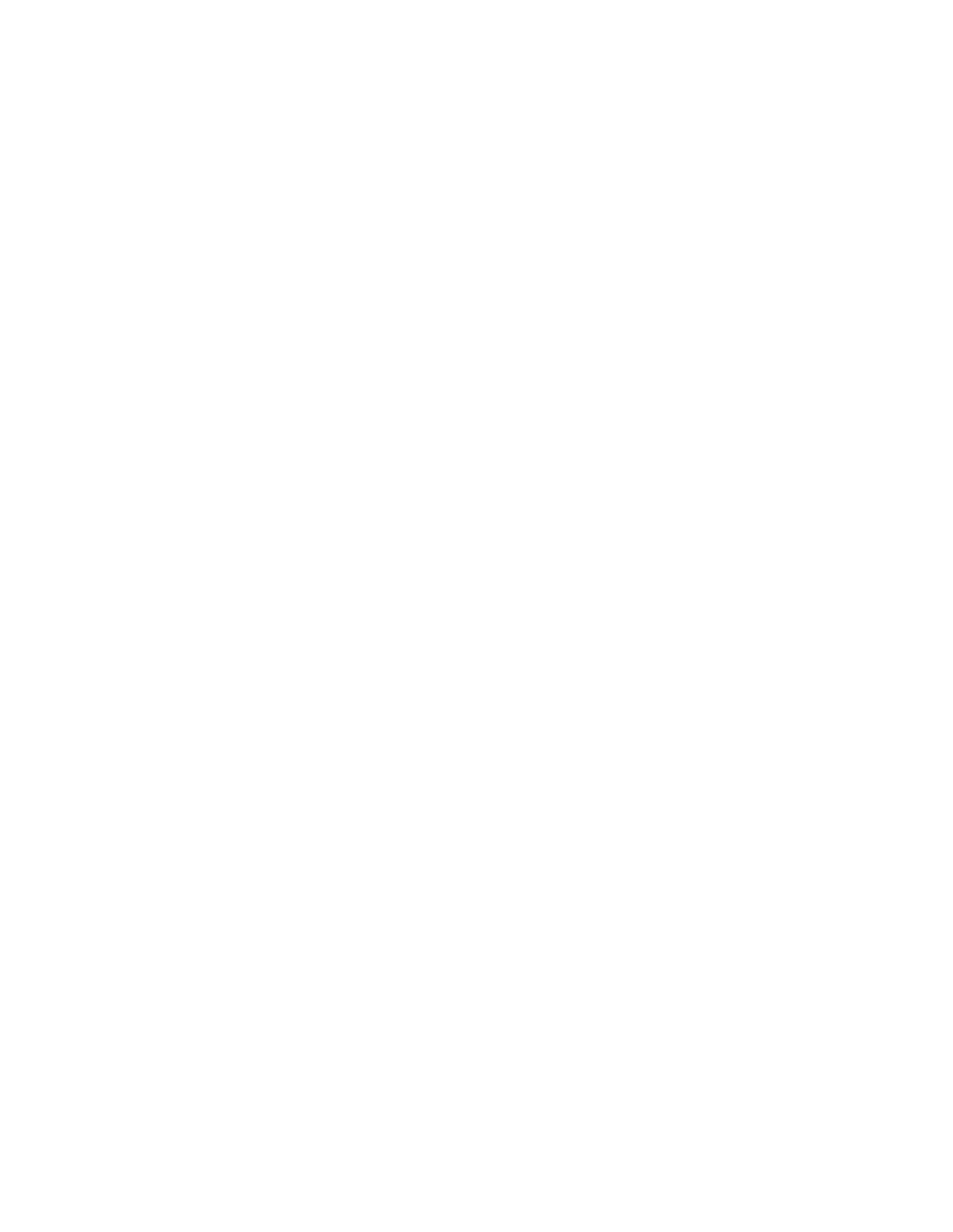### **THE BANK OF NEW YORK MELLON CORPORATION PILLAR 3 DISCLOSURE REPORT DEC. 31, 2014 TABLE OF CONTENTS**

|                                                                                                         | Page             |
|---------------------------------------------------------------------------------------------------------|------------------|
| <b>Disclosure Road Map</b>                                                                              | $\overline{2}$   |
| Introduction                                                                                            | $\overline{3}$   |
| <b>Scope of Application</b>                                                                             | $\overline{9}$   |
| <b>Capital Structure</b>                                                                                | <u>12</u>        |
| <b>Capital Adequacy</b>                                                                                 | $\overline{15}$  |
| <b>Credit Risk: General Disclosures</b>                                                                 | <u>19</u>        |
| Credit Risk: Disclosures for Portfolios Subject to IRB Risk-based Capital Formulas                      | 28               |
| Counterparty Credit Risk for Derivative Contracts, Repo-Style Transactions and Eligible Margin<br>Loans | 35               |
| <b>Credit Risk Mitigation</b>                                                                           | 41               |
| <b>Securitization Exposures</b>                                                                         | 43               |
| <b>Operational Risk</b>                                                                                 | 46               |
| <b>Equities Not Subject to Market Risk Rule</b>                                                         | 50               |
| <b>Interest Rate Risk for Non-Trading Activities</b>                                                    | <u>54</u>        |
| <b>Forward-Looking Statements</b>                                                                       | $\underline{56}$ |
| <b>Acronyms</b>                                                                                         | $\overline{57}$  |
| <b>Glossary</b>                                                                                         | 58               |
|                                                                                                         |                  |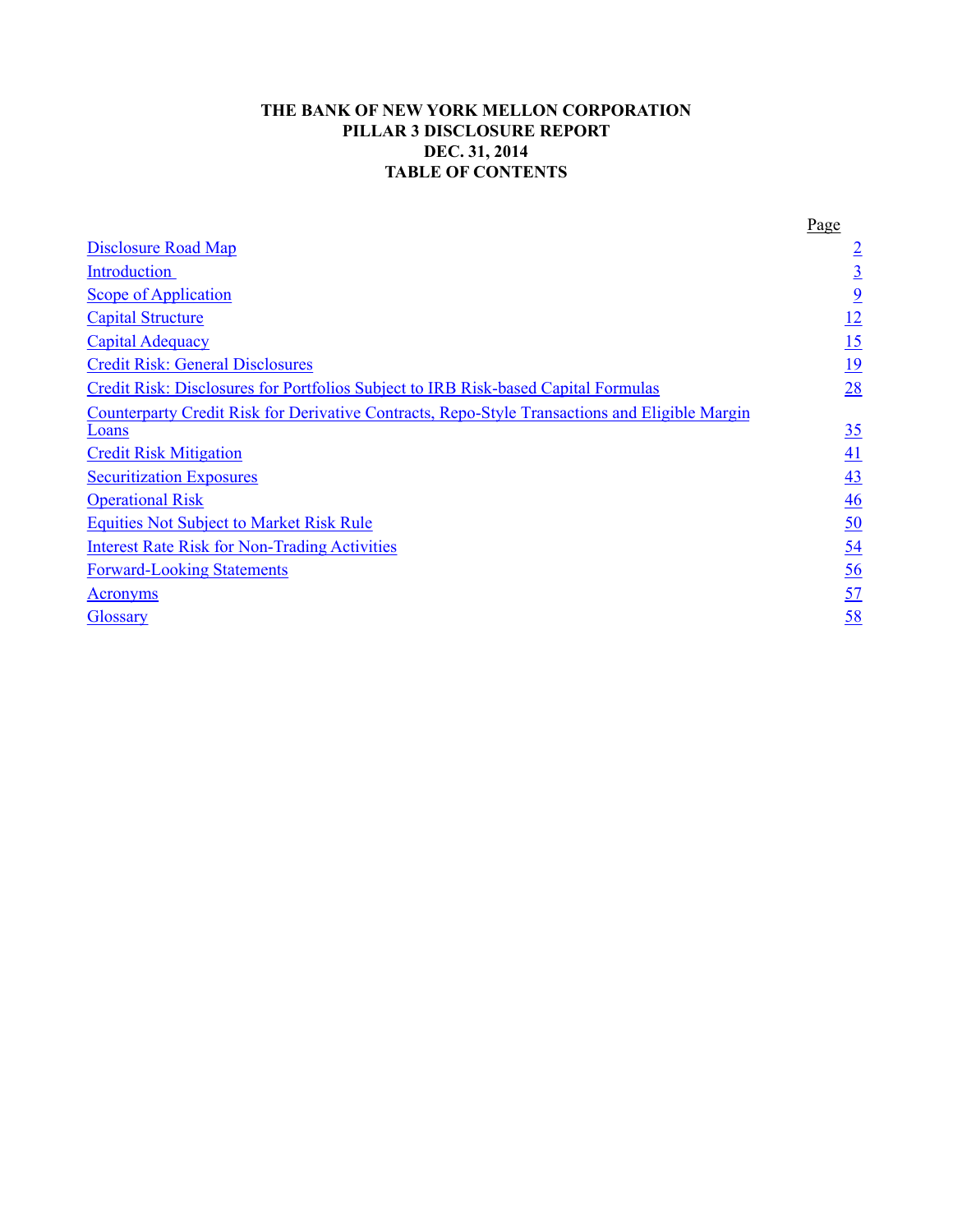# <span id="page-3-0"></span>**Disclosure Road Map**

The table below shows where disclosures relating to topics addressed in this Pillar 3 disclosure report can be found in The Bank of New York Mellon Corporation's 2014 Annual Report to Shareholders (the "Annual Report") included with the Annual Report on Form 10-K.

|                                               |                                                                             | 2014<br>Annual Report |
|-----------------------------------------------|-----------------------------------------------------------------------------|-----------------------|
| Pillar 3 Section                              | Disclosure Topic                                                            | Page Reference(s)     |
|                                               | Capital Requirements- Existing U.S Requirements                             | 80                    |
|                                               | Capital Requirements- Basel III Final Capital Rules                         | 81                    |
|                                               | New Minimum Capital Ratios and Capital Buffers                              | 81-82                 |
|                                               | New Measures of Capital                                                     | 82                    |
| Introduction                                  | New Generally Applicable Risk-Based Capital Rules:<br>Standardized Approach | 82-83                 |
|                                               | Leverage Ratios                                                             | 83                    |
|                                               | <b>Total Loss Absorbing Capacity Proposal</b>                               | 84                    |
|                                               | Prompt Corrective Action                                                    | 84-85                 |
|                                               | Variable Interest Entities                                                  | 155-156, 184-185      |
|                                               | Restrictions on Transfer of Capital:                                        |                       |
| Scope of Application                          | Payment of Dividends                                                        | 58, 199               |
|                                               | Capital Planning                                                            | 78-79                 |
|                                               | <b>Preferred Stock</b>                                                      | 186-187               |
| Capital Structure                             | <b>Trust-Preferred Securities</b>                                           | 183-184               |
|                                               | Economic Capital                                                            | 76                    |
| Capital Adequacy                              | Capital Planning and Stress Testing                                         | 76, 79-80             |
|                                               | <b>Basel III Ratios- Advanced Approach</b>                                  | 63                    |
|                                               | Governance                                                                  | 71                    |
|                                               | <b>Risk Appetite Statement</b>                                              | $71 - 72$             |
|                                               | Primary Types of Risk                                                       | 72                    |
|                                               | Credit Risk Management                                                      | 74-75                 |
| Credit Risk: General Disclosures              | Past Due/Nonaccrual/Impaired Loans                                          | 157-158               |
|                                               | Allowance for Loan Loss                                                     | 36-37, 52, 158-159    |
|                                               | Impaired, Past Due and Nonaccrual Loans                                     | 172-174               |
|                                               | Allowance for Credit Loss Activity                                          | 171                   |
|                                               | Credit Limits                                                               | 226                   |
| Counterparty Risk for Derivative Contracts,   | <b>Credit Valuation Adjustment</b>                                          | 68                    |
| Repo-Style Transactions and Eligible Margin   | <b>Credit Rating Downgrade</b>                                              | 226-227               |
| Loans                                         | Potential Close Out Exposures (Fair Value)                                  | 227                   |
|                                               | Securities Lending Transactions                                             | 219                   |
|                                               | Risk Factors: Operational Risk-Business Continuity                          | 107                   |
| <b>Operational Risk</b>                       | Overview                                                                    | 73                    |
|                                               | Operational/Business Risk Management                                        | $73 - 74$             |
|                                               | Asset/Liability Management                                                  | 68-69                 |
| Interest Rate Risk for Non-Trading Activities | Estimated Changes in Net Interest Revenue & Estimated Changes<br>in EVE     | 69                    |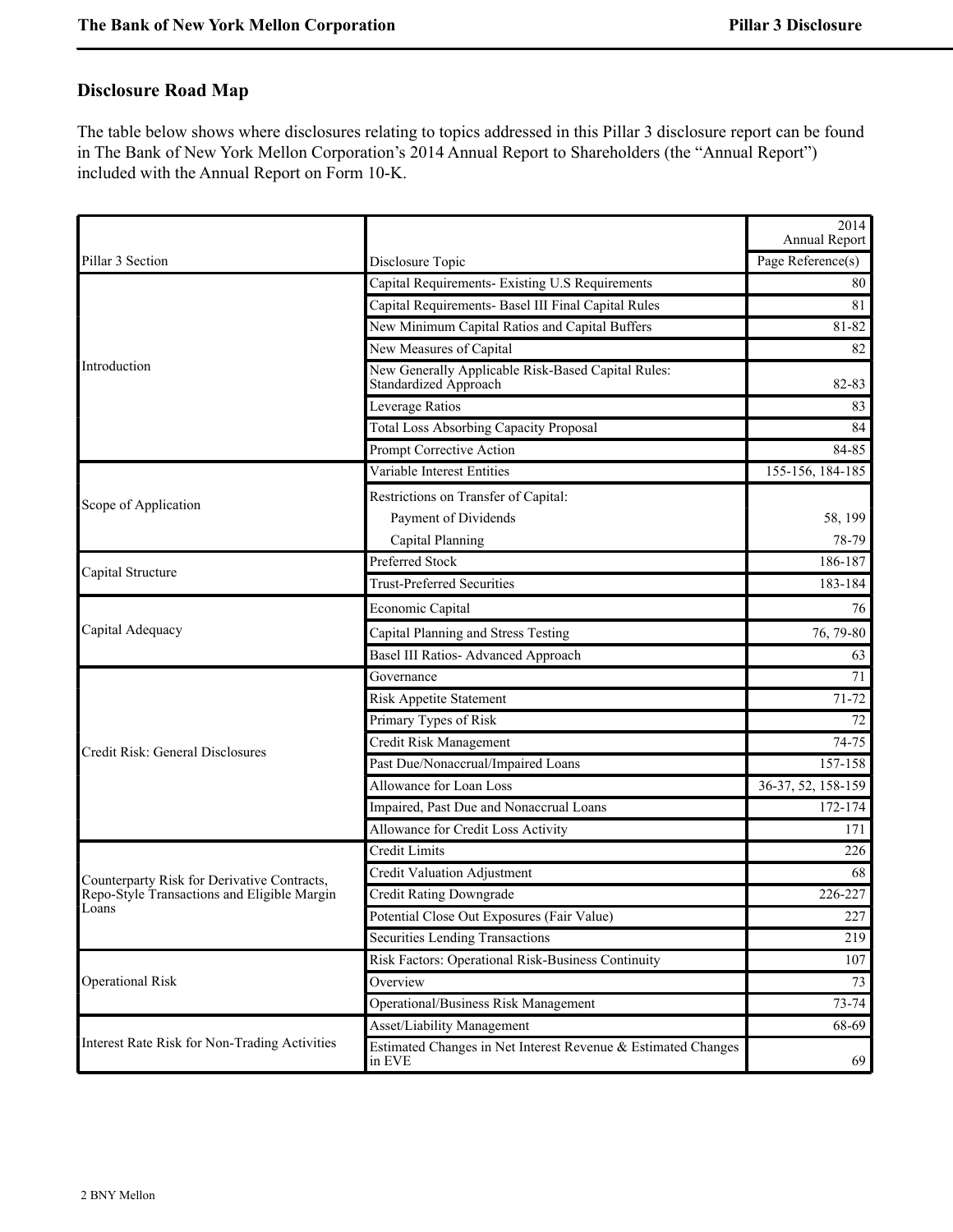### <span id="page-4-0"></span>**Introduction**

In this Pillar 3 disclosure report (this "Report"), references to "our," "we," "us," "BNY Mellon," the "Company" and similar terms refer to The Bank of New York Mellon Corporation and its consolidated subsidiaries. References in this Report to "Parent" or the "Holding Company" refer to The Bank of New York Mellon Corporation on a standalone basis.

Certain business terms and commonly used acronyms used in this Report are defined in the Glossary and Acronyms sections.

Investors should also read the section titled "Forward-looking Statements."

BNY Mellon is the corporate brand of The Bank of New York Mellon Corporation (NYSE symbol: BK). BNY Mellon is a global investments company dedicated to helping its clients manage and service their financial assets throughout the investment lifecycle. Whether providing financial services for institutions, corporations or individual investors, BNY Mellon delivers informed investment management and investment services in 35 countries and more than 100 markets. As of Dec. 31, 2014, BNY Mellon had \$28.5 trillion in assets under custody and/or administration, and \$1.7 trillion in assets under management. BNY Mellon can act as a single point of contact for clients looking to create, trade, hold, manage, service, distribute or restructure investments.

### *Basis of Presentation*

The accounting and financial reporting policies of BNY Mellon, a global financial services company, conform to U.S. GAAP and prevailing industry practices.

There are no differences in the basis of consolidation between BNY Mellon's Annual Report on Form 10-K and Quarterly Report on Form 10-Q as filed with the Securities and Exchange Commission (the "SEC") and this Report.

# **Capital Guidelines and Proposals**

### *Capital Requirements - Existing U.S. Requirements*

As a bank holding company ("BHC"), we are subject to consolidated regulatory capital rules administered by the Board of Governors of the Federal Reserve System (the "Federal Reserve"). Our bank subsidiaries are subject to similar capital requirements administered by the Federal Reserve in the case of The Bank of New York Mellon and by the Office of the Comptroller of the Currency ("OCC") in the case of our national bank subsidiaries, BNY Mellon, N.A. and The Bank of New York Mellon Trust Company, National Association. These requirements are intended to ensure that banking organizations have adequate capital given the risk levels of their assets and off-balance sheet financial exposures.

Prior to 2014, the U.S. banking agencies' capital rules have been based on three main components:

- risk-based capital rules applicable to all banking organizations based on the Basel Committee on Banking Supervision's (the "Basel Committee") 1988 agreement, *International Convergence of Capital Measurement and Capital Standards* ("Basel I"). The banking agencies refer to these rules as the "general risk-based capital rules."
- risk-based capital rules applicable to banking organizations having \$250 billion or more in total consolidated assets or \$10 billion or more in onbalance sheet foreign exposures (including BNY Mellon), based upon the advanced internal ratings-based ("IRB") approach for credit risk and the advanced measurement approach for operational risk based on the Basel Committee's comprehensive June 2006 release, *International Convergence of Capital Measurement and Capital Standards: A Revised Framework* ("Basel II"). The agencies refer to these rules as the "Advanced Approaches" risk-based capital rules.
- a Tier 1 leverage ratio that measures Tier 1 capital to total assets.

In addition, the risk-based capital rules incorporate a measure for market risk in foreign exchange and commodity activities and in the trading of debt and equity instruments. The market risk-based capital rules require banking organizations with significant trading activities to maintain capital for market risk in an amount calculated by using the banking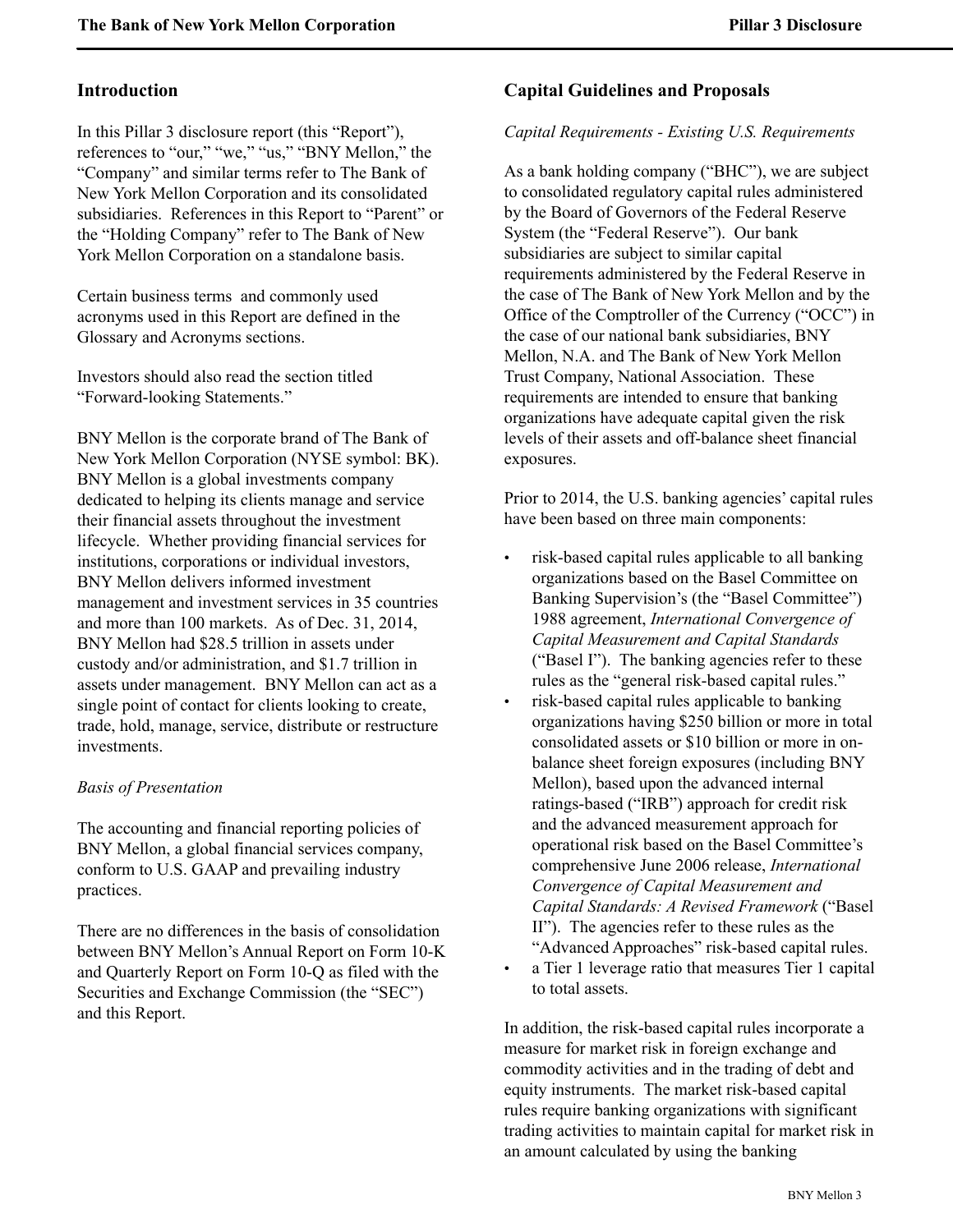organizations' own internal value-at-risk ("VaR") models, subject to parameters set by the regulators.

### *Advanced Approaches Risk-Based Capital Rules*

The U.S. banking agencies'Advanced Approaches risk-based capital rules are based on Basel II's Advanced Approaches. On Feb. 21, 2014, the Federal Reserve announced that BNY Mellon had been approved to exit parallel run reporting for U.S. regulatory capital purposes. As a result, on April 1, 2014 BNY Mellon transitioned from the general riskbased capital rules to the Advanced Approaches, subject to ongoing qualification. For purposes of determining whether we meet minimum risk-based capital requirements, starting with the second quarter of 2014, our common equity Tier 1 ("CET1"), Tier 1, and total capital ratios are determined using the higher of the risk-weighted assets ("RWA") as calculated under the general risk-based capital rules (which use Basel I-based risk weighting for 2014 and the Final Capital Rules' (as defined below) new Standardized Approach (as defined below) commencing on Jan. 1, 2015) and under the Advanced Approaches.

### *Capital Requirements - Basel III Final Capital Rules*

In July 2013, the U.S. banking agencies approved revised capital regulations establishing a new comprehensive capital framework for U.S. banking organizations (the "Final Capital Rules"). The Final Capital Rules are largely based on the Basel Committee's December 2010 final capital framework for strengthening international capital standards, now officially identified by the Basel Committee as "Basel III", and also implement, through the new "Standardized Approach" discussed below, a revised calculation of RWA that, effective Jan. 1, 2015, will replace the calculation of RWA under the general risk-based capital rules. The Final Capital Rules, among other changes:

- redefine the components of capital in the numerator of regulatory capital ratios in a more narrow way than existing standards and introduce a new capital ratio (namely, CET1);
- increase certain of the minimum risk-based capital ratios under the general risk-based capital rules and the Advanced Approaches;
- change the measure of RWA in the denominator of the general risk-based capital rules according to the "Standardized Approach," so that the

Standardized Approach is the new "general riskbased capital" standard;

- change the measure of RWA in denominator of the risk-based capital ratios in the agencies' Advanced Approaches rules;
- establish a capital conservation buffer;
- introduce a countercyclical capital buffer for banking organizations subject to the Advanced Approaches risk-based capital rules ("Advanced Approaches banking organizations"); and
- establish a supplementary leverage ratio ("SLR") for Advanced Approaches banking organizations.

The Final Capital Rules allow a graduated implementation schedule that began on Jan. 1, 2014 for Advanced Approaches banking organizations, including BNY Mellon and will be substantially phased-in by 2019. The applicable transition periods for the revised minimum regulatory capital ratios, definitions of regulatory capital, and regulatory capital adjustments and deductions also began on Jan. 1, 2014. In addition, BNY Mellon must:

- begin using the new Standardized Approach riskweightings on Jan. 1, 2015. During 2014, the Final Capital Rules looked to Basel I's riskweightings in lieu of its Standardized Approach;
- meet the minimum ratios for the capital conservation buffer and countercyclical capital buffer during the transition period beginning on Jan. 1, 2016; and
- begin compliance with the new Basel III-based SLR on Jan. 1, 2018.

### *New Minimum Capital Ratios and Capital Buffers*

Consistent with the terms of the Basel III Framework and the Dodd-Frank Act, the Final Capital Rules require Advanced Approaches banking organizations to satisfy three minimum risk-based capital ratios using both the new Standardized Approach riskweightings on Jan. 1, 2015 (during 2014 the Final Capital Rules used the Basel I based risk weightings in lieu of the Standardized Approach) and the Advanced Approach described above:

- a new **CET1** ratio of 4.0% as of Jan. 1, 2014, increasing to 4.5% beginning Jan. 1, 2015;
- a **Tier 1 capital ratio** of 5.5% on Jan. 1, 2014, increasing to 6.0% beginning Jan. 1, 2015; and
- a **Total capital ratio** of 8.0% (unchanged from the general risk-based capital rules).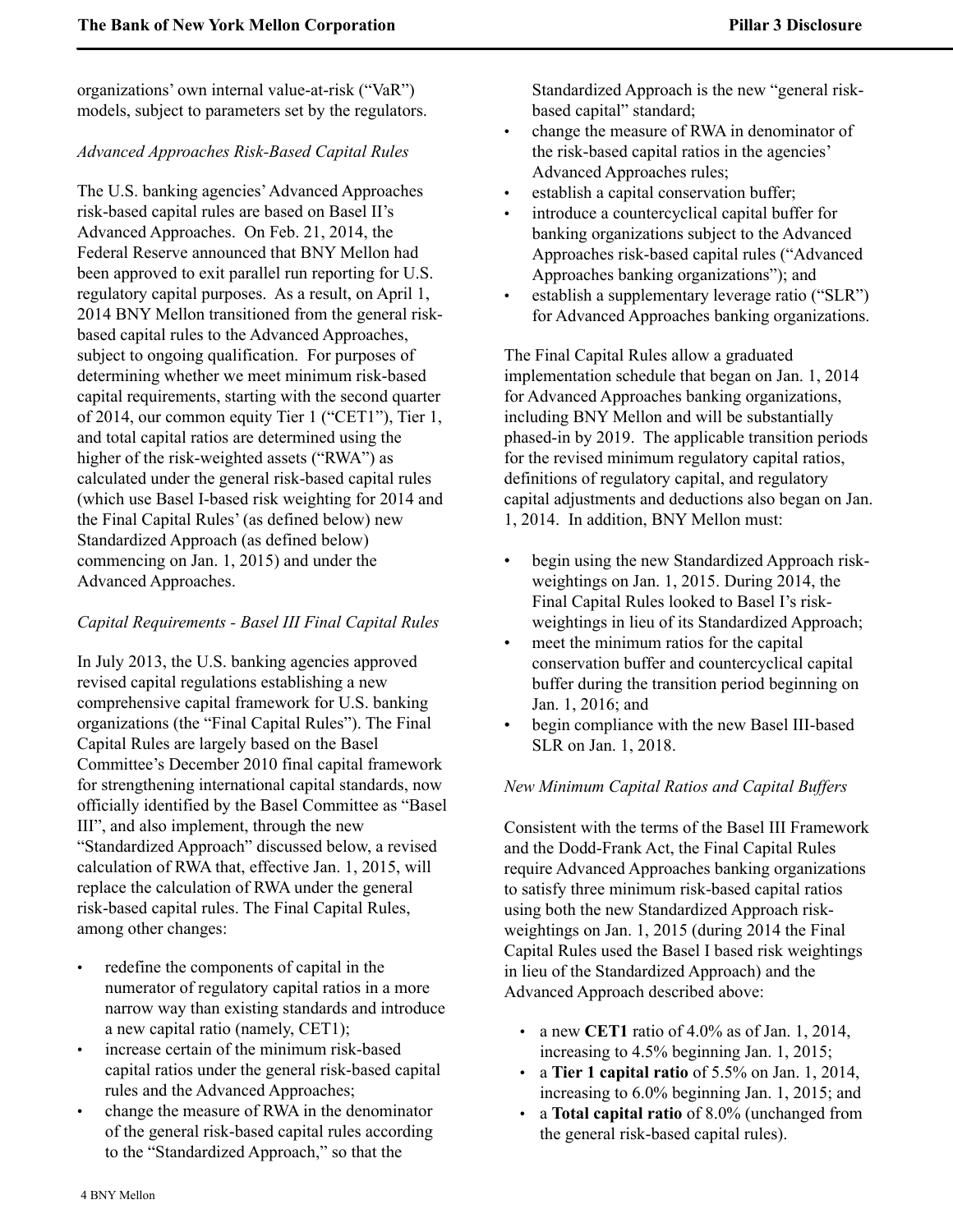In addition, these minimum ratios will be supplemented by a new capital conservation buffer that phases in, beginning on Jan. 1, 2016, in increments of 0.625% per year until it reaches 2.5% on Jan. 1, 2019. The capital conservation buffer can only be satisfied with CET1 capital.

The capital conservation buffer is designed to absorb losses during periods of economic stress and applies to all banking organizations. Banking organizations with a CET1 ratio above the minimum but below the conservation buffer (or below the combined capital conservation buffer and countercyclical capital buffer, when the latter is applied) will face constraints on dividends, equity repurchases and compensation based on the amount of the shortfall.

During periods of excessive growth the capital conservation buffer may be expanded up to an additional 2.5% through the imposition of a countercyclical capital buffer. The countercyclical capital buffer, when applicable, applies only to advanced approaches banking organizations. The countercyclical capital buffer is initially set to zero, but it could increase if the banking agencies determine that there is excessive credit in the markets that could lead to wide-spread market failure.

The Final Capital Rules' buffers are also expected to be supplemented by a risk-based capital surcharge on G-SIBs. In December 2014, the Federal Reserve issued a notice of proposed rulemaking (the "Proposed U.S. G-SIB Rule") to establish risk-based capital surcharges for systemically important U.S. BHCs.

The Proposed U.S. G-SIB Rule retains the surcharge calculation from the Basel G-SIB framework (which is referred to as "method 1"). However, it introduces an additional calculation approach (which is referred to as "method 2") that uses a new indicator designed to address perceived risks of short-term wholesale funding. Under the Proposed U.S. G-SIB Rule, a G-SIB's surcharge is determined by taking the higher of the G-SIB's surcharge determined under the two methods.

The capital surcharge under the Proposed U.S. G-SIB Rule would be implemented as an extension of the capital conservation buffer and can only be satisfied with CET1 capital. Consistent with the phase-in of the capital conservation buffer, the G-SIB capital surcharge would be phased in beginning on

Jan. 1, 2016 and become fully effective on Jan. 1, 2019.

The Proposed U.S. G-SIB Rule, if adopted in its current form, would result in higher surcharges for certain U.S. G-SIBs than would the Basel G-SIB framework. BNY Mellon could be subject to a surcharge that is greater than the prior estimate of 1.0% under the Basel G-SIB framework.

At Dec. 31, 2014 our Basel III Advanced Approach CET1 ratio was 11.2%, on a transitional basis.

### *New Measure of Capital*

The Final Capital Rules, like Basel III, provide for a number of new deductions from and adjustments to CET1 capital. These include, for example, providing that unrealized gains and losses on all available for sale debt securities may *not* be filtered out for regulatory capital purposes, and the requirement that mortgage servicing rights, deferred tax assets dependent upon future taxable income and significant investments in non-consolidated financial entities be deducted from CET1 to the extent that any one such category exceeds 10% of CET1 or all such categories in the aggregate exceed 15% of CET1.

The Final Capital Rules redefine regulatory capital elements resulting in, among other things, cumulative perpetual preferred stock and trust preferred instruments no longer qualifying as Tier 1 capital, subject to a phase-out schedule. Non-qualifying capital instruments, such as trust preferred securities, that were issued and included in Tier 1 or Tier 2 capital prior to May 19, 2010 (and that are also outstanding on the effective date of the final rule) may continue to be included in Tier 1 or Tier 2 capital up to the following percentages: calendar year 2014: 50%; calendar year 2015: 25%; and calendar year 2016 and later dates: 0%. Certain non-qualifying instruments no longer eligible for inclusion in Tier 1 capital may still be included in Tier 2 capital over a gradual phase-out schedule terminating in 2022. At Dec. 31, 2014, BNY Mellon had \$312 million of outstanding trust preferred securities. As noted in our "Capital Structure" table, total outstanding trust preferred is allocated between Tier 1 and Tier 2 capital according to the phase-out schedule for the calendar year of 2014.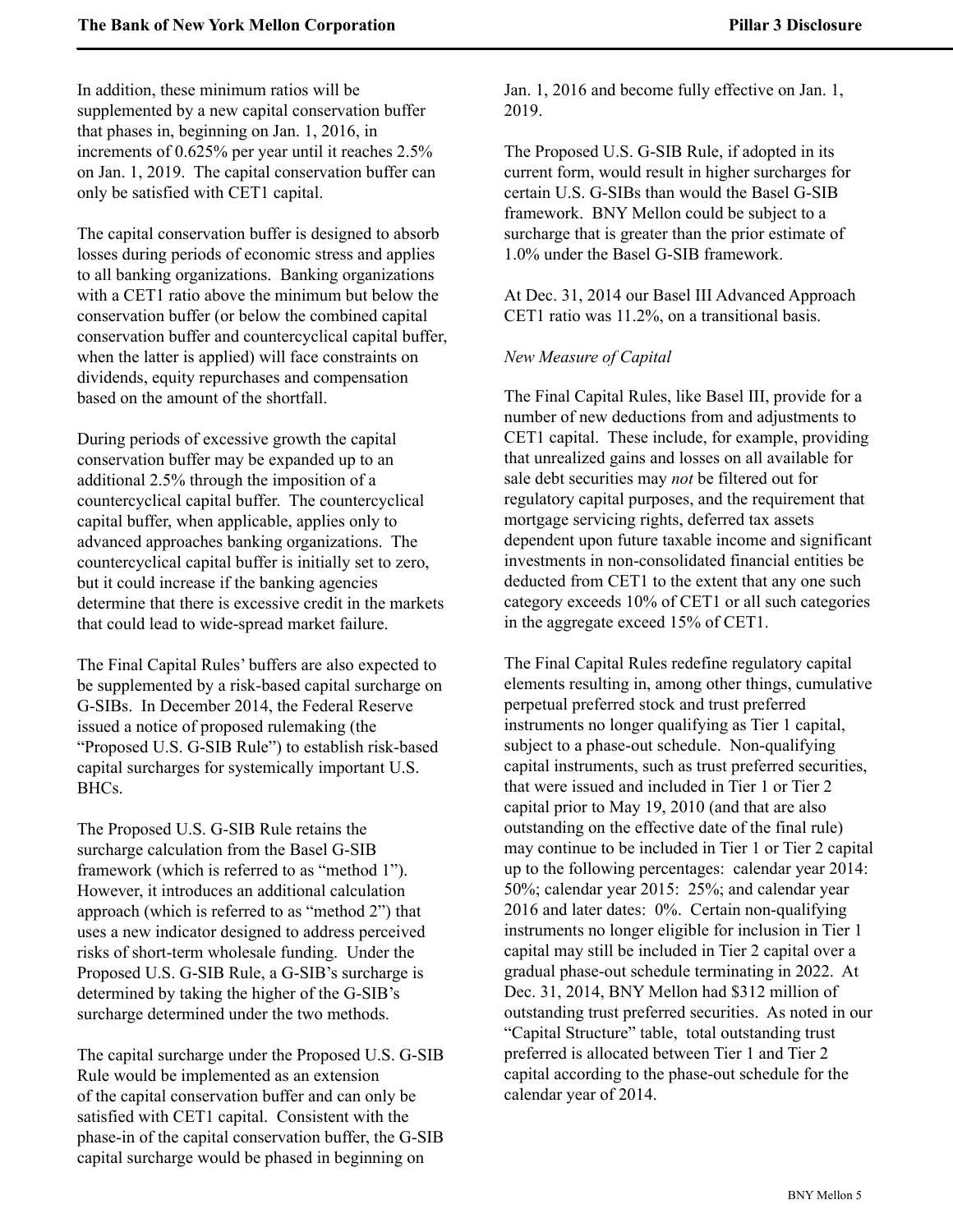### *New Generally Applicable Risk-Based Capital Rules: Standardized Approach*

The Final Capital Rules amend the agencies' generally applicable risk-based capital rules, replacing the risk-weight categories used to calculate RWA in the denominator of capital ratios with a broader array of risk weighting categories that are intended to be more risk sensitive, known as the "Standardized Approach." The new risk-weights for the Standardized Approach range from 0% to 1,250% compared with the risk-weights of 0% to 100%, in the Basel I-based rules. Higher risk-weights under the Standardized Approach apply to a variety of exposures, including certain securitization exposures, equity exposures, claims on securities firms and exposures to counterparties on over-the-counter derivatives ("OTC"). Compared with the Basel Ibased rules, the risk-weighting changes likely to have significance for BNY Mellon are the application of the collateral haircut approach to securities lending, the replacement of the 20% risk-weight for banks with Organization for economic co-operation and development ("OECD") country risk classification ratings, the increased risk-weights for securitizations, the removal of the 50% risk-weight cap on derivative transactions, application of 1,250% risk-weight to default fund contribution and the elimination of the 0% risk-weight for commitments of less than one year.

Concerning securities finance transactions, including transactions in which we serve as agent and provide securities replacement indemnification to a securities lender, the Final Capital Rules do not permit a banking organization to use a simple VaR approach to calculate exposure amounts for repo-style transactions or to use internal models to calculate the exposure amount for the counterparty credit exposure for repo-style transactions under the Standardized Approach (although these methodologies are included in the Advanced Approaches). Under the Standardized Approach, a banking organization may use a collateral haircut approach to recognize the credit risk mitigation benefits of financial collateral that secures a repo-style transaction, including an agented securities lending transaction, among other transactions. To apply the collateral haircut approach, a banking organization must determine the exposure amount and the relevant risk weight for the counterparty or guarantor. Banking organizations may calculate market price volatility and foreign exchange volatility using their own internal estimates

with prior written approval of their primary Federal supervisor.

### *Leverage Ratios*

As noted above, the U.S. banking agencies historically have required banks to meet a minimum Tier 1 leverage ratio. The Final Capital Rules retain this Tier 1 leverage ratio but now require a minimum 4% ratio for all banking organizations (eliminating the exception for certain banking organization to maintain only a 3% minimum). At Dec. 31, 2014, the Tier 1 leverage ratio for The Bank of New York Mellon Corporation was 5.6%.

The Final Capital Rules also implement a new 3% Basel III-based SLR for Advanced Approaches banking organizations, including BNY Mellon, to become effective Jan. 1, 2018. Unlike the Tier 1 leverage ratio, the SLR includes certain off-balance sheet exposures in the denominator, including the potential future credit exposure of derivative contracts and 10% of the notional amount of unconditionally cancelable commitments.

Subsequent to the U.S. banking agencies' adoption of the Final Capital Rules, the Basel Committee finalized (in Jan. 2014) modifications to the Basel III SLR. Those modifications would adjust the SLR's denominator (referred to as the "exposure amount") by making changes to the calculation of the exposure amount attributable to certain derivatives exposures and certain securities financing transactions but would retain the minimum Tier 1 SLR requirement of 3%. In September 2014, the U.S. federal banking agencies issued a final rule modifying the SLR denominator in the U.S. to align with the final Basel III changes to the SLR denominator.

In April 2014, the U.S. banking agencies adopted an "enhanced" SLR for banking organizations with total consolidated assets of more than \$700 billion or assets under custody of more than \$10 trillion, as well as their depository institution subsidiaries. The enhanced SLR would apply to the eight U.S. banking organizations that have been identified as G-SIBs by the Financial Stability Board (including BNY Mellon) and their insured depository institution subsidiaries. The enhanced SLR requires BNY Mellon and other U.S. G-SIBs to maintain a supplementary Tier 1 leverage ratio of greater than 5% (composed of the current minimum requirement of 3% plus a greater than 2% buffer) and requires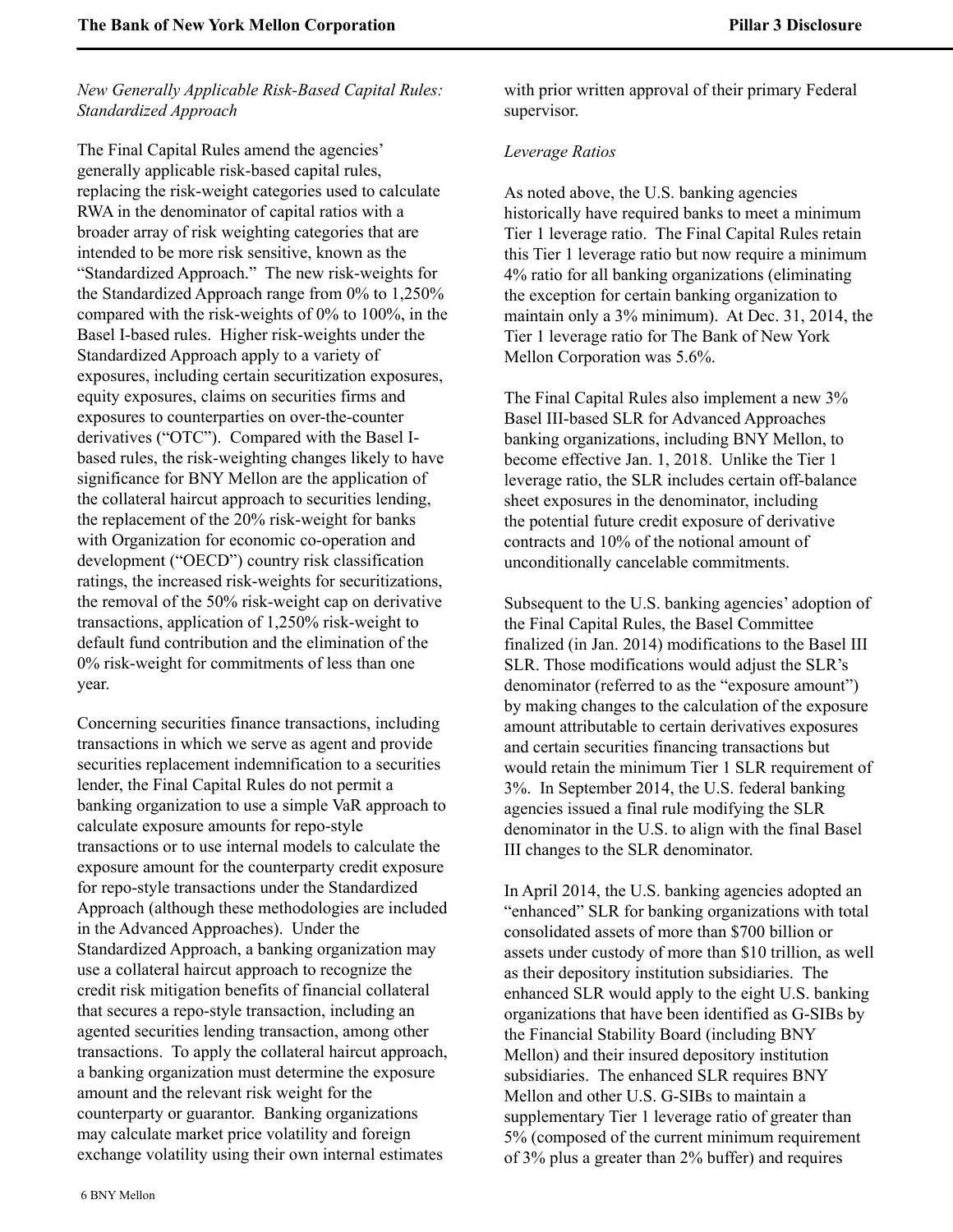bank subsidiaries of those bank holding companies, to maintain a 6% SLR in order to qualify as "well capitalized" under the prompt corrective action regulations discussed below. The final enhanced SLR rule for U.S. G-SIBs, like the SLR more generally applicable to all Advanced Approaches banking organizations, will become effective on Jan. 1, 2018.

### *Total Loss Absorbing Capacity Proposal*

In November 2014, the Financial Stability Board issued a consultative document ("TLAC Proposal") regarding a proposal to institute a Total-Loss Absorbing Capacity ("TLAC") requirement on G-SIBs. The TLAC Proposal would be effective no earlier than Jan. 1, 2019. Some key features of the TLAC Proposal include:

- The TLAC Proposal would set an external TLAC risk-based ratio requirement within the range of 16% to 20% of risk-weighted assets, and at a minimum twice the Basel III SLR requirement. Regulatory buffers are expected to be additive to these levels.
- Instruments eligible for external TLAC would generally include long-term senior unsecured debt instruments, as well as regulatory capital instruments. However, eligible TLAC that are not regulatory capital instruments would account for at least 33% of the minimum TLAC requirement.
- G-SIBs subject to the TLAC requirement, including BNY Mellon, would also be required to maintain a minimum amount of internal TLAC at certain material foreign subsidiaries. Under the TLAC Proposal, these material foreign subsidiaries would be required to maintain internal TLAC equal to 75%-90% of the minimum external TLAC requirement that would apply to it if it were a stand-alone resolution entity.

The U.S. banking agencies have not acted on this proposal.

### *Prompt Corrective Action*

The Federal Deposit Institution Act ("FDI Act"), as amended by the Federal Deposit Insurance Corporation Improvement Act of 1991 ("FDICIA"), requires the federal banking agencies to take "prompt corrective action" in respect of depository institutions that do not meet specified capital requirements. FDICIA establishes five capital categories for FDICinsured banks: "well capitalized," "adequately

capitalized," "undercapitalized," "significantly undercapitalized," and "critically undercapitalized." The FDI Act imposes progressively more restrictive constraints on operations, management and capital distributions the less capital the institution holds.

Prior to Jan. 1, 2015, a depository institution was deemed to be "well capitalized" if the depository institution has a total risk-based capital ratio of at least 10.0%; Tier 1 risk-based capital ratio of at least 6.0%; and Tier 1 leverage ratio of at least 5.0%. FDICIA's prompt corrective action provisions only apply to depository institutions and not to BHCs. The Federal Reserve's regulations applicable to BHCs separately define "well capitalized" for BHCs to require maintaining a total risk-based capital ratio of at least 10.0% and a Tier 1 risk-based capital ratio of at least 6.0% (but not a leverage measure). A BHC that is not well capitalized and well managed (or whose bank subsidiaries are not well capitalized and well managed under applicable prompt corrective action standards) may not become a financial holding company or, if it is already a financial holding company but fails to maintain well-capitalized status, may be restricted in certain of its activities and ultimately may lose financial holding company status. Applicable capital rules do not apply a CET1 or leverage capital standard for determining whether a BHC is well capitalized.

Effective Jan. 1, 2015, the Final Capital Rules establish revised "well capitalized" thresholds for insured depository institutions under the federal banking agencies' prompt corrective action framework. Under the Final Capital Rules, an insured depository institution is deemed to be "well capitalized" if it has:

- a CET1 of at least  $6.5\%$ ;
- a Tier 1 capital ratio of at least 8%;
- a Total capital ratio of at least 10%; and
- a Tier 1 leverage ratio of at least 5%.

Effective January 2018, the Final Capital Rules also require an Advanced Approaches banking organization to maintain a SLR of at least 3% to qualify for the "adequately capitalized" status.

In addition, as noted above, the U.S. federal banking agencies' revisions to the SLR establish a SLR "well capitalized" threshold of 6% for covered insured depository institutions, including The Bank of New York Mellon and BNY Mellon N.A.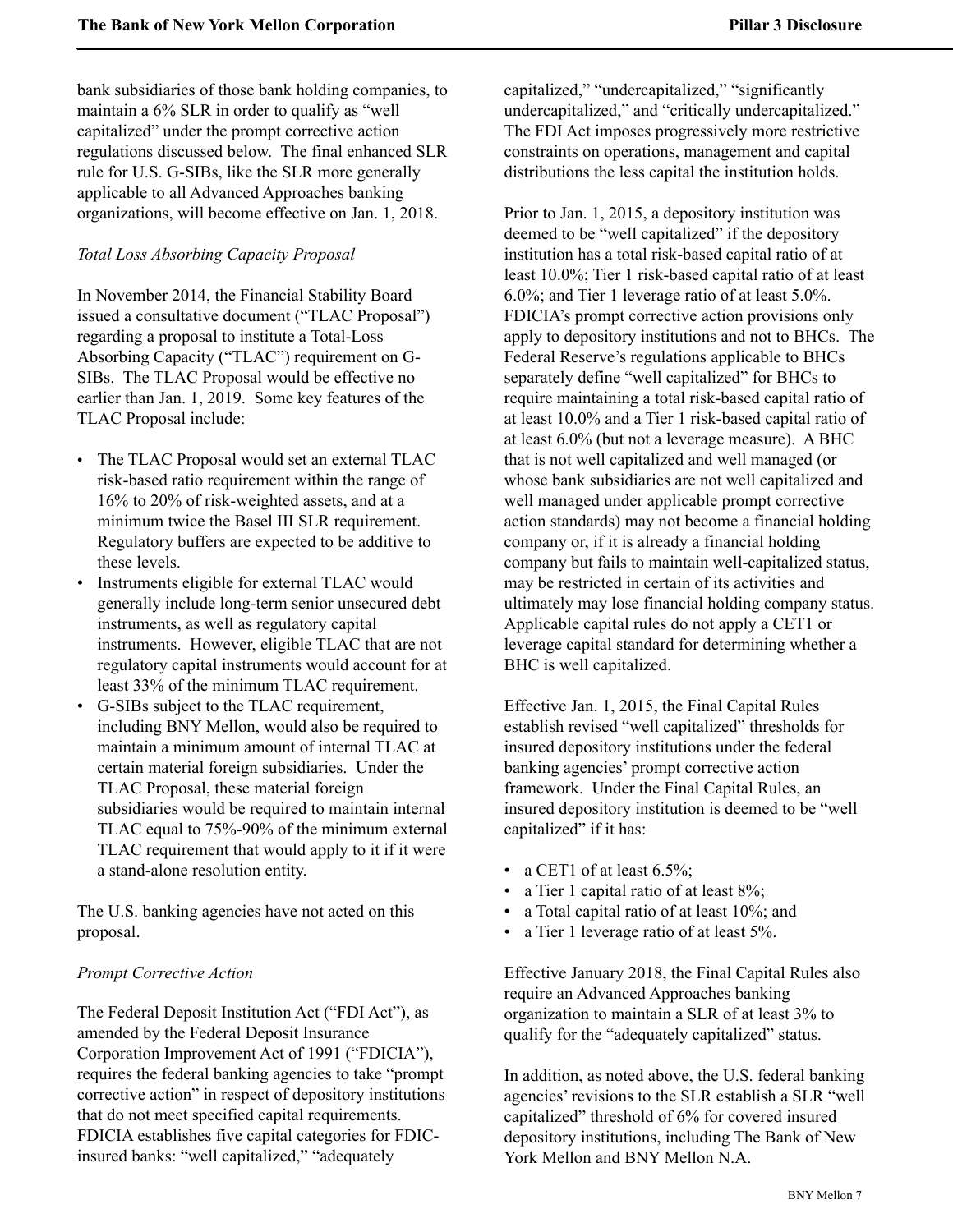At Dec. 31, 2014, BNY Mellon and all of its bank subsidiaries were "well capitalized" based on the ratios and rules applicable to them noted above. A bank's capital category, however, is determined solely for the purpose of applying the prompt corrective action rules and may not be an accurate representation of the bank's overall financial condition or prospects.

### *Pillar 3 Disclosure Report*

The Final Capital Rules are designed to establish a more risk sensitive approach to capital management. The U.S. federal banking agencies have included within the Final Capital Rules public disclosure requirements, with an expressed objective of improving market discipline and encouraging sound risk-management practices. The Basel Committee introduced public disclosure requirements under Pillar 3 of Basel II, which were designed to complement the minimum capital requirements and the supervisory review process by encouraging market discipline through enhanced and meaningful public disclosure. The Basel Committee introduced additional disclosure requirements in Basel III, which, under the Final Capital Rule, apply to BNY Mellon. The Final Capital Rule includes specific qualitative and quantitative disclosure requirements concerning certain material risks.

The U.S. banking agencies require Pillar 3 disclosures at the holding company level for each calendar quarter. Under the Final Capital Rules, separate Pillar 3 disclosures are not required for consolidated subsidiaries of Advanced Approaches banking organizations, even if those subsidiaries themselves are Advanced Approaches banking organizations. A separate Pillar 3 disclosure report therefore has not been prepared for any of our consolidated subsidiaries. Nevertheless, this Report describes risk management policies and procedures, risk weighting methodologies, accounting policies and financial results, among other items, that apply to or encompass our consolidated subsidiaries. In addition, the U.S. banking agencies permit certain Pillar 3 requirements to be satisfied by inclusion within the Annual Report on Form 10-K and Quarterly Report on Form 10-Q ("SEC Reports"). In certain cases, BNY Mellon makes reference to its other public disclosures in this Report.

On Jan. 28, 2014 the Basel Committee on Banking Supervision (the "Basel Committee") issued final

revisions to the Pillar 3 disclosure requirements of the Basel framework. The revised disclosure requirements aim to provide market participants with greater comparability across banks' disclosures. The Basel Committee contemplates that the revised requirements will take effect as of the fourth quarter of 2016. The U.S. federal banking agencies have not yet proposed rules implementing the revised requirements.

### *Policy and Approach - Comparison with Annual and Quarterly Reports, Verification and Sign off*

This Report discloses BNY Mellon's assets both in terms of credit exposure and RWA. For the purposes of this Report, credit exposure is defined as the estimate of the amount at risk in the event of a default (before any recoveries). This estimate takes into account certain contractual commitments related to undrawn lines of credit, and is referred to as Exposure at Default ("EAD"). In contrast, the assets on BNY Mellon's balance sheet, as published in our SEC Reports, are reported as the outstanding balance only. Therefore, exposure values in this Report can differ from asset values as reported in our other published SEC Reports.

BNY Mellon has followed the requirements of the Final Capital Rules when disclosing credit exposures and RWA. Throughout this Report, tables show credit exposures or RWA split into various exposure classes (counterparties). Some of these classes are specified in the Final Capital Rules. When the regulations are not explicit, such as in geographic analyses, we allocate the exposure class on the same basis as our Annual Report or as noted in the specific table.

BNY Mellon internally verifies and approves this Report according to the requirements of a dedicated disclosure policy approved by our Board of Directors. This includes a review by our Disclosure Committee to ensure that external disclosures (including this Report) present the Company's risk profile comprehensively, subject to information being material and not proprietary or confidential. The disclosure policy addresses internal controls and disclosure controls and procedures associated with the preparation of this Report. One or more senior officers of BNY Mellon must attest that the contents of this Report satisfy the requirements of the Final Capital Rule. In preparing this Report, BNY Mellon may employ concepts of materiality. Information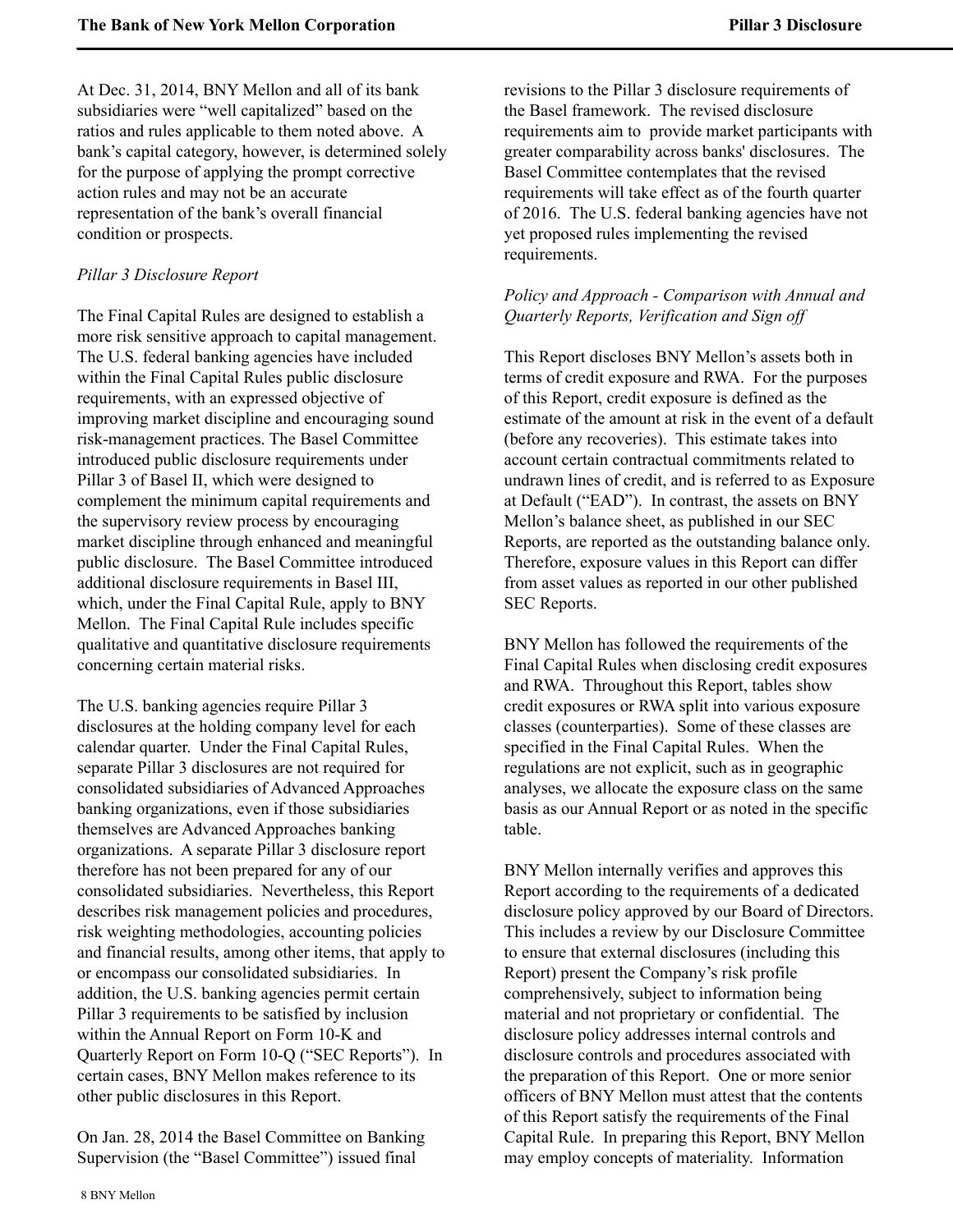may be regarded as material for purposes of this Report based on standards similar to those used when making materiality determinations for filing SEC Reports. There are no requirements for external auditing of this Report; however CET1, Tier 1, and Total capital ratios will be tested by external auditors as part of the annual financial statement audit.

# <span id="page-10-0"></span>**Scope of Application**

The Bank of New York Mellon Corporation is the ultimate parent company to all members of its consolidated group and is subject to consolidated supervision by the Federal Reserve. The information in this Report is presented on a consolidated basis that includes BNY Mellon and its subsidiaries. A list of our primary subsidiaries can be found in Exhibit 21.1 of our 2014 Form 10-K.

### *Variable Interest Entities*

Accounting guidance on the consolidation of VIEs is included in ASC 810 Consolidation, ASU 2009-17 "Improvements to Financial Reporting by Enterprises Involved with Variable Interest Entities", and ASU 2010-10 "Amendments for Certain Investment Funds," which defers ASU 2009-17 for certain asset managers' interests in entities that apply the specialized accounting guidance for investment companies or that have the attributes of investment companies and for interests in money market funds.

VIEs are defined as certain entities in which the equity investors:

- do not have sufficient equity at risk for the entity to finance its activities without additional subordinated financial support; or
- lack one or more of the following characteristics of a controlling financial interest:
	- the power, through voting rights or similar rights, to direct the activities of an entity that most significantly impact the entity's economic performance (ASU 2009-17 model).
	- the direct or indirect ability to make decisions about the entity's activities through voting rights or similar rights (ASC 810 model).
	- the obligation to absorb the expected losses of the entity.
	- the right to receive the expected residual returns of the entity.

We consider the underlying facts and circumstances of individual transactions when assessing whether or not an entity is a VIE. BNY Mellon is required to consolidate a VIE if BNY Mellon is determined to be the primary beneficiary.

As a result of ASU 2010-10, BNY Mellon continues to apply ASC 810 to its mutual funds, hedge funds, private equity funds, collective investment funds and real estate investment trusts. If these entities are determined to be VIEs, primary beneficiary calculations are prepared in accordance with ASC 810 to determine whether or not BNY Mellon is the primary beneficiary and required to consolidate the VIE. The primary beneficiary of a VIE is the party that absorbs a majority of the VIE's expected losses, receives a majority of its expected residual returns or both.

BNY Mellon has two securitizations and several CLOs, which are assessed for consolidation in accordance with ASU 2009-17. The primary beneficiary of these VIE's is the party that has both: (1) the power to direct the activities of the VIE that most significantly impact that entity's economic performance, and (2) the obligation to absorb losses, or the right to receive benefits, from the VIE that could potentially be significant to the VIE.

If BNY Mellon can exert control over the financial and operating policies of an investee, which generally can occur if there is a 50% or more voting interest or if partners or members of an investee do not have certain substantive rights, BNY Mellon consolidates the investee.

Investees structured as limited partnerships or limited liability companies for which BNY Mellon is either the general partner or managing member are presumed to be controlled by BNY Mellon. In accordance with ASC 810-20 *Control of Partnerships and Similar Entities*, we review the rights of the limited partners and members to determine whether that presumption can be overcome. The presumption of control is overcome when the limited partners or managing members have the ability to dissolve the entity, can remove BNY Mellon, as the general partner or managing member without cause based on a simple majority vote of unaffiliated limited partners or members or have other substantive participating rights. If the presumption of control is not overcome, the entity is consolidated.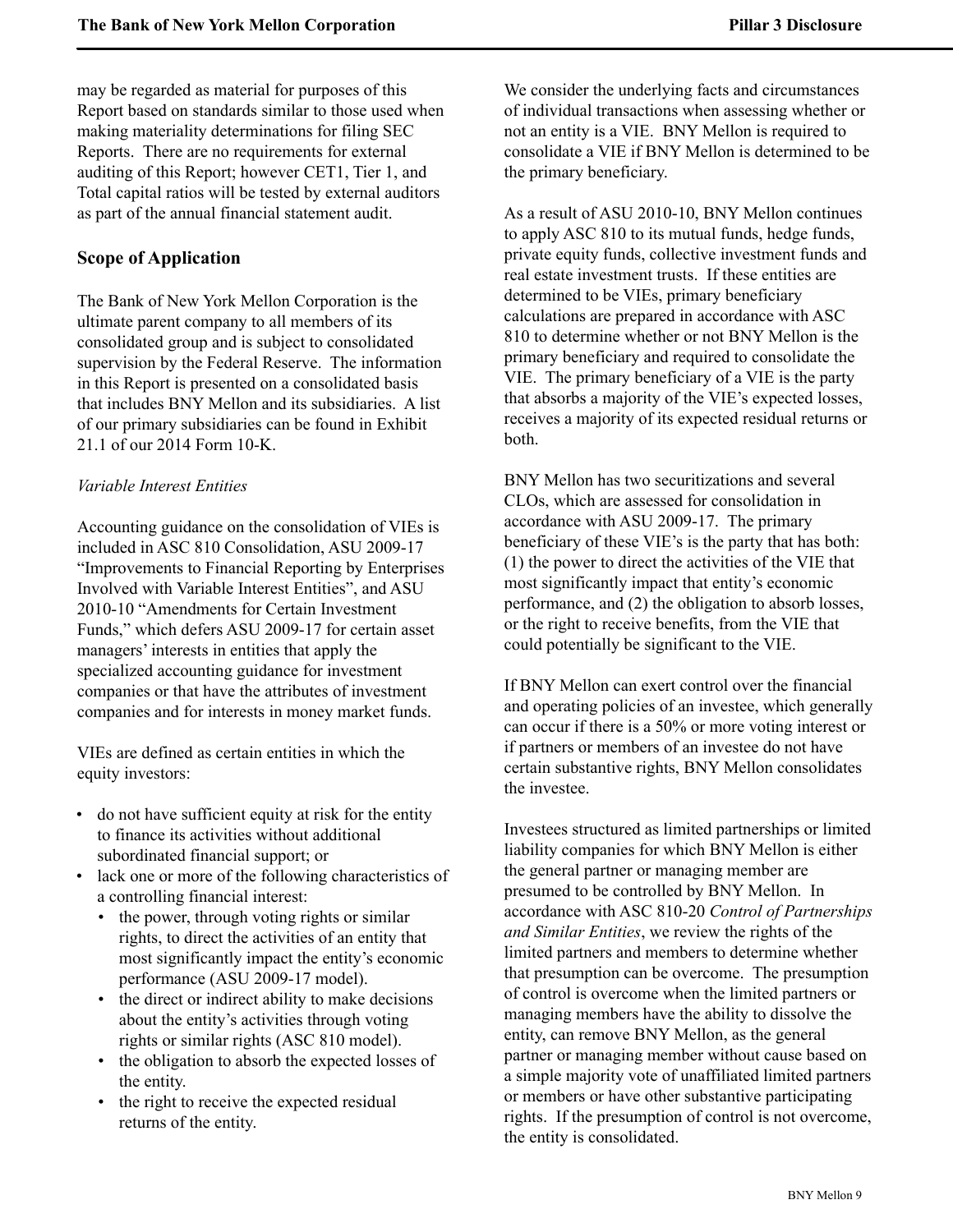BNY Mellon's VIEs generally include certain retail, institutional and alternative investment funds offered to its retail and institutional customers in which it acts as the fund's investment manager. BNY Mellon earns management fees on these funds as well as performance fees in certain funds. It may also provide start-up capital in its new funds. These VIEs are included in the scope of ASU 2010-10, which defers the application of ASU 2009-17 for certain investment funds, and are reviewed for consolidation based on the guidance in ASC 810, Consolidation.

BNY Mellon has other VIEs, including securitization trusts and CLOs, in which BNY Mellon serves as the investment manager. In addition, we provide trust and custody services for a fee to entities sponsored by other corporations in which we have no other interest. These VIEs are evaluated under the guidance included in ASU 2009-17. BNY Mellon has two securitizations and several CLOs, which were assessed and consolidated in accordance with ASU 2009-17.

As of Dec. 31, 2014, we had \$9.7 billion in assets included in our consolidated financial statements related to VIEs or other investment management funds we are required to consolidate. Approximately \$8.7 billion of these assets were classified as trading assets while the remainder is classified as available for sale securities or other assets. These consolidated investment management funds are risk weighted in accordance with the Final Capital Rules' requirements. The net assets of any consolidated VIE are solely available to settle the liabilities of the VIE and to settle any investors' ownership liquidation requests, including any seed capital invested in the VIE by BNY Mellon.

Additionally, BNY Mellon had \$148 million included in its consolidated financial statements for nonconsolidated VIE assets as of Dec. 31, 2014 where we are not the primary beneficiary. These assets relate solely to seed capital or residual interest invested in the VIEs. These assets are risk weighted in accordance with the Final Capital Rules' requirements.

BNY Mellon has non-controlling equity interests in various venture capital investments, strategic joint ventures and trade or clearing associations which are risk weighted according to the Final Capital Rules' requirements. Investments where our percentage of voting stock or equity ownership ranges between

20% to 50% are accounted for under the equity method of accounting. See page 154 of BNY Mellon's 2014 Annual Report for a listing of our most significant equity method investments as of Dec. 31, 2014.

Those equities where our share in the voting stock or equity of the investee is less than 20% are accounted for under the cost method of accounting. See the "Equities Not Subject to Market Risk" section of this Report for a further discussion of these accounting treatments.

BNY Mellon does not have any non-consolidated entities that are deducted from regulatory capital. The minimum regulatory capital requirements of our insurance subsidiaries are deducted for regulatory purposes with 50% deducted from each of Other Tier 1 Capital and Tier 2 Capital.

#### *Restrictions on Transfer of Capital*

The Parent is a legal entity separate and distinct from its bank subsidiaries and other subsidiaries. Dividends and interest from its subsidiaries are the Parent's principal sources of funds to make capital contributions or loans to its subsidiaries, to service its own debt, to honor its guarantees of debt issued by its subsidiaries or of trust preferred securities issued by a trust or to make its own capital distributions. Various federal and state statutes and regulations limit the amount of dividends that may be paid to the Parent by our bank subsidiaries without regulatory consent. If, in the opinion of the applicable federal regulatory agency, a depository institution under its jurisdiction is engaged in or is about to engage in an unsafe or unsound practice (which, depending on the financial condition of the bank, could include the payment of dividends), the regulator may require, after notice and hearing, that the bank cease and desist from such practice. The OCC, the Federal Reserve and the FDIC have indicated that the payment of dividends would constitute an unsafe and unsound practice if the payment would reduce a depository institution's capital to an inadequate level. Moreover, under the FDI Act, an insured depository institution may not pay any dividends if the institution is undercapitalized or if the payment of the dividend would cause the institution to become undercapitalized. In addition, the U.S. federal bank regulatory agencies have issued policy statements which provide that FDIC-insured depository institutions and their holding companies should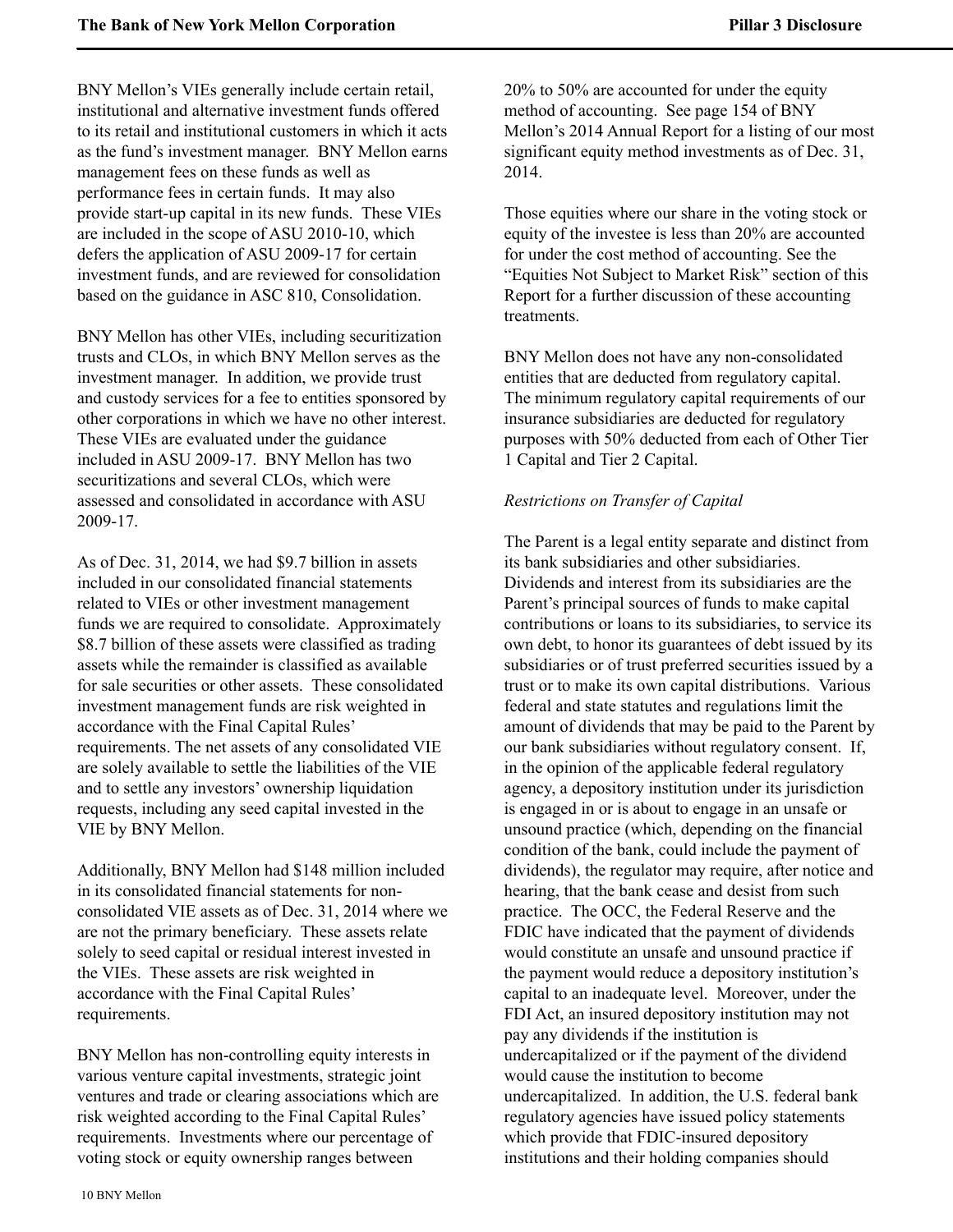generally pay dividends only out of their current operating earnings.

In general, the amount of dividends that may be paid by our U.S. banking subsidiaries is limited to the lesser of the amounts calculated under a "recent earnings" test and an "undivided profits" test. Under the recent earnings test, a dividend may not be paid if the total of all dividends declared and paid by the entity in any calendar year exceeds the current year's net income combined with the retained net income of the two preceding years, unless the entity obtains prior regulatory approval. Under the undivided profits test, a dividend may not be paid in excess of the entity's "undivided profits" (generally, accumulated net profits that have not been paid out as dividends or transferred to surplus). The ability of its bank subsidiaries to pay dividends to the Parent may also be affected by various minimum capital requirements for banking organizations.

The payment of dividends also is limited by minimum capital requirements imposed on banks. As of Dec. 31, 2014, BNY Mellon's bank subsidiaries exceeded these minimum requirements.

Subsequent to Dec. 31, 2014, our bank subsidiaries could declare dividends to the Parent of approximately \$2.0 billion, without the need for a regulatory waiver. In addition, at Dec. 31, 2014, nonbank subsidiaries of the Parent had liquid assets of approximately \$1.4 billion.

The Federal Reserve and the OCC have issued additional guidelines that require BHCs and national banks to continually evaluate the level of cash dividends in relation to their respective operating income, capital needs, asset quality and overall financial condition.

The Federal Reserve Act limits and requires collateral for extensions of credit by our insured subsidiary banks to BNY Mellon and certain of its non-bank affiliates. Also, there are restrictions on the amounts of investments by such banks in stock and other securities of BNY Mellon and such affiliates, and restrictions on the acceptance of their securities as collateral for loans by such banks. Extensions of credit by the banks to each of our affiliates are limited to 10% of such bank's regulatory capital, and in the aggregate for BNY Mellon and all such affiliates to 20%, and collateral must be between 100% and 130%

of the amount of the credit, depending on the type of collateral.

In the event of impairment of the capital stock of one of the Parent's national banks or The Bank of New York Mellon, the Parent, as the banks' stockholder, could be required to pay such deficiency.

### *Surplus of Insurance Subsidiaries and Subsidiary Regulatory Capital*

BNY Mellon and each of its subsidiary banks are subject to capital adequacy requirements promulgated by federal regulatory agencies. The Federal Reserve establishes capital requirements, including well capitalized standards for The Bank of New York Mellon Corporation, the consolidated holding company. The Bank of New York Mellon, our largest bank subsidiary, is a New York state member regulated bank. The OCC has similar requirements for BNY Mellon, N.A., the Company's national bank. Certain non-bank subsidiaries of the Company are required to maintain minimum levels of shareholders' equity as specified by various U.S. and foreign regulatory agencies, including the SEC, the Financial Conduct Authority, the Prudential Regulation Authority and other foreign regulators.

BNY Mellon also has insurance subsidiaries which are regulated by various national and state regulatory agencies. Most of these insurance subsidiaries are required to meet minimum capital levels. We have insurance subsidiaries that offer life, accident, health and annuity products. Additionally, we have captive insurance subsidiaries that provide property and casualty insurance coverage for the primary benefit of BNY Mellon and its subsidiaries. As captive insurance subsidiaries, they primarily insure the risks of those BNY Mellon entities related to it through common ownership. The insured businesses pay premiums to the captive insurance subsidiaries in exchange for insurance. Three of our five insurance subsidiaries are underwriters in some capacity and currently only underwrite the risks associated with BNY Mellon and its subsidiaries. As of Dec. 31, 2014, these insurance subsidiaries had \$1.5 billion of aggregate capital surplus in excess of their statutory minimum requirements which is included in the total capital of BNY Mellon.

All of BNY Mellon's subsidiaries with regulatory capital requirements are operating above regulatory minimums.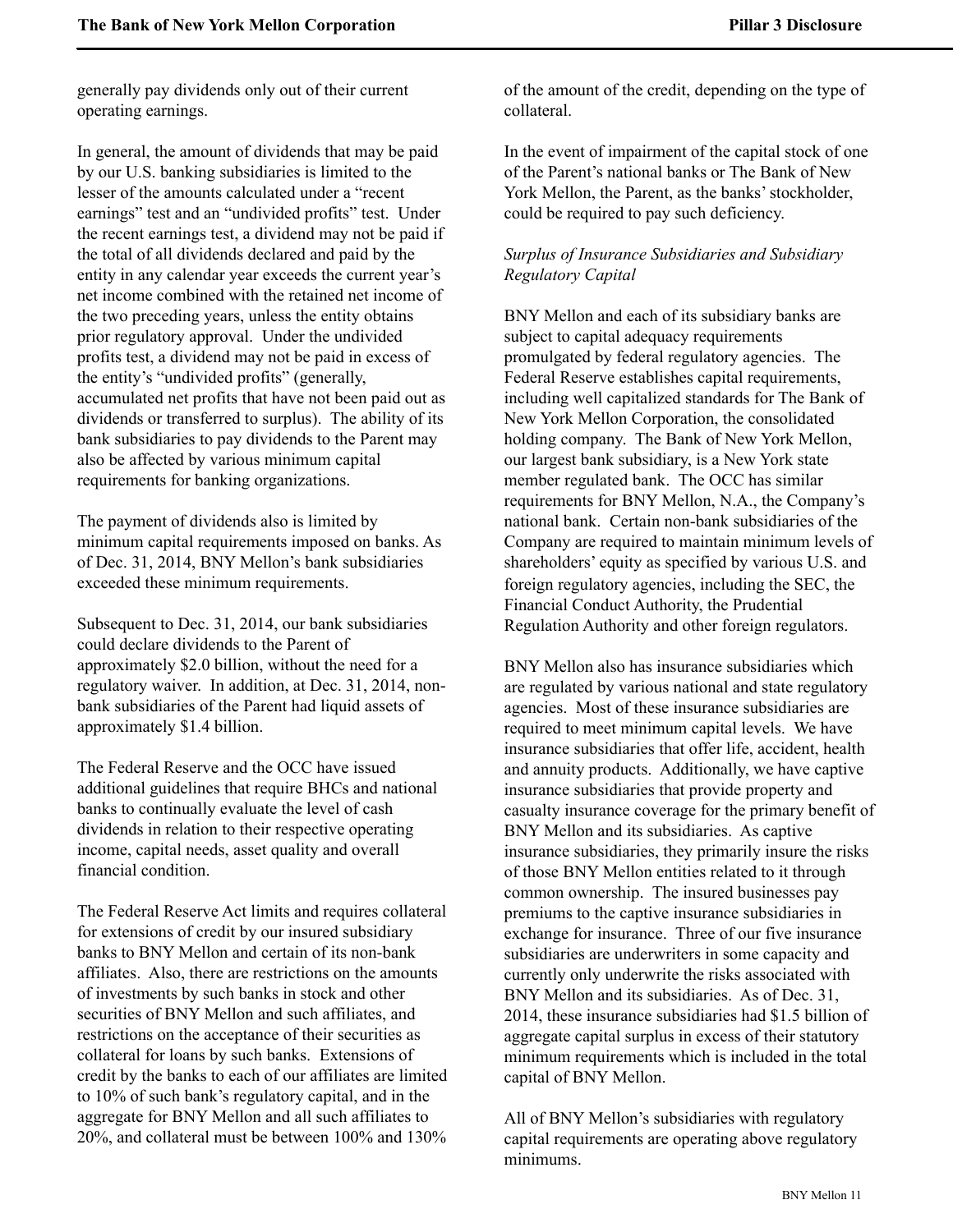# <span id="page-13-0"></span>**Capital Structure**

The following table presents BNY Mellon's capital components, which are set forth in the columns titled "Advanced Approaches – Transitional" at Dec. 31, 2014 and Sept. 30, 2014, described in the Final Capital Rules as phased-in to date.

| <b>Basel III capital components</b>                                                                              |               | <b>Advanced Approaches - Transitional</b> |                |  |
|------------------------------------------------------------------------------------------------------------------|---------------|-------------------------------------------|----------------|--|
| (dollars in millions)                                                                                            | Dec. 31, 2014 |                                           | Sept. 30, 2014 |  |
| CET1:                                                                                                            |               |                                           |                |  |
| Common stock (par value)                                                                                         | \$<br>13      | \$                                        | 13             |  |
| Additional paid-in capital                                                                                       | 24,626        |                                           | 24,499         |  |
| Retained earnings                                                                                                | 17,683        |                                           | 17,670         |  |
| Accumulated other comprehensive income (loss), net of tax                                                        | (1,187)       |                                           | (819)          |  |
| Less: Treasury stock                                                                                             | (4,809)       |                                           | (4, 377)       |  |
| Common equity                                                                                                    | 36,326        |                                           | 36,986         |  |
| Goodwill and intangible assets                                                                                   | (17, 425)     |                                           | (17, 565)      |  |
| Net pension fund assets                                                                                          | (17)          |                                           | (21)           |  |
| Deferred tax assets                                                                                              | (4)           |                                           | (3)            |  |
| Other $(a)$                                                                                                      | 5             |                                           | 3              |  |
| <b>Total CET1</b>                                                                                                | 18,885        |                                           | 19,400         |  |
| Other Tier 1 capital:                                                                                            |               |                                           |                |  |
| Preferred stock                                                                                                  | 1,562         |                                           | 1,562          |  |
| Trust-preferred securities                                                                                       | 156           |                                           | 162            |  |
| Disallowed deferred tax assets                                                                                   | (14)          |                                           | (14)           |  |
| Net pension fund assets                                                                                          | (69)          |                                           | (85)           |  |
| Other $(b)$                                                                                                      | (17)          |                                           | (10)           |  |
| Total Tier 1 capital                                                                                             | 20,503        |                                           | 21,015         |  |
| Tier 2 capital:                                                                                                  |               |                                           |                |  |
| Trust-preferred securities                                                                                       | 156           |                                           | 162            |  |
| Subordinated debt                                                                                                | 298           |                                           | 397            |  |
| Excess of eligible credit reserve over total expected credit<br>losses (up to $0.\overline{60\%}$ of credit RWA) | 13            |                                           | 12             |  |
| Other $(c)$                                                                                                      | (12)          |                                           | (6)            |  |
| Total Tier 2 capital                                                                                             | 455           |                                           | 565            |  |
| Total capital - Advanced Approach                                                                                | \$<br>20,958  | \$                                        | 21,580         |  |

*(a) Includes an adjustment related to gains on cash flow hedges, as well as 20 percent of the debit valuation adjustment ("DVA") at Dec. 31, 2014 and Sept. 30, 2014.* 

*(b) Includes 80 percent of the debit valuation adjustment and 50 percent of the minimum regulatory capital requirements of insurance underwriting subsidiaries at Dec. 31, 2014 and Sept. 30, 2014.* 

*(c) Includes 50 percent of the deduction for the minimum regulatory capital requirements of insurance underwriting subsidiaries at Dec. 31, 2014 and Sept. 30, 2014.*

As reflected in the table above, CET1 on a transitional basis was \$18.9 billion at Dec. 31, 2014, a decrease of \$0.5 billion compared with \$19.4 billion at Sept. 30, 2014. The decrease primarily reflects share repurchases, a decrease in foreign currency translation adjustments and the impact of the increase in our pension benefit obligation, partially offset by lower goodwill and intangible deductions.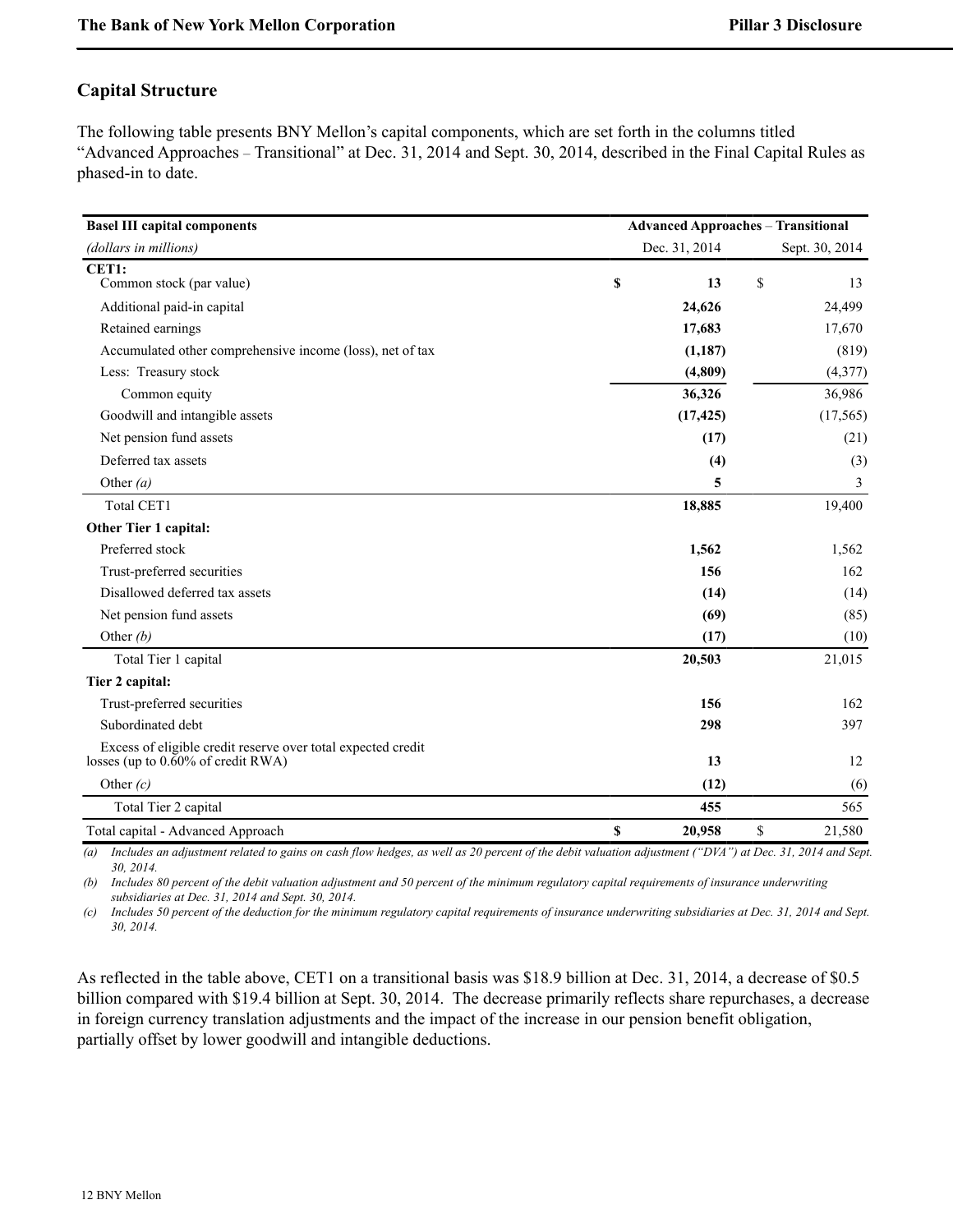### *Preferred Stock*

*noted)*

BNY Mellon has 100 million authorized shares of preferred stock with a par value of \$0.01. The table below presents a summary of BNY Mellon's preferred stock issued and outstanding at Dec. 31, 2014.

#### **Preferred stock summary**

*(dollars in millions, unless otherwise*

| <b>Series</b> | <b>Description</b>                            | Liquidation<br>preference<br>per share<br>(in dollars) | <b>Total shares</b><br>issued and<br>outstanding | Carrying value<br>at Dec. 31,<br>$2014$ ( <i>a</i> ) | Per annum<br>dividend rate                                                                                                                |
|---------------|-----------------------------------------------|--------------------------------------------------------|--------------------------------------------------|------------------------------------------------------|-------------------------------------------------------------------------------------------------------------------------------------------|
| Series A      | Noncumulative<br>Perpetual<br>Preferred Stock | \$<br>100,000                                          | $5,001$ \$                                       | 500                                                  | Greater of (i) three-month LIBOR<br>plus 0.565% for the related<br>distribution<br>period; or (ii) $4.000\%$                              |
| Series C      | Noncumulative<br>Perpetual<br>Preferred Stock | 100,000                                                | 5,825                                            | 568                                                  | $5.2\%$                                                                                                                                   |
| Series D      | Noncumulative<br>Perpetual<br>Preferred Stock | 100,000                                                | 5,000                                            | 494                                                  | 4.50% commencing Dec. 20, 2013<br>to but excluding June 20, 2023.<br>then a floating rate equal to the<br>three-month LIBOR plus $2.46\%$ |
| <b>Total</b>  |                                               |                                                        | 15,826 \$                                        | 1,562                                                |                                                                                                                                           |

*(a) The carrying value of the Series C and Series D Preferred stock is recorded net of issuance costs.*

Holders of both the Series A and Series C preferred stock are entitled to receive dividends on each dividend payment date (March 20, June 20, September 20 and December 20 of each year), if declared by BNY Mellon's Board of Directors. Holders of the Series D preferred stock are entitled to receive dividends, if declared by our board of directors, on each June 20 and December 20, to but excluding June 20, 2023; and on each March 20, June 20, September 20 and December 20, from and including June 20, 2023. BNY Mellon's ability to declare or pay dividends on, or purchase, redeem or otherwise acquire, shares of our common stock or any of our shares that rank junior to the preferred stock as to the payment of dividends and/or the distribution of any assets on any liquidation, dissolution or windingup of BNY Mellon will be prohibited, subject to certain restrictions, in the event that we do not declare and pay in full preferred dividends for the then current dividend period of the Series A preferred stock or the last preceding dividend period of the Series C and Series D preferred stock.

All of the outstanding shares of the Series A preferred stock are owned by Mellon Capital IV, which will pass through any dividend on the Series A preferred stock to the holders of its Normal Preferred Capital Securities. All of the outstanding shares of the Series C and Series D preferred stock are held by the depositary of the depositary shares, which will pass

through the applicable portion of any dividend on the Series C and Series D preferred stock to the holders of record of their respective depositary shares.

The preferred stock is not subject to the operation of a sinking fund and is not convertible into, or exchangeable for, shares of our common stock or any other class or series of our other securities. Subject to the restrictions in BNY Mellon's 2007 replacement capital covenant, subsequently amended on May 8 and Sept. 11, 2012, we may redeem the Series A preferred stock, in whole or in part, at our option. We may also, at our option, redeem the shares of the Series C preferred stock in whole or in part, on or after the dividend payment date in September 2017 and the Series D preferred stock in whole or in part, on or after the dividend payment date in June 2023. Both the Series C or Series D preferred stock can be redeemed in whole but not in part at any time within 90 days following a regulatory capital treatment event (as defined in the Certificate of Designations of the Series C preferred stock and the Certificate of Designations of the Series D preferred stock).

Terms of the Series A preferred stock, Series C preferred stock, and Series D preferred stock are more fully described in each of their Certificate of Designations, each of which is filed as an Exhibit to Form 10-K for the year ended Dec. 31, 2014.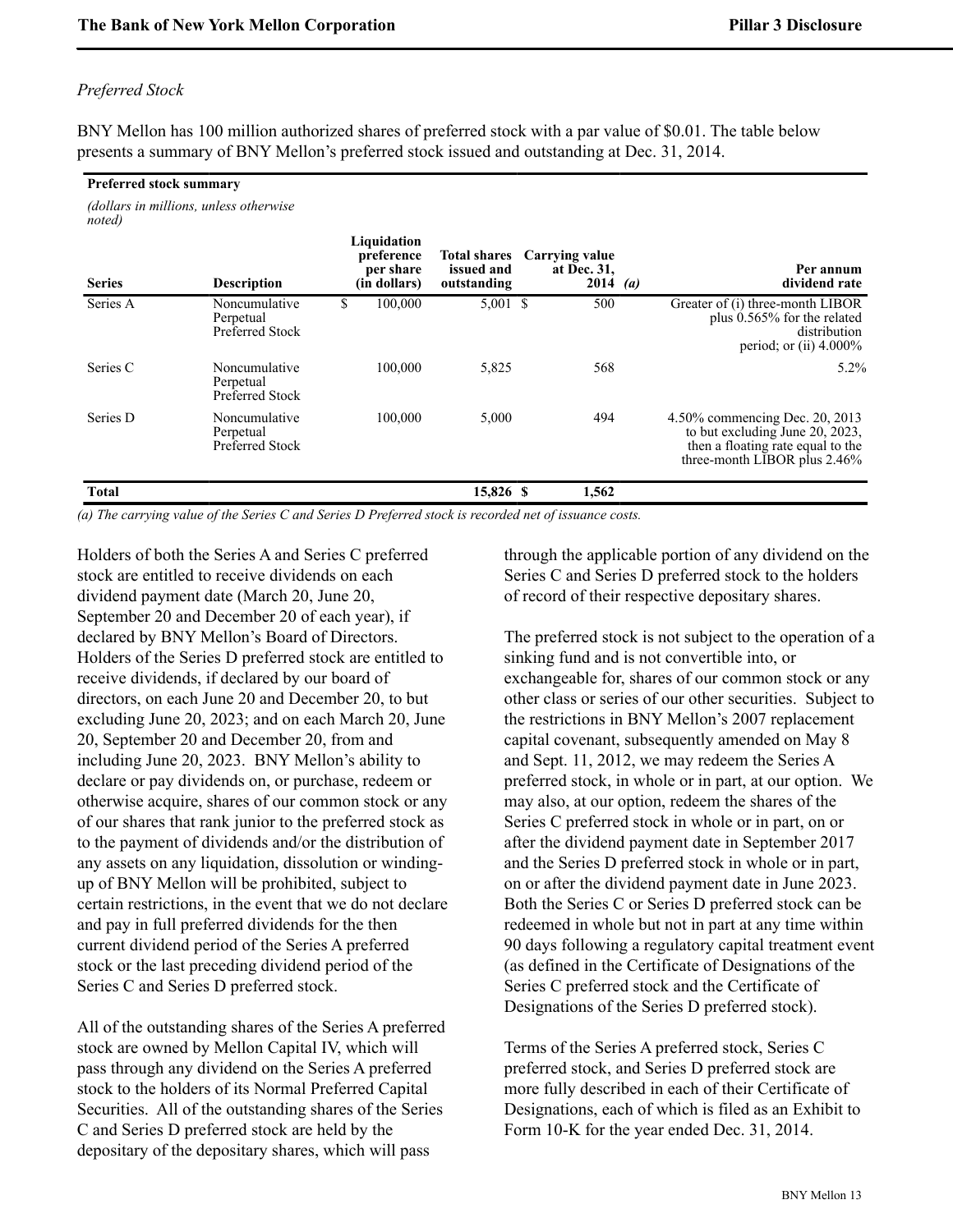### *Trust-preferred Securities*

In accordance with the Final Capital Rules, half of the amount of the following trust preferred securities are included in our transitional Tier I capital and the other half is included in Tier 2 Capital at Dec. 31, 2014.

| Trust preferred securities at Dec. 31, 2014<br>(dollar amounts in millions) | Amount of junior<br>subordinated<br>debentures | Interest<br>rate | Assets<br>of trust | $\alpha$ | Due<br>date | Call<br>date | Call<br>price |
|-----------------------------------------------------------------------------|------------------------------------------------|------------------|--------------------|----------|-------------|--------------|---------------|
| MEL Capital III $(b)$                                                       | 312                                            | $6.37\%$ \$      | 309                |          | 2036        | 2016         | Par           |
| MEL Capital IV                                                              |                                                |                  | 500                |          |             |              |               |
| <b>Total</b>                                                                | 312                                            |                  | 809                |          |             |              |               |

 *(a) Represents junior subordinated deferrable interest debentures of BNY Mellon in the case of MEL Capital III and BNY Mellon's Series A preferred stock in the case of MEL Capital IV.*

*(b) Amount was translated from Sterling into U.S. dollars on a basis of U.S. \$1.56 to £1, the rate of exchange on Dec. 31, 2014.*

Mellon Capital III, a Delaware statutory trust owned by BNY Mellon, issued trust preferred securities in 2006. At Dec. 31, 2014, the sole assets of Mellon Capital III are junior subordinated debentures of BNY Mellon with maturities and interest rates that match the trust preferred securities. BNY Mellon's obligations provide a full and unconditional guarantee of payment of distributions and other amounts due on the trust preferred securities. The guarantee does not guarantee payment of distributions or other amounts due when Mellon Capital III does not have funds available to make such payments.

Mellon Capital IV, a Delaware statutory trust owned by BNY Mellon, issued trust preferred securities in June 2007. The sole assets of Mellon Cap IV originally were junior subordinated debentures and a stock purchase contract for preferred stock. Through a remarketing in May 2012, the junior subordinated debentures issued by BNY Mellon and held by Mellon Capital IV were sold to third party investors and then exchanged for BNY Mellon's senior notes, which were sold in a public offering. The proceeds of the sale of the senior notes were used to fund the purchase by Mellon Capital IV of \$500 million of BNY Mellon's Series A preferred stock, which was issued on June 20, 2012. At Dec. 31, 2014, the Series A preferred stock was the sole asset of Mellon Capital IV.

At Dec. 31, 2014, we had \$312 million of trust preferred securities outstanding, of which 50% currently qualify as Tier 1 capital and 50% as Tier 2 capital. Under the Final Capital Rules, these trust preferred securities may continue to be included in Tier 1 capital up to the following percentages: calendar year 2014 - 50%; calendar year 2015 - 25%; and calendar year 2016 and beyond - 0%. Certain amounts of trust preferred securities that are excluded from additional Tier 1 capital due to this phase-in schedule may be eligible for inclusion in Tier 2 capital, pursuant to the standards established in the Final Capital Rules. Any decision to take action with respect to these trust preferred securities will be based on several considerations including interest rates and the availability of cash and capital.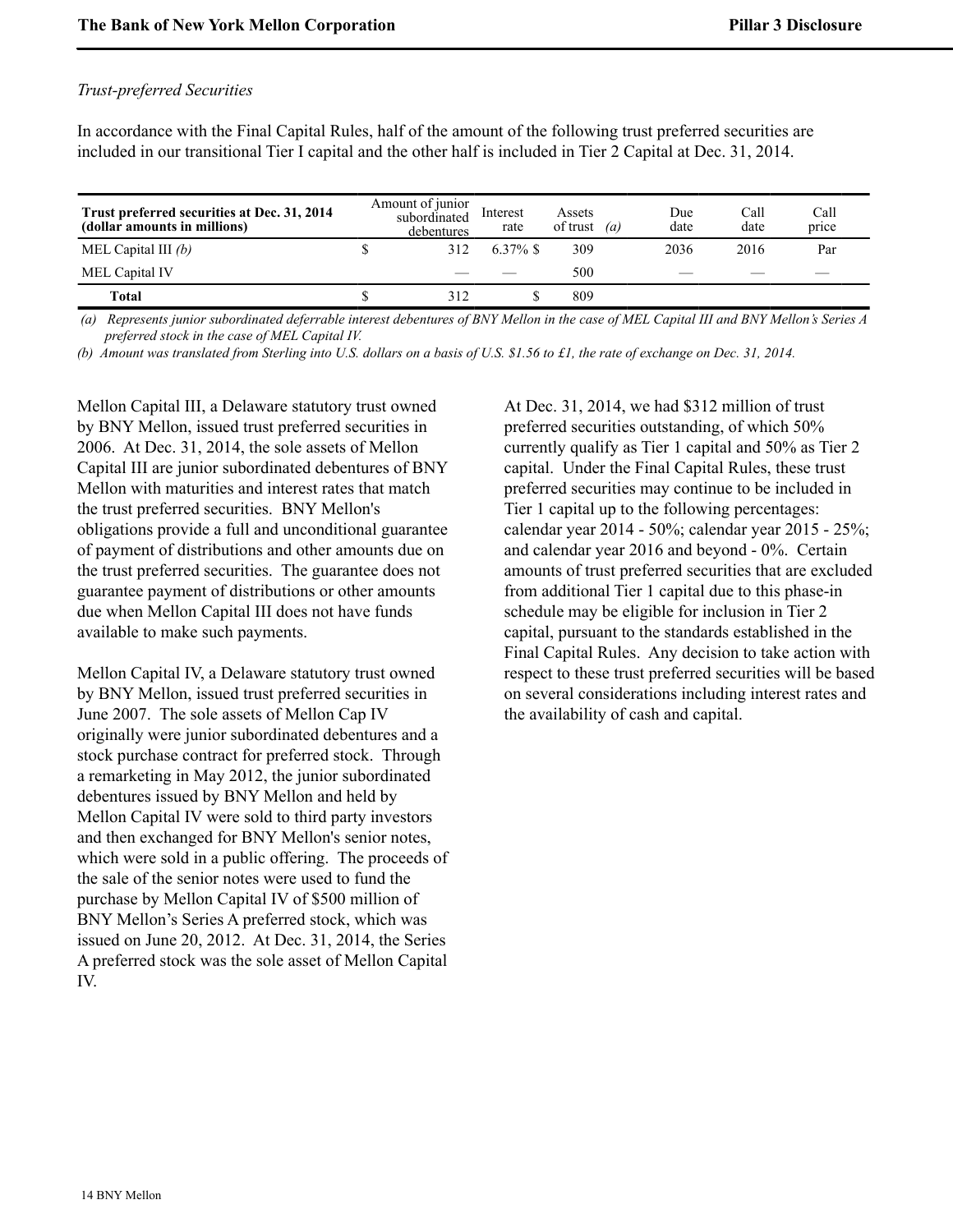### *Qualifying Subordinated Debt*

As of Dec. 31, 2014, \$298 million of subordinated debt is included as Tier 2 regulatory capital. Regulatory capital treatment requires capital to be discounted on a straight-line basis over the final five years of maturity. For accounting purposes, the capital instruments below are included in long-term debt.

The following table details the primary terms and conditions of the qualifying subordinated debt included in Tier 2 regulatory capital. The balances disclosed are determined in accordance with GAAP balance sheet carrying amounts and the Final Capital Rules.

| <b>Terms and Conditions of Qualifying</b><br>Subordinated Debt – Dec. 31, 2014 |    | Tier 2<br>Regulatory | Carrving |       |             |                 |                |
|--------------------------------------------------------------------------------|----|----------------------|----------|-------|-------------|-----------------|----------------|
| (dollars in millions)                                                          |    | Capital              | Value    | Rate  | Issue       | <b>Maturity</b> | Callable       |
| <b>BNY Mellon Corporation</b>                                                  | \$ | 100 \$               | 250      | 5.50% | <b>SD</b>   | Dec-2017        | N <sub>0</sub> |
| <b>BNY Mellon Corporation</b>                                                  |    |                      | 500      | 4.95  | <b>SMTN</b> | Mar-2015        | No             |
| The Bank of New York Mellon                                                    |    | 50                   | 250      | 5.45  | <b>SD</b>   | Apr-2016        | No.            |
| Mellon Funding Corporation                                                     |    | 148                  | 246      | 5.50  | SD.         | Nov-2018        | No             |
| <b>Total Qualifying Subordinated Debt</b>                                      | S  | 298 S                | 1.246    |       |             |                 |                |

*SD – Subordinated debt.*

*SMTN – Subordinated medium term notes.*

# <span id="page-16-0"></span>**Capital Adequacy**

#### *Capital Management*

The Bank of New York Mellon Corporation is committed to maintaining a well capitalized position. Our Corporate Finance Group, which is part of the Corporate Treasury division, has joint responsibility with our Basel & Capital Adequacy Group within Risk Management and Compliance for the development of the annual capital plan. It is the Company's policy to maintain strong capital levels and establish sufficient capital while considering asset size, quality and duration, off-balance sheet commitments, risk characteristics, growth and economic conditions. Capital management is one of senior management's most important ongoing responsibilities. The Chairman and the Chief Financial Officer ("CFO") determine the appropriate level of capital in an assessment that considers our internal economic capital usage, regulatory guidelines, rating agency policies, and expectations of the marketplace.

Our Capital Management Policy sets forth our capital management principles with respect to capital planning, capital usage and capital actions based on a continual assessment of risk and business factors. It also sets forth the governance process used to make such decisions and the factors that we consider

when developing our capital plan and determining when capital actions are appropriate. Any updates to this policy must be approved by both our Asset and Liability Management Committee ("ALCO") and the Board of Directors or a designated committee of the Board.

In the fourth quarter of each calendar year, Corporate Treasury coordinates with our Basel & Capital Adequacy, Management Reporting, and Regulatory Reporting Groups to project capital levels and ratios and develop a base capital plan for the prescribed planning period. The capital plan is reviewed and approved by the CFO and Chief Risk Officer ("CRO"), ALCO, and then the Board of Directors. We then submit the plan to the Federal Reserve as part of the Comprehensive Capital Analysis and Review ("CCAR") process.

When developing the capital plan, BNY Mellon considers the requirements under each of the banking supervision accords set forth by the Basel Committee (Basel I and Basel III.) BNY Mellon continually monitors our capital position and ensures that any contemplated capital actions would not limit our ability to meet the capital requirements under both capital regimes. Management monitors progress under the capital plan on a monthly basis. Updates to the projections of capital levels and ratios are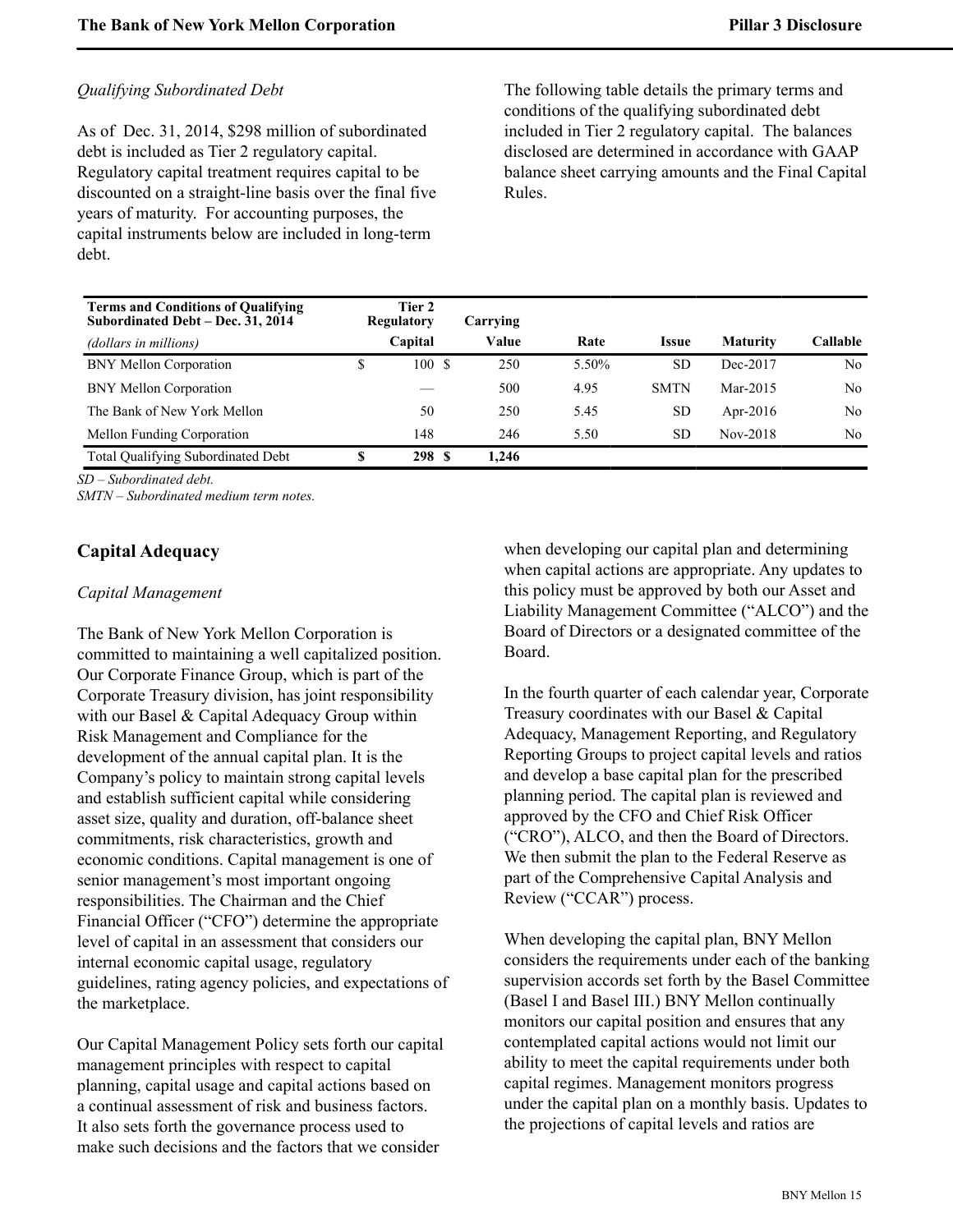presented to senior management at least once a month at the meetings of ALCO.

### *Economic Capital Required*

BNY Mellon has implemented a methodology to quantify economic capital. We define economic capital as the capital required to protect against unexpected economic losses over a one-year period at a level consistent with the solvency of a target debt rating. We quantify economic capital requirements for the risks inherent in our business activities using statistical modeling techniques and then aggregate them at the consolidated level. A capital reduction, or diversification benefit, is applied to reflect the unlikely event of experiencing an extremely large loss in each type of risk at the same time. Economic capital requirements are directly related to our risk profile. As such, they have become a part of our internal capital adequacy assessment process and, along with regulatory capital, are a key component to ensuring that the actual level of capital is commensurate with our risk profile and sufficient to provide the financial flexibility to undertake future strategic business initiatives.

The framework and methodologies to quantify each of our risk types have been developed by the Basel & Capital Adequacy Group and are designed to be consistent with our risk management principles. The framework has been approved by senior management and has been reviewed by the Risk Committee of the Board of Directors. Due to the evolving nature of quantification techniques, we expect to continue to refine the methodologies used to estimate our economic capital requirements.

### *Capital Planning and Stress Testing*

BNY Mellon's capital distributions are subject to Federal Reserve oversight. The major component of that oversight is the Federal Reserve's CCAR, implementing its capital plan rules. These rules require BHCs having \$50 billion or more in total consolidated assets (including BNY Mellon) to submit annual capital plans to their respective Federal Reserve Bank. We are also required to collect and report certain related data on a quarterly basis to allow the Federal Reserve to monitor progress against the annual capital plans. BNY Mellon and other affected BHCs may pay dividends, repurchase stock, and make other capital distributions only in accordance with a capital plan that has been reviewed

by the Federal Reserve and as to which the Federal Reserve has not objected. The Federal Reserve may object to a capital plan if the plan does not show that the covered BHC will meet, for each quarter throughout the nine-quarter planning horizon covered by the capital plan, all minimum regulatory capital ratios under applicable capital rules as in effect for that quarter and maintain a Tier 1 common to riskweighted assets ratio of at least 5% calculated under existing general risk-based capital rules as currently in effect, in each case on a *pro forma* basis under the base case and stressed scenarios (including a severely adverse scenario provided by the Federal Reserve). The capital plan rules also stipulate that a covered BHC may not make a capital distribution unless after giving effect to the distribution it will meet all minimum regulatory capital ratios and maintain a Tier 1 common to risk-weighted assets ratio of at least 5%.

The purpose of CCAR is to ensure that these BHCs have robust, forward-looking capital planning processes that account for their unique risks and that permit continued operations during times of economic and financial stress. The CCAR rule, consistent with prior Federal Reserve Board guidance, provides that capital plans contemplating dividend payout ratios exceeding 30% of projected after-tax net income will receive particularly close scrutiny. BNY Mellon's common stock dividend payout ratio was 31% for 2014, or 25% after adjusting for litigation expense.

In October 2014, the Federal Reserve revised aspects of its rules pertaining to CCAR and Dodd Frank Act stress tests ("DFAST"). These revisions include, among other changes, proposals to limit the ability of a BHC subject to CCAR to make capital distributions in a given quarter if its actual capital issuances in that quarter are less than the amount indicated in its capital plan and to eliminate the need to obtain prior approval for accretive issuances of capital instruments that would qualify for inclusion in the numerator of regulatory capital ratios. In addition, these rules will revise the timeline for the submission of capital plans and stress tests for BHCs subject to CCAR. Under these rules, for the 2015 capital plan cycle, these BHCs were required to submit capital plans on or before Jan. 5, 2015, unchanged from prior years. For subsequent cycles, beginning in 2016, BHCs will be required to submit their capital plans and stress testing results to the Federal Reserve one quarter later (on or before April 5).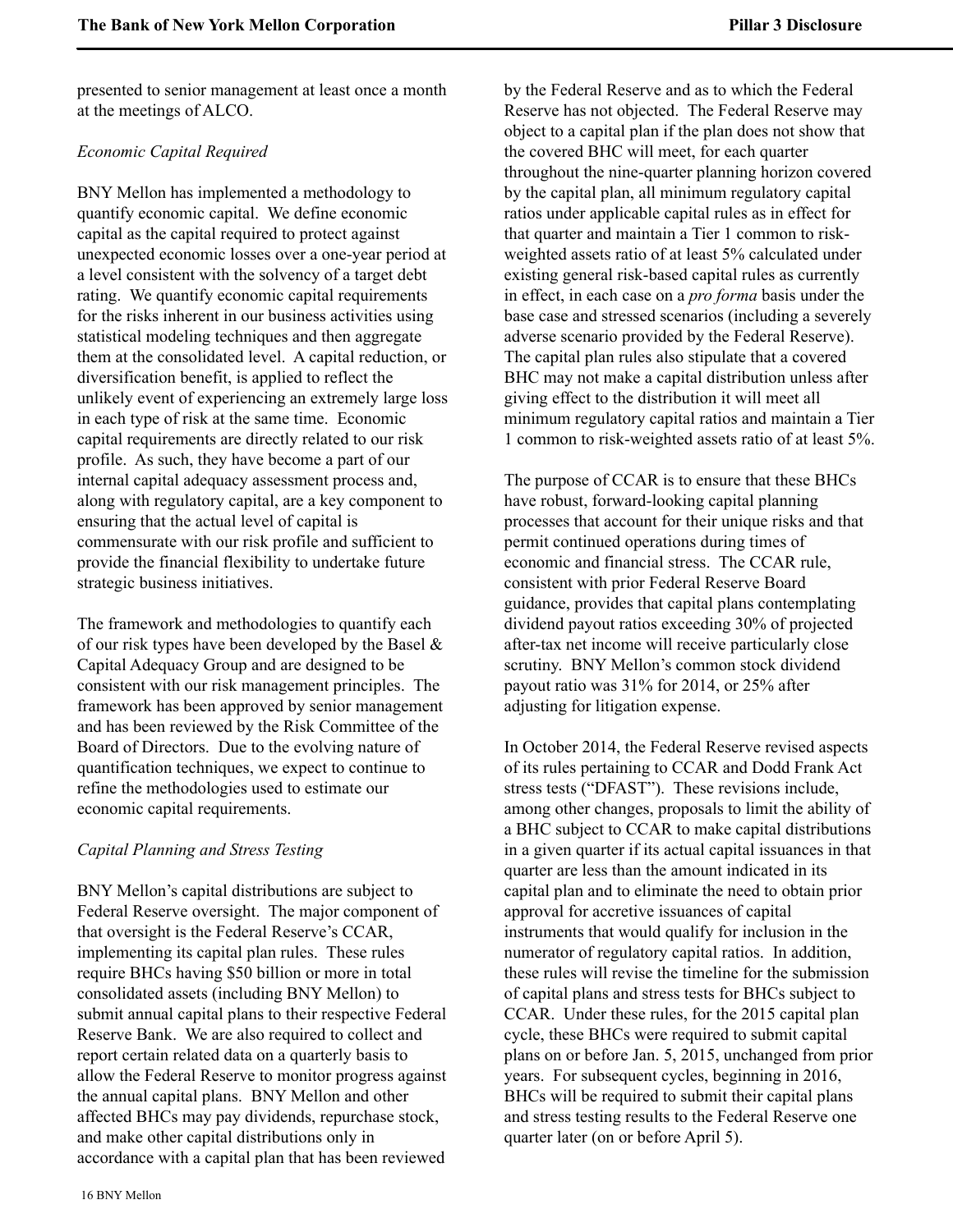In order to provide a transition to this timing, the Federal Reserve's objection or non-objection to capital plans submitted in January 2015, including BNY Mellon's, will cover a five-quarter period commencing with the second quarter of 2015 and extending through the second quarter of 2016. The objection or non-objection will switch to a fourquarter period in years thereafter.

We submitted our 2015 capital plan to the Federal Reserve on Jan. 5, 2015. The Federal Reserve has indicated that it expects to publish either its objection or non-objection to the capital plan and proposed capital actions, such as dividend payments and share repurchases, in March 2015. We anticipate announcing our 2015 capital plan shortly thereafter.

In addition to the CCAR stress testing requirements, Federal Reserve regulations also include DFAST, which were adopted in final form in October 2012. The CCAR and DFAST requirements substantially overlap, and the Federal Reserve implements them at the BHC level on a coordinated basis. Under these DFAST regulations, we are required to undergo regulatory stress tests conducted by the Federal Reserve annually, and to conduct our own internal stress tests pursuant to regulatory requirements twice annually. In addition, The Bank of New York Mellon is required to conduct its own annual internal stress test (although this bank is permitted to combine certain reporting and disclosure of its stress test results with the results of BNY Mellon). These requirements involve both company-run and supervisory-run testing of capital under various scenarios, including baseline, adverse and severely adverse scenarios provided by the appropriate banking regulator. Results from our annual companyrun stress tests are reported to the appropriate regulators and published. We published the results of our most recent company-run stress test on March 26, 2014, and the results of our company-run mid-year stress test on Sept. 15, 2014.

It is the policy of the Company to perform Enterprisewide Stress Testing at regular intervals as part of its Internal Capital Adequacy Assessment Process ("ICAAP"). Additionally, the Company performs an analysis of capital adequacy in a stressed environment in its Enterprise-Wide Stress Test Framework, as required by the enhanced prudential standards issued pursuant to the Dodd-Frank Act.

Enterprise-Wide Stress Testing performs analysis across the Company's Lines of Business, products, geographic areas, and risk types incorporating the results from the different underlying models and projections given a certain stress-test scenario. It is an important component of assessing the adequacy of capital (as in the ICAAP) as well as identifying any high risk touch points in business activities. Furthermore, by integrating enterprise-wide stress testing into the Company's capital planning process, the results provide a forward-looking evaluation of the ability to complete planned capital actions in a more-adverse-than-anticipated economic environment.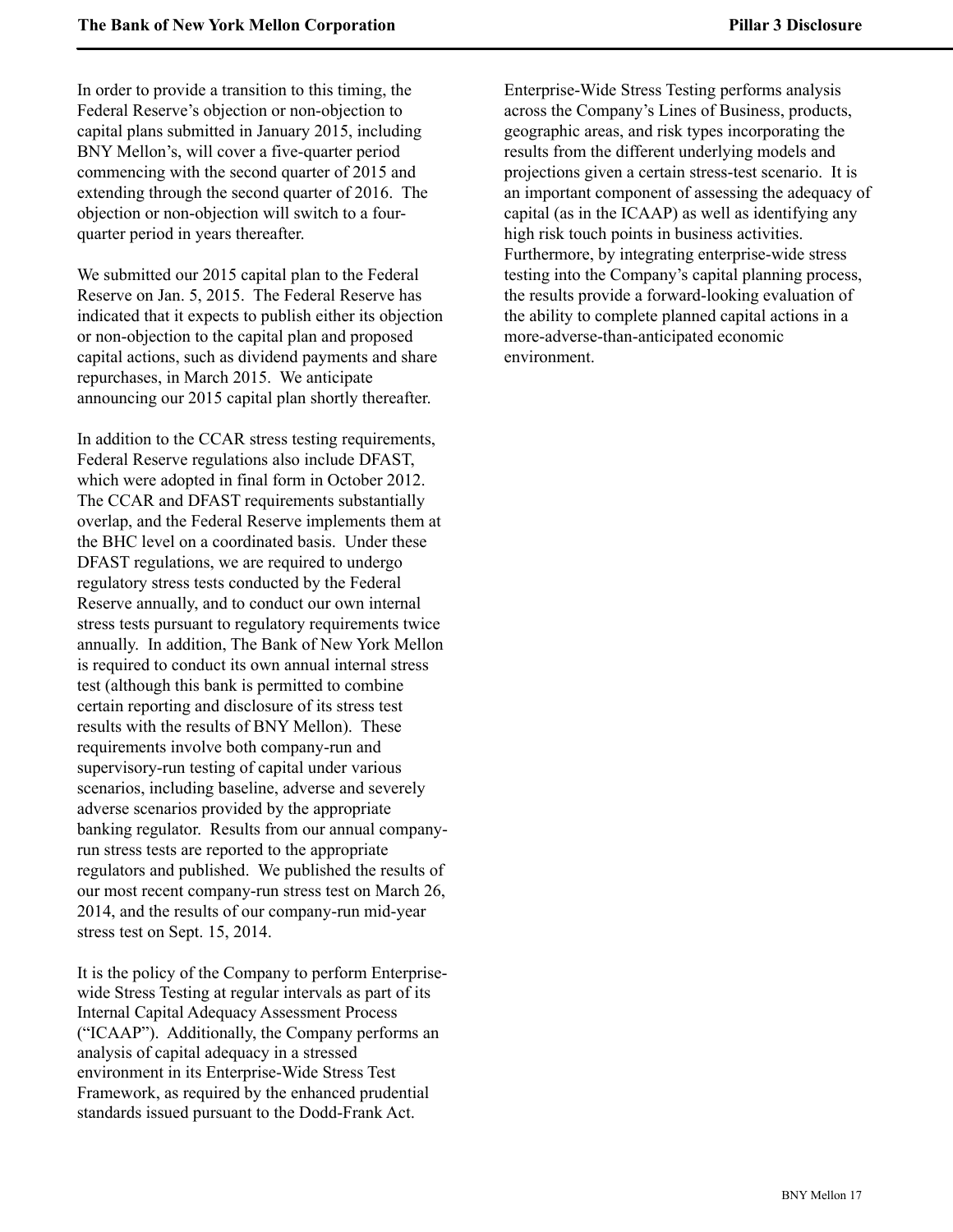### *Risk-weighted Assets*

The following table presents our RWA by exposure type calculated using the Final Capital Rules' risk-weightings under the Transitional Approach:

|                                                        | <b>Advanced Approaches - Transitional</b> |                |
|--------------------------------------------------------|-------------------------------------------|----------------|
| <b>Basel III Risk-weighted assets</b><br>(in millions) | Dec. 31, 2014                             | Sept. 30, 2014 |
| Wholesale exposures                                    | \$<br>77,942                              | \$<br>76,864   |
| Retail exposures:                                      |                                           |                |
| Residential mortgage                                   | 1,005                                     | 1,304          |
| Other retail                                           | 200                                       | 230            |
| Securitization exposures                               | 10,911                                    | 11,140         |
| Cleared transactions                                   | 553                                       | 565            |
| Equity exposures $(a)$                                 | 5,126                                     | 4,767          |
| Other assets                                           | 12,845                                    | 12,867         |
| Total credit RWA                                       | 108,582                                   | 107,737        |
| Total credit RWA x 1.06 (b)                            | 115,097                                   | 114,201        |
| Credit valuation adjustment ("CVA")                    | 5,025                                     | 5,063          |
| Market risk:                                           |                                           |                |
| Non specific                                           | 1,386                                     | 1,388          |
| Standardized approach for specific risk                | 1,660                                     | 2,100          |
| Total market risk                                      | 3,046                                     | 3,488          |
| Operational risk                                       | 45,112                                    | 47,500         |
| <b>Total RWA</b>                                       | \$<br>168,280                             | \$<br>170,252  |

*(a) All direct equity exposures for BNY Mellon are subject to the simple risk weight approach; equity exposures to investment funds are currently weighted using various look-through approaches as appropriate.* 

*(b) Gross-up of 6% applies under the Advanced Approach.*

Our Advanced Approaches RWA under the Transitional Approach totaled \$168.3 billion at Dec. 31, 2014, a decrease of \$2.0 billion compared with \$170.3 billion at Sept. 30, 2014. The decrease primarily reflects a decline in operational risk due to a decrease in loss frequency of internal loss events, partially offset by an increase in credit RWA primarily due to jumbo mortgages being recategorized from retail to wholesale. The jumbo mortgage wholesale RWA impact was an increase of \$2.7 billion while retail declined by \$0.3 billion. Credit risk-weighted assets totaled \$108.6 billion and included wholesale exposures of \$77.9 billion. Wholesale exposures include corporate, bank, sovereign, commercial real-estate secured loans, OTC derivatives, repo-style and margin lending transactions and represents 72% of our total credit risk-weighted assets at Dec. 31, 2014.

The remaining credit related risk exposures included securitization exposures of \$10.9 billion, cleared

transactions of \$0.6 billion, equities of \$5.1 billion, retail of \$1.2 billion, and other assets not included in a defined exposure category of \$12.8 billion.

The remaining Advanced Approaches RWA at Dec. 31, 2014 included operational risk of \$45.1 billion, market risk of \$3.0 billion, and a CVA for derivative exposures intended to capture changes in credit spreads applicable to BNY Mellon's counterparties short of an actual default of \$5.0 billion.

Regulators establish certain levels of capital for bank holding companies and banks, including BNY Mellon and our bank subsidiaries, in accordance with established quantitative measurements. For the Parent to maintain its status as a financial holding company, our bank subsidiaries and BNY Mellon must, among other things, qualify as "well capitalized".

As of Dec. 31, 2014, BNY Mellon and our bank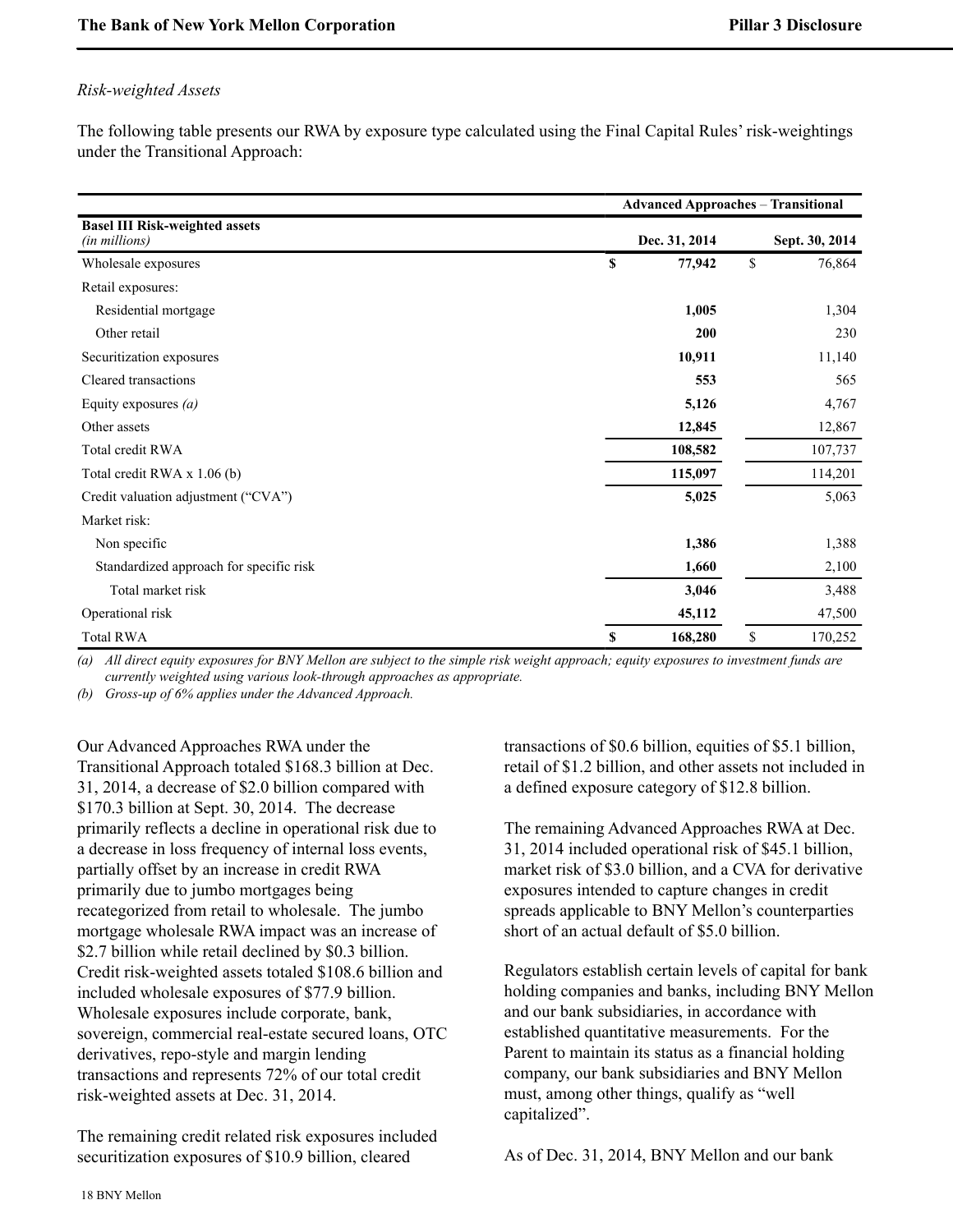subsidiaries were considered "well capitalized" on the basis of the Tier 1 and Total capital to risk-weighted assets ratios and the leverage capital ratio (Tier 1 capital to quarterly average assets as defined for regulatory purposes).

The following table provide RWA and risk-based capital ratios for our holding company and for our two largest depository institution subsidiaries. At Dec. 31, 2014 our CET1 ratio calculated under the Final Capital Rules'Advanced Approaches was 11.2%, on a transitional basis.

| <b>Basel III risk-based capital ratios- (Advanced Approach)</b> |   |            | Dec. 31, 2014    |          |          |
|-----------------------------------------------------------------|---|------------|------------------|----------|----------|
| (dollar amounts in millions)                                    |   | <b>RWA</b> | CET <sub>1</sub> | Tier 1   | Total    |
| BHC:                                                            |   |            |                  |          |          |
| The Bank of New York Mellon Corporation                         | S | 168,280    | $11.2\%$         | $12.2\%$ | $12.5\%$ |
| Depository Institution Subsidiaries:                            |   |            |                  |          |          |
| The Bank of New York Mellon                                     |   | 118,235    | 12.5             | 13.0     | 13.2     |
| BNY Mellon, N.A.                                                |   | 8.919      | 14.3             | 14.3     | 14.5     |

### <span id="page-20-0"></span>**Credit Risk: General Disclosures**

### *General Risk Management - Governance*

Risk management and oversight begins with the Board of Directors and two key Board committees: the Risk Committee and the Audit Committee.

The Risk Committee is comprised entirely of independent directors and meets on a regular basis to review and assess the control processes with respect to the Company's inherent risks. They also review and assess the risk management activities of the Company and the Company's fiduciary risk policies and activities. Policy formulation and day-to-day oversight of the Risk Management Framework is delegated to the Chief Risk Officer, who, together with the Chief Auditor and Chief Compliance Officer, helps ensure an effective risk management governance structure. The roles and responsibilities of the Risk Committee are described in more detail in its charter, a copy of which is available on our website, www.bnymellon.com.

The Audit Committee is also comprised entirely of independent directors, all of whom are financially literate within the meaning of the NYSE listing standards, and two of whom have been determined to be an audit committee financial expert as set out in the rules and regulations under the Securities Exchange Act of 1934, as amended (the "Exchange Act"), with accounting or related financial management expertise within the meaning of the NYSE listing standards. All members of the Audit Committee have been determined to have banking

and financial management expertise within the meaning of the FDIC rules. The Audit Committee meets on a regular basis to perform an oversight review of the integrity of the financial statements and financial reporting process, compliance with legal and regulatory requirements, our independent registered public accountant's qualifications and independence, and the performance of our registered public accountant and internal audit function. The Audit Committee also reviews management's assessment of the adequacy of internal controls. The functions of the Audit Committee are described in more detail in its charter, a copy of which is available on our website, www.bnymellon.com.

#### *Risk Management - Structure*

The Senior Risk Management Committee ("SRMC") is the most senior management body responsible for ensuring that emerging risks are weighed against the corporate risk appetite and that any material amendments to the risk appetite statement are properly vetted and recommended to the Executive Committee and the Board for approval. The SRMC also reviews any material breaches to our risk appetite and approves action plans required to remediate the issue. SRMC provides oversight for the risk management, compliance and ethics framework. The Chief Executive Officer, Chief Risk Officer and Chief Financial Officer are among SRMC's members.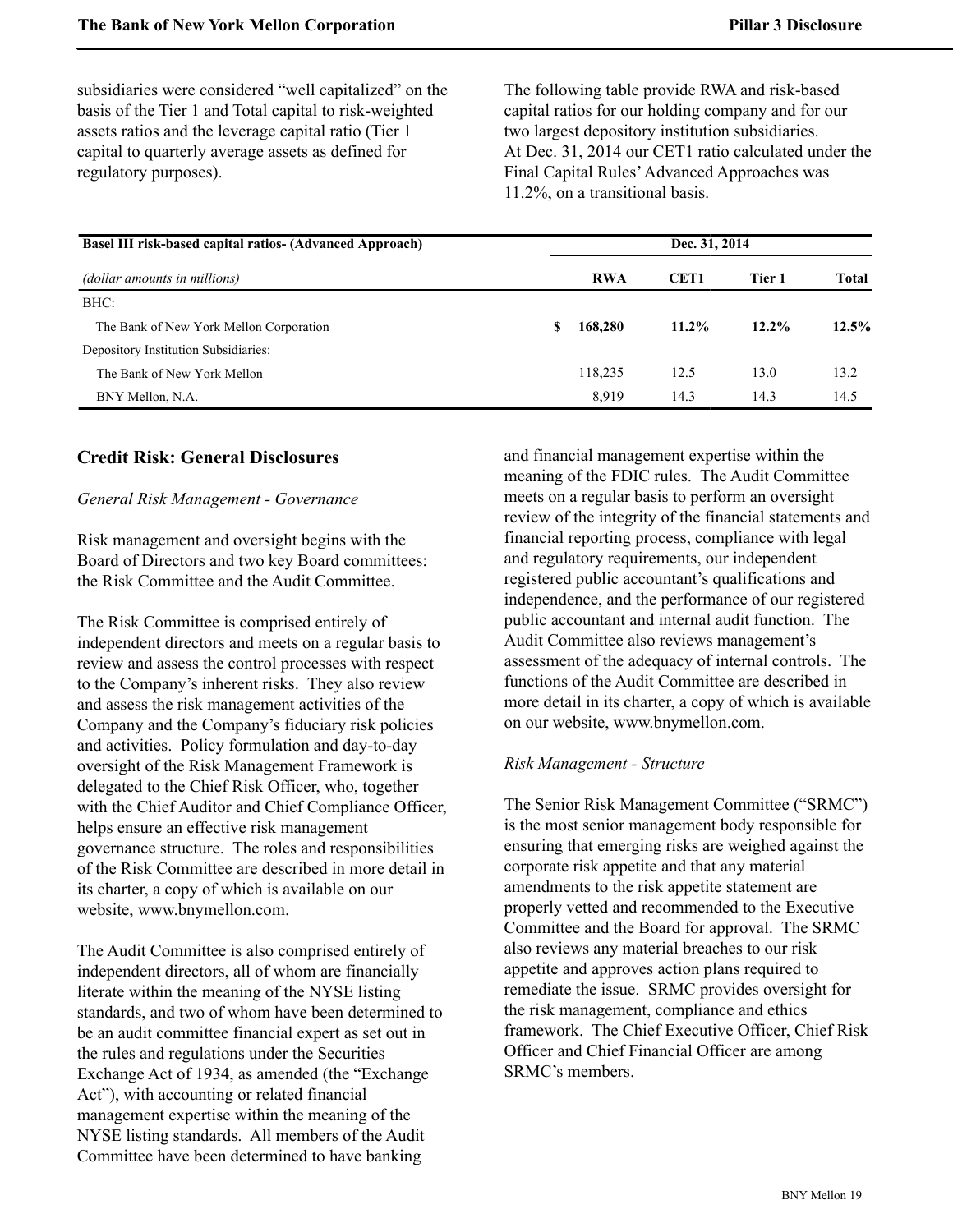#### *Risk appetite statement*

BNY Mellon defines risk appetite as the level of risk it is normally willing to accept while pursuing the interest of our major stakeholders, including our clients, shareholders, employees and regulators. The Company has adopted the following as its risk appetite statement: Risk-taking is a fundamental characteristic of providing financial services and arises in every transaction we undertake. Our risk appetite is driven by the fact our Company is the global leader in providing services that enable the management and servicing of financial assets in more than 100 markets worldwide and has been designated by international regulators as one of the 30 Global Systemically Important Financial Institutions ("G-SIFIs"). This designation recognizes our fundamental importance to the health and operation of the global capital markets and carries with it a responsibility to maintain the highest standards of excellence. As a result, we are committed to maintaining a strong balance sheet throughout market cycles and to delivering operational excellence to meet the expectations of our major stakeholders, including our clients, shareholders, employees and regulators. The balance sheet will be characterized as liquid, with strong asset quality, ready access to external funding sources at competitive rates and a strong capital structure that supports our risk-taking activities and is adequate to absorb potential losses. These characteristics support our goal of having superior debt ratings among the best within our peer group, which comprises other trust and investment firms. To that end, the Company's Risk Management Framework has been designed to:

- ensure that appropriate risk tolerances ("limits") are in place to govern our risk taking activities across all businesses and risk types;
- ensure that our risk appetite principles permeate the Company's culture and are incorporated into our strategic decision-making processes;
- ensure rigorous monitoring and reporting of key risk metrics to senior management and the Board of Directors; and
- ensure that there is an on-going, and forwardlooking, capital planning process to support our risk taking activities."

### *Primary risk types*

The understanding, identification and management of risk are essential elements for the successful

management of BNY Mellon. Our primary risk categories are:

**Credit:** The possible loss we would suffer if any of our borrowers or other counterparties were to default on their obligations to us. Credit risk is resident in the majority of our assets, but primarily concentrated in the loan and securities books, as well as offbalance-sheet exposures such as lending commitments, letters of credit, and securities lending indemnifications.

**Operational/business:** The risk of loss resulting from inadequate or failed internal processes, human factors and systems, breaches of technology and information systems, or from external events. Also includes fiduciary risk, reputational risk, and litigation risk.

**Market:** The risk of loss due to adverse changes in the financial markets. Our market risks are primarily interest rate, foreign exchange, and equity risk. Market risk particularly impacts our exposures that are marked-to-market such as the securities portfolio, trading book, and equity investments.

**Liquidity:** The risk that BNY Mellon cannot meet its cash and collateral obligations at a reasonable cost for both expected and unexpected cash flows, without adversely affecting daily operations or financial conditions. Liquidity risk can arise from cash flow mismatches, market constraints from inability to convert assets to cash, inability to raise cash in the markets, deposit run-off, or contingent liquidity events. Thus, liquidity risk can be inherent in the majority of our balance sheet exposures.

### *Credit Risk Management*

To balance the value of our activities with the credit risk incurred in pursuing them, we set and monitor internal credit limits for activities that entail credit risk, most often on the size of the exposure and the maximum maturity of credit extended. For credit exposures driven by changing market rates and prices, exposure measures include an add-on for such potential changes.

We manage credit risk at both the individual exposure level as well as the portfolio level. Credit risk at the individual exposure level is managed through our credit approval system and involves four approval levels up to and including the Chief Risk Officer of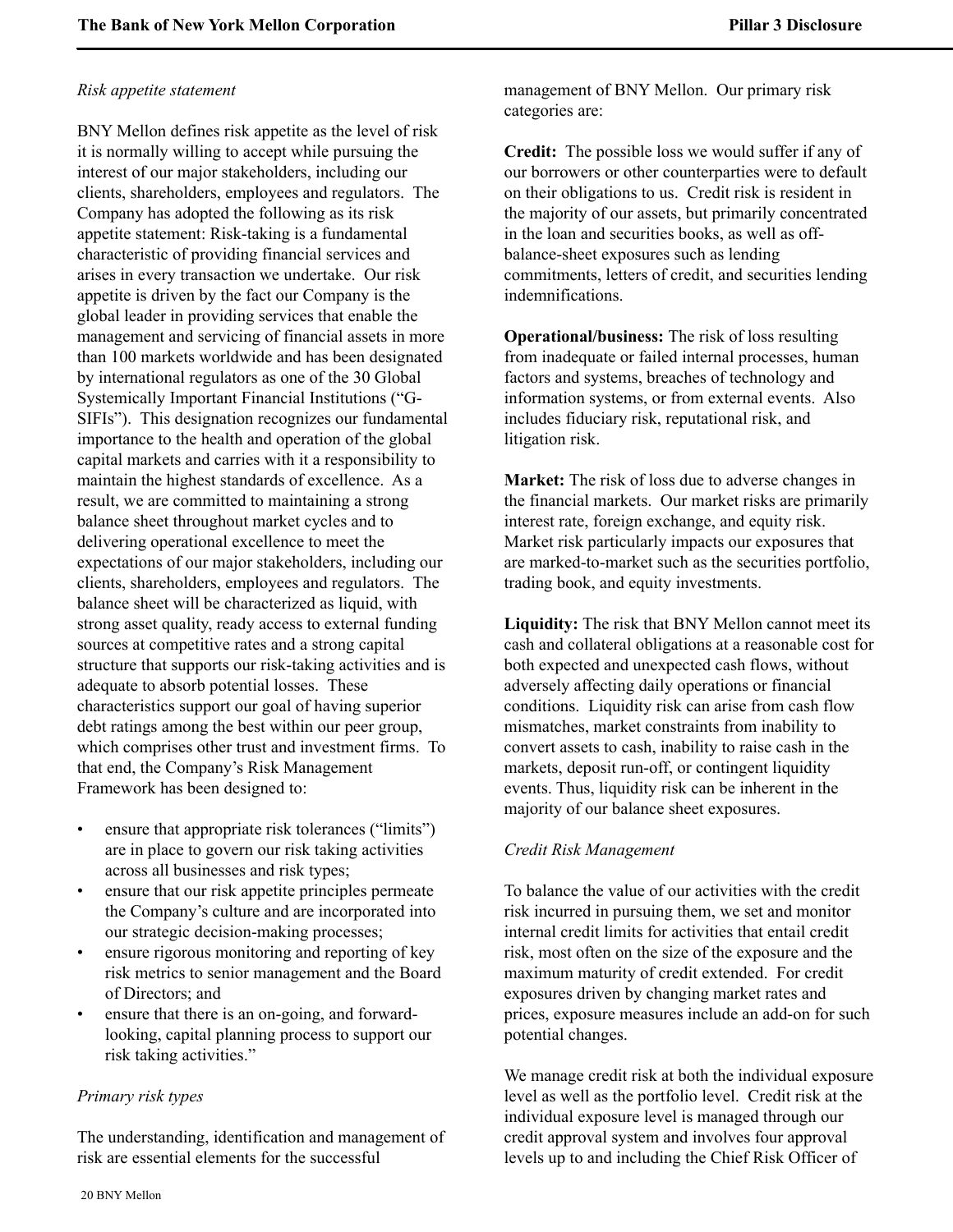the Company. The requisite approvals are based upon the size and relative risk of the aggregate exposure under consideration. The Credit Risk Group is responsible for approving the size, terms and maturity of all credit exposures as well as the ongoing monitoring of the creditworthiness of the counterparty. In addition, they are responsible for assigning and maintaining the risk ratings on each exposure.

Credit risk management at the portfolio level is supported by the Basel & Capital Adequacy Group, within the Risk Management and Compliance Sector. The Basel & Capital Adequacy Group is responsible for calculating two fundamental credit measures. First, we project a statistically probable credit loss, used to help determine the appropriate loan loss reserve and to measure customer profitability. Credit loss considers three basic components: the estimated size of the exposure whenever default might occur, the probability of default before maturity and the severity of the loss we would incur, commonly called "loss given default." For institutional lending, where most of our credit risk is created, unfunded commitments are assigned a usage given default percentage. Borrowers/Counterparties are assigned ratings by Credit Portfolio Managers ("CPMs") and the Chief Credit Officer ("CCO") on an 18-grade scale, which translate to a scaled probability of default. Additionally, transactions are assigned lossgiven-default ratings (on a 7-grade scale) that reflect the transactions' structures including the effects of guarantees, collateral, and relative seniority of position.

The second fundamental measurement of credit risk calculated by the Basel & Capital Adequacy Group is called economic capital. Our economic capital model estimates the capital required to support the overall credit risk portfolio. Using a Monte Carlo simulation engine and measures of correlation among borrower defaults, the economic model examines extreme and highly unlikely scenarios of portfolio credit loss in order to estimate credit-related capital, and then allocates that capital to individual borrowers and exposures. The credit-related capital calculation supports a second tier of policy standards and limits by serving as an input to both profitability analysis and concentration limits of capital at risk with any one borrower, industry or country.

The Basel & Capital Adequacy Group is responsible for the calculation methodologies and the estimates of the inputs used in those methodologies for the determination of expected loss and economic capital. These methodologies and input estimates are regularly evaluated to ensure their appropriateness and accuracy. As new techniques and data become available, Basel & Capital Adequacy attempts to incorporate, where appropriate, those techniques or data.

Credit risk is intrinsic to much of the banking business. However, BNY Mellon seeks to limit both on- and off-balance sheet credit risk through prudent underwriting and the use of capital only where riskadjusted returns warrant. We seek to manage risk and improve our portfolio diversification through syndications, asset sales, credit enhancements, credit derivatives, and active collateralization and netting agreements. In addition, we have a separate Credit Risk Review Group, which is part of Internal Audit, made up of experienced loan review officers who perform timely reviews of the loan files and credit ratings assigned to the loans.

### *Risk Measurement & Reporting Systems*

The purpose of the Company's risk measurement and reporting systems is to ensure that all risks and exposures are comprehensively captured, with all of the attributes necessary to support robust decision making by senior management and risk mitigation within approved risk appetite levels.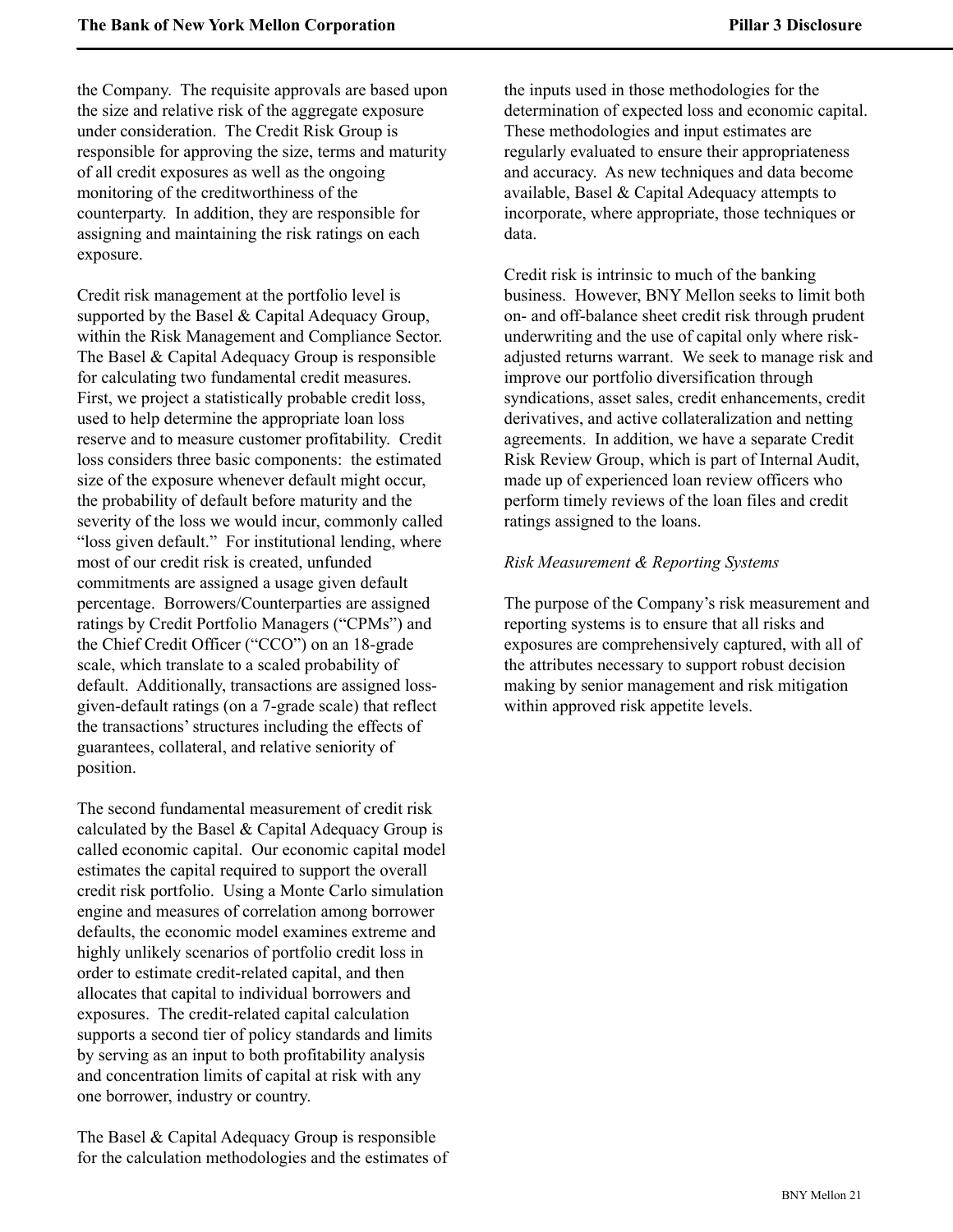### *Credit Risk Exposure*

The following tables detail total credit exposure before the effect of credit risk mitigation (such as collateral and netting) and distribute the exposure by geographic region, counterparty and remaining contractual maturity. In order to remove the effects of credit risk mitigants, we have grossed up exposures for the following product types: OTC derivatives, margin loans and repurchase agreements ("repo")/reverse repurchase agreement ("reverse repo") transactions. The cumulative effect of credit risk mitigants was \$42.3 billion as of Dec. 31, 2014. Credit exposure is presented using EAD for all tables presented below. In addition, we have off-balance sheet credit risks associated with securities lending indemnification and indemnification for securities for which BNY Mellon acts as an agent on behalf of CIBC Mellon clients, that are excluded from the table below of \$304 billion and \$64 billion, respectively at Dec. 31, 2014. For more information, see Note 22 in our 2014 Form10-K Report.

#### **Credit risk exposure before effect of credit risk mitigation – quarter end and average** *(a)*

| (in millions)                              |   | Dec. 31, 2014 | 40 Average $(b)$ |
|--------------------------------------------|---|---------------|------------------|
| Deposits with banks, securities and loans  | S | 276,137       | 277,375          |
| Unused commitments $(c)$                   |   | 26,442        | 26,258           |
| OTC derivatives                            |   | 33,305        | 33,553           |
| Repo-style transactions and margin lending |   | 55,289        | 52,615           |
| Total credit risk exposure (d)             |   | 391,173       | 389,801          |

*(a) Credit risk exposure represents exposure before the effect of credit risk mitigation such as collateral, guarantees and netting.*

*(b) Calculated on a simple average of the beginning and ending quarterly balances.*

*(c) Includes unused commitments, commercial letters of credit ("L/C") and standby L/C's.*

*(d) Excludes equities and securitizations.*

As reflected in the table above, total EAD was \$391.2 billion at Dec. 31, 2014, primarily consisting of:

- Deposits with banks, securities and loans exposure was \$276.1 billion consisting primarily of federal reserve bank placements, debt securities, interest bearing placements, pass through mortgage backed securities ("MBS"), non-pass through MBS, other loans, real estate loans, financial institution loans, collateralized loan obligations, placements and overdrafts.
- OTC derivatives exposure was \$33.3 billion and consists primarily of interest rate contracts and foreign exchange contracts.
- Repo-style transactions and margin lending exposure was \$55.3 billion and primarily consists of margin and broker dealer loans, federal funds purchased, reverse repos, federal funds sold and repos.

The following table distributes credit exposure by geographic region based on the counterparty's country of risk.

| Credit risk exposure before effect of credit risk mitigation- by geographic region (a) |   |            |             |             |              |  |  |  |  |  |  |
|----------------------------------------------------------------------------------------|---|------------|-------------|-------------|--------------|--|--|--|--|--|--|
| at Dec. 31, 2014                                                                       |   |            |             |             |              |  |  |  |  |  |  |
| (in millions)                                                                          |   | Americas   | <b>EMEA</b> | <b>APAC</b> | <b>Total</b> |  |  |  |  |  |  |
| Deposits with banks, securities and loans                                              | S | 215,550 \$ | 43,911 \$   | $16,676$ \$ | 276,137      |  |  |  |  |  |  |
| Unused commitments $(c)$                                                               |   | 23,960     | 2,186       | 296         | 26,442       |  |  |  |  |  |  |
| OTC derivatives                                                                        |   | 16,946     | 14,466      | 1,893       | 33,305       |  |  |  |  |  |  |
| Repo-style transactions and margin lending                                             |   | 51,682     | 106         | 3.501       | 55,289       |  |  |  |  |  |  |
| Total credit risk exposure (d)                                                         | S | 308,138 \$ | 60,669 \$   | 22.366 \$   | 391,173      |  |  |  |  |  |  |

*Note: Please see the table titled "Credit risk exposure before effect of credit risk mitigation- quarter end and average" above for footnotes.*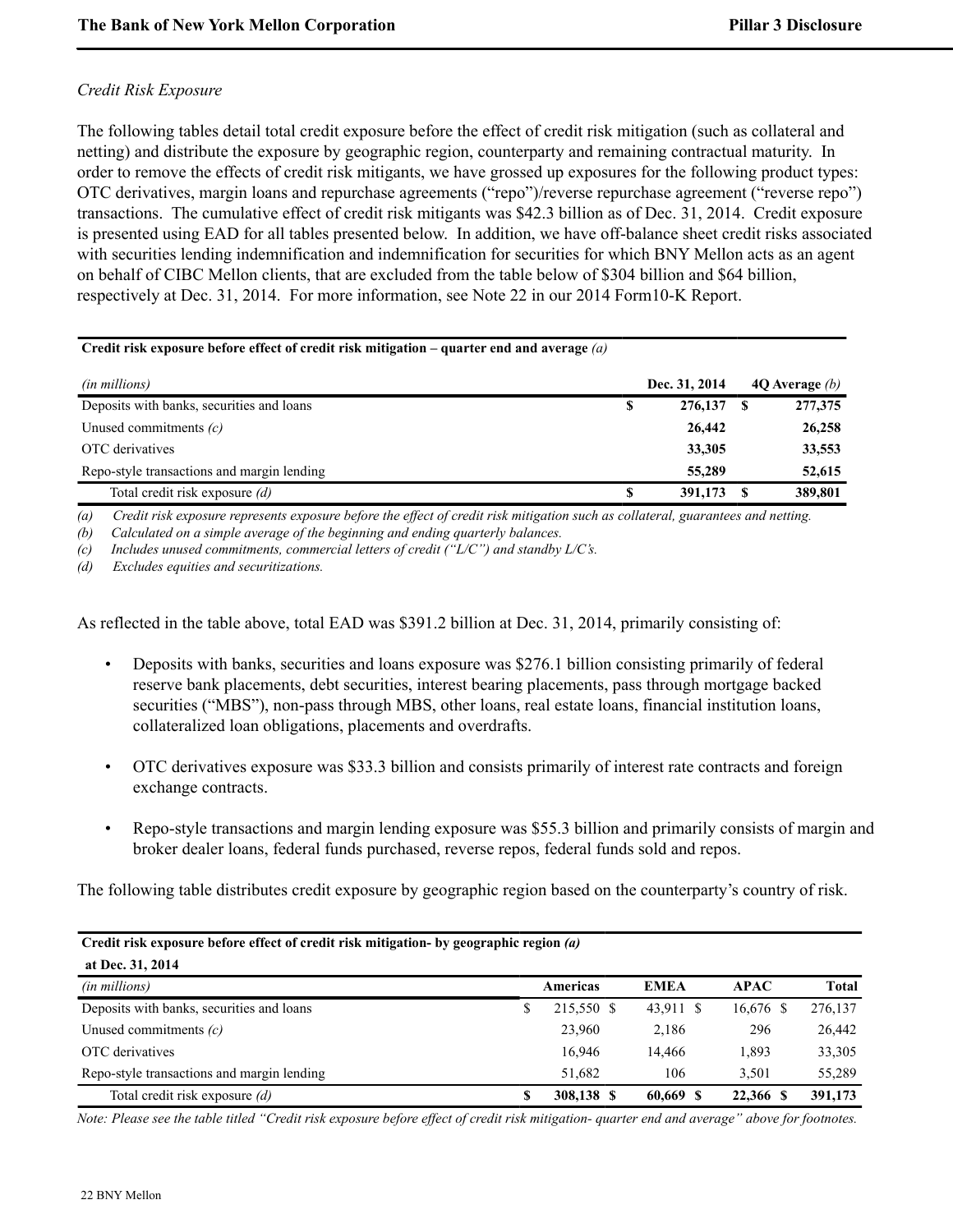Exposures were primarily located in the Americas and EMEA regions at Dec. 31, 2014.

- EAD in the Americas totaled \$308.1 billion, primarily consisting of federal reserve bank placements, debt securities, pass through MBS, margin loans, non-pass through MBS, federal funds purchased, reverse repos, federal funds sold, repos, real estate loans, other loans, collateralized loan obligations, interest bearing deposits and overdrafts.
- EAD in EMEA totaled \$60.7 billion and included interest bearing deposits, foreign exchange contracts and interest rate contracts.

The following table distributes credit exposure by counterparty type.

| Credit risk exposure before effect of credit risk mitigation- by counterparty type (a) |    |                     |  |                      |  |             |                              |  |        |                |  |  |
|----------------------------------------------------------------------------------------|----|---------------------|--|----------------------|--|-------------|------------------------------|--|--------|----------------|--|--|
| at Dec. 31, 2014                                                                       |    |                     |  |                      |  |             |                              |  |        |                |  |  |
| (in millions)                                                                          |    | Corporate Sovereign |  |                      |  | <b>Bank</b> | Real<br><b>Estate</b><br>(e) |  | Retail | <b>Total</b>   |  |  |
| Deposits with banks, securities and loans                                              | \$ |                     |  | 88,825 \$ 149,795 \$ |  | 32,711 \$   | $1,757$ \$                   |  | 3,049  | 276,137<br>S   |  |  |
| Unused commitments $(c)$                                                               |    | 23,880              |  | 93                   |  | 1.939       | 285                          |  | 245    | 26,442         |  |  |
| OTC derivatives                                                                        |    | 13,517              |  | 718                  |  | 19,070      |                              |  |        | 33,305         |  |  |
| Repo-style transactions and margin lending                                             |    | 49.516              |  |                      |  | 5.773       |                              |  |        | 55,289         |  |  |
| Total credit risk exposure <i>(d)</i>                                                  |    | 175,738 \$          |  | 150,606 \$           |  | 59,493      | 2.042 S                      |  | 3.294  | 391,173<br>-SS |  |  |

*Note: Please see footnotes (a) through (d) to the table titled "Credit risk exposure before effect of credit risk mitigation- quarter end and average" above.*

 *(e) Real estate includes High-Volatility Commercial Real Estate ("HVCRE") and Income Producing Real Estate ("IPRE").*

Exposures by counterparty were primarily in corporate, sovereign and bank counterparties at Dec. 31, 2014.

- Corporate exposures were \$175.7 billion and consisted of pass through MBS, margin loans, non-pass through MBS, federal funds purchased, reverse repos, debt securities, other loans and collateralized loan obligations.
- Exposures to sovereigns totaled \$150.6 billion and consisted primarily of federal reserve placements, debt securities, and interest bearing deposits.
- Exposures to banks were \$59.5 billion and were primarily made up of interest bearing deposits, interest rate contracts, loans with financial institutions and foreign exchange contracts.

The following table distributes credit exposure by remaining contractual maturity.

#### **Credit risk exposure before effect of risk mitigation by remaining contractual maturity** *(a)* **at Dec. 31, 2014**

| <i>(in millions)</i>                       |   | Within<br>1 vear | <b>Between</b><br>1-5 years | After<br>5 years | <b>Total</b> |
|--------------------------------------------|---|------------------|-----------------------------|------------------|--------------|
| Deposits with banks, securities and loans  | S | 151,233 \$       | 50,823 \$                   | 74,081 \$        | 276,137      |
| Unused commitments $(c)$                   |   | 9,628            | 16,287                      | 527              | 26,442       |
| OTC derivatives                            |   | 15,183           | 6.018                       | 12.104           | 33,305       |
| Repo-style transactions and margin lending |   | 51.316           | 3.973                       |                  | 55,289       |
| Total credit risk exposure (d)             |   | 227,360 \$       | 77,101 \$                   | 86,712 \$        | 391,173      |

*Note: Please see the table titled "Credit risk exposure before effect of credit risk mitigation- quarter end and average" above for footnotes.*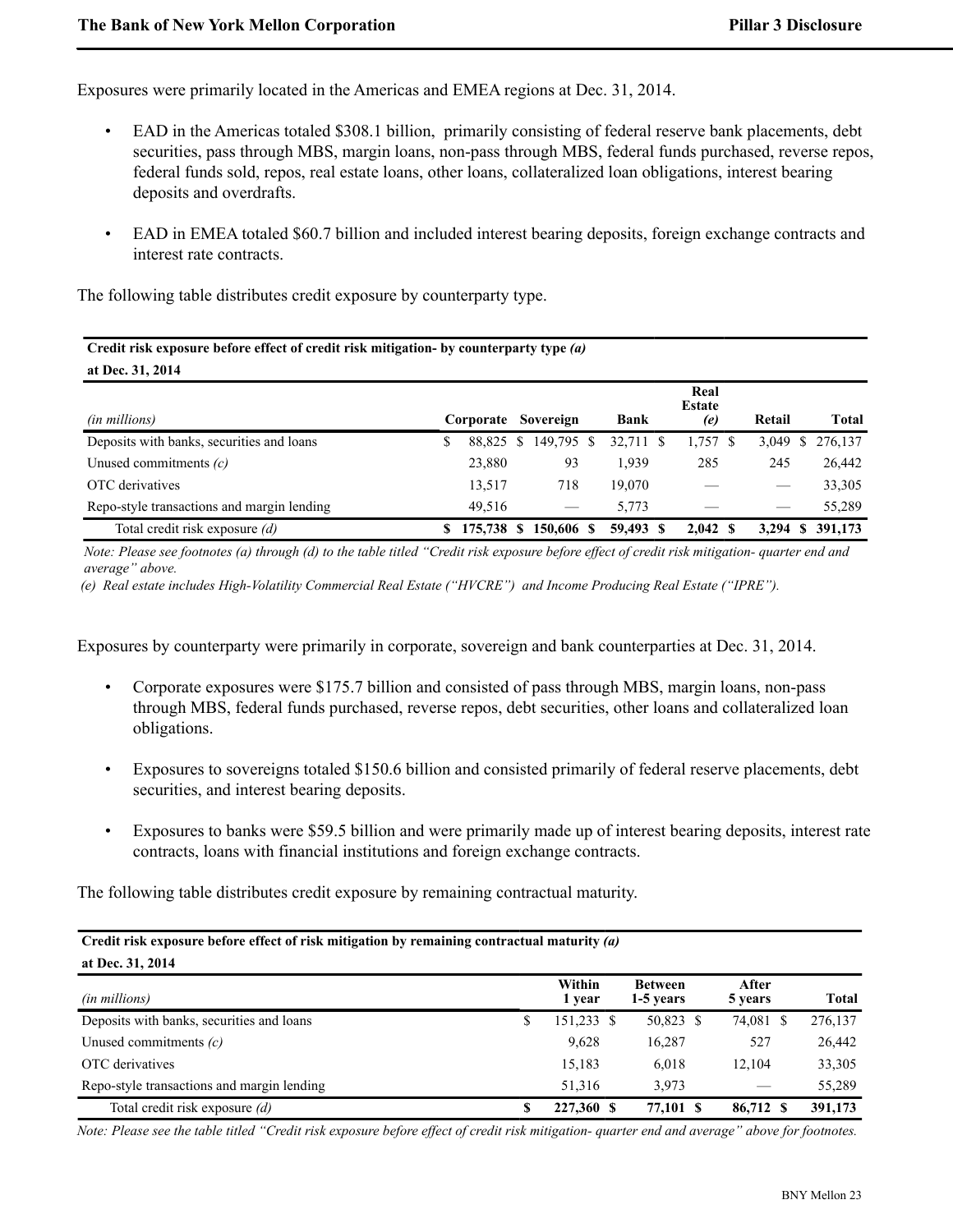As reflected in the table above, the \$391.2 billion in total EAD at Dec. 31, 2014 consisted of Federal Reserve placements, interest bearing deposits, margin lending, other loans, federal funds purchased, reverse repos, federal funds sold, repos, foreign exchange contracts, financial institution loans, debt securities and overdrafts occurring in the "within 1 year" maturity band.

### *Past Due/Nonaccrual/Impaired Loans*

Commercial loans are placed on nonaccrual status when principal or interest is past due 90 days or more, or when there is reasonable doubt that interest or principal will be collected. Exceptions require approval of the Company's CCO or the CRO.

When a first lien residential mortgage loan reaches 90 days delinquent, it is subject to an impairment test and may be placed on nonaccrual status. At 180 days delinquent, the loan is subject to further impairment testing. The loan will remain on accrual status if the realizable value of the collateral exceeds the unpaid principal balance plus accrued interest. If the loan is impaired, a charge-off is taken and the loan is placed on nonaccrual status. At 270 days delinquent, all first lien mortgages are placed on nonaccrual status. Second lien mortgages are automatically placed on nonaccrual status when they reach 90 days delinquent.

When a loan is placed on nonaccrual status, previously accrued and uncollected interest is reversed against current period interest revenue. When doubt exists as to the collectability of the remaining investment in a nonaccrual asset, any interest payments received must be applied to reduce the recorded investment in the asset to the extent necessary to eliminate such doubt. However, as long as the remaining recorded investment in the asset is deemed fully collectable, some or all of the cash interest received may be treated as interest income. Placement of a loan on "interest-to-principal" basis or recognition of interest on a cash basis requires the approval of the Company's CCO or the CRO.

As a general rule, a nonaccrual asset may be restored to accrual status when none of its principal and interest is due and unpaid, and the Company expects repayment of the remaining contractual principal and interest. These criteria may be met when (1) all principal and interest are reasonably assured of repayment within a reasonable period and (2) after a sustained period of repayment performance (which is generally a minimum of 6 months). However, such assets should continue to be reported as past due until they are brought completely current. A nonaccrual

loan secured by residential real estate may be restored to accrual status only when none of its principal and interest is due and unpaid, and the Company expects repayment of the remaining contractual principal and interest.

A loan is considered to be impaired when it is probable that we will be unable to collect all principal and interest amounts due according to the contractual terms of the loan agreement. An impairment allowance on loans \$1 million or greater is required to be measured based upon the loan's market price, the present value of expected future cash flows, discounted at the loan's initial effective interest rate, or at fair value of the collateral if the loan is collateral dependent. If the loan valuation is less than the recorded value of the loan, an impairment allowance is established by a provision for credit loss. Impairment allowances are not needed when the recorded investment in an impaired loan is less than the loan valuation. All residential mortgage loans (unpaid principal balance) are subject to impairment testing and resulting charge-off at 180 days delinquency. Any unpaid principal balance in excess of the value of the property, less cost to sell, is classified as loss. Fraudulent loans should be classified as loss and charged off no later than 90 days of discovery or within the time frames specified within this classification policy, whichever is sooner.

The principal of commercial loans is charged off, either in whole or in part, when based on facts and circumstances a serious doubt arises as to the collectability of all or a portion of the principal. A charge-off memo is prepared by the account officer and must be approved by the CCO and the CRO.

Consumer loans that are not secured by residential real estate are charged off when they become 120 days past due. Residential mortgage loans delinquent 180 days or more are charged off to the extent unpaid principal balance plus superior liens (such as taxes and co-op fees) exceed the appraised value less 10%. In addition, charge-offs may be taken at the discretion of management which in some cases may represent the full balance of the loan.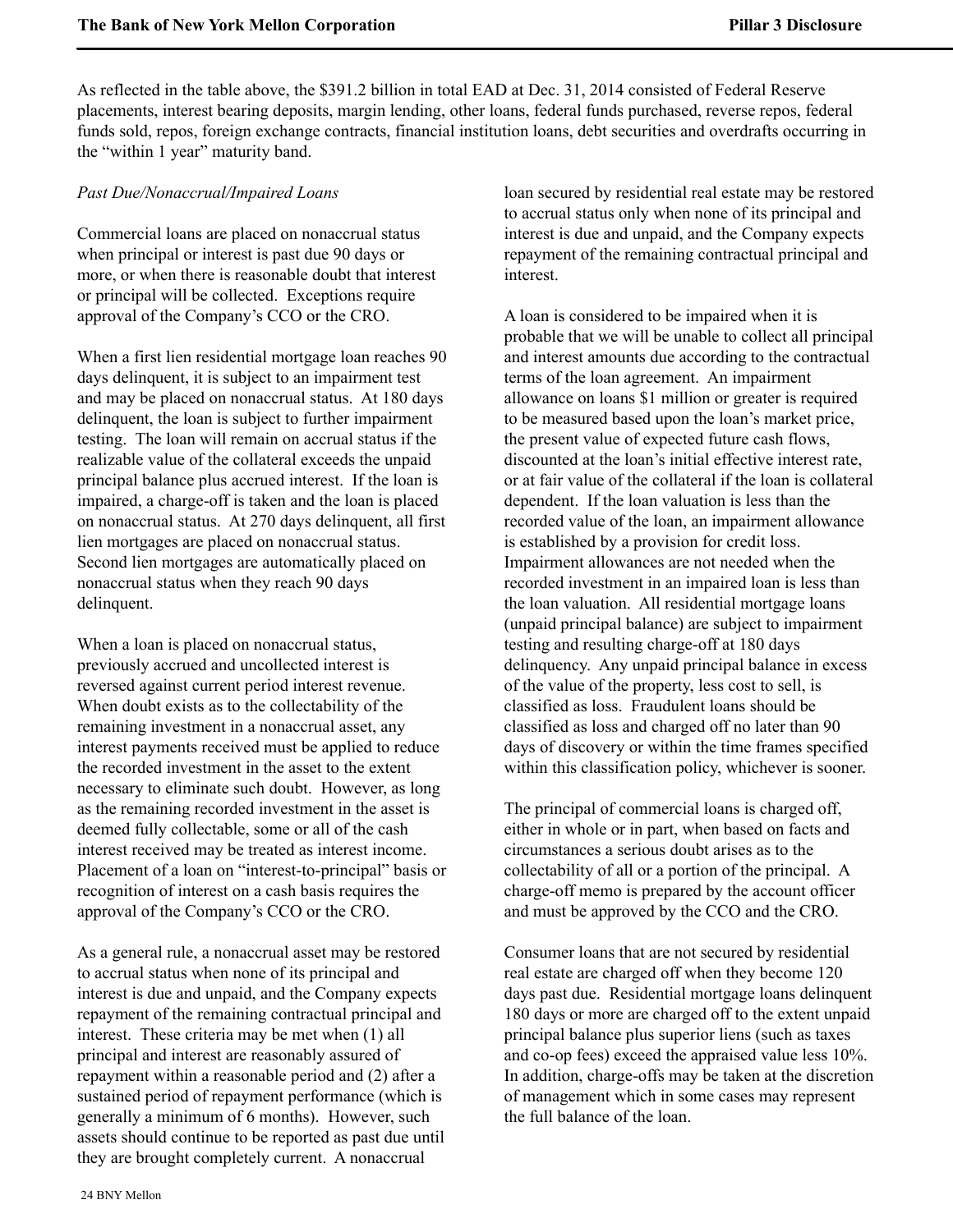### *Allowance for Loan Losses and Allowance for Lending- Related Commitments*

The allowance for loan losses, shown as a valuation allowance to loans, and the allowance for lendingrelated commitments recorded in other liabilities are referred to as BNY Mellon's allowance for credit losses. The accounting policy for the determination of the adequacy of the allowances has been identified as a "critical accounting estimate" as it requires us to make numerous complex and subjective estimates and assumptions relating to amounts that are inherently uncertain.

The allowance for loan losses is maintained to absorb losses inherent in the loan portfolio as of the balance sheet date based on our judgment. The allowance determination methodology is designed to provide procedural discipline in assessing the appropriateness of the allowance. Credit losses are charged against the allowance. Recoveries are added to the allowance.

The methodology for determining the allowance for lending-related commitments considers the same factors as the allowance for loan losses, as well as an estimate of the probability of drawdown. We utilize a quantitative methodology and qualitative framework for determining the allowance for loan losses and the allowance for lending-related commitments. Within this qualitative framework, management applies judgment when assessing internal risk factors and environmental factors to compute an additional allowance for each component of the loan portfolio.

The three elements of the allowance for loan losses and the allowance for lending-related commitments include the qualitative allowance framework. The three elements are:

- an allowance for impaired credits of \$1 million or greater;
- an allowance for higher risk-rated credits and pass-rated credits; and
- an allowance for residential mortgage loans.

Our lending is primarily to institutional customers. As a result, our loans are generally larger than \$1 million. Therefore, the first element, impaired credits, is based on individual analysis of all impaired loans of \$1 million or greater. The allowance is measured by the difference between the recorded value of impaired loans and their impaired value.

Impaired value is either the present value of the expected future cash flows from the borrower, the market value of the loan, or the fair value of the collateral, if the loan is collateral dependent.

The second element, higher risk-rated credits and pass-rated credits, is based on our probable loss model. Individual credit analyses are performed on such loans before being assigned a credit rating. All borrowers are assigned to pools based on their credit rating. The probable loss inherent in each loan in a pool incorporates the borrower's credit rating, loss given default rating and maturity. The loss given default incorporates a recovery expectation and an estimate of the use of the facility at default (usage given default). The borrower's probability of default is derived from the associated credit rating. Borrower ratings are reviewed at least annually and are periodically mapped to third-party databases, including rating agency and default and recovery databases, to ensure ongoing consistency and validity. Higher risk-rated credits are reviewed quarterly. In the fourth quarter of 2014, we adopted the probable loss model to calculate the allowance for the Wealth Management mortgage portfolio which resulted in a \$2 million increase in the allowance for this portfolio. In prior periods, the allowance was calculated using a delinquency pool approach as described below in the third element for the allowance for residential mortgage loans.

The third element, the allowance for residential mortgage loans, is determined by segregating five mortgage pools into delinquency periods ranging from current through foreclosure. Each of these delinquency periods is assigned a probability of default. A specific loss given default is assigned for each mortgage pool. BNY Mellon assigns all residential mortgage pools, except home equity lines of credit, a probability of default and loss given default based on default and loss data derived from internal historical data related to our residential mortgage portfolio. The resulting probable loss factor (the probability of default multiplied by the loss given default) is applied against the loan balance to determine the allowance held for each pool. For home equity lines of credit, probability of default and loss given default are based on external data from third-party databases due to the small size of the portfolio and insufficient internal data.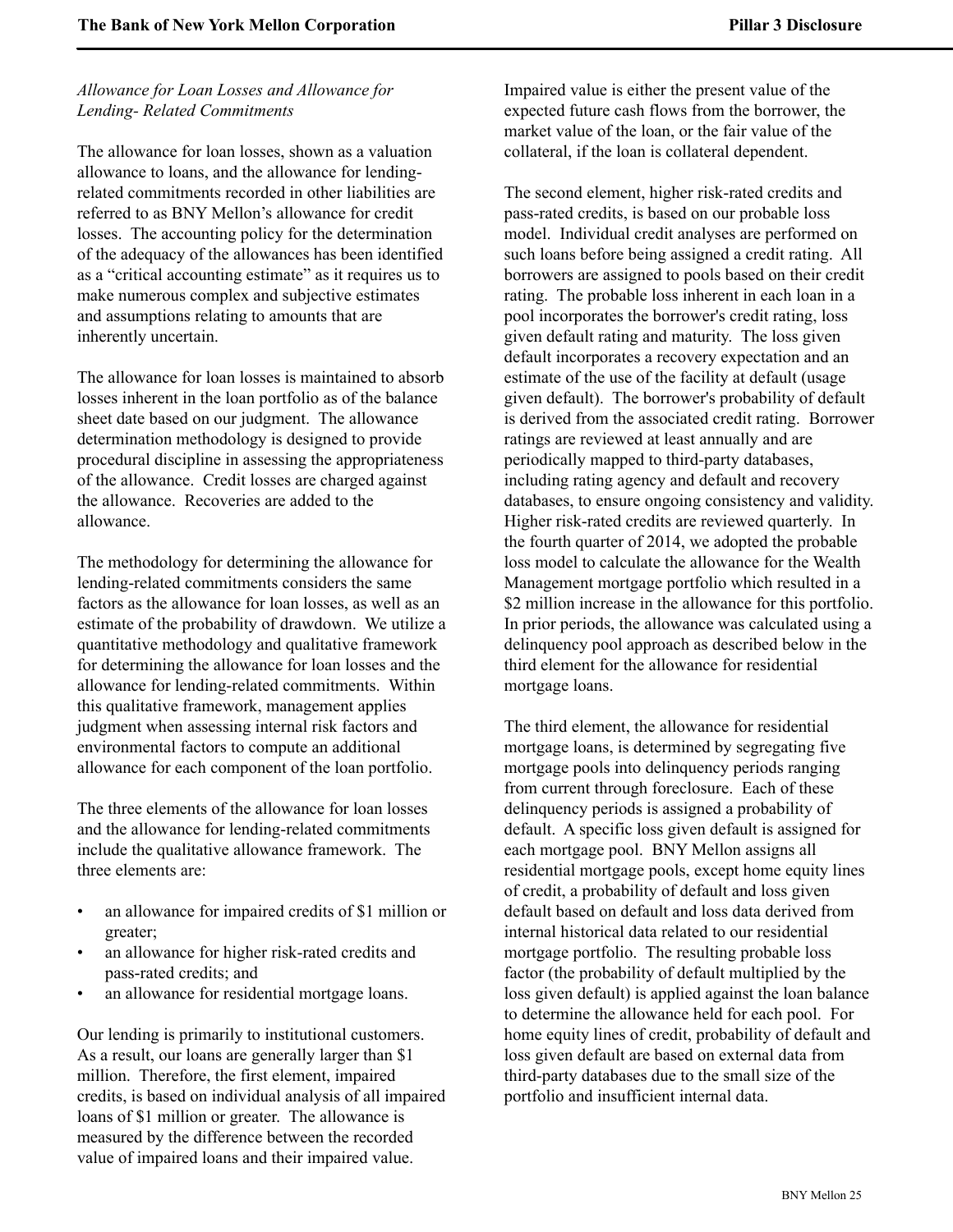The qualitative framework is used to determine an additional allowance for each portfolio based on the factors below:

Internal risk factors:

- Nonperforming loans to total non-margin loans;
- Criticized assets to total loans and lending-related commitments;
- Ratings volatility;
- Borrower concentration; and
- Significant concentration in high risk industries.

Environmental risk factors:

- U.S. non-investment grade default rate;
- Unemployment rate; and
- Change in real GDP.

To the extent actual results differ from forecasts or management's judgment, the allowance for credit losses may be greater or less than future charge-offs. The allocation of the allowance for credit losses is inherently judgmental, and the entire allowance for credit losses is available to absorb credit losses regardless of the nature of the loss.

The tables below set forth information about our impaired, past due, and nonaccrual loans.

| Impaired, past due and nonaccrual loans at Dec. 31, 2014 |                                           |                                  |    |                                  |                      |                                 |        |                                        |
|----------------------------------------------------------|-------------------------------------------|----------------------------------|----|----------------------------------|----------------------|---------------------------------|--------|----------------------------------------|
|                                                          | Impaired                                  | Impaired                         |    | Days past due and still accruing |                      |                                 |        |                                        |
| (in millions)                                            | loans<br>with an<br>allowance             | loans<br>without an<br>allowance |    | $30 - 59$                        | 60-89                | <b>Total</b><br>>90<br>past due |        | <b>Nonaccrual</b><br>$\left( a\right)$ |
| Domestic                                                 |                                           |                                  |    |                                  |                      |                                 |        |                                        |
| Commercial                                               | \$<br>\$<br>$\overbrace{\phantom{13333}}$ |                                  | S  | - \$                             | S                    | S                               | $-$ \$ |                                        |
| Commercial real estate                                   |                                           |                                  |    | 79                               |                      |                                 | 79     |                                        |
| Financial institutions                                   |                                           |                                  |    |                                  |                      |                                 |        |                                        |
| Wealth management loans and<br>mortgages                 | 6                                         | 2                                |    | 45                               |                      |                                 | 46     | 12                                     |
| Other residential mortgages                              |                                           |                                  |    | 23                               | 3                    | 5                               | 31     | 112                                    |
| Total domestic                                           | 6                                         | 3                                |    | 147                              | 3                    | 6                               | 156    | 125                                    |
| Foreign                                                  |                                           |                                  |    |                                  |                      |                                 |        |                                        |
| <b>Total</b>                                             | \$<br><sup>\$</sup><br>6                  | 3                                | \$ | 147 \$                           | $\mathfrak{Z}$<br>-S | 6 \$                            | 156 \$ | 125                                    |

*(a) Loans of consolidated investment management funds are not part of BNY Mellon's loan portfolio. Included in the loans of consolidated investment management funds are nonperforming loans of \$53 million at Dec. 31, 2014. These loans are recorded at fair value and therefore do not impact the provision for credit losses and allowance for loan losses, and accordingly are excluded from the table above.*

The following tables set forth information on our allowance for credit losses activity.

| Allowance for credit losses activity for the quarter ended December 31, 2014 |            |                           |                           |                     |                                                |                                   |              |  |         |   |       |
|------------------------------------------------------------------------------|------------|---------------------------|---------------------------|---------------------|------------------------------------------------|-----------------------------------|--------------|--|---------|---|-------|
| (in millions)                                                                | Commercial | Commercial<br>real estate | Financial<br>institutions | Lease<br>financings | Wealth<br>management<br>loans and<br>mortgages | Other<br>residential<br>mortgages | All<br>Other |  | Foreign |   | Total |
| Beginning balance                                                            | \$<br>71 S | 47 \$                     | 25S                       | 34S                 | 22S                                            | 48 \$                             |              |  | 41      | S | 288   |
| Charge-offs                                                                  | (8)        | (2)                       |                           |                     |                                                |                                   |              |  |         |   | (10)  |
| Recoveries                                                                   |            |                           |                           |                     |                                                |                                   |              |  |         |   |       |
| Net (charge-offs) recoveries                                                 | (8)        | (2)                       |                           |                     |                                                |                                   |              |  |         |   | (9)   |
| Provision                                                                    | (3)        |                           | 5                         | (2)                 |                                                | (7)                               |              |  |         |   |       |
| Ending balance                                                               | \$<br>60 S | 50S                       | 31S                       | 32S                 | 22S                                            | 41                                |              |  | 44      |   | 280   |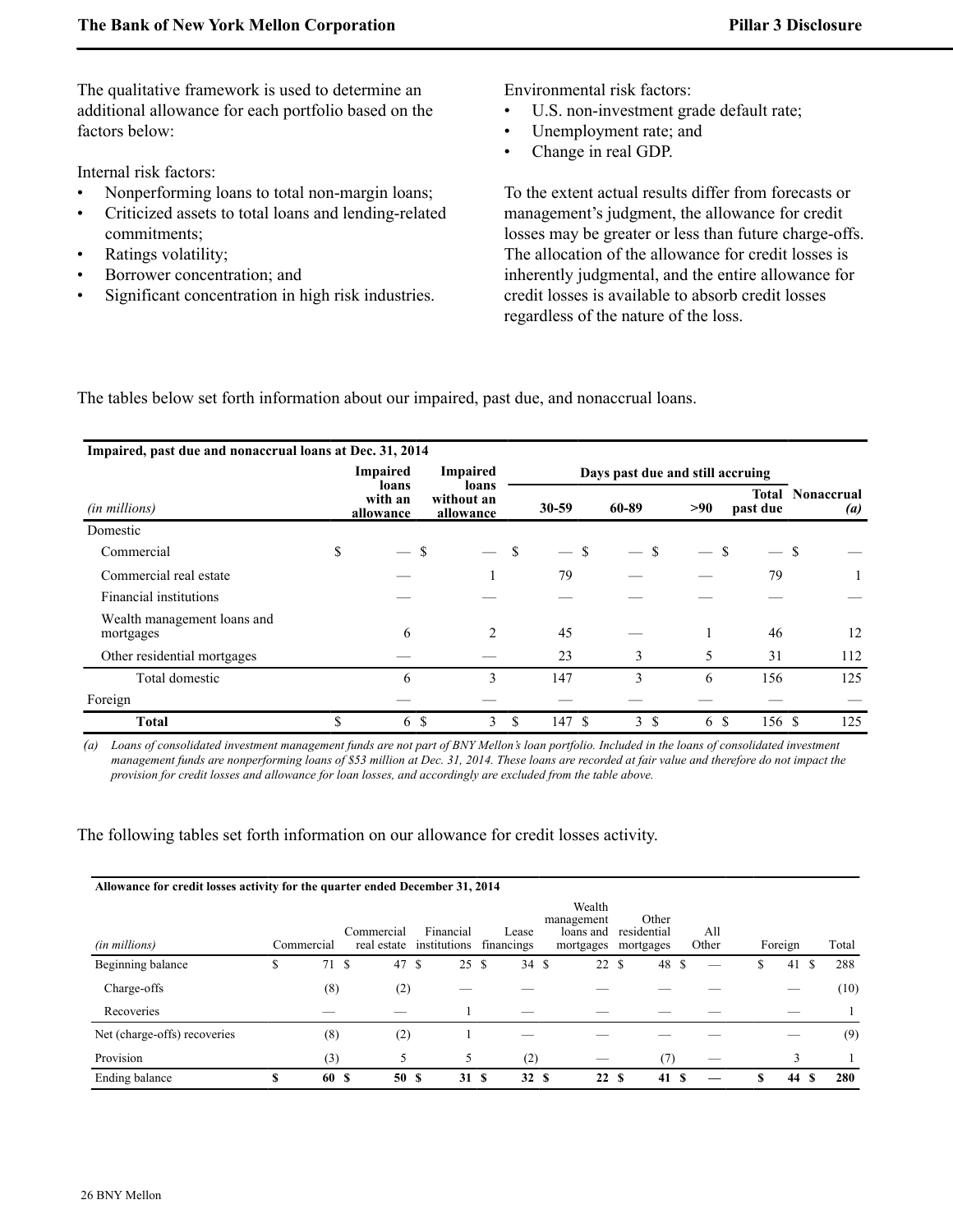|  |  | Allowance for credit losses activity for the year ended Dec. 31, 2014 |
|--|--|-----------------------------------------------------------------------|
|  |  |                                                                       |

| (in millions)                             |    | Commercial |               | Commercial<br>real estate |               | Financial<br>institutions |               | Lease<br>financings |               | Wealth<br>management<br>loans and<br>mortgages |      | Other<br>residential<br>mortgages |               | All<br>Other |                  |    | Foreign  |               | Total    |
|-------------------------------------------|----|------------|---------------|---------------------------|---------------|---------------------------|---------------|---------------------|---------------|------------------------------------------------|------|-----------------------------------|---------------|--------------|------------------|----|----------|---------------|----------|
| Beginning balance                         | \$ | 83         | <sup>\$</sup> | 41                        | <sup>\$</sup> | 49                        | \$            | 37S                 |               | 24S                                            |      | 54                                | \$            |              |                  | \$ | 56 \$    |               | 344      |
| Charge-offs                               |    | (12)       |               | (2)                       |               |                           |               |                     |               | (1)                                            |      | (2)                               |               |              |                  |    | (3)      |               | (20)     |
| Recoveries                                |    |            |               |                           |               |                           |               |                     |               |                                                |      | 2                                 |               |              |                  |    |          |               | 4        |
| Net (charge-offs) recoveries              |    | (11)       |               | (2)                       |               |                           |               |                     |               | (1)                                            |      |                                   |               |              |                  |    | (3)      |               | (16)     |
| Provision                                 |    | (12)       |               | 11                        |               | (19)                      |               | (5)                 |               | (1)                                            |      | (13)                              |               |              |                  |    | (9)      |               | (48)     |
| Ending balance                            | \$ | 60 S       |               | 50S                       |               | 31 \$                     |               | 32 S                |               | 22S                                            |      | 41S                               |               |              |                  | S  | 44 S     |               | 280      |
| Allowance for:                            |    |            |               |                           |               |                           |               |                     |               |                                                |      |                                   |               |              |                  |    |          |               |          |
| Loans losses                              | \$ | 17S        |               | 32S                       |               | 17S                       |               | 32S                 |               | 17S                                            |      | 41                                | <sup>\$</sup> |              |                  | \$ | 35S      |               | 191      |
| Lending-related commitments               |    | 43         |               | 18                        |               | 14                        |               |                     |               | 5                                              |      |                                   |               |              |                  |    | 9        |               | 89       |
| Individually evaluated for<br>impairment: |    |            |               |                           |               |                           |               |                     |               |                                                |      |                                   |               |              |                  |    |          |               |          |
| Loan balance                              | \$ |            | <b>S</b>      |                           | <sup>\$</sup> |                           | <sup>\$</sup> |                     | <sup>\$</sup> |                                                | 8 \$ |                                   | S             |              |                  | \$ |          | <sup>\$</sup> | 8        |
| Allowance for loan losses                 |    |            |               |                           |               |                           |               |                     |               |                                                |      |                                   |               |              |                  |    |          |               |          |
| Collectively evaluated for<br>impairment: |    |            |               |                           |               |                           |               |                     |               |                                                |      |                                   |               |              |                  |    |          |               |          |
| Loan balance                              | S  | $1,390$ \$ |               | $2,503$ \$                |               | $5,603$ \$                |               | $1,282$ \$          |               | 11,087 \$                                      |      | 1,222                             |               | \$22,495     | $\left(a\right)$ |    | \$13,521 |               | \$59,103 |
| Allowance for loan losses                 |    | 17         |               | 32                        |               | 17                        |               | 32                  |               | 16                                             |      | 41                                |               |              |                  |    | 35       | <sup>\$</sup> | 190      |

 *(a)Includes \$1,348 million of domestic overdrafts, \$20,034 million of margin loans and \$1,113 million of other loans at Dec. 31, 2014.*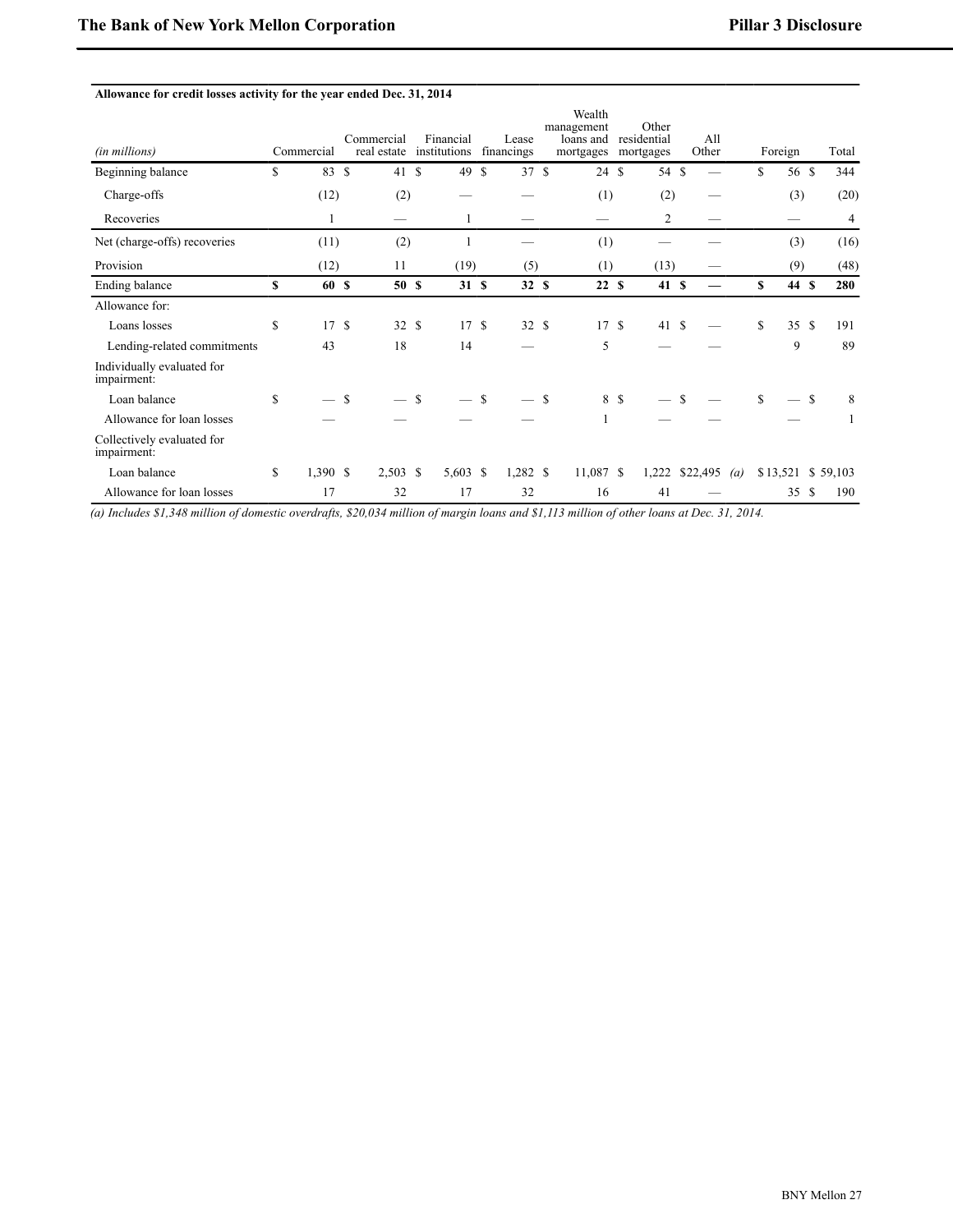# <span id="page-29-0"></span>**Credit Risk: Disclosures for Portfolios Subject to IRB Risk-based Capital Formulas**

Under the Advanced Approaches risk-based capital rules, BNY Mellon uses the IRB advanced approach for quantifying risk in its credit portfolios.The IRB advanced approach is a method of calculating credit risk capital requirements using internal PD, LGD, and EAD models.

### *Overview of Wholesale Internal Rating System*

Our internal rating system includes two types of ratings – a borrower rating and a facility rating. A borrower rating is assigned to each customer; a facility rating is assigned to each exposure.

A borrower rating is intended to reflect the statistical probability that a customer will default on its debt obligations during the next year. The PD associated with each borrower is calculated annually by the Basel & Capital Adequacy Group. The PDs represent long-run default rates from both internal and external empirical data.

The facility rating reflects the percentage loss we would incur for that facility if the customer were to default on payment of a particular facility. A facility rating is determined by assessing the type of credit exposure, the borrower's corporate and capital structure, credit enhancements linked to our facility (e.g., security or guarantees), the nature of the borrower's assets, and other aspects of the facility to arrive at an estimate of loss in the event of default. The LGD associated with each facility rating is calculated annually by Group. The LGDs are informed by historic loss rates from both internal and external empirical data.

### *Ratings Assignment Process*

BNY Mellon employs an internal system to facilitate the assignment of ratings, document the factors considered in the rating process and archive this data for historic analysis. A borrower rating is assigned when any new credit relationship is established; a facility rating is assigned when a new facility is approved.

Credit underwriters propose ratings on each deal, after which a division executive within risk management reviews and approves the final ratings. Ratings are continually monitored for accuracy in the ordinary course of business as prescribed in the Company's Risk Policy. All borrowers with credit exposure must be re-rated annually.

# *Borrower Rating Process*

We rely on a variety of inputs to assign wholesale borrower ratings. External ratings, internallydeveloped scorecards and expert judgment are all employed to assign appropriate ratings to customers.

# *Facility Rating Process*

Facility ratings derive from an internal model which considers facility type, structure, and collateral as the principal drivers of recovery, with expert judgment also allowed where these factors do not address all the potential facility risk.

# *Ratings Migration*

Our rating scales incorporate longer-term fundamentals into the rating determination, while proactively downgrading during deteriorating conditions. Downgrades occur on a proactive basis, especially during credit downturns, while upgrades tend to lag credit conditions due to conservatism. Migration of ratings within the credit portfolio is tracked regularly and subject to annual auditing.

# *Credit Risk Governance*

The Company manages its wholesale credit risk at both the individual exposure level and at the portfolio level. Credit risk at the individual exposure level is managed via the credit approval process, with risk management executives responsible for approving the size, terms, and maturity of all credit exposures, as well as assigning and maintaining borrower and facility ratings.

Credit risk at the portfolio level is managed by a centralized group, which calculates our economic capital for credit risk and loan loss reserves. Committees meet within risk management to review risk policies, modeling and quantitative approaches. They also meet on each sub-portfolio to set exposure limits, review concentrations, set portfolio strategy, and discuss improvements to the credit risk management framework.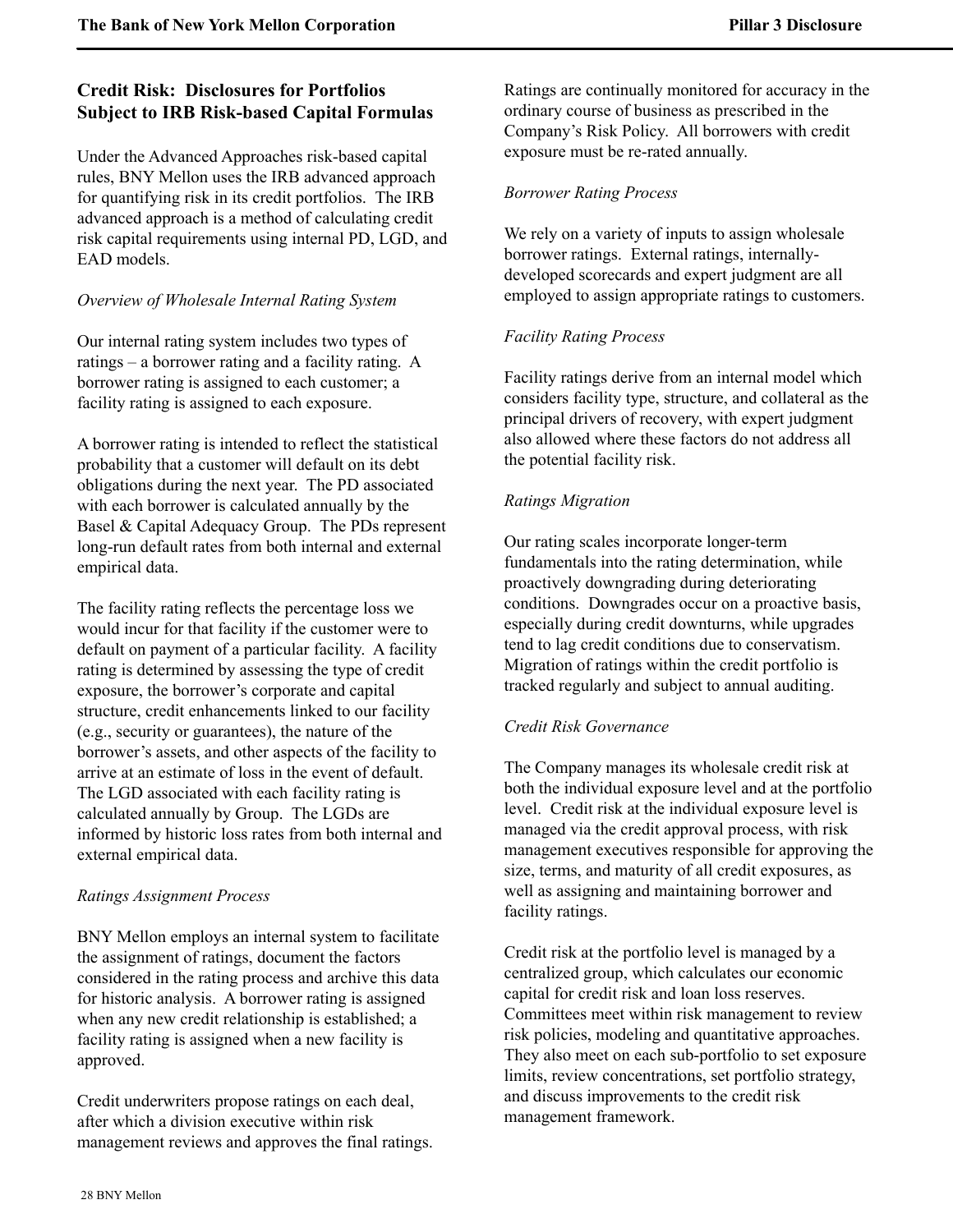### *Quantification of Wholesale Risk Parameters, Summary of Advanced Approaches Requirements and Company Implementation*

Quantification is the process of translating observed risk characteristics into meaningful measurements based on observed data. Simply put, it is the process to derive the numerical components of the credit risk rating system for use in risk management. The quantification process is subject to the governance processes described above.

The results of the quantification process are essential to the risk management function at the Company and are applied in risk quantification under regulatory capital standards. As these risk parameters are used to evaluate individual credits and the overall portfolio and will ultimately determine regulatory capital, they must be determined with a high degree of accuracy.

BNY Mellon has historically had a low default portfolio for wholesale exposures and consequently, has been forced to rely upon supplemental external data in order to calibrate the quantification system. BNY Mellon obtains the data from numerous external sources to augment its internal historic data. Internal systems have been improved to track all data relevant for quantification, but external data will likely continue to be necessary indefinitely, to address the size and low default profile of the portfolio.

### *Quantification of PD*

Our PD quantification model uses information of credit ratings and observed default rates in Standard and Poor's ("S&P") measure of rating bands and loans in order to estimate PD of given BNY Mellon internal borrower ratings. The PD estimates are longrun averages of default rates for S&P rating categories. The Company relies upon external data from S&P due to the absence of sufficient internal default data by rating.

Every borrower is assigned a borrower rating that maps to one-year PDs for use in credit risk management. The PD estimates are long-run averages of observed default rates based on obligors within a one-year window. This section details the process by which borrower ratings and PDs are generated.

### *Borrower Ratings Basis Groups*

BNY Mellon has created rating groups in which borrowers with similar risk characteristics (and therefore similar default characteristics) are grouped together. Within each rating basis group, particular benchmarks are available as starting points for the internal rating assignment workflow. Available benchmarks include a range of publicly-available ratings, as well as the output of internal scorecard models.

Once a borrower's benchmark is chosen, the rater may adjust the rating up or down based on certain factors. Adjustments address factors not appropriately considered by the chosen benchmark. Ratings are monitored and reviewed for continued accuracy in the ordinary course of business. All borrowers with credit exposure must be re-rated annually with few exceptions.

### *PD Assignment*

Once a borrower has a final rating, PD rates are applied based on an annual quantification analysis. This analysis incorporates internal and external data to determine the most appropriate PD for each rating.

### *Quantification of LGD*

The Company assigns a rating representing the predicted loss severity to each credit facility. The model incorporates the factors named above, and allows expert adjustment by the user, as in the case of borrower ratings, which addresses factors not appropriately considered by the model.

Once final facility ratings are assigned, each rating receives an LGD percentage for use in quantitative analysis. Internal and external data as well as industry studies all contribute to the annual quantification process that sets the LGD percent for each facility rating.

### *Quantification of EAD*

EAD reflects the entire portion of drawn amounts plus a percentage of undrawn availability. The rate of undrawn availability included in the final EAD is the UGD.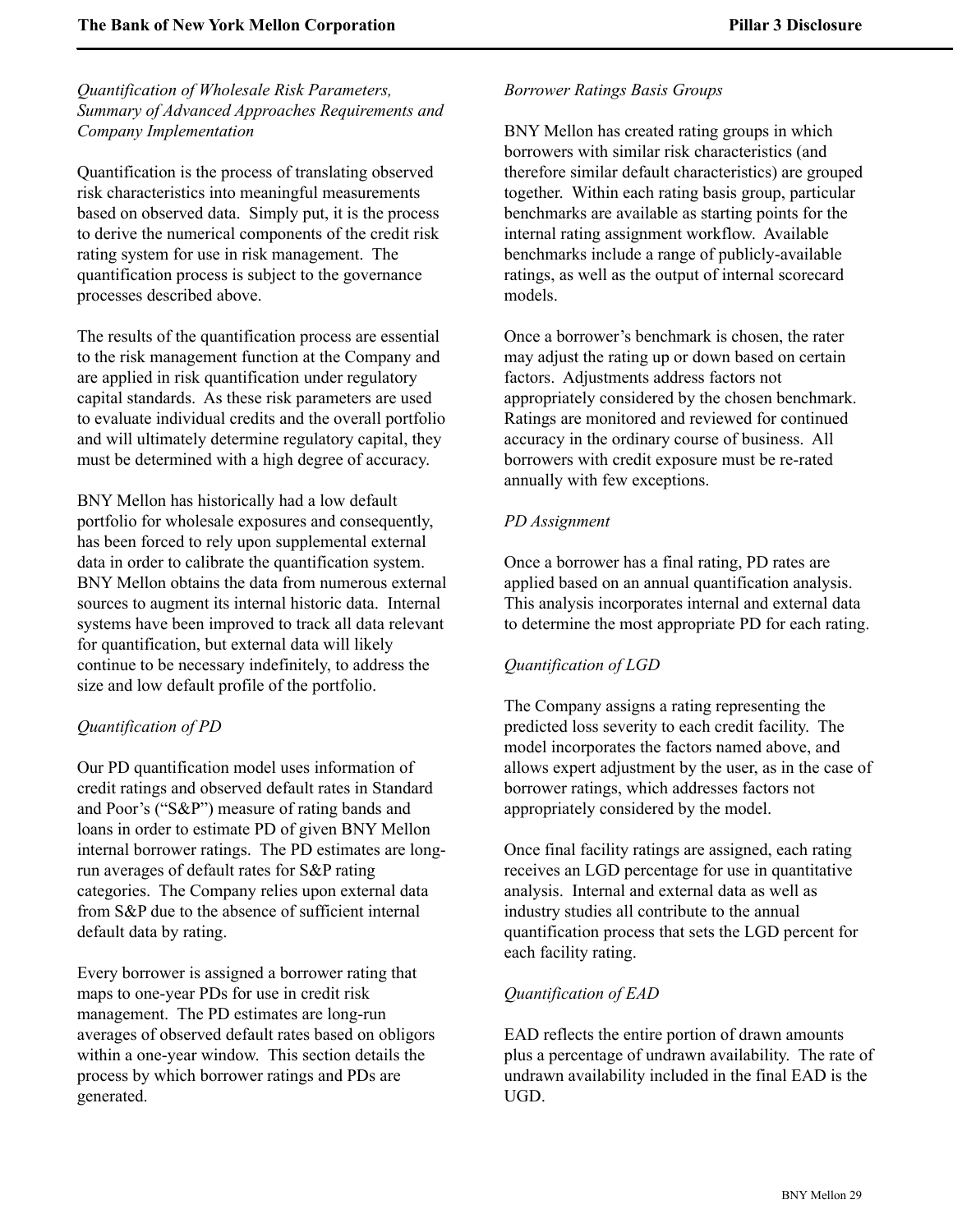UGD is defined as the expected percent of the commitment that will be used in the event of default. The drawn portions of every facility carry an implicit UGD of 100%. Undrawn portions of facilities carry a UGD between 0% and 100% depending on the prospect for additional draws prior to default. The Company performs an annual quantification to determine the factors that affect facility usage leading up to default and to set UGD percentages based on those factors.

### *Uses of Parameter Quantification*

We use the results of the quantification process for regulatory capital, economic capital and EL analyses. The EL, in turn, drives the loan loss reserve calculation.

The following tables provide details of BNY Mellon's IRB advanced approach risk parameters used to calculate RWA and capital under the Advanced Approaches risk-based capital rules and set out the distribution of exposures by PD bands.

| Wholesale exposures at Dec. 31, 2014                                       |    |            |                              |                               |                              |                               |                               |
|----------------------------------------------------------------------------|----|------------|------------------------------|-------------------------------|------------------------------|-------------------------------|-------------------------------|
| (dollar amounts in millions)                                               |    | <b>EAD</b> | Weighted<br>Average<br>PD(a) | Weighted<br>Average<br>LGD(a) | Weighted<br>Average<br>RW(a) | Undrawn<br>Amount (b)         | Weighted<br>Average<br>CCF(c) |
| <b>General Wholesale</b>                                                   |    |            |                              |                               |                              |                               |                               |
| 0.00 to $\leq 0.15\%$                                                      | \$ | 274,565    | $0.04\%$                     | 36.78%                        | $14.18\%$ \$                 | 33,188                        | 63.29%                        |
| $0.50$ to $\leq 0.75\%$                                                    |    | 9,465      | 0.56                         | 36.27                         | 61.47                        | 3,614                         | 72.59                         |
| $0.75$ to $\leq 1.35\%$                                                    |    | 5,399      | 0.90                         | 49.10                         | 99.65                        | 2,018                         | 92.67                         |
| 2.50 to $\leq 5.50\%$                                                      |    | 2,041      | 2.66                         | 50.55                         | 149.35                       | 587                           | 83.91                         |
| 5.50 to $\leq 10.00\%$                                                     |    | 7,606      | 8.25                         | 46.98                         | 189.64                       | 118                           | 92.21                         |
| 20.00 to $\leq 100.00\%$                                                   |    | 188        | 39.29                        | 35.36                         | 185.25                       | 96                            | 99.67                         |
| 100.00% (default)                                                          |    | 21         | 100.00                       | 42.42                         | 100.00                       | 3                             | 99.98                         |
| General Wholesale subtotal                                                 |    | 299,285    | 0.33                         | 37.34                         | 22.71                        | 39,624                        | 66.12                         |
| <b>OTC Derivatives, Repo-style</b><br><b>Transactions and Margin Loans</b> |    |            |                              |                               |                              |                               |                               |
| $0.00$ to $\leq 0.03\%$                                                    | \$ | 171        | $0.02\%$                     | 54.00%                        | $17.38\%$ \$                 |                               | $- \frac{9}{6}$               |
| 0.03 to $\leq 0.10\%$                                                      |    | 15,665     | 0.05                         | 52.96                         | 13.00                        |                               |                               |
| 0.10 to $\leq 0.15\%$                                                      |    | 28,280     | 0.11                         | 53.40                         | 22.08                        |                               |                               |
| 0.50 to $\leq$ 0.75%                                                       |    | 1,012      | 0.56                         | 41.75                         | 49.29                        |                               |                               |
| $0.75$ to $\leq 1.35\%$                                                    |    | 880        | 0.90                         | 50.74                         | 85.18                        |                               |                               |
| 2.50 to $\leq 5.50\%$                                                      |    | 152        | 2.78                         | 37.73                         | 117.39                       |                               |                               |
| 5.50 to $\leq 10.00\%$                                                     |    | 14         | 6.28                         | 53.71                         | 170.82                       |                               |                               |
| 10.00 to $\leq 100.00\%$                                                   |    | 67         | 39.29                        | 38.43                         | 196.53                       |                               |                               |
| Eligible Margin Loans- 300% RW                                             |    | 25         | 300.00                       |                               | 300.00                       | $\overbrace{\phantom{12332}}$ |                               |
| OTC Derivatives, Repo-style<br>Transactions and Margin Loans<br>Subtotal   |    | 46,266     | 0.18                         | 52.85                         | 21.55                        |                               |                               |
| <b>Total</b>                                                               | S  | 345,551    | 0.31%                        | 39.42%                        | $22.56\%$ \$                 | 39,624                        | 66.12%                        |

*(a) Weighted averages have been weighted by the sum of EAD within each of the PD bands.*

*(b) Undrawn amount is defined as the difference between the drawn balance and the limit.*

*(c) Weighted average credit conversion factor ("CCF") has been weighted by the sum of undrawn amount within each of the PD bands.*

At Dec. 31, 2014, wholesale exposures were \$345.6 billion. The majority of the general wholesale exposures occurred in PD band 0.00 to less than 0.15%. These exposures primarily consist of Federal Reserve Bank ("FRB") placements, interest bearing placements, MBS pass through securities, US treasury and sovereign debt securities, MBS non-pass through securities, unused loan commitments, other loans, financial standby letters of credit and loans with financial institutions. OTC Derivatives, repo-style transactions and margin loans consisted of primarily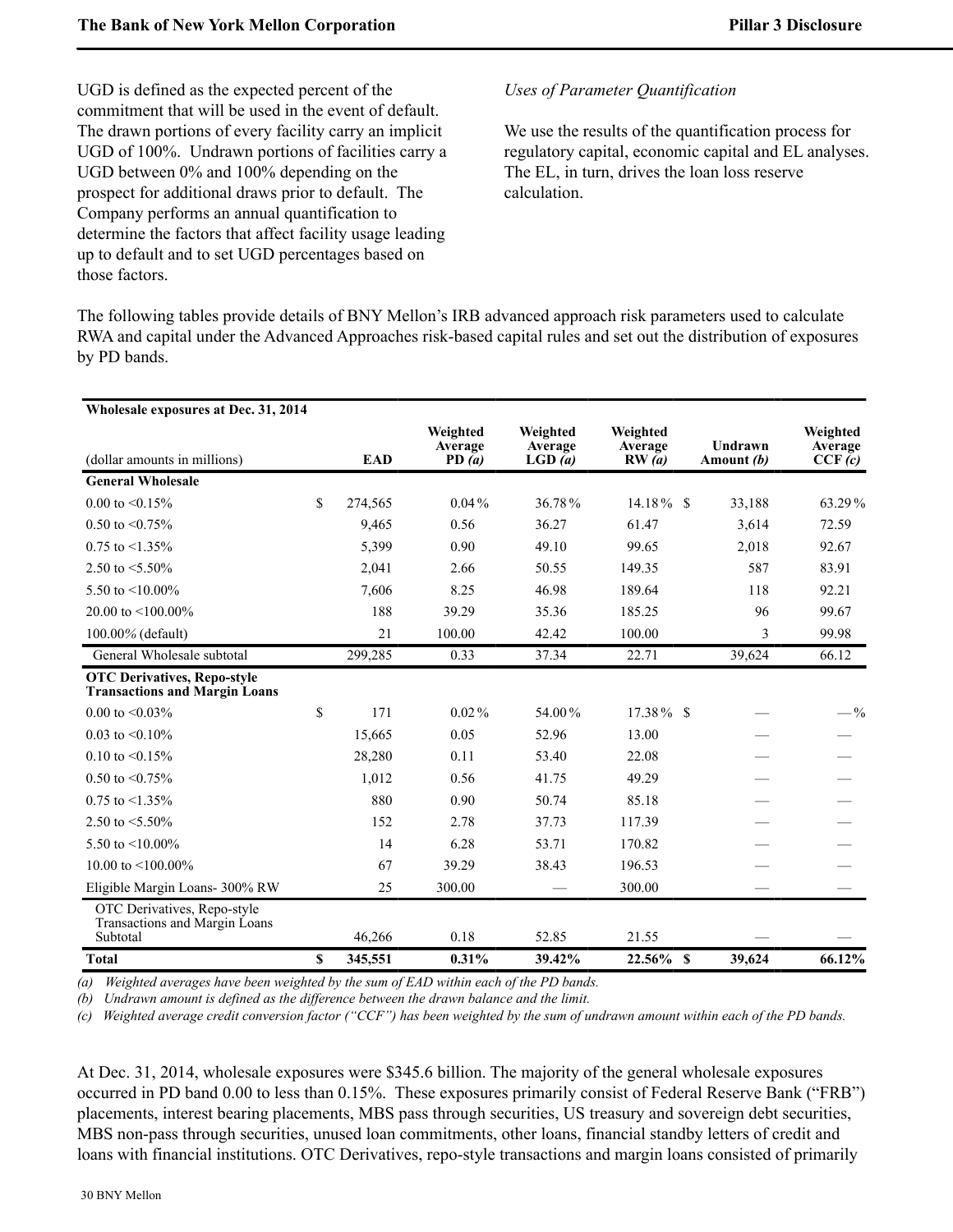exposures to securities lending transactions, foreign exchange contracts, equity derivative contracts, and interest rate contracts.

Our general wholesale exposures consist of corporate, sovereign, bank, and real estate exposures. Separate tables for each of these components are disclosed below.

| Corporate exposures at Dec. 31, 2014 |                      |                              |                               |                              |                       |                               |
|--------------------------------------|----------------------|------------------------------|-------------------------------|------------------------------|-----------------------|-------------------------------|
| (dollar amounts in millions)         | EAD                  | Weighted<br>Average<br>PD(a) | Weighted<br>Average<br>LGD(a) | Weighted<br>Average<br>RW(a) | Undrawn<br>Amount (b) | Weighted<br>Average<br>CCF(c) |
| $0.00$ to $\leq 0.15\%$              | \$<br>93,633         | 0.06%                        | 42.47%                        | 25.33% \$                    | 30,767                | 62.18%                        |
| $0.50$ to $\leq 0.75\%$              | 6,974                | 0.56                         | 32.73                         | 60.28                        | 3,493                 | 72.36                         |
| $0.75$ to $\leq 1.35\%$              | 2,893                | 0.90                         | 45.79                         | 101.67                       | 1,791                 | 92.84                         |
| 2.50 to $\leq 5.50\%$                | 1,642                | 2.66                         | 50.05                         | 154.15                       | 493                   | 84.45                         |
| 5.50 to $\leq 10.00\%$               | 7.465                | 8.27                         | 46.98                         | 190.10                       | 94                    | 99.46                         |
| 20.00 to $\leq 100.00\%$             | 81                   | 39.29                        | 33.38                         | 171.50                       | 47                    | 100.00                        |
| $100.00\%$ (default)                 | 17                   | 100.00                       | 40.44                         | 100.00                       | 3                     | 100.00                        |
| Subtotal                             | \$<br>112.705<br>(d) | 0.74%                        | 42.35%                        | $42.36\%$ \$                 | 36.688                | 65.09%                        |

*(d) Total corporate EAD as of Dec. 31, 2014 increased \$6.8 billion from \$105.9 billion at Sept. 30, 2014, \$5.4 billion of which is due to the reclassification of jumbo mortgages from residential mortgages to wholesale corporate exposures. The majority of the jumbo mortgages are within the PD band 0.00 to less than 0.15%* 

*Note: Please see the footnotes to the first table in this section "Credit Risk: Disclosures for Portfolios Subject to IRB Risk-based Capital Formulas" of the Report.* 

Corporate exposures were \$112.7 billion at Dec. 31, 2014. The majority of the exposures occurred in PD band 0.00 to less than 0.15%. Exposures within this PD band totaled \$93.6 billion or 83% of total corporate exposures. These exposures are primarily made up of pass through MBS, non-pass through MBS, unused loan commitments, debt securities, and other loans.

| Sovereign exposures at Dec. 31, 2014 |    |         |                              |                               |                              |                              |                               |
|--------------------------------------|----|---------|------------------------------|-------------------------------|------------------------------|------------------------------|-------------------------------|
| (dollar amounts in millions)         |    | EAD     | Weighted<br>Average<br>PD(a) | Weighted<br>Average<br>LGD(a) | Weighted<br>Average<br>RW(a) | Undrawn<br>Amount <i>(b)</i> | Weighted<br>Average<br>CCF(c) |
| $0.00 \text{ to } 0.15\%$            | \$ | 148,839 | 0.03%                        | 30.77%                        | $5.86\%$ \$                  | 163                          | 56.66%                        |
| $0.50$ to $\leq 0.75\%$              |    | 1.045   | 0.56                         | 40.90                         | 59.40                        |                              |                               |
| 5.50 to $\leq 10.00\%$               |    |         | 8.85                         | 38.00                         | 131.29                       |                              |                               |
| 20.00 to $\leq 100.00\%$             |    |         | 39.29                        | 38.00                         | 188.89                       |                              |                               |
| Subtotal                             | S  | 149.888 | $0.03\%$                     | 30.84%                        | $6.24\%$ \$                  | 163                          | 56.66%                        |

*Note: Please see the footnotes to the first table in this section "Credit Risk: Disclosures for Portfolios Subject to IRB Risk-based Capital Formulas" of the Report.* 

Sovereign exposures were \$149.9 billion at Dec. 31, 2014. Nearly all of the exposures occurred in PD band 0.00 to less than 0.15%. These exposures are primarily made up of FRB placements, interest bearing placements, US treasury securities and sovereign government debt securities.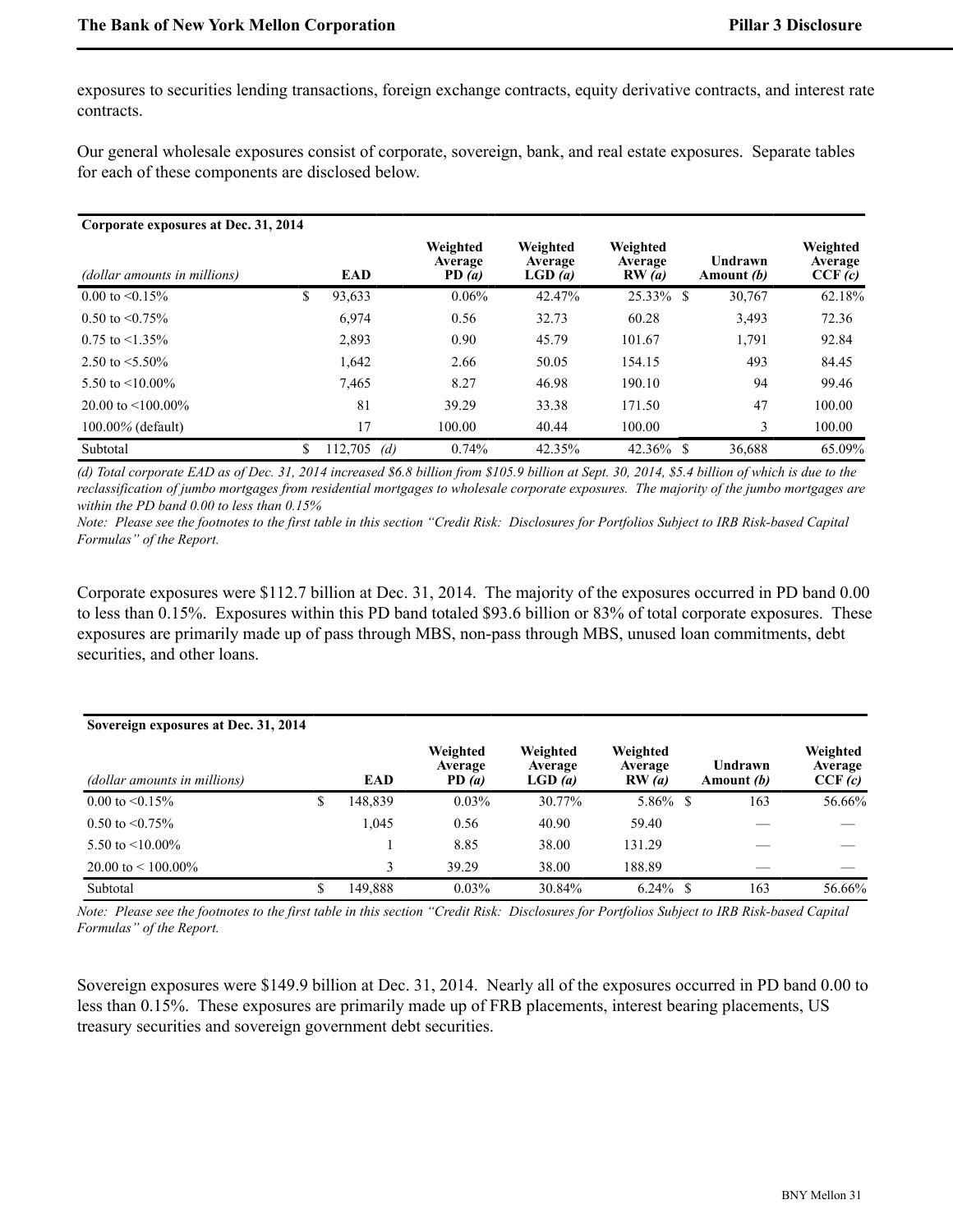#### **Bank exposures at Dec. 31, 2014**

| (dollar amounts in millions) | EAD          | Weighted<br>Average<br>PD(a) | Weighted<br>Average<br>LGD(a) | Weighted<br>Average<br>RW(a) | Undrawn<br>Amount (b) | Weighted<br>Average<br>CCF(c) |
|------------------------------|--------------|------------------------------|-------------------------------|------------------------------|-----------------------|-------------------------------|
| $0.00 \text{ to } 0.15\%$    | \$<br>31,033 | $0.09\%$                     | 48.25%                        | 19.88%<br>S                  | 2,136                 | 80.17%                        |
| $0.50$ to $\leq 0.75\%$      | 1,161        | 0.56                         | 50.71                         | 67.79                        | 75                    | 93.40                         |
| $0.75$ to $\leq 1.35\%$      | 1,956        | 0.90                         | 53.68                         | 97.05                        | 87                    | 92.18                         |
| 2.50 to $\leq 5.50\%$        | 262          | 2.67                         | 52.11                         | 127.53                       | 15                    | 86.13                         |
| 5.50 to $\leq$ 10.00%        | 140          | 7.03                         | 47.05                         | 165.52                       | 24                    | 63.50                         |
| 20.00 to $\leq 100.00\%$     | 97           | 39.29                        | 36.10                         | 190.52                       | 49                    | 99.36                         |
| $100\%$ (default)            |              | 100.00                       | 47.00                         | 100.00                       |                       |                               |
| Subtotal                     | \$<br>34,650 | $0.31\%$                     | 48.63%                        | 27.72%<br>-S                 | 2,386                 | 81.29%                        |

 *Note: Please see the footnotes to the first table in this section "Credit Risk: Disclosures for Portfolios Subject to IRB Risk-based Capital Formulas" of the Report.* 

Bank exposures were \$34.7 billion at Dec. 31, 2014. The majority of the exposures occurred in PD band 0.00 to less than 0.15%. Exposures within this PD band totaled \$31.0 billion or 89% of total bank exposures. These exposures are primarily made up of interest bearing deposits and loans with financial institutions.

| Real Estate exposures at Dec. 31, 2014 |             |                              |                               |                              |                       |                               |
|----------------------------------------|-------------|------------------------------|-------------------------------|------------------------------|-----------------------|-------------------------------|
| (dollar amounts in millions)           | <b>EAD</b>  | Weighted<br>Average<br>PD(a) | Weighted<br>Average<br>LGD(a) | Weighted<br>Average<br>RW(a) | Undrawn<br>Amount (b) | Weighted<br>Average<br>CCF(c) |
| $0.00 \text{ to } 5\%$                 | \$<br>1,060 | $0.09\%$                     | 42.58%                        | 31.07% \$                    | 122                   | 56.54%                        |
| $0.50$ to $\leq 0.75\%$                | 285         | 0.56                         | 47.16                         | 72.22                        | 46                    | 56.54                         |
| $0.75$ to $\leq 1.35\%$                | 550         | 0.90                         | 50.24                         | 98.27                        | 140                   | 90.79                         |
| 2.50 to $\leq 5.50\%$                  | 137         | 2.56                         | 53.60                         | 133.53                       | 79                    | 80.10                         |
| 20.00 to $\leq 100.00\%$               | 7           | 39.29                        | 47.00                         | 269.77                       |                       |                               |
| 100.00% (default)                      | 3           | 100.00                       | 53.98                         | 100.00                       |                       | 49.01                         |
| Subtotal                               | \$<br>2.042 | 0.81%                        | 46.06%                        | 62.71% \$                    | 387                   | 73.74%                        |

*Note: Please see the footnotes to the first table in this section "Credit Risk: Disclosures for Portfolios Subject to IRB Risk-based Capital Formulas" of the Report. Real estate includes HVCRE and IPRE.*

Real estate exposures were \$2.0 billion at Dec. 31, 2014. The majority of the exposures occurred in PD band 0.00 to less than 0.15% and in PD band 0.75 to less than 1.35%.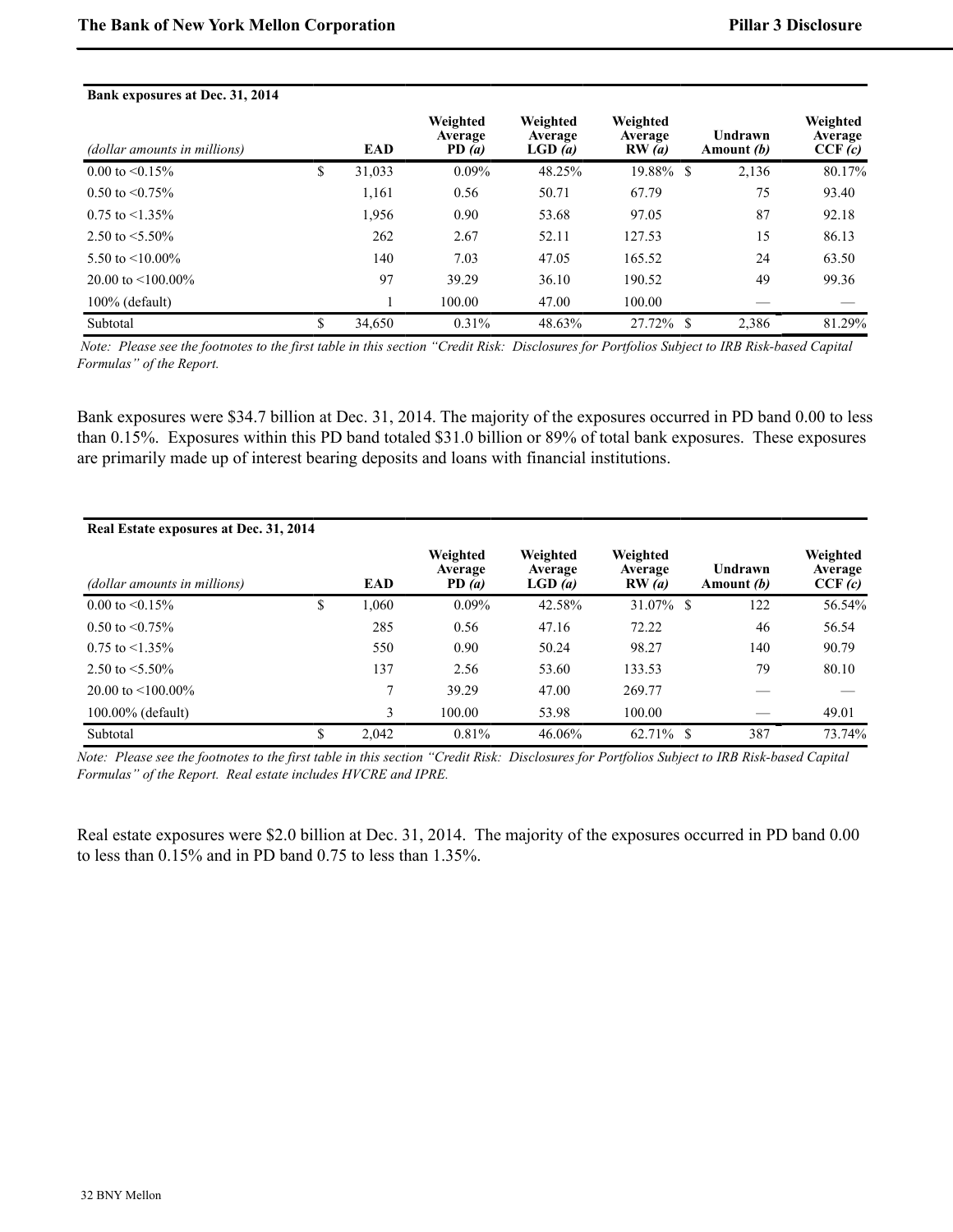### *Retail quantification*

### *Retail Segmentation Process*

The retail segmentation process uses various factors relevant to the credit risk of retail borrowers to group those borrowers into pools for risk quantification purposes. Quantification of each parameter (PD, LGD and EAD) then occurs at the pool level.

In the first phase of segmentation, the Company assigns each retail exposure to one of three retail subcategories:

- 1) **Exposures Secured by Residential Mortgages** – include primarily mortgages (first and subsequent) on one-to-four-family residential properties.
- 2) **Qualifying Revolving Exposures (QRE)** include revolving exposures unconditionally cancelable by the Company, with total exposure less than \$100,000.
- 3) **Other Retail Exposures**  include exposures where BNY Mellon, N.A. provides consumer and non-consumer lines of credit to certain unaffiliated third-party borrowers that are secured by securities owned by the borrowers or certain unaffiliated-third party guarantors.

Within each of these broader segments, we delineate additional pools based on relevant risk criteria. The pooling methodology aims to provide meaningful differentiation so that there are no material differences in the EL severity of individual exposures within each pool. Every retail exposure must be categorized in this way.

### *Retail Parameters*

PD, LGD and EAD parameter calculations are performed on non-defaulted retail exposures. For defaulted exposures we do not need these parameters because they are automatically risk weighted at 100%. The calculations are done at both the pool and sub pool level and mapped to each retail exposure within these pools. Historical data retention is a critical component of calculation and validation of retail parameters. External data augments our internal data where doing so provides more robust risk estimates.

### *Defaulted Retail Exposures*

Retail exposures are considered defaulted if certain past due criteria are met. These criteria vary depending on segment and product type.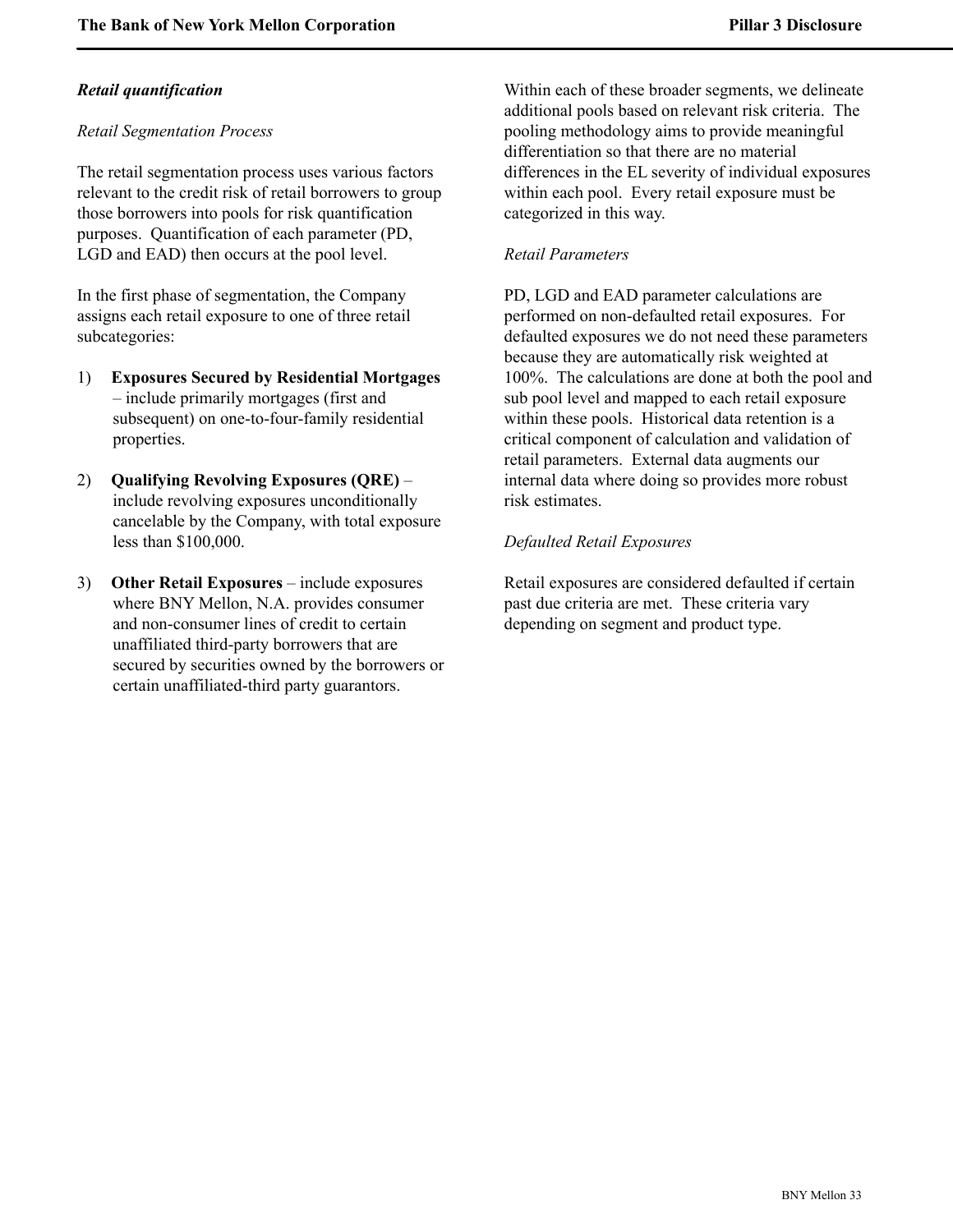The following table presents BNY Mellon's retail exposures.

#### **Retail Exposures by PD at Dec. 31, 2014**

| (dollar amounts in millions) | <b>EAD</b>         | Weighted<br>Average<br>PD $(a)$ | Weighted<br>Average<br>LGD(a) | Weighted<br>Average<br>RW(a) | Undrawn<br>Amount (b) |
|------------------------------|--------------------|---------------------------------|-------------------------------|------------------------------|-----------------------|
| <b>Residential mortgage</b>  |                    |                                 |                               |                              |                       |
| $0.10$ to $< 0.15\%$         | \$<br>650          | $0.13\%$                        | 29.88%                        | $8.95\%$ \$                  | 123                   |
| $0.25$ to $\leq 0.35\%$      | 21                 | 0.25                            | 48.57                         | 22.99                        |                       |
| $0.75$ to $\leq 1.35\%$      | 250                | 0.81                            | 36.80                         | 40.04                        |                       |
| 1.35 to $< 2.50\%$           | 3                  | 1.83                            | 100.00                        | 184.97                       |                       |
| 2.50 to $\leq 5.50\%$        | 290                | 5.04                            | 42.27                         | 139.80                       |                       |
| 10.00 to $\leq$ 20.00%       | 6                  | 11.32                           | 32.75                         | 156.39                       |                       |
| 20.00 to $\leq 100\%$        | 19                 | 41.77                           | 38.15                         | 189.87                       |                       |
| 100.00% (default)            | 120                | 100.00                          | 39.64                         | 100.00                       |                       |
| <b>Revolving</b>             |                    |                                 |                               |                              |                       |
| $0.10 \text{ to } 0.15\%$    | 106                | 0.11                            | 100.00                        | 25.56                        |                       |
| 1.35 to $\leq$ 2.50%         | 122                | 1.97                            | 100.00                        | 193.60                       | 122                   |
| 100.00% (default)            | 1                  | 100.00                          | 100.00                        | 100.00                       |                       |
| <b>Other Retail</b>          |                    |                                 |                               |                              |                       |
| 1.00 to $\leq$ 1.50%         | 1,684              | 1.00                            | 10.00                         | 10.19                        |                       |
| 2.00 to $< 2.50\%$           | 3                  | 2.00                            | 10.00                         | 12.89                        |                       |
| 3.50 to $\leq 4.00\%$        | 1                  | 3.98                            | 10.00                         | 14.44                        |                       |
| 4.00 to $< 5.00\%$           | 5                  | 4.95                            | 100.00                        | 147.45                       |                       |
| 8.00 to $\leq 10.00\%$       | 13                 | 8.39                            | 100.00                        | 159.72                       |                       |
| <b>Total Retail</b>          | \$<br>3,294<br>(c) | 5.11%                           | 27.16%                        | $36.56\%$ \$                 | 245                   |

*(a) Weighted averages have been weighted by the sum of EAD within each of the PD bands.*

*(b) Undrawn amount is defined as the difference between the drawn balance and the limit.*

*(c) Total retail EAD as of Dec. 31, 2014 decreased \$5.3 billion from \$8.6 billion at Sept. 30, 2014, primarily due to the reclassification of jumbo mortgages from residential mortgages to wholesale corporate exposures.* 

As reflected in the table above, total retail EAD was \$3.3 billion at Dec. 31, 2014. The majority of the exposures occurred in other retail loans for PD band 1.00 to less than 1.50% and residential mortgage for PD bands 0.10 to less than 0.15%. Other retail loan exposures primarily consist of consumer single payment loans, such as household, family or other personal needs loans, secured by assets other than real estate. Residential mortgage exposures consist of one to four family closed end first liens.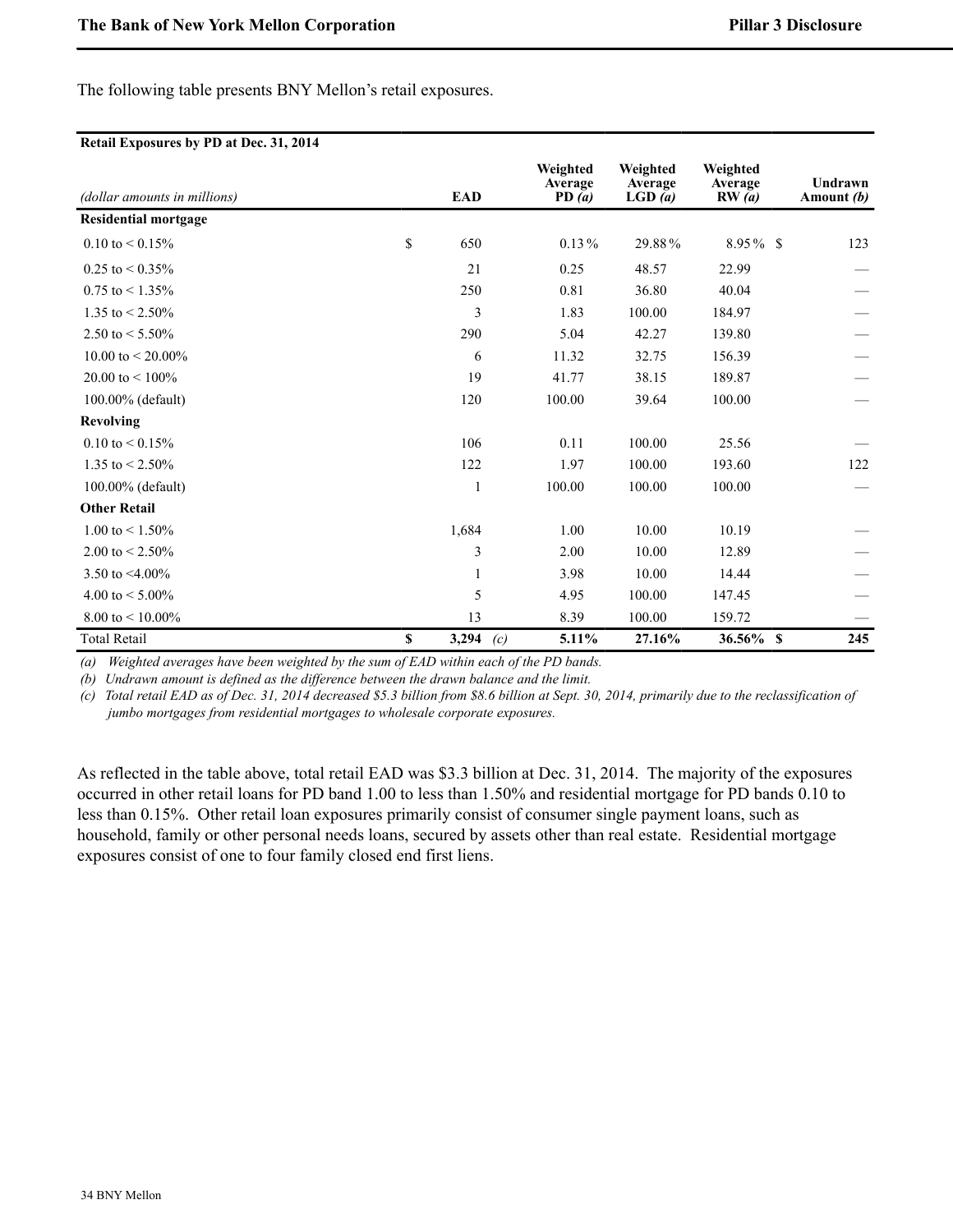### *Net Charge-offs*

The following table presents BNY Mellon's net charge-offs for the third and fourth quarters of 2014.

| Net charge-offs |    |         |    |         |
|-----------------|----|---------|----|---------|
| (in millions)   |    | 4Q 2014 |    | 3Q 2014 |
| Wholesale       | \$ | 9       | \$ | ٩       |
| Retail:         |    |         |    |         |
| Residential     |    |         |    |         |
| QRE             |    |         |    |         |
| Other           |    |         |    |         |
| Total retail    |    |         |    |         |
| Total           | S  | Q       | S  |         |

Net charge-offs were \$9 million in the fourth quarter of 2014 and \$4 million in the third quarter of 2014. Net charge-offs for the fourth quarter of 2014 primarily consisted of commercial loans within the wholesale portfolio. Net charge-offs in the third quarter were primarily in the commercial loan portfolio.

# <span id="page-36-0"></span>**Counterparty Credit Risk for Derivative Contracts, Repo-Style Transactions and Eligible Margin Loans**

BNY Mellon engages in market-making activities on behalf of its customers in the foreign exchange ("FX") cash and derivatives markets. This function requires us to regularly enter into future-settling financial contracts with customers ("counterparties") whose market values will fluctuate day-to-day based on prevailing market conditions. Whenever the market value of such positions is positive, it represents an effective extension of credit by the Company to the customer. If the customer were not to perform on its obligations in that situation, we would be at risk of suffering an economic loss on the value of those contracts and may need to resort to recovering the lost value in bankruptcy courts. This risk is known as "counterparty default risk."

Additionally, BNY Mellon can suffer market losses due to the deterioration of the credit quality of a counterparty short of its non-performance or default. Because the value of a counterparty's credit quality is factored into the market valuation of the portfolio held with that counterparty, falling credit quality can reduce this value and require a negative adjustment in our income statement. A significant and broad-based deterioration in credit quality across BNY Mellon's trading counterparties can result in a material loss of market value. This risk is known as CVA risk.

Counterparty default risk and CVA risk together represent two components of overall counterparty risk assumed by BNY Mellon in its FX and derivative market-making activities.

BNY Mellon's counterparty risk is heavily concentrated in our largest bank subsidiary, The Bank of New York Mellon, resulting from market-making activities of its Global Markets business which operates in FX cash markets and also in interest rate, equity and FX derivative markets. Incremental counterparty risk is also assumed in the operations of BNY Mellon Capital Markets which transacts MBS to-be-announced (which are forward mortgage securities, such as pass-throughs issued by agencies) and forward-settling US Treasury trades with its customers.

Marginal amounts of counterparty risk come from a small book of credit derivatives that The Bank of New York Mellon periodically enters into to synthetically reduce concentrations of credit exposures existing in its loan book.

BNY Mellon engages in a variety of risk management activities to control and limit the degree of counterparty risk assumed by its businesses. These activities include:

- Limit management of various counterparty-level exposure metrics
- Set up of netting agreements and collateral exchange terms with large counterparties
- Approval and monitoring of collateral exchanges
- Calculation and review of stress and sensitivity metrics
- Monitoring of wrong-way risk reports
- Review of country-level risk concentrations
- Monitoring of settlement failures
- Special review of "large-exposure" counterparties
- Economic capital analyses
- Active hedging of CVA risk by the business
- Other ad hoc analyses

To support its high-volume FX business, BNY Mellon uses technology-driven, real-time pre-trade credit checks that provide indications to the FX sales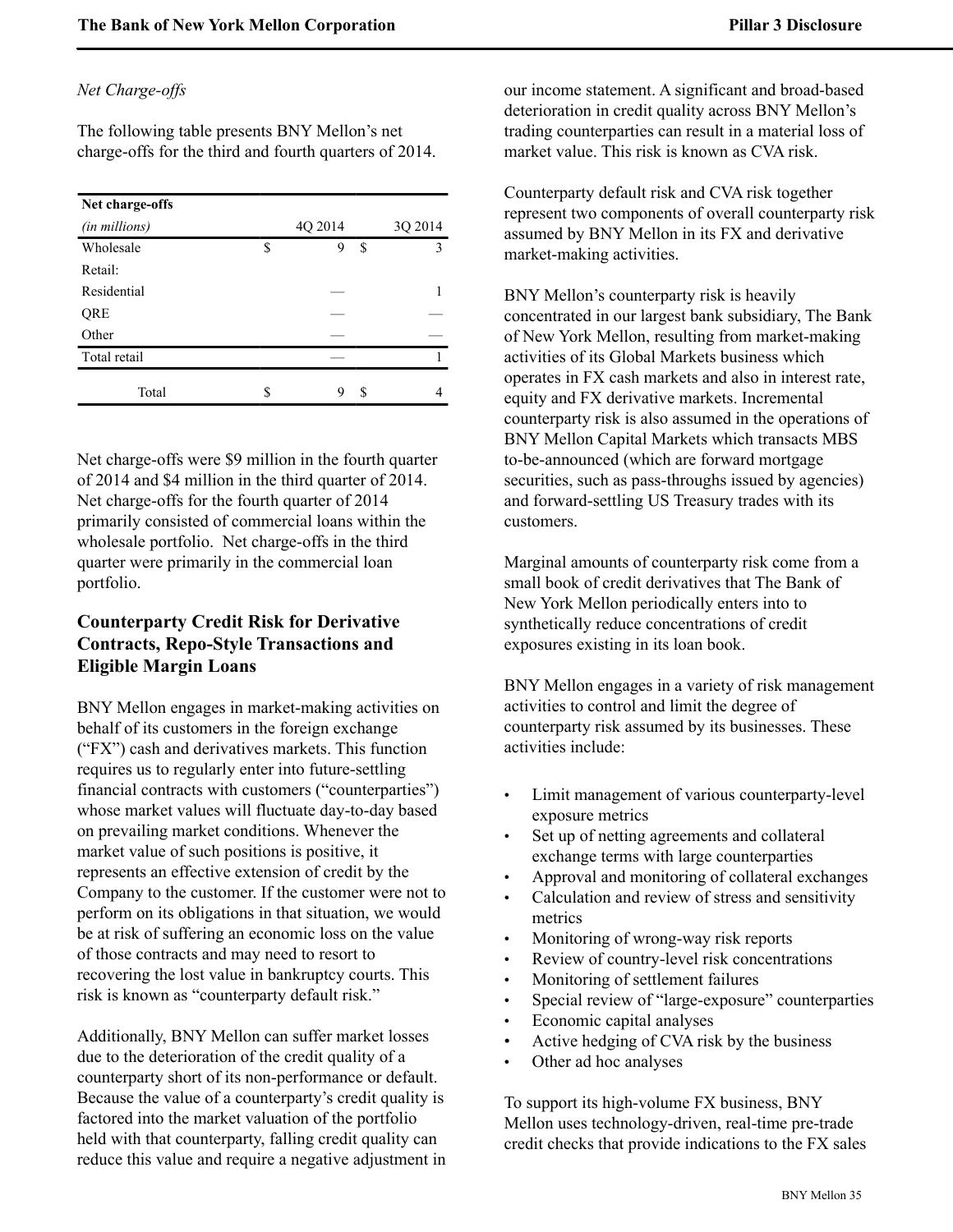team or to the electronic platform executing trades whether the proposed business fits within proper credit parameters. For trades touching the sales area, sales team members use these signals to ensure the proposal fits within existing credit lines or to prompt a request for special approval if a limit will be breached. For electronic platforms, the pre-trade credit response is final. If a customer's trade request fails on credit grounds, the trade is not executed.

Additionally, we have established legal agreements with many of our counterparties that help reduce counterparty risk inherent in FX and derivative trading activity.

The most common legal agreement used by market participants is a master netting agreement that can significantly reduce exposure size by permitting effective offsets to exposure provided by any "negatively valued" trades existing with the counterparty. In particular, two kinds of netting can be negotiated with counterparties under such an agreement.

Close-out netting provisions provide BNY Mellon a strong legal basis to view the exposure to a defaulted counterparty as the netted value of the various positively and negatively valued trades in the portfolio instead of just the sum of the positively valued trades as would be the prudent way to view exposure in the absence of a netting agreement.

Settlement netting pertains to exchanges of FX currency amounts on the settlement date, and requires the counterparties to net offsetting currency flows into a single netted currency flow. This helps reduce the size of "pay away" risk when settling contracts.

Master netting agreements are usually based on two legal templates - the ISDA Master Agreement developed by the International Swaps and Derivatives Association ("ISDA") or the Foreign Exchange and Currency Option Master Agreement.

Additionally, within a master netting agreement, collateral exchange terms can be defined in a "Credit Support Annex" ("CSA") to establish rules by which the trading counterparties are required to post collateral to each other against the netted market value of open trades covered by the agreement. Key CSA terms include:

- Unsecured threshold- Collateral is exchanged only when the netted exposure is greater than the unsecured threshold.
- Minimum transfer amount- The minimum posting amount for new collateral calls.
- Monitoring frequency- Frequency at which collateral calls are made, usually daily.
- Haircuts on security collateral- Haircuts protect the party accepting the collateral against any abrupt drops in its value due to market changes.
- Types of collateral accepted under the agreement-BNY Mellon generally accepts cash, U.S. Treasuries and U.S. Agency securities. Other securities will be accepted on occasion with the approval of Risk Management.

In certain cases, BNY Mellon will establish collateral exchange terms outside a CSA on a contract by contract basis. This is internally known as tradespecific collateral, and can take the form of an initial cash or security posting to cover the potential future exposure of a particular trade. Trade-specific collateral terms are written into the trade contract the trade "confirmation" - and often arise as a feature of certain equity derivatives where the counterparty agrees to pledge shares supporting the settlement of the contract at the start of the trade instead of at its maturity.

Additionally, optional termination triggers can be defined within a master agreement that permit BNY Mellon to force the counterparty to immediately cashsettle the current market value of all open contracts if the counterparty's credit rating falls below a certain trigger level. These termination events protect us from having to hold on to open contracts with a counterparty experiencing credit difficulties.

When both netting and collateral terms are actively in operation, counterparty risk can be reduced to a small fraction of what it would be otherwise. These arrangements never completely eliminate counterparty risk, but they are effective in significantly reducing that risk.

For additional details on these and other credit risk management methods employed by BNY Mellon, see the "Credit Risk Mitigation" section of this Report.

Counterparty default losses, net of recoveries, were \$4.7 million in 2014.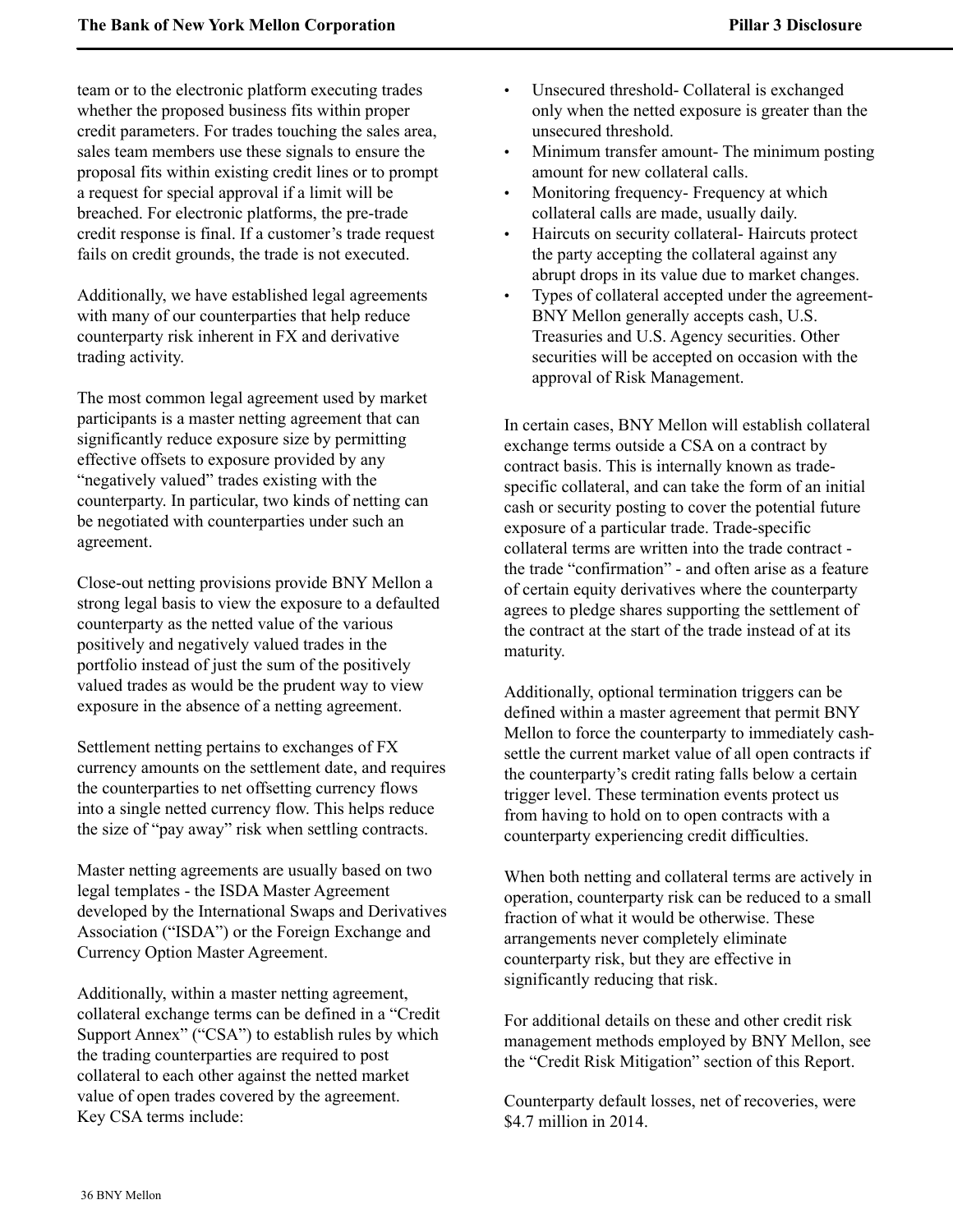The Global Markets Documentation Committee reviews and approves variations in the Company's documentation standards as it relates to derivative transactions. In addition, this committee reviews all outstanding confirmations to identify potential exposure to the Company.

### *Economic Capital*

As discussed previously in the "Capital Adequacy" section of this Report, BNY Mellon has implemented a methodology to estimate Company-wide economic capital needs to support the safe-operation of its various businesses including the market-making FX and derivative businesses, repo-style transactions and eligible margin loans. The computation and review of economic capital is a part of BNY Mellon's ICAAP and, along with regulatory capital, represents a key risk management activity. This ensures that the actual level of capital held by the Company is commensurate with its risk profile and that it is sufficient to provide the financial flexibility to undertake future strategic business initiatives. Please see the discussion in the "Capital Adequacy - Economic Capital" section of this Report, for additional information regarding the development and approval of the framework and methodologies used to quantify each of our risk types.

### *Credit Limits*

We assess credit risk of our counterparties through regular examination of their financial statements, confidential communication with the management of those counterparties and regular monitoring of publicly available credit rating information. This and other information is used to develop proprietary credit rating metrics used to assess credit quality.

For FX and derivative businesses, Credit Underwriting teams set and monitor three types of counterparty limits to control the pre-settlement and settlement risk of trades. Pre-settlement risk is the risk that a counterparty defaults before it has fulfilled all its contractual obligations causing a loss of any positive net market value to BNY Mellon. Settlement risk - sometimes called pay-away risk - is the risk that on the settlement of an FX contract, BNY Mellon pays its currency obligation to the counterparty but the counterparty never pays in its currency obligation to BNY Mellon causing a loss of the whole contract principal.

Pre-settlement risk is managed through limits established on a stressed exposure and the maximum tenor of contracts. The stressed exposure calculation — internally called Cross-Product Potential Risk ("CPPR") — captures the 95th percentile peak exposure that could be produced by a counterparty's portfolio over its lifetime. It is based on a Monte Carlo simulation of market factors that impact the pricing of the contracts and considers diversification of exposures across product categories and any netting and collateral arrangements that may be in place.

The tenor limit works in conjunction with the CPPR limit to control pre-settlement exposures, and defines the longest trade maturity BNY Mellon is willing to accept with a counterparty.

For FX trading, daily settlement limits are established to control the aggregate size of FX amounts permitted to settle with a counterparty on any given settlement date.

Limits are actively monitored using end-of-day snapshots and also on a real-time basis for FX activity using intraday reports and desktop monitoring tools. Detailed policies and procedures govern the limit management process and cover activities such as:

- Formal acknowledgment procedures for limit excesses
- Strict adherence by on-site credit officers to excess approval authorities, and escalation procedures when those authorities are exceeded
- Approval and monitoring of collateral amounts posted and received
- Monitoring of settlement fails
- Periodic portfolio and master agreement documentation reviews

Credit risk also includes operational credit risk arising from investment servicing activities.

We manage credit risk at both the individual exposure level as well as at the portfolio level. Credit risk at the individual exposure level is managed through the credit approval system involving Operational Credit Managers, ("OCMs"), CPMs, Credit Division Heads ("CDHs"), the CCO and the CRO. This group, collectively, "Credit Risk Management", is responsible for approving the size, terms and maturity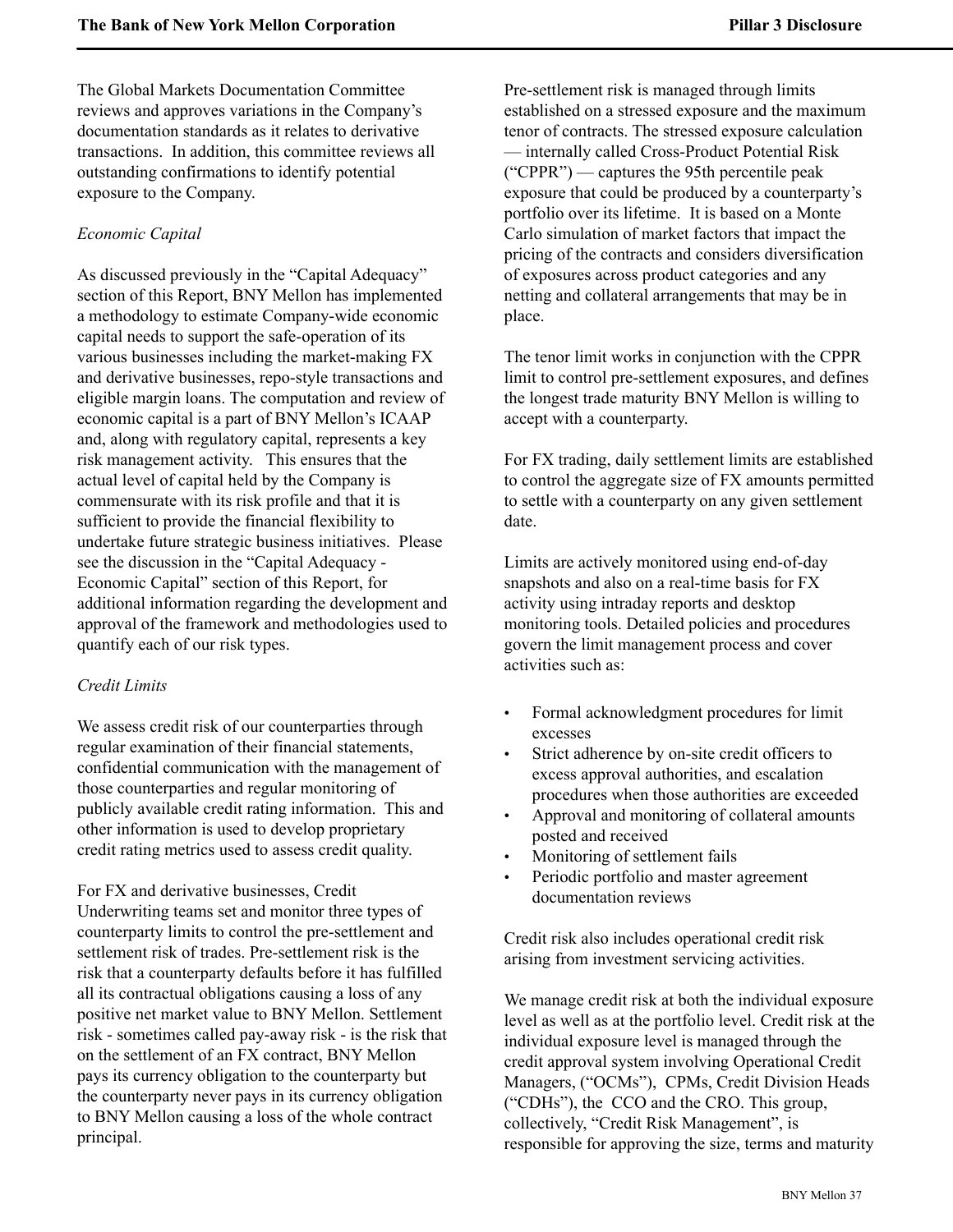of all credit exposures as well as the ongoing monitoring of the exposures. BNY Mellon employs a "Signature System" for all credit approvals. A minimum requirement of the "Signature System" is that a proposal must have the signature approval of an OCM or CPM, or higher (unless delegated per policy). In addition, OCMs and CPMs are responsible for assigning and maintaining the risk ratings on each exposure.

### *Risk Appetite and Tolerance*

BNY Mellon's appetite for credit risk is consistent with its overall strategy to maintain at least an "A" agency rating. We have well defined tolerances for credit risk and provide credit to investment grade names to largely support the generation of noncredit, fee-based revenue. BNY Mellon maintains a highgrade granular portfolio of loans and leases, avoids single name/industry concentrations, may hedge certain assets, and eliminates exposures that are unaligned with its overall strategy.

BNY Mellon will assume credit risk to the extent that it can maintain Tier 1 capital in excess of economic capital at a 99.90% confidence interval. Credit risk is also managed by annually setting guideline limits on economic capital for certain industries and various portfolio groups. The Risk Policy Manual, to which changes are reviewed annually by the Risk Committee of the Board of Directors, contains these guideline limits. In effect, internal credit guidelines are set and monitored for those activities that generate credit risk typically based on the size of the exposure and the maximum tenor of the extended credit.

### *Credit Valuation Adjustment*

Under our mark-to-market methodology for FX and derivative contracts, an initial "risk-neutral" valuation is performed on each position assuming timediscounting based on a AA credit curve. In addition, we consider credit risk in arriving at the fair value of our derivatives.

We reflect external credit ratings as well as observable credit default swap spreads for both ourselves as well as our counterparties when measuring the fair value of our derivative positions. Accordingly, the valuation of our derivative positions is sensitive to the current changes in our own credit spreads, as well as those of our counterparties. In addition, in cases where a counterparty is deemed

impaired, further analyses are performed to value such positions.

### *Credit Rating Downgrade*

Certain OTC derivative contracts and/or collateral agreements of The Bank of New York Mellon, our largest banking subsidiary and the subsidiary through which BNY Mellon enters into the substantial majority of all of its OTC derivative contracts and/or collateral agreements, contain provisions that may require us to take certain actions if The Bank of New York Mellon's public debt rating fell to a certain level. Early termination provisions, or "close-out" agreements, in those contracts could trigger immediate payment of outstanding contracts that are in net liability positions. Certain collateral agreements would require The Bank of New York Mellon to immediately post additional collateral to cover some or all of The Bank of New York Mellon's liabilities to a counterparty.

The following table shows the fair value of contracts falling under early termination provisions that were in net liability positions as of Dec. 31, 2014 for three key ratings triggers:

| <b>Potential close-out</b><br>exposures (fair value) $(a)$ |
|------------------------------------------------------------|
| 89 million                                                 |
| 1,143 million                                              |
| 2,764 million                                              |
|                                                            |

*(a) The amounts represent potential total close-out values if The Bank of New York Mellon's rating were to immediately drop to the indicated levels.*

The aggregated fair value of contracts impacting potential trade close-out amounts and collateral obligations can fluctuate from quarter to quarter due to changes in market conditions, changes in the composition of counterparty trades, new business, or changes to the agreement definitions establishing close-out or collateral obligations.

Additionally, if The Bank of New York Mellon's debt rating had fallen below investment grade on Dec. 31, 2014, existing collateral arrangements would have required us to have posted an additional \$367 million of collateral.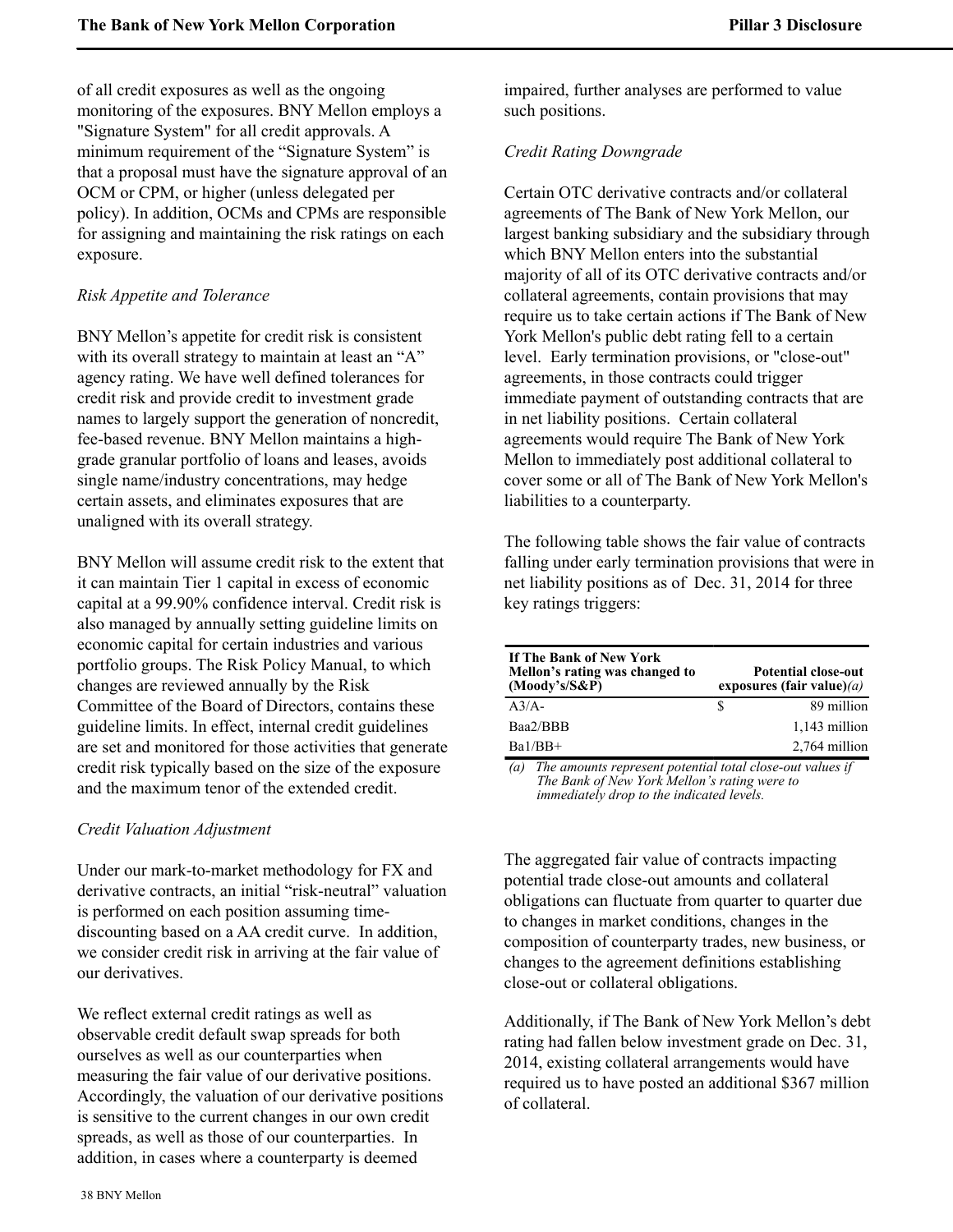### *Derivatives*

The Final Capital Rules allow banks to use the Current Exposure Method ("CEM") or the Internal Models Method ("IMM"), after receiving prior

written approval from the regulators, for estimating EAD associated with counterparty trades. BNY Mellon currently uses the CEM approach for estimating EAD. The table below presents BNY Mellon's derivative exposure.

| <b>Derivatives</b>                    |    |                                         |     |                        |    |                     |                            | Dec. 31, 2014                           |   |       |    |                     |          |                  |
|---------------------------------------|----|-----------------------------------------|-----|------------------------|----|---------------------|----------------------------|-----------------------------------------|---|-------|----|---------------------|----------|------------------|
| (in millions)                         |    |                                         |     | <b>OTC</b> Derivatives |    |                     | <b>Cleared Derivatives</b> |                                         |   |       |    |                     |          |                  |
|                                       |    | <b>Positive</b><br>Fair<br>Value<br>EAD |     | <b>PFE</b>             |    | <b>Total</b><br>EAD |                            | <b>Positive</b><br>Fair<br>Value<br>EAD |   | PFE   |    | <b>Total</b><br>EAD |          | <b>Total EAD</b> |
| Interest rate contracts               | \$ | 13,329                                  | S.  | 2,766                  | \$ | 16,095              | <sup>\$</sup>              | 3,663                                   | S | 2,015 | \$ | 5,678               | S        | 21,773           |
| Foreign exchange contracts            |    | 7,261                                   |     | 6,045                  |    | 13,306              |                            |                                         |   |       |    |                     |          | 13,306           |
| Equity derivative contracts           |    | 1,422                                   |     | 3,803                  |    | 5,225               |                            | 192                                     |   | 562   |    | 754                 |          | 5,979            |
| Default Fund Contributions            |    |                                         |     |                        |    |                     |                            | 142                                     |   |       |    | 142                 |          | 142              |
| Other                                 |    | 69                                      |     | 93                     |    | 162                 |                            | 1,404                                   |   | 155   |    | 1,559               |          | 1,721            |
| Total                                 | S  | 22,081                                  | \$. | 12,707                 | S  | 34,788              | S                          | 5,401                                   | S | 2,732 | S  | 8,133               | <b>S</b> | 42,921           |
| Netting                               |    |                                         |     |                        |    |                     |                            |                                         |   |       |    |                     |          | (22, 292)        |
| Netted EAD pre Collateral             |    |                                         |     |                        |    |                     |                            |                                         |   |       |    |                     | \$       | 20,629           |
| Collateral applied                    |    |                                         |     |                        |    |                     |                            |                                         |   |       |    |                     |          | (4, 101)         |
| Total after netting and<br>collateral |    |                                         |     |                        |    |                     |                            |                                         |   |       |    |                     | \$       | 16,528           |

EAD on derivatives was approximately \$16.5 billion at Dec. 31, 2014, consisting of exposure to OTC derivatives and exposures to cleared derivatives. OTC and cleared derivatives exposures primarily consisted of interest rate contracts, foreign exchange contracts, and equity derivative contracts, partially offset by the effect of netting agreements and collateral applied. Collateral applied consists primarily of cash.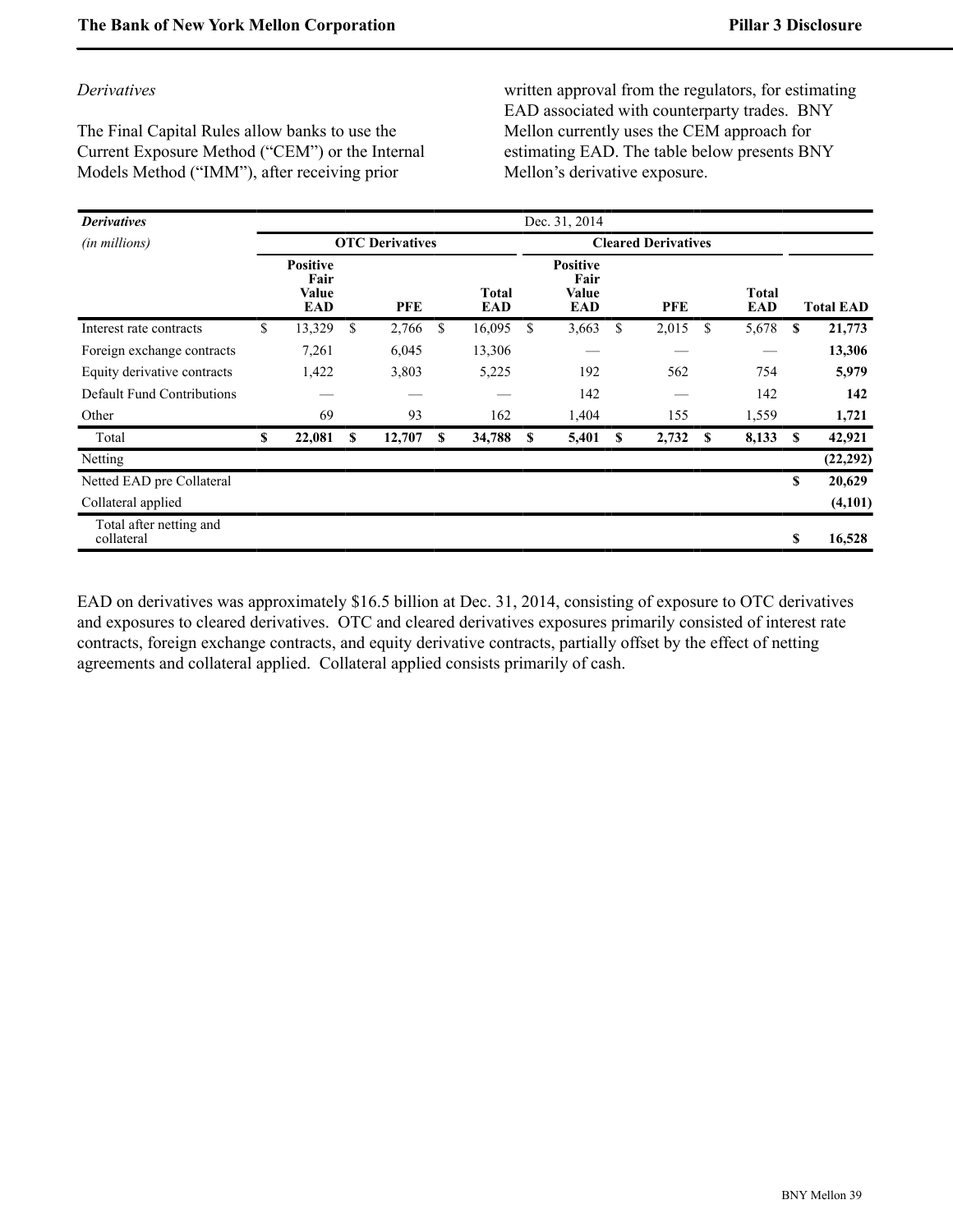### *Repo Style Transactions*

A securities lending transaction is a fully collateralized transaction in which the owner of a security agrees to lend the security (typically through an agent, in our case, The Bank of New York Mellon), to a borrower, usually a broker-dealer or bank, on an open, overnight or term basis, under the terms of a prearranged contract, which normally matures in less than 90 days.

We typically lend securities with indemnification against borrower default. We generally require the borrower to provide collateral with a minimum value of 102% of the fair value of the securities borrowed, which is monitored on a daily basis, thus reducing credit risk. Market risk can also arise in securities lending transactions. These risks are controlled through policies limiting the level of risk that can be undertaken. Securities lending transactions are generally entered into only with highly-rated counterparties. BNY Mellon has indemnified activity of \$304 billion as of Dec. 31, 2014. Securities lending indemnifications were secured by collateral of \$316 billion at Dec. 31, 2014.

CIBC Mellon, a joint venture between BNY Mellon and the Canadian Imperial Bank of Commerce ("CIBC"), engages in securities lending activities. CIBC Mellon, BNY Mellon, and CIBC jointly and severally indemnify securities lenders against specific

**Counterparty credit risk exposure – analysis by product at Dec. 31, 2014**

types of borrower default. At Dec. 31, 2014, \$64 billion of borrowings at CIBC Mellon for which BNY Mellon acts as agent on behalf of CIBC Mellon clients, were secured by collateral of \$67 billion. If, upon a default, a borrower's collateral was not sufficient to cover its related obligations, certain losses related to the indemnification could be covered by the indemnitors.

Under the Final Capital Rules, all indemnified securities lending activities, including securities lent with cash collateral received and all indemnified cash reinvestments into reverse repos are included in our RWA calculation.

For the above mentioned repo-style transactions, the Final Capital Rules allow banks to adjust EAD by using the collateral haircut approach or, after receiving prior written approval from the regulators, the simple VaR or IMM. As an alternative to mitigating credit risk through an EAD adjustment, banks can apply an LGD adjustment used in calculating the risk weight and expected credit loss. BNY Mellon is currently either applying the collateral haircut approach or adjusting the LGD for repo-style transactions.

The following table provides EAD for all counterparty credit risk of repo-style transactions, by credit risk mitigation method and product type.

| (in millions)                    | <b>EAD</b><br>Adjustment<br><b>Method</b> |      | <b>LGD</b><br>Adjustment<br><b>Method</b> |    | <b>Total</b> |
|----------------------------------|-------------------------------------------|------|-------------------------------------------|----|--------------|
| Securities lending               | 30,199<br>J                               | - \$ | $\overline{\phantom{0}}$                  | -S | 30,199       |
| Repo/Reverse Repo                | 2,259                                     |      | 210                                       |    | 2,469        |
| Securities/Broker/Margin lending | 1.046                                     |      | 608                                       |    | 1,654        |
| Total                            | 33,504<br>Φ                               | -S   | 818                                       | -S | 34,322       |

Total counterparty credit risk exposure for repo-style transactions at Dec. 31, 2014 was \$34.3 billion, primarily consisting of securities lending transactions.

Periodically, we purchase single name credit default swaps ("CDS"), index credit default protection or other forms of credit protection to reduce our exposure to certain institutions or industries. All proposed CDS transactions are reviewed by our Risk Management's Portfolio Monitoring & Hedging

Group. Approvals from the Chief Risk Policy Officer and the Head of Enterprise-Wide Market Risk are required for all CDS transactions.

As of Dec. 31, 2014, BNY Mellon had no CDS and index credit default protection exposures.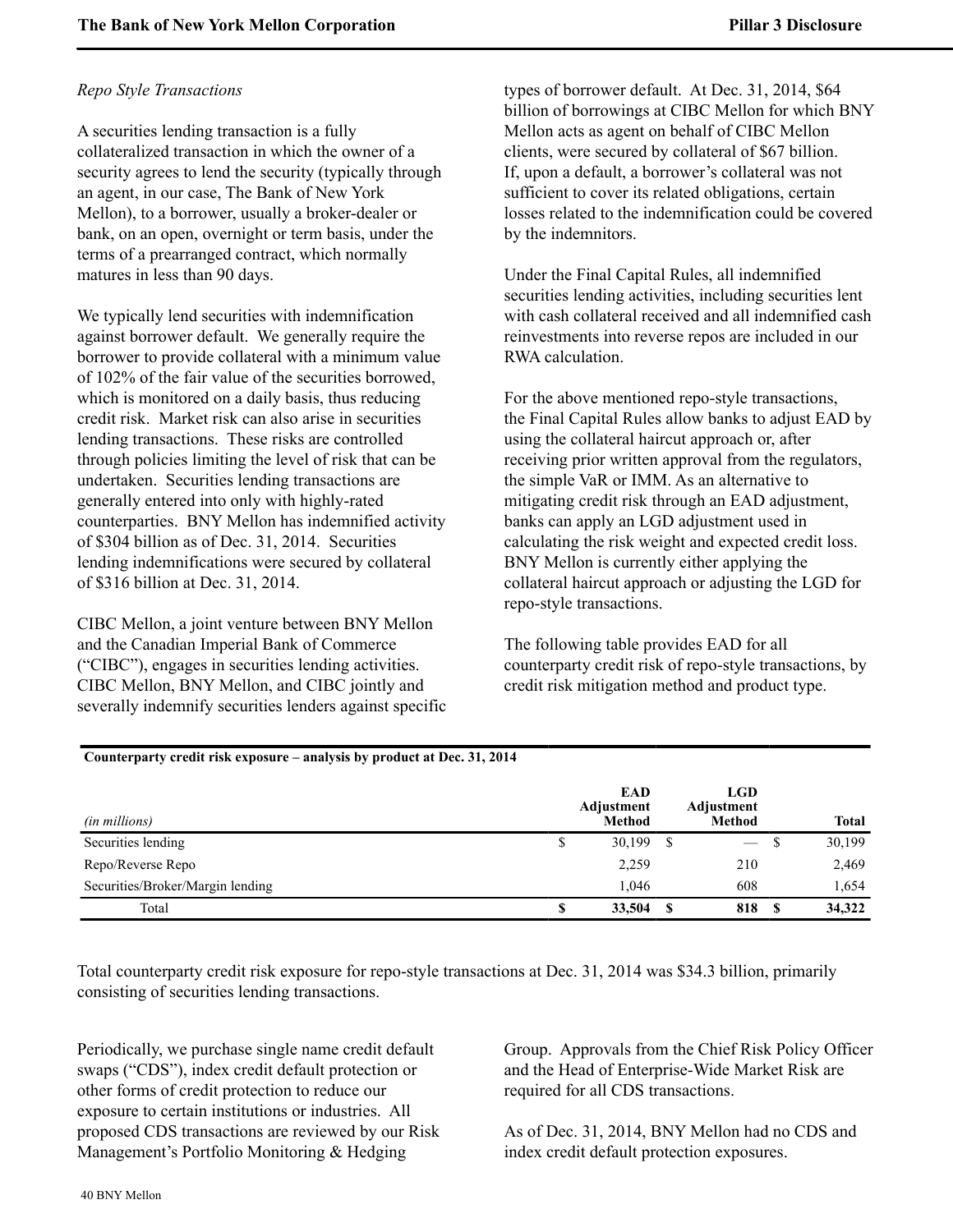# <span id="page-42-0"></span>**Credit Risk Mitigation**

BNY Mellon manages credit risk through a variety of credit risk mitigation strategies including the following (each of which is discussed in additional detail below):

- Asset Sales (for traditional loan products);
- Active collateralization (for repo-style transactions and derivative transactions); and
- Master agreements/netting arrangements (for derivative transactions).

Credit Risk arises from several sources, including traditional lending activities and credit products, operational credit exposures and "Global Market exposures." Each of these items is discussed below.

Traditional lending activities and credit products, include:

- Loans, lease commitments, advised and committed lines of credit (used or unused) and guidance lines for commercial transactions, whether secured or unsecured;
- Facilities to issue or confirm letters of credit;
- Acceptances;
- Overnight overdraft lines;
- Interbank money market/placement and federal funds with maturity greater than or equal to two business days;
- Federal funds purchased and segregated offset finance products;
- Receivables purchases without recourse to the seller; and
- Secured overnight exposure to broker/dealers (including margin loans).

Operational credit exposure consists of extensions of intraday credit provided as part of our investment servicing businesses, which include principally Asset Servicing, Cash Management, Corporate Trust and, to a lesser extent, Depositary Receipts, Treasury Services and Broker/Dealer Services. This type of credit exposure is associated with products with low historical credit losses. Operational credit exposures are also short-term in nature and normally require the occurrence of two separate events to generate a loss (e.g. the transaction fails causing an extension of credit and then the counter-party defaults).

Examples of operational credit exposures include:

- Daylight and overnight lending facilities, including daylight overdrafts, day loans to broker/dealers; and
- Securities-related facilities, including repurchase agreements repos/reverse repos, securities lending, tri-party limits, custody and clearing facilities, margin deposit limits, guidance lines for corporate trust, depositary receipts and government securities clearance.

"Global Markets exposure" consists of derivative exposure used for trading and interest rate management purposes. In providing derivative products to our clients, we are assuming counterparty credit risk. BNY Mellon will incur a loss on a derivative contract if rates move in our favor vis-à-vis the transaction and if the counterparty defaults.

Examples of Global Markets exposures include:

- Foreign currency contracts;
- Foreign currency option contracts;
- Interest rate swaps, options, caps and floors;
- Futures and forward contracts;
- Equity options; and
- Total return swaps.

# *Asset Sales*

In certain instances, we may also decide to sell part of our credit exposure. This type of mitigation is used primarily for traditional lending exposure. The decision to sell or hedge an asset is based on relative cost as well as the potential impact to the client. Under the terms of credit agreements, we are typically required to seek the client's approval before selling part of our exposure.

# *Active Collateralization*

The acceptance of collateral with at least daily margining is used for various operational credit exposures. In Securities Lending for example, the borrower is required to post collateral for lending activity with additional margins that can range from 102% to 110%. The collateral received from the borrower falls within the acceptable collateral types defined under the Final Capital rules, including cash collateral and other types of security collateral including sovereign bonds, both US and non-US, and equity security collateral. The collateral amounts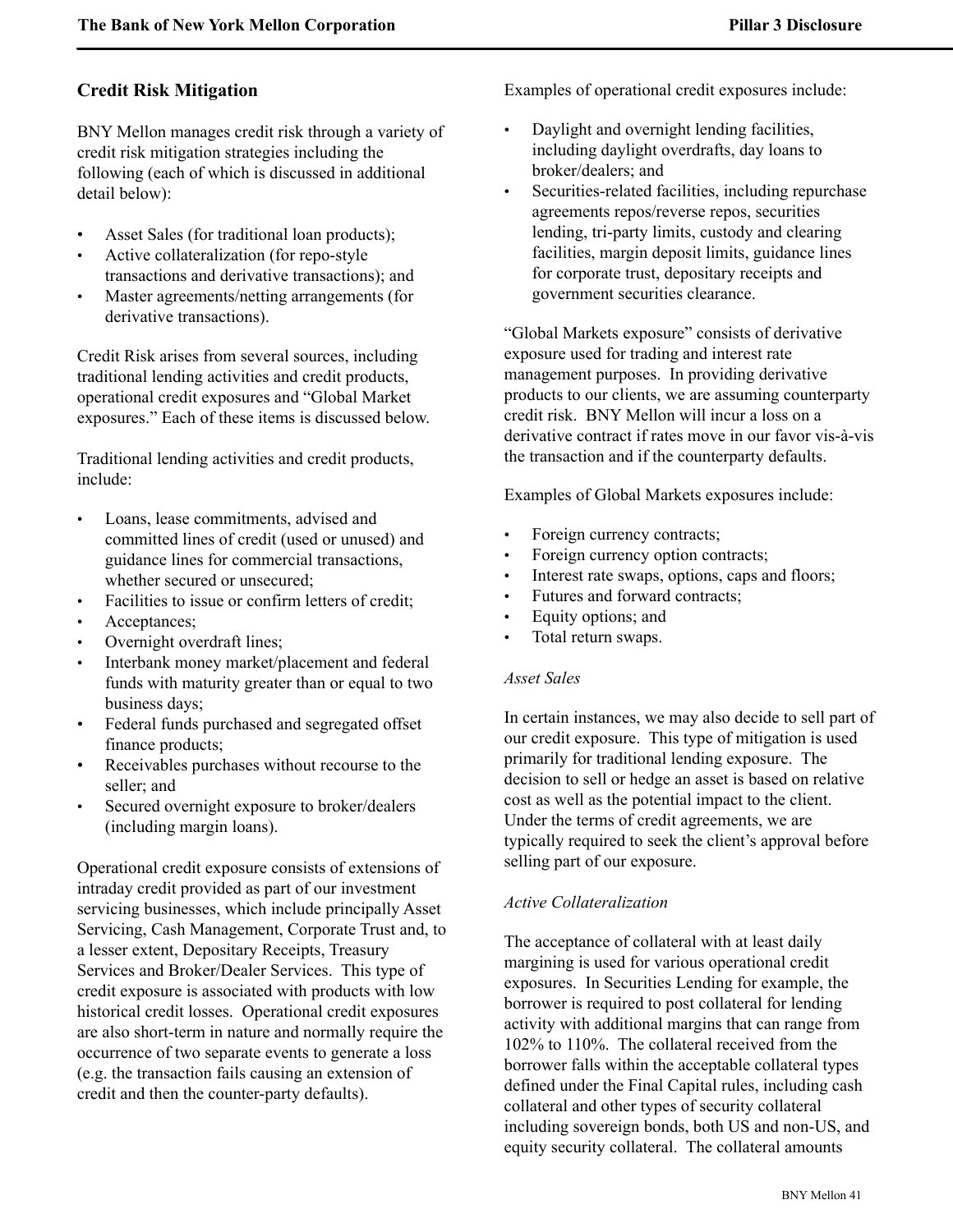with the borrowers are adjusted at the beginning of every day to reflect the prior days' market activity and the collateral amounts are adjusted through-out the day for loan activity with the borrower.

Collateral is also used to mitigate the counterparty credit risk associated with derivative transactions. In negotiating a collateral agreement, the parties must agree upon an unsecured threshold. Exceeding this threshold triggers a collateral call from the exposed counterparty to cover the mark-to-market exposure above the threshold. The unsecured threshold must be approved through appropriate credit channels and can range from zero to any positive amount. Some collateral agreements may feature downgrade provisions that reduce the unsecured threshold if a counterparty were to be downgraded by a major rating agency such as Standard & Poor's, Moody's, and Fitch.

Acceptable collateral includes cash, U.S. Treasury securities, and/or U.S. government agency securities plus any other collateral that Credit Risk Management may approve occasionally. The collateral must be marked-to-market daily, and any haircuts applied to these securities to determine the effective total amount posted must follow our internal policies. These haircuts are intended to protect BNY Mellon in case the value of the collateral suddenly falls under changing market conditions.

Credit Risk Management takes particular care to ensure that the wrong-way risk between collateral and exposures does not exist. Wrong-way risk results when the exposure to the counterparty increases when the counterparty's credit quality deteriorates. That is, it arises when default risk and credit exposure increase together.

There are two types of wrong-way risk. Specific wrong way risk arises when the relationship between credit quality and exposure is explicit and direct. For example, if exposure is collateralized by a counterparty's own equity, it produces an obvious specific wrong-way risk situation. General wrong way risk arises where the relationship is not explicit, but statistically material. For instance, if exposure is collateralized by a security that is strongly correlated with the counterparty's credit quality (i.e., security value tends to fall when credit quality falls), a general wrong-way risk situation may exist.

#### *Master Agreements and Netting*

All terms for collateralized trading are governed by a CSA which forms part of a Master Agreement. Master Agreements and netting are used to mitigate counterparty credit risk arising from global markets trading. All counterparties that trade term exposures are expected to sign a Master Agreement. Since 1987, ISDA has offered its Master Agreement as a standardized contract that provides terms for trading and settling a broad range of derivative transactions. It incorporates schedules that allow contracting parties to customize the terms and conditions to their mutual satisfaction to cover termination events, netting arrangements, security and other matters. BNY Mellon uses either the 1992 revised ISDA Master Agreement or the 2002 ISDA Master Agreement as the foundation for bilateral netting agreements with our counterparties regarding derivative products such as interest rate swaps. If the ISDA agreement covers multiple products (e.g. interest rate swaps currency and equity derivatives), it may serve as a "Master Netting Agreement."

Netting provisions are contained in the Master Agreements described above. Netting may take two different forms: close-out netting and settlement netting. Close-out netting refers to an agreement between BNY Mellon and a counterparty so that upon specified events of default, the non-defaulting party can require that:

- All open derivative contracts be marked-tomarket (present valued) and summed;
- A single net payment be made as final settlement to whichever party holds the overall profit from those contracts; and
- Collateral be liquidated (if held).

Settlement netting (also called payment netting) requires that all foreign exchange obligations between us and a counterparty, that are payable on the same settlement date, be netted to produce a single payment obligation for each currency traded.

### *Concentration Risk*

While traditionally concentration risk is associated with credit risk, we have taken a broader view of concentration risk. We define concentration risk as the risk of loss not only associated with outsized credit granted to individual or interrelated borrowers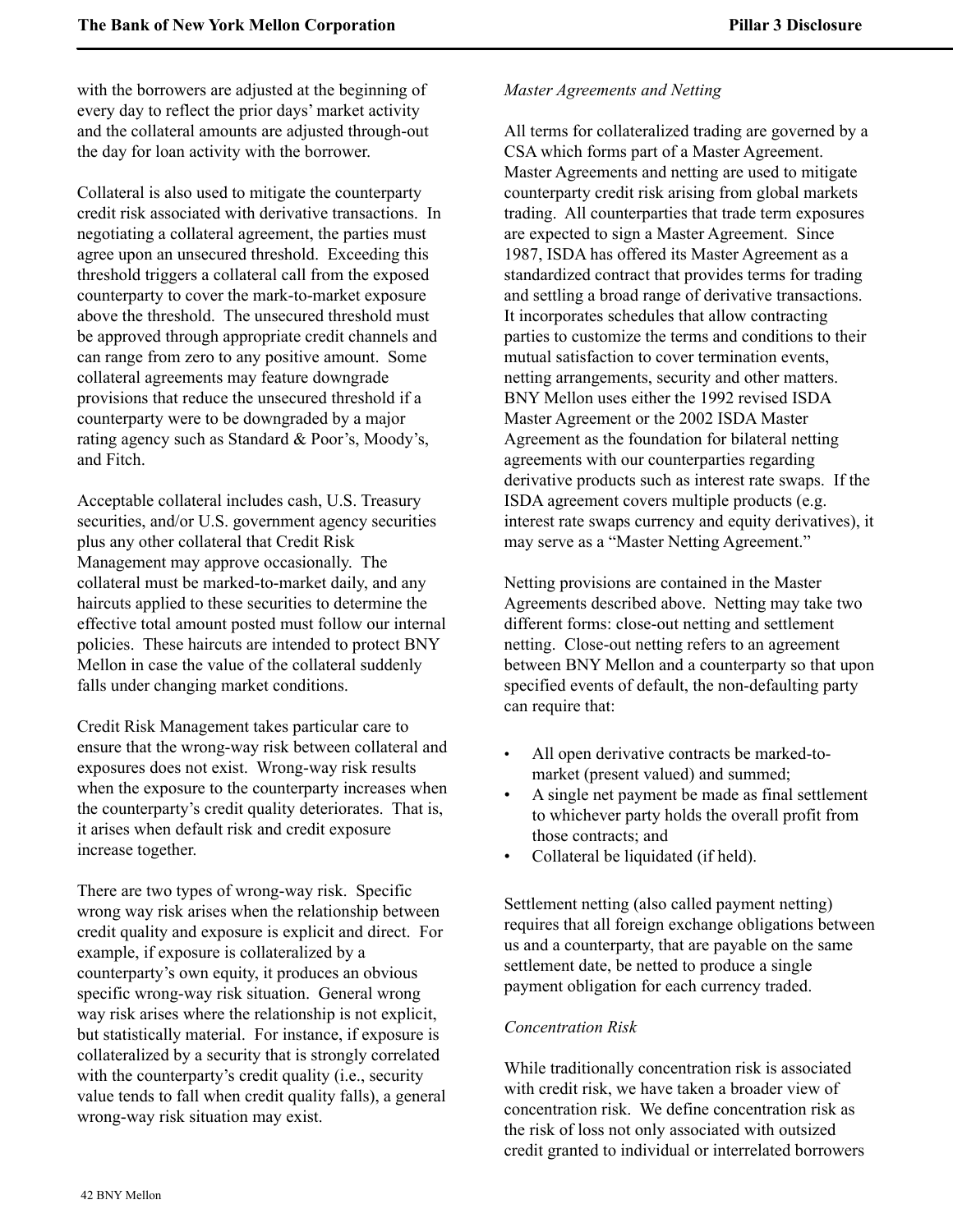but also to any significant interrelated risk exposures that may produce large losses or may threaten the safety and soundness of BNY Mellon. Concentration risk may arise from connected factors which are not readily apparent and identifiable. It can take the form of intra-risk concentrations and cross-risk concentrations. Intra-risk credit concentrations may arise from outsized credit (default) risk exposures to one or more exposure characteristics, such as a single obligor or interconnected obligors, economic sector, geographic location and/or financial instrument/ product type. Cross-risk concentrations arise from outsized exposures to one or more common exposure characteristics when viewed across multiple risk types.

We have well-established policies and procedures to identify, manage and measure credit risk concentrations. We manage credit risk concentrations at the individual exposure level as well as at the portfolio level, through the use of the following specific limits and underwriting guidelines:

- Target portfolio values should not exceed industry or country notional exposure portfolio limits;
- Target portfolio values should not exceed industry economic capital portfolio limits; and
- In addition to the credit underwriting approval process, all new committed transactions for counterparties with aggregate traditional lending exposure greater than \$75 million are presented and reviewed for appropriate relationship revenue to risk exposure at a weekly meeting chaired by the Chief Corporate Lending Officer. For complex or unusual transactions, the traditional lending exposure review criteria lowers to \$15 million. Global Client Management, Lines of Business and Credit Risk Management functions participate in the weekly meeting.

<span id="page-44-0"></span>Additionally, BNY Mellon's Portfolio Management Committees identify and manage credit risk concentrations by periodically reviewing exposures to identify "Pools of Risk." Pools of Risk are delineated by either:

An entity where BNY Mellon is deemed to have an ownership interest having exposure to BNY Mellon that exceeds \$500 million;

- Exposures administered under a special industries lending group;
- Individual country exposures administered by the Global Banks Credit Group;
- Any industry which has an industry lending guideline; and
- Any group of exposures or customers within an industry which, as a group, pose significant credit or operational risks to the Company due to the nature of our business in that industry or due to the financial condition of the industry.

Each Portfolio Management Committee recommends specific Pools of Risk that warrant a more comprehensive review. The reviews are conducted by the appropriate CDH, one or more Credit Risk Managers, one or more representatives from Basel & Capital Adequacy Group and may include one or more representatives from the appropriate Global Client Management or Business Division. This group produces a report identifying the quantity, quality, and liquidity of the credit exposure to the Pools of Risk by calculating the total exposure, exposure composition and the weighted average borrower and facility ratings. The report and its conclusions are presented to the appropriate Portfolio Management Committee.

Finally, BNY Mellon also accounts for credit risk concentrations in its capital estimates through its credit risk economic capital model.

Additionally, we use enterprise-wide stress testing to evaluate cross-risk concentrations. One of the goals of enterprise-wide stress testing is to assess the worst impact resulting from a stressed scenario on one or more interrelated exposure characteristics across all risk types so that potentially significant cross-risk concentrations can be understood.

For more detail regarding our credit risk management practices, see the "Credit Risk: General Disclosures" and "Credit Risk: Disclosures for Portfolios Subject to IRB Risk-based Capital Formulas" sections of this Report.

### **Securitization Exposures**

### *Overview*

As of Dec. 31, 2014 , BNY Mellon did not originate securitization transactions. However, we are exposed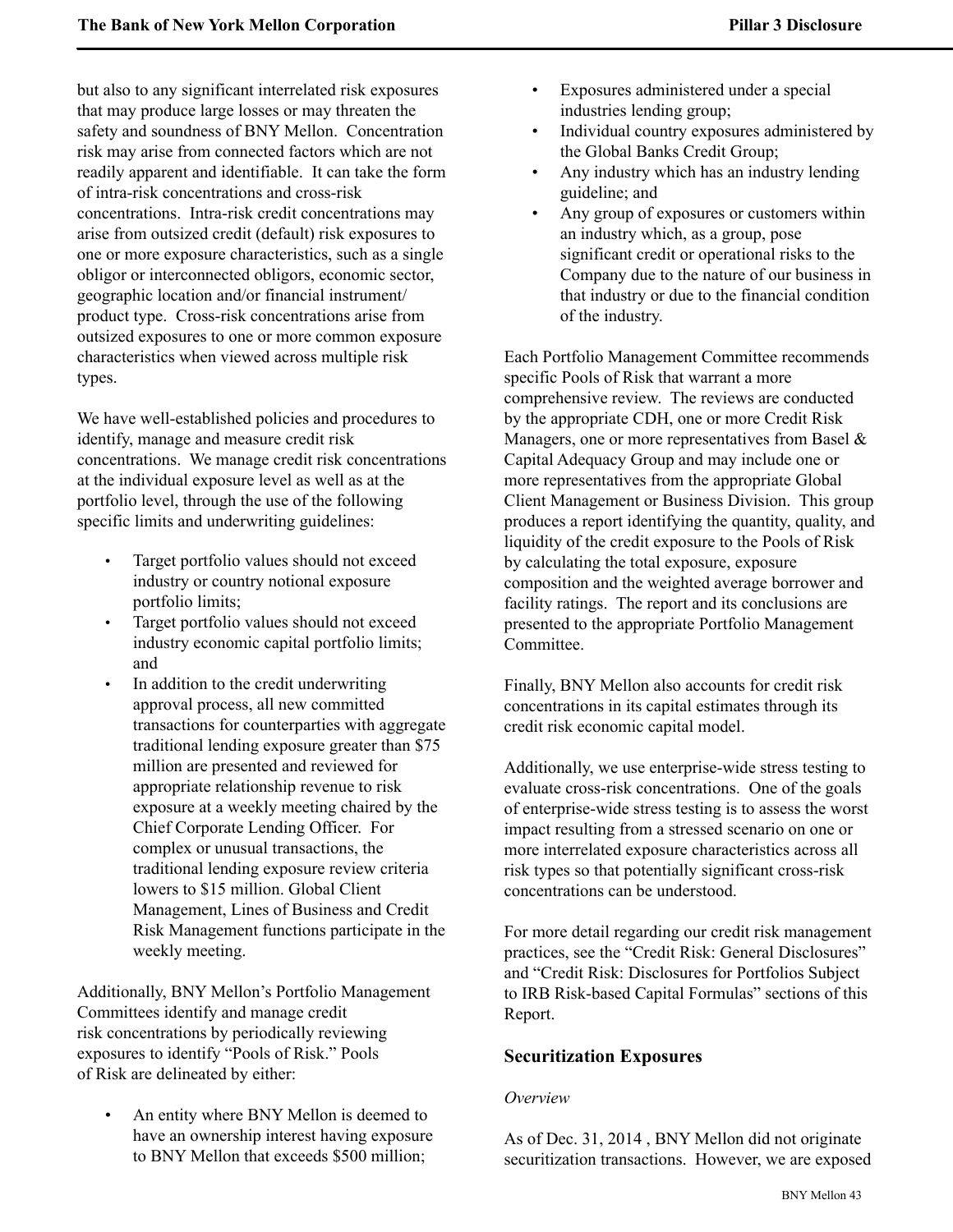to securitization products as a result of either purchasing securitizations originated by others into our investment portfolio, as a derivatives counterparty to securitization transactions, or through extending credit to Special Purpose Vehicles ("SPVs") or non-operating companies defined as securitization exposures under the Final Capital Rules. The exposure amount and RWA for securitization exposures found in the banking book, and non-covered positions from the trading book are calculated in accordance with the Final Capital Rules hierarchy of approaches. At Dec. 31, 2014, BNY Mellon was primarily utilizing Simplified Supervisory Formula Approach ("SSFA"). Currently we do not hedge our securitization portfolio.

### *Risk Governance*

Our ALCO, which reports to the SRMC, has several responsibilities related to balance sheet management, including providing oversight of the investment portfolio, monitoring interest rate sensitivity, monitoring balance sheet and capital ratios and ensuring adequate liquidity. The SRMC is the most senior management body responsible for evaluating emerging risks and for reviewing any material breaches to our risk appetite and approves action plans required to remediate any issues. The SRMC provides oversight for the risk management, compliance and ethics framework.

### *Objectives of the Company's Securitization Activity*

BNY Mellon holds securitization exposures primarily from four activities: investment portfolio exposures, resecuritization exposures, as a derivatives counterparty to securitization transactions and as an investor in Variable Funding Notes ("VFNs"). These securitization activities are described in more detail in the following paragraphs.

Securitization exposures in the investment portfolio—

BNY Mellon is an investor in securities that qualify as securitization exposures under Basel III. These are composed mostly of highly rated, investment grade securities and include, among other types, investments in residential mortgage backed securities ("RMBS"), commercial MBS and other asset backed securities ("ABS"). The investment portfolio in its entirety is managed by our Corporate Treasury

function and the portfolio's direction, composition, and riskiness is monitored on a daily basis. As discussed in additional detail below, RWA for securitization exposures are calculated using either the Supervisory Formula Approach ("SFA"), SSFA, a 100% risk weight (for OTC derivatives) or the 1250% risk weighting approach depending on the appropriate treatment for the exposure.

Resecuritization exposures—

BNY Mellon's investment portfolio includes some resecuritization exposures, almost all of which are senior tranches from seasoned, pre-crisis CLO transactions. The underlying securitization content within each of these CLOs is typically composed of debt tranches issued by other CLOs.

As a derivatives counterparty to securitization transactions—

BNY Mellon has derivative exposures, primarily Interest Rate Potential Risk exposures and Foreign Exchange Potential Risk, that support securitization transactions and are considered securitization exposures under the Final Capital Rules. These exposures generally receive a 100% risk-weight.

### VFNs—

BNY Mellon extends a limited number of VFNs to specific securitization vehicles. Typically, these exposures are subject to the SFA treatment, although certain VFNs are subject to the SSFA if the SFA can not be applied.

### *Accounting Policies*

Given the lack of BNY Mellon's origination and sponsorship role related to these securitization vehicles, these activities and their accounting policy are not disclosed in this Report, but would be disclosed separately when material in our Annual Report.

### *Calculation of RWA for Securitization Exposures*

Consistent with section 939A, of the Dodd-Frank Act, the Final Capital Rules remove the Advanced Approaches risk-based capital rule's ratings-based approach ("RBA") and internal assessment approach ("IAA") for securitization exposures. Under the Final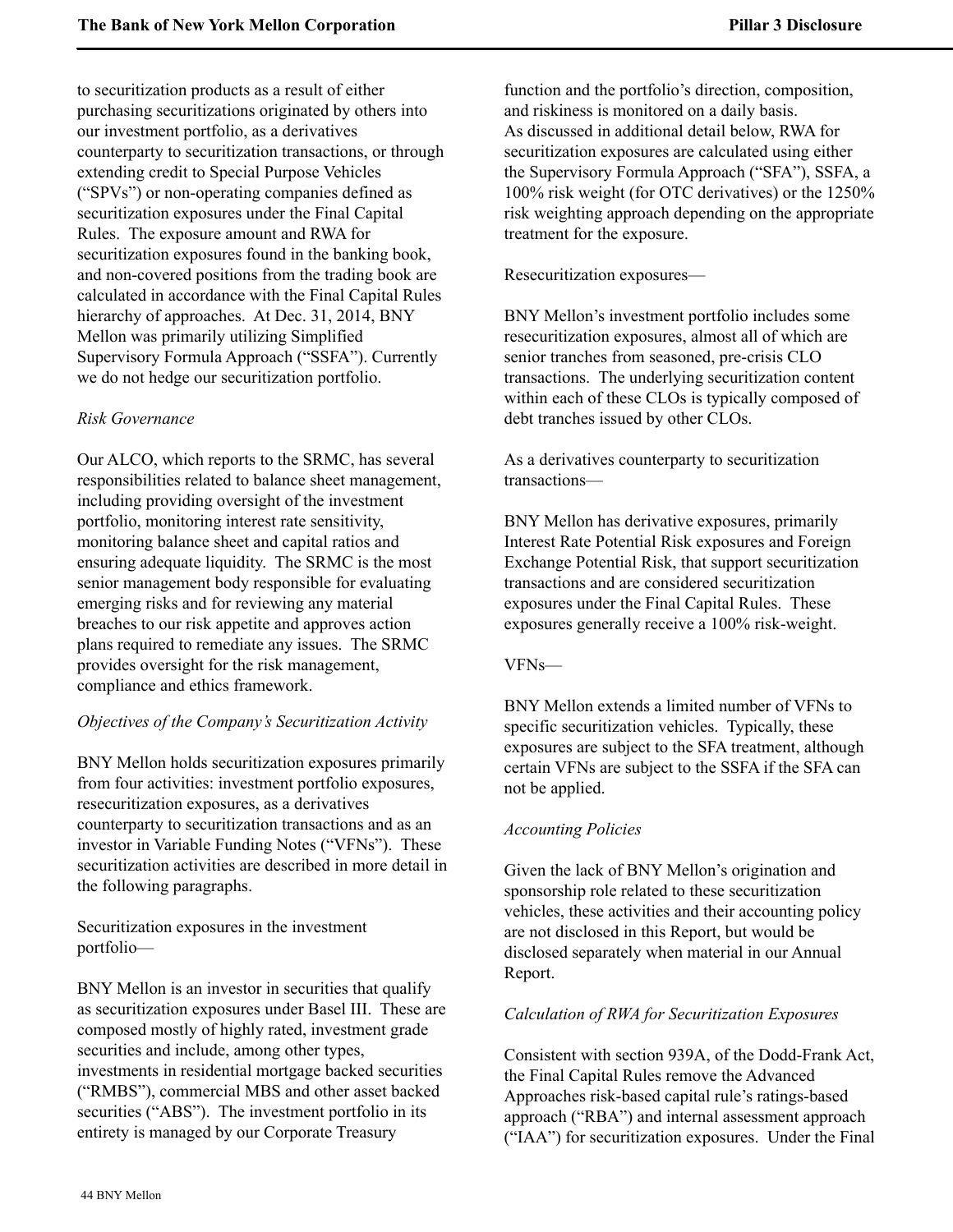Capital Rules, the hierarchy for securitization exposures is as follows:

- Banking organizations are required to deduct from CET1 any after-tax gain-on-sale resulting from a securitization and application of a 1250% risk weight to the portion of credit-enhancing interest-only strip that does not constitute after-tax gain-on-sale. BNY Mellon currently does not have any securitization exposure that is subject to this deduction.
- For those securitization exposures not subject to capital deduction, a banking organization is required to assign a risk weight to the securitization exposure using the SFA where data to calculate the SFA is available. In view of data availability issues, BNY Mellon has adopted the SFA treatment only for its securitization exposures that are VFNs and is moving toward a wider use of the SFA over

time as it develops the ability to obtain the required data.

- Banking organizations not adopting SFA are permitted to apply the SSFA under certain situations. The SSFA does not rely on credit ratings when determining the amount of risk that securitization exposures represent.
- Banking organizations may assign a risk weight of 100% to certain derivatives that have a first priority claim on cash flows from the underlying exposures of a securitization exposure under the Final Capital Rules.
- Securitization exposures that do not fall under any of the foregoing categories are assigned a 1250% risk weight. In addition, a banking organization must assign a 1250% risk weight to any securitization exposures with respect to which it fails to satisfy applicable due diligence requirements.

The following table presents securitization exposures determined under the Final Capital Rules segmented by the risk weight methodology. The RWA for most securitization exposures is calculated using the SSFA. RWA for VFNs is computed using the SFA treatment. OTC derivatives that support securitization exposures, with the exception of those that do not have first priority on the cash flow waterfall from the underlying exposure, receive a 100% risk weighting. All other securitization exposures without available treatment, or with respect to which a banking organization failed to satisfy applicable due diligence requirements receive a 1250% risk weight.

| (in millions)                                     |                                                                    |    |                  |    | Securitization exposure amount |     |              | <b>Securitization RWA</b> |                |   |                               |    |              |  |
|---------------------------------------------------|--------------------------------------------------------------------|----|------------------|----|--------------------------------|-----|--------------|---------------------------|----------------|---|-------------------------------|----|--------------|--|
| <b>Risk</b><br>weight<br>method                   | <b>Exposure Category</b>                                           |    | $On-$<br>balance |    | Off-<br>balance                |     | <b>Total</b> |                           | On-<br>balance |   | Off-<br>balance               |    | <b>Total</b> |  |
| <b>SSFA</b>                                       | <b>RMBS</b>                                                        | \$ | 5,192            | \$ |                                | \$  | 5,192        | S.                        | 6,599          | S | $\overbrace{\phantom{12333}}$ | \$ | 6,599        |  |
| <b>SSFA</b>                                       | <b>ABS</b>                                                         |    | 3,242            |    |                                |     | 3,242        |                           | 1,039          |   |                               |    | 1,039        |  |
| <b>SSFA</b>                                       | Commercial MBS                                                     |    | 1,979            |    |                                |     | 1,979        |                           | 798            |   |                               |    | 798          |  |
| <b>SSFA</b>                                       | CDO/CLO                                                            |    | 1,773            |    |                                |     | 1,773        |                           | 371            |   |                               |    | 371          |  |
| <b>SSFA</b>                                       | Resecuritizations                                                  |    | 400              |    |                                |     | 400          |                           | 385            |   |                               |    | 385          |  |
| <b>SSFA</b>                                       | Other                                                              |    |                  |    | 131                            |     | 131          |                           |                |   | 26                            |    | 26           |  |
|                                                   | <b>Subtotal SSFA exposures</b>                                     |    | 12,586           |    | 131                            |     | 12,717       |                           | 9,192          |   | 26                            |    | 9,218        |  |
| <b>SFA</b>                                        | <b>VFNs</b>                                                        |    |                  |    | 313                            |     | 313          |                           |                |   | 63                            |    | 63           |  |
| 100%                                              | OTC derivatives                                                    |    |                  |    | 227                            |     | 227          |                           |                |   | 227                           |    | 227          |  |
| 1250%                                             | Securitization exposure without<br>available data or due diligence |    | 111              |    | 2                              |     | 113          |                           | 1,392          |   | 11                            |    | 1,403        |  |
| <b>Total outstanding securitization exposures</b> |                                                                    |    | 12,697           | S  | 673                            | \$. | 13,370       | <b>S</b>                  | 10,584         | S | 327                           | S  | 10,911       |  |

**Outstanding traditional securitization exposures by exposure type at December 31, 2014**

The total amount of outstanding securitization exposures and RWA at Dec. 31, 2014 was \$13.4 billion and \$10.9 billion, respectively. BNY Mellon did not have any synthetic securitization exposures as of Dec. 31, 2014.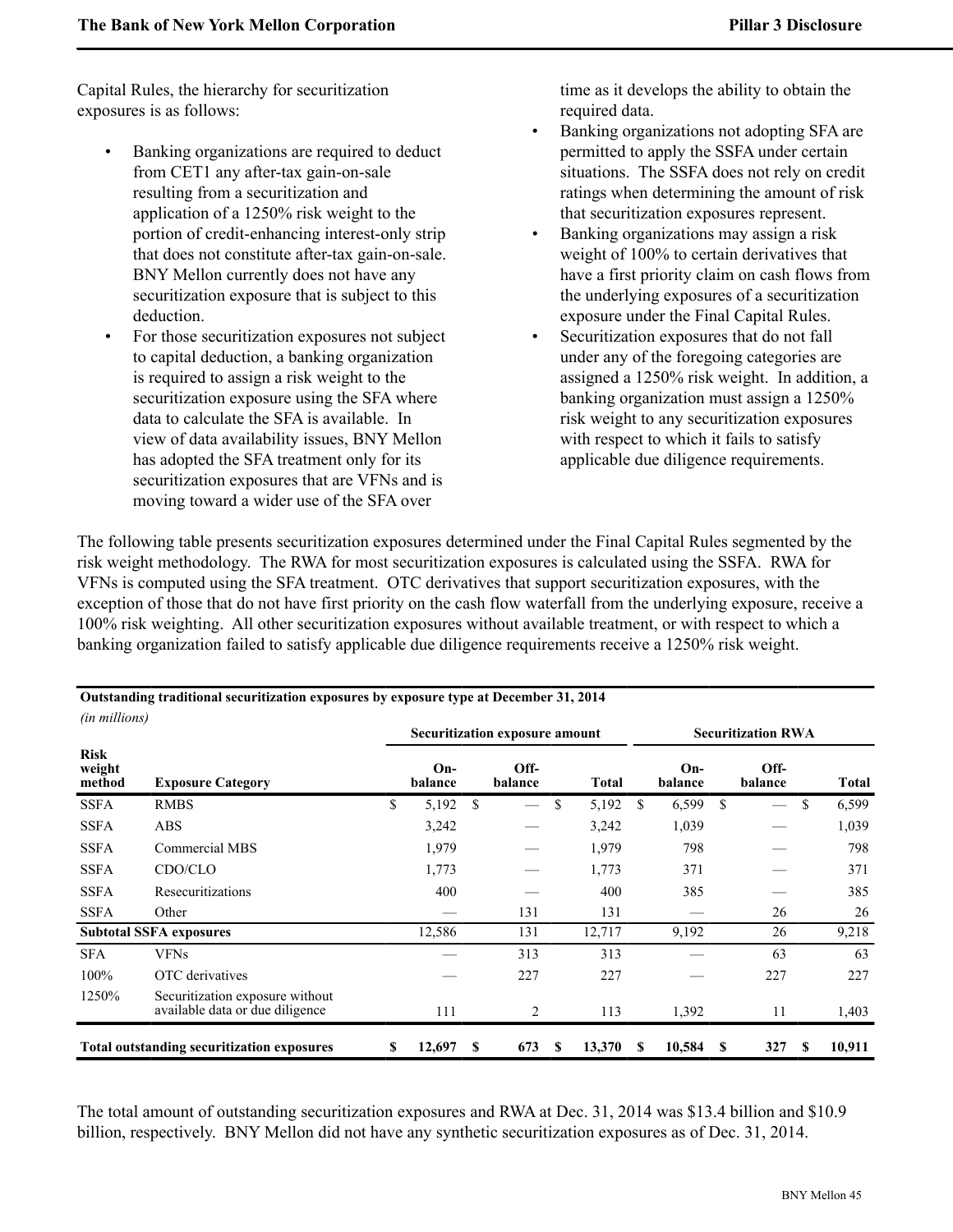| Securitization positions retained or purchased by risk weight bands at Dec. 31, 2014 |                        |                       |    |                         |               |              |                             |                       |               |                  |               |              |  |  |
|--------------------------------------------------------------------------------------|------------------------|-----------------------|----|-------------------------|---------------|--------------|-----------------------------|-----------------------|---------------|------------------|---------------|--------------|--|--|
| (in millions)                                                                        | <b>Exposure amount</b> |                       |    |                         |               |              | <b>Capital requirements</b> |                       |               |                  |               |              |  |  |
| <b>Risk weight band</b>                                                              |                        | <b>Securitization</b> |    | <b>Resecuritization</b> |               | <b>Total</b> |                             | <b>Securitization</b> |               | Resecuritization |               | <b>Total</b> |  |  |
| Subject to SSFA Approach:                                                            |                        |                       |    |                         |               |              |                             |                       |               |                  |               |              |  |  |
| $20\%$ to $\lt$ = 25%                                                                | \$                     | 8,118 \$              |    | 89                      | <sup>\$</sup> | 8,207        | <sup>\$</sup>               | 130                   | <sup>\$</sup> | 2                | <sup>\$</sup> | 132          |  |  |
| $>25\%$ to $\lt$ = 35%                                                               |                        | 344                   |    | 48                      |               | 392          |                             | 8                     |               | 1                |               | 9            |  |  |
| $>35\%$ to $\lt$ = 75%                                                               |                        | 1,019                 |    | 148                     |               | 1,167        |                             | 44                    |               | 6                |               | 50           |  |  |
| $>75\%$ to $\lt$ = 250\%                                                             |                        | 1,939                 |    | 94                      |               | 2,033        |                             | 268                   |               | 8                |               | 276          |  |  |
| $>250\%$ to $\leq$ = 650\%                                                           |                        | 854                   |    | 8                       |               | 862          |                             | 221                   |               | $\overline{2}$   |               | 223          |  |  |
| $>650\%$ to $\lt$ = 1250\%                                                           |                        | 43                    |    | 13                      |               | 56           |                             | 35                    |               | 12               |               | 47           |  |  |
| <b>Total SSFA approach</b>                                                           |                        | 12,317                |    | 400                     |               | 12,717       |                             | 706                   |               | 31               |               | 737          |  |  |
| Subject to 100% OTC, SFA or<br>exposures without available<br>treatment:             |                        |                       |    |                         |               |              |                             |                       |               |                  |               |              |  |  |
| $20\%$ to $\lt$ = 25%                                                                |                        | 313                   |    |                         |               | 313          |                             | 5                     |               |                  |               | 5            |  |  |
| $>75\%$ to $\lt$ = 250\%                                                             |                        | 227                   |    |                         |               | 227          |                             | 18                    |               |                  |               | 18           |  |  |
| $>650\%$ to $\leq$ = 1250\%                                                          |                        | 113                   |    |                         |               | 113          |                             | 113                   |               |                  |               | 113          |  |  |
| <b>Total other methods</b>                                                           |                        | 653                   |    |                         |               | 653          |                             | 136                   |               |                  |               | 136          |  |  |
| <b>Total securitization positions</b><br>retained or purchased                       | \$                     | 12,970                | -S | 400                     | S.            | 13,370       | S                           | 842                   | S             | 31               | \$.           | 873          |  |  |

The following table presents securitization exposures by risk weight bands.

The total amount of outstanding securitization exposures subject to risk weighting were \$13.4 billion at Dec. 31, 2014. Capital requirements for those securitization exposures was \$0.9 billion at Dec. 31, 2014.

The following table details resecuritization positions by exposure type.

| Resecuritization positions within the banking book- by exposure type | Dec. 31, 2014                                                          |  |  |
|----------------------------------------------------------------------|------------------------------------------------------------------------|--|--|
| (in millions)                                                        | Exposures<br>before/after credit<br>mitigation and<br>guarantees $(a)$ |  |  |
| Structured products                                                  | 398                                                                    |  |  |
| Other $(b)$                                                          | $2^{1}$                                                                |  |  |
| <b>Total resecuritization positions</b>                              | 400                                                                    |  |  |

*(a) The credit mitigation and guarantees related to resecuritization positions are not significant.*

*(b) Other resecuritization exposures primarily consists of non pass through MBS.*

### <span id="page-47-0"></span>**Operational Risk**

In providing a comprehensive array of products and services, we may be exposed to operational/business risk. Operational/business risk may result from, but is not limited to, errors related to transaction processing, breaches of internal control systems and compliance requirements, fraud by employees or persons outside BNY Mellon or business interruption due to system failures or other events. Operational/

business risk may also include breaches of our technology and information systems resulting from unauthorized access to confidential information or from internal or external threats, such as cyber attacks. Operational/business risk also includes potential legal or regulatory actions that could arise as a result of noncompliance with applicable laws and/or regulatory requirements. In the case of an operational event, we could suffer a financial loss as well as damage to our reputation.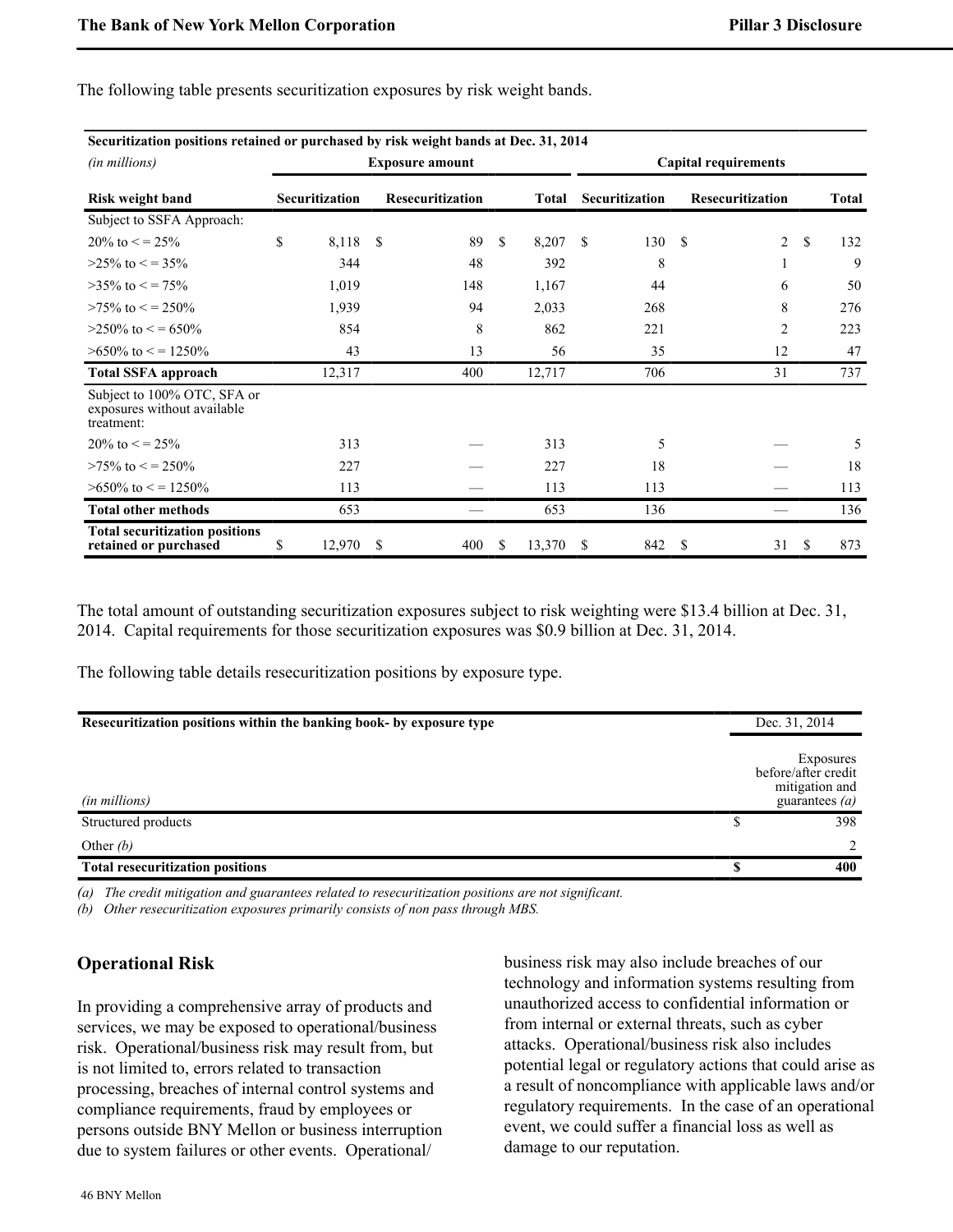To address these risks, we maintain comprehensive policies and procedures and an internal control framework designed to provide a sound operational environment. These controls have been designed to manage operational/business risk at appropriate levels given our financial strength, the business environment and markets in which we operate, the nature of our businesses, and considering factors such as competition and regulation. Our internal auditors and internal control group monitor and test the overall effectiveness of our internal controls and financial reporting systems on an ongoing basis.

We have also established procedures that are designed to ensure compliance with generally accepted conduct, ethics and business practices which are defined in our corporate policies. These include training programs such as for our "Code of Conduct," and "Know Your Customer" programs, and compliance training programs such as those regarding information protection, suspicious activity reporting, and operational risk.

Advanced Measurement Approach ("AMA") Methodology

BNY Mellon's AMA methodology for calculating the capital requirement for operational risk is based on a Loss Distribution Approach ("LDA"). Under the LDA, loss frequency distribution and loss severity distribution are separately estimated from historical loss data, and then combined using Monte Carlo simulations to generate a loss distribution. The loss distribution is used to derive the EL, unexpected loss ("UL") and capital.

BNY Mellon's LDA model uses internal and external loss data as inputs and estimates an annual loss distribution for each unit of measure, and an aggregate annual loss distribution for the corporation with a bottom-up approach. External losses, including fines and penalties levied against institutions in the financial services industry, particularly those that relate to businesses in which we operate, could impact the amount of capital that we are required to hold. The model calculates capital without dependence assumption (i.e., without diversification benefit) and capital with assumption of dependence across units of measure (i.e., with diversification benefit). The dependence is modeled with a copula method using the correlations of annual losses between units of measure, with the correlations being estimated from historical internal loss data.

The regulatory capital and economic capital over a one-year time horizon are the diversified capital, and are derived from the annual loss distribution with a confidence level of 99.9%. The capital includes UL and EL without any offsets to the EL.

The Credit and Operational Risk Measurement Committee is responsible for reviewing and approving changes to the operational risk model. The model is run quarterly based on updated parameters. Independent validation of the model is performed annually by the Model Risk Management Group. The Model Validation Review Committee is responsible for reviewing and approving the validation.

The majority of operational risk at BNY Mellon is in our Global Collateral Services, Corporate Trust, and Asset Servicing business lines.

#### *Operational/Business Risk Management*

BNY Mellon's appetite for operational risk is consistent with its desire to maintain a target longterm debt rating of no less than "A" at a 99.90% confidence interval. Our Operational Risk Appetite loss target (which is the amount of losses related to operational risk that we are willing to bear) is less than 0.60% of the line of business revenues.

We have established operational/business risk management as an independent risk discipline.

The organizational framework for operational/ business risk is based upon a strong risk culture that incorporates both governance and risk management activities. These activities include Board oversight and governance, accountability of businesses, operational risk management, and information risk management. Each of these activities are described in more detail in the following paragraphs.

### *Board Oversight and Governance—*

The Risk Committee of the Board approves and oversees our operational/business risk management strategy in addition to credit and market risk. The Risk Committee meets regularly to review operational/business risk management initiatives, discuss key risk issues, and review the effectiveness of the risk management systems. It is composed entirely of independent directors and meets on a regular basis to review and assesses the control processes with respect to the Company's inherent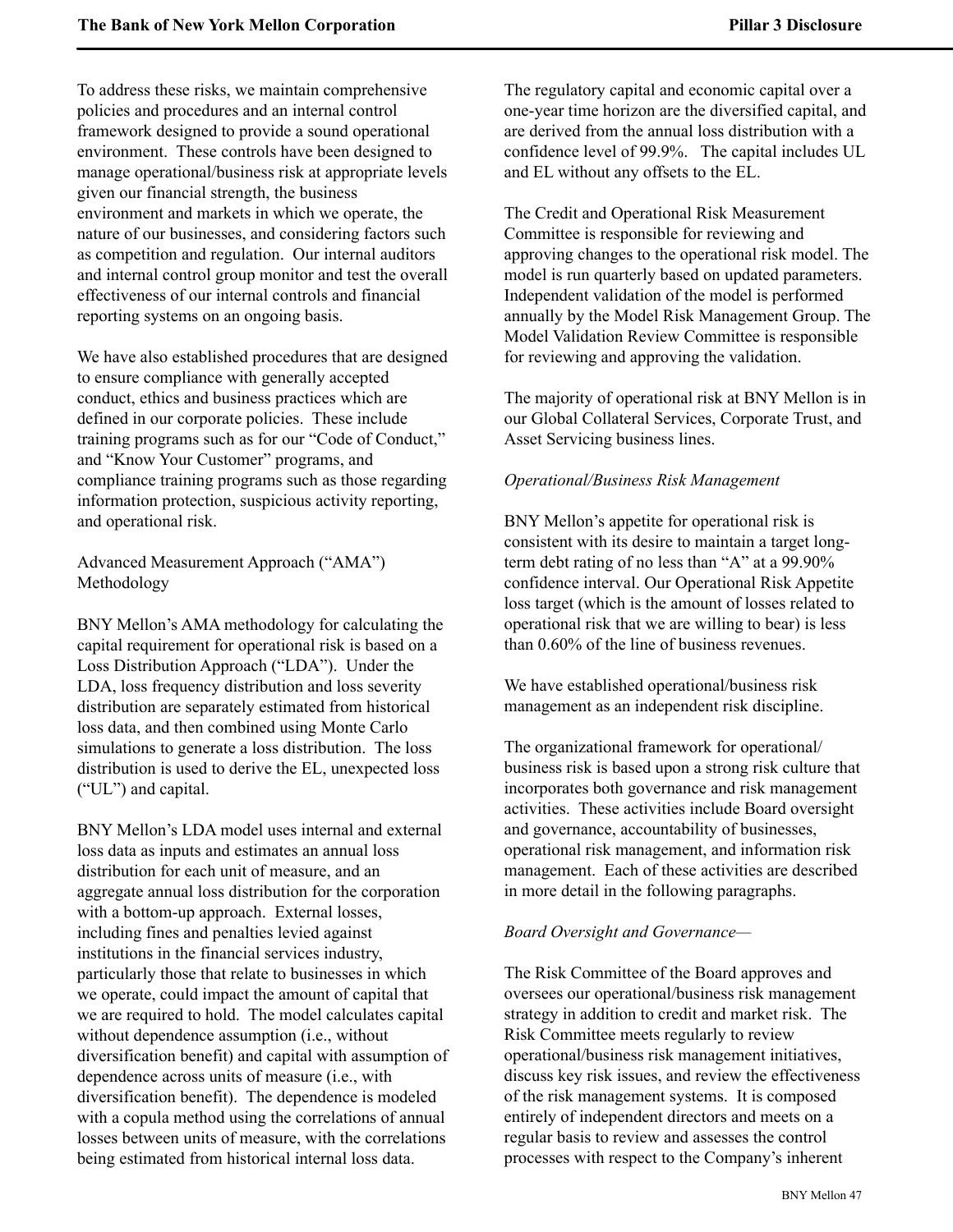risks. It also reviews and assesses the Company's fiduciary risk policies and activities, and at least annually, reviews the effectiveness and approves the Company's risk-based capital assessment report which includes the Company's capital ratios calculated under the Final Capital Rules. Policy formulation and day-to-day oversight of the Risk Management Framework is delegated to the CRO, who, together with the Chief Auditor and the CCO, helps ensure an effective risk management governance structure.

Reporting to both the Risk Committee and the Audit Committee of the Board is the SRMC. The SRMC is responsible for evaluating emerging risks issues to ensure they are weighted against our risk appetite. The SRMC also ensures that any material amendments to the risk appetite and the risk appetite statement are properly vetted and recommended to the Executive Committee and the Board for approval. The roles and responsibilities of the SRMC are more fully detailed in the "Credit Risk: General Disclosures" section of this Report.

The Risk Committee oversees all risk management activities while the SRMC provides senior management oversight. Reporting to SRMC are four risk managing committees including the Technology and Information Risk Committee, the Operational Risk Committee, Strategic Risk Committee and the Fiduciary Risk Management Committee.

The Technology and Information Risk Committee oversees all information technology risk management activities. The Operational Risk Committee provides oversight of operational risk and executive guidance on the operational risk framework, policy design, and implementation/adherence tracking. The Strategic Risk Committee oversees the Company's strategic risk profile and monitors and manages the associated risks. The Fiduciary Risk Management Committee oversees the Company's fiduciary risk profile and monitors and manages fiduciary risk. Senior line of business operations managers (and investment officers for the Fiduciary Risk Committee), Senior Technology Managers, Business Chief Risk Officers, and representatives from Legal, Compliance and Audit serve on these committees.

The operational risk committees, organization structure, tools and controlling policies are designed to execute the risk management framework

effectively mitigating the risk of loss and damage to our reputation.

Internal Audit is an independent, objective assurance function. Internal Audit assists the Company in accomplishing its objectives by bringing a systematic, disciplined risk-based approach to evaluate and improve the effectiveness of the Company's risk management, control, and governance processes. In order to perform this function, Internal Audit will maintain a professional staff with sufficient knowledge, skills, and experience to meet the requirements of their Charter. If external experts are needed, Internal Audit will arrange co-sourcing according to company policy with concurrence of the Chief Auditor.

### *Accountability of Businesses—*

Business managers are responsible for maintaining an effective system of internal controls commensurate with their risk profiles and in accordance with BNY Mellon policies and procedures. Co-chaired by the heads of the relevant lines of business and the Business Chief Risk Officer, the Business Risk Committee meetings are a key aspect of the operational risk management process and are designed to enhance transparency of the key risk and control issues facing the respective businesses. Designees of the Business Chief Risk Officer may serve as deputy chairs. Other meeting attendees include representatives of our Operations, Compliance, Technology, Finance, Legal and Internal Audit functions.

### *Operation Risk Management ("ORM Group")—*

The Operational Risk Management Group is responsible for developing risk management policies and tools for assessing, measuring, monitoring and managing operational risk for BNY Mellon. The tools include a business environment and internal control factor self-assessment, key risk indicators and internal operational event data capture (losses).

The ORM Group also coordinates reporting of operational risk data to various risk committees.

The primary objectives of the Operational Risk Management Group are to promote effective risk management, identify emerging risks, create incentives for generating continuous improvement in controls, and to optimize capital.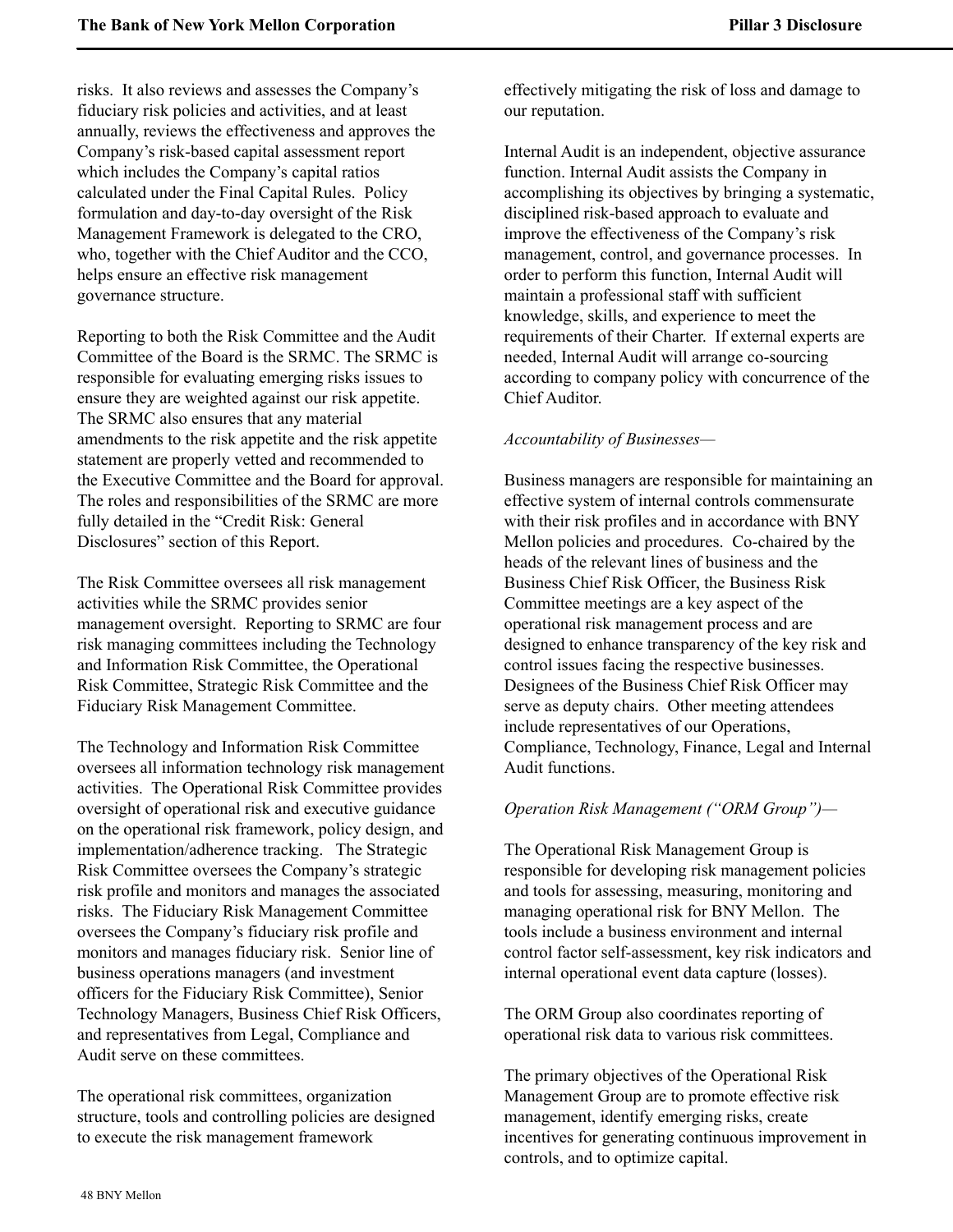The ORM function reports to the CRO and includes a Chief Operational Risk Officer, (who also manages the Corporate Operational Risk Management group) as well as Business Chief Risk Officers and their staff of Business Senior Operational Risk Managers. These individuals are independent of the business lines. The Senior Operational Risk Managers work closely with the business lines to provide support for all aspects of operational risk.

### *Information Risk Management ("IRM Group")—*

The Information Risk Management Group is responsible for developing policies, methods and tools for identifying, assessing, measuring, monitoring and governing information and technology risk for BNY Mellon. The Information Risk Management Group partners with the businesses to help maintain and protect the confidentiality, integrity, and availability of the firm's information and technology assets from internal and external threats such as cyber attacks.

### Operational Risk Tools and Framework

We have developed several enterprise-wide tools to aid in understanding and monitoring operational risk. The tools are on a common reporting platform and have been developed for capture of internal losses and business environment self-assessments. Key Risk Indicators are also used to monitor operational effectiveness and to monitor trends in operational risk.

### Reporting of Losses

Operational losses are captured in general ledger accounts that are mapped to the seven operational risk event categories specified in the Final Capital Rules. Information on operational losses that exceed \$10,000 must be entered into a central database. By policy, business managers must elevate loss information within five calendar days of discovering an event where the most likely outcome based on available information is a financial impact of \$50,000 or greater. Notification is required from the business area where the event occurred. This notification is sent to senior line of business managers, the Business Chief Risk Officer, the Chief Operational Risk Officer, and for higher threshold amounts, the CRO, the CFO and General Counsel. The event information from the central database is input to the

operational risk capital model along with external loss data.

Business Environment Self-Assessments

Business environment self-assessments are captured at the business unit and process levels. Business unit "High Level Assessments" are completed by the Business Chief Risk Officers or their designee for major businesses and other selected businesses.

A High Level Assessment requires assessment of inherent risk, the control environment, residual risk and the direction of risk for a series of standard risks. Commentary is required on current risks including loss experience, emerging risks, business process changes, new product development and risk management initiatives. Other information may include Key Risk Indicators data and audit and SOX findings or issues. The High Level Assessments are updated quarterly and reviewed with the Chief Operational Risk Officer, the CCO and CRO.

Risk and Control Self Assessments ("RCSAs") are completed by line of business managers to identify inherent risk associated with their key business processes. The RCSA policy includes a matrix which is a qualitative guideline to assist the risk owner when assessing inherent risk, quality of controls, residual risk and direction of risk. The lines of business RCSA owner must attest to the accuracy of the document at least annually.

Key Risk Indicators ("KRIs")

KRIs are metrics captured on a corporate risk managed database. KRIs are used to monitor essential/critical aspects of the health of business processes. Results are measured against predetermined standards or thresholds.

Operational Loss Risk Review

The monthly Operational Loss Review is a form of operational risk reporting that highlights operational losses and provides commentary on trends or drivers of losses, total losses by sector and losses expressed as a percentage of revenue. To allow for comparison and to permit focus on problem areas, the report includes information across multiple time horizons. It also provides loss commentary for business lines where losses exceed tolerances and identifies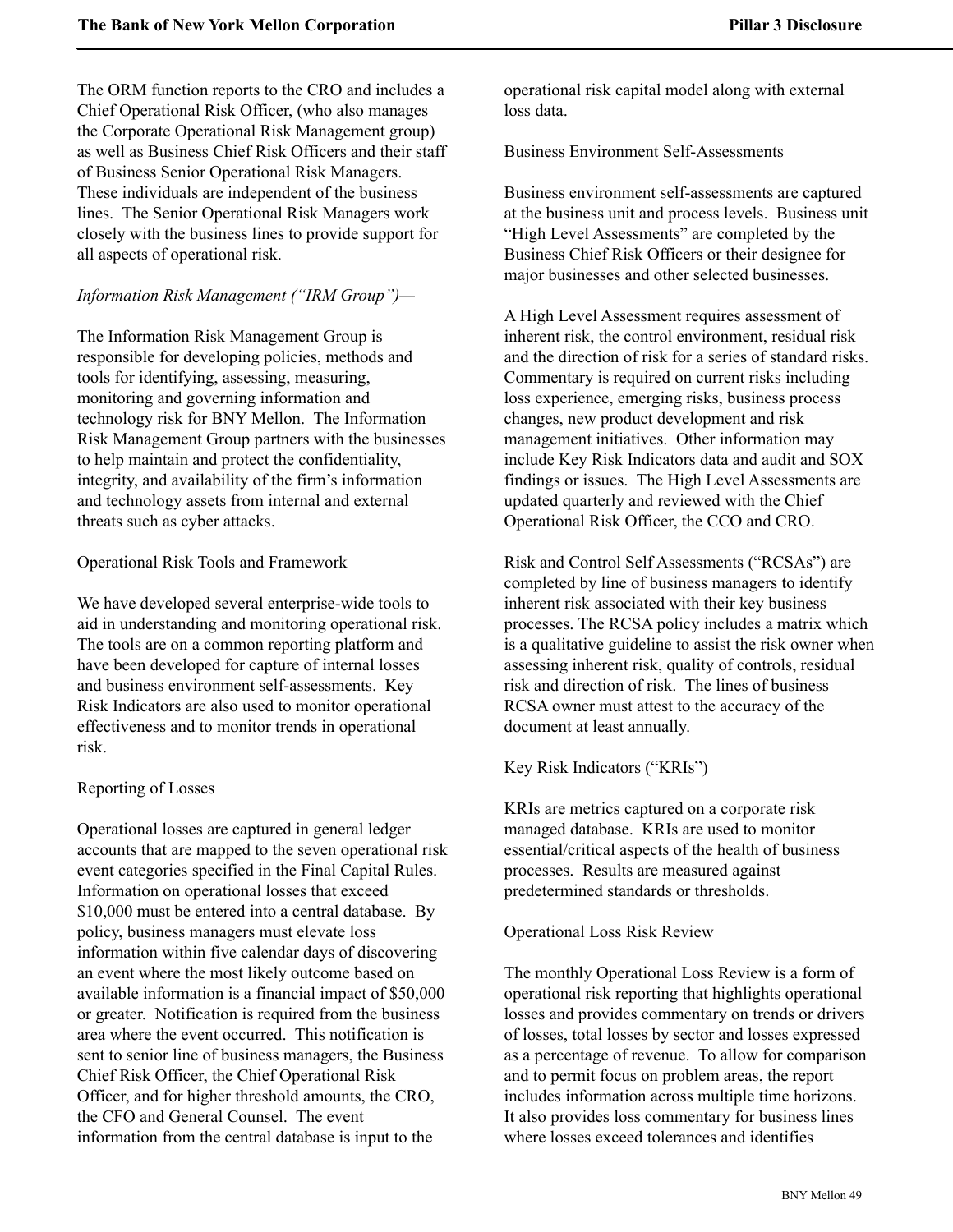individual losses in excess of \$250,000 for each sector.

Client & Product Risk Oversight

The BNY Mellon Client and Product Risks Oversight provides oversight of the BNY Mellon risk framework related to governance over client relationships and products.

### Business Continuity

We regularly assess and monitor operational risk in our business and provide for disaster and business recovery planning, including geographical diversification of our facilities. We are prepared for events that could damage our physical facilities, cause delay or disruptions to operational functions, including telecommunications networks, or impair our employees, clients, vendors and counterparties. Key elements of our business continuity strategies are extensive planning and testing, and diversity of business operations, data centers and telecommunications infrastructure. For a further discussion on this topic, see "Business Continuity" in the MD&A - Results of Operations section of the 2014 BNY Mellon Annual Report on Form 10-K.

# *Use of Insurance for the Purpose of Mitigating Operational Risk*

<span id="page-51-0"></span>BNY Mellon mitigates operational risk with a broad range of insurance policies that cover operational events. The insurance policies that BNY Mellon holds include Financial Institutions Bond, Bankers Professional Liability, Directors' and Officers' Liability, All Risk Property policies, and Enterprise Cyber / Privacy Liability. Operational loss data are provided to our Corporate Insurance Division in order to raise awareness of significant operational risk issues to ensure appropriate insurance coverage is in place or to enhance existing insurance policies. An operational risk management policy is in place that describes the process for reporting operational loss data to the Corporate Insurance Division. Although we maintain insurance policies to mitigate operational events, insurance recoveries are not included in the loss information used in our operational risk capital model.

### **Equities Not Subject to Market Risk Rule**

The principal functions of the securities portfolios are to generate net interest revenue or capital gains over time, to adjust the interest rate sensitivity gapping position of the Company, to support the liquidity management and funding of the Company, to satisfy deposit pledging requirements, and to meet requirements of certain agencies with which the Company does business. In recognition of these different functions, the Company's securities portfolio is divided into three portfolios: Trading securities (which are not included in "Equities Not Subject to Market Risk Rule" because they are included in the VaR calculation for market risk), Available-for-Sale ("AFS") securities, and Held-to-Maturity ("HTM") securities.

### *Accounting and Valuation Methodologies*

Equity securities are generally classified as AFS securities or other assets when they are purchased. Securities are classified as AFS securities when we intend to hold the securities for an indefinite period of time or when the securities may be used for tactical asset/liability purposes and may be sold from time to time to effectively manage interest rate exposure, prepayment risk and liquidity needs. Our investments in mutual funds and other equity securities with readily determinable fair values are reported as AFS investment securities for regulatory reporting purposes.

Other securities held for other than profit or yield enhancement purposes include securities held for merger and acquisition objectives and securities of certain government corporations held to conduct certain forms of business, including FRB and Depository Trust Company ("DTC") stock. These investments are valued on a lower of cost or impaired value basis, depending on the nature of the investment. For example, FRB stock and DTC stock are recorded in other assets at the lower of cost or impaired value.

Equity securities (other than trading) are accounted for using one of four methods:

• Cost Method **-** The investment is recorded as other assets at acquisition cost and dividends received by the Company are recorded as noninterest income. The carrying value of the investment is written down if considered to be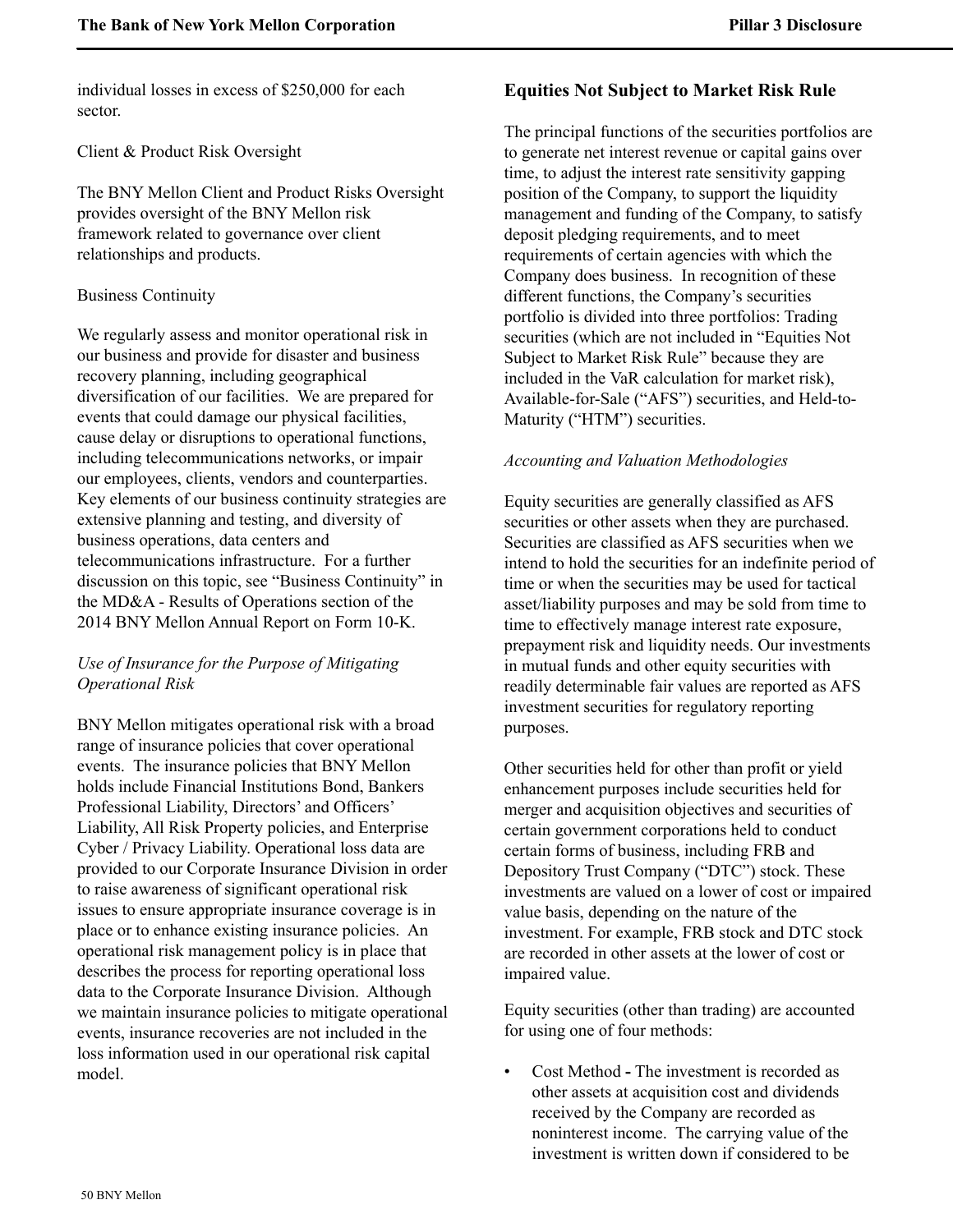Other-Than-Temporary-Impaired ("OTTI"). The cost method of accounting is used when either BNY Mellon's share in the voting stock or equity of the investee is less than 20% or it has little influence over management of the investee.

- Equity Method The investment is initially recorded as other assets at acquisition cost and is subsequently adjusted to recognize the Company's proportionate share of the investee's earnings or losses. Distributions and dividends received from the investee are recorded as a reduction in the investment. The carrying value of the investment is written down if considered to be OTTI. The equity method of accounting is used when BNY Mellon's share in the voting stock or equity of the investee is between 20% and 50%, and it does not otherwise effectively control the investee but has significant influence over operating and financial policies of the investee. This influence can be indicated in several ways, such as, representation on the investee's board of directors, participation in policy-making processes, material intercompany transactions, interchange of key managers/ personnel, or technological dependency.
- Consolidation Method **-** The financial statements of the investee and BNY Mellon are combined line-by-line as if they were one entity, with a noncontrolling ownership shown if less than 100% of the investee is owned. Certain VIEs may be required to be consolidated in accordance with Financial Accounting Standards Board ("FASB") ASC 810**,** Consolidation and ASU 2009-17, Consolidation. VIEs evaluated under ASC 810 are consolidated when BNY Mellon absorbs a majority of the VIEs expected losses, receives a majority of the VIEs expected gains or both. VIEs evaluated under ASU 2009-17 are consolidated when BNY Mellon is determined to have a controlling financial interest in the VIE.
- Fair Value Method **-** Equities such as seed capital and venture capital investments are accounted for at fair value. Seed capital investments in funds that are non-listed, which generally include limited partnerships, limited liability or offshore/ overseas structured hedge funds and hedge fund of funds, are not within the scope of ASC 320 and are recorded as other assets. New investment funds may require an investment of seed capital by the Company which will allow the fund to begin purchasing assets in accordance with the fund's objectives. We apply the fair value option under ASC 825 to all seed capital investments.

All mark-to-market gains and losses related to these investments, which are classified as other assets, are recorded as investment income. Dividend and interest income is recorded as investment income. Venture capital activities consist of investments in private equity funds, mezzanine financings, leveraged bond funds and direct equity investments. As part of its venture capital investments, the Company may enter into commitments to provide additional equity or financing. Fair values for private equity funds are generally based upon information provided by fund sponsors and our knowledge of the underlying portfolio while mezzanine financing and direct equity investments are based upon our internal models.

Purchases of AFS equities are recorded at cost. AFS equities are carried at fair value with the difference between fair value and amortized cost being recognized as unrealized gain (loss) in AOCI within shareholders' equity, unless a security is OTTI, as described below. Realized gains and losses for equities classified as AFS securities are recorded as gains or losses.

Changes in fair value for AFS equities are recorded monthly. The fair value is the price that would be received to sell a security or paid to transfer a liability (e.g., short positions) between market participants on the measurement date. Quoted prices (unadjusted) in active markets for identical securities are used to the extent possible. Fair values based on modeled cash flow estimates are used in inactive markets.

An equity security is considered impaired whenever its fair value is lower than its amortized cost. In such cases, a determination must be made as to whether there is OTTI. Periodic reviews must be performed for these securities in order to determine if there is OTTI. For a cost method equity investment which is not recorded at fair value, an evaluation of whether any events or changes in circumstances have occurred that may have a significant adverse effect on the investment's fair value is performed. If such an event has occurred, a fair value for the equity investment is estimated. If the fair value of the investment is less than its cost, an evaluation as to whether or not the impairment is OTTI must be performed.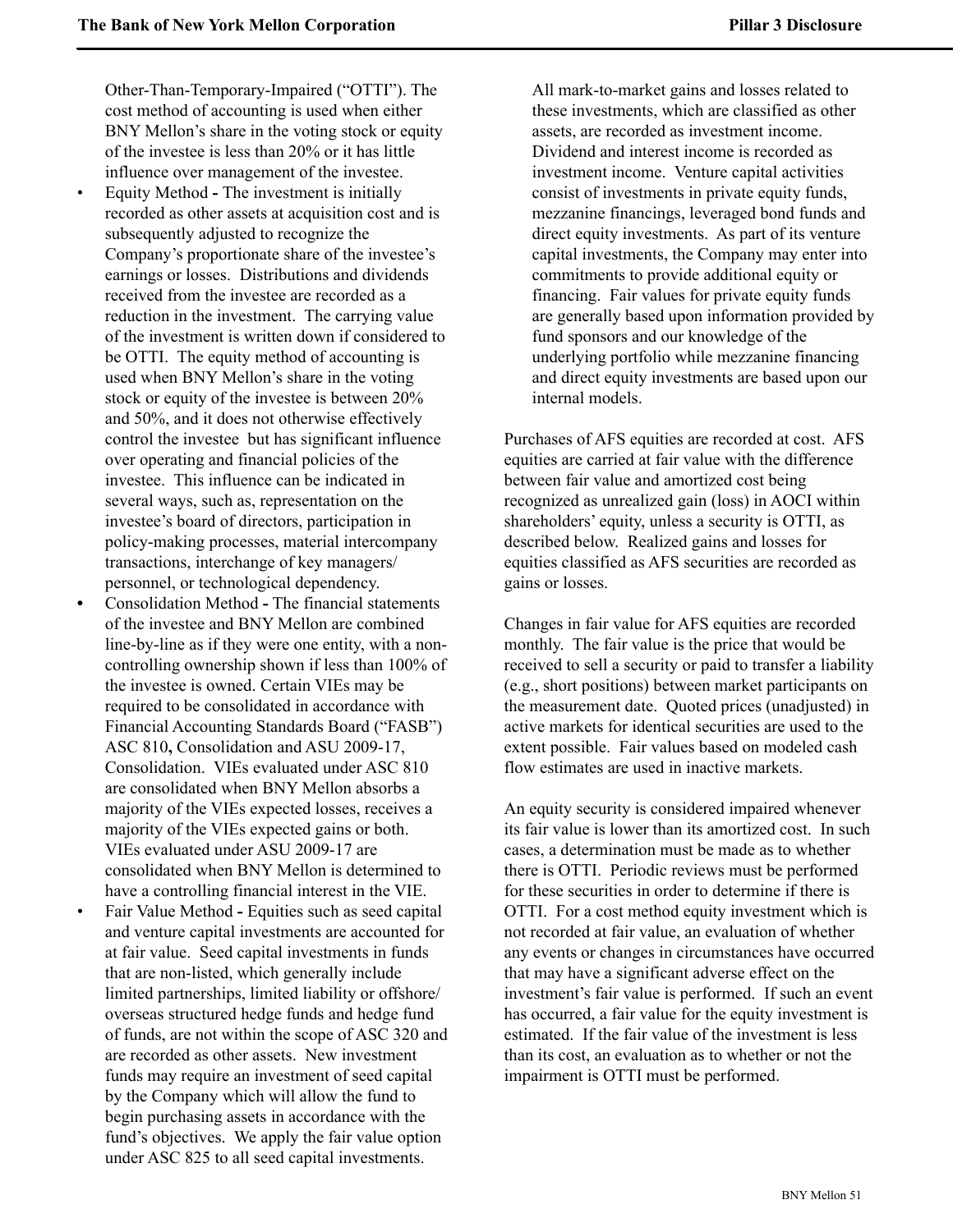### *Risk Weighting Approaches*

As described below, we use three approaches to risk weight our equity exposures that are not subject to the market risk capital rules: Simple Risk Weight Approach ("SRWA"), Simple Modified Look Through Approach ("SMLT"), and Full Look Through Approach ("FLTA").

### SRWA

BNY Mellon determines the RWA amount for equity exposures, except for equity exposures to investment funds, by multiplying the adjusted carrying value of the equity exposure by the lowest applicable risk weight. Under SRWA:

- Equity investments in sovereigns, certain political subdivisions, the Federal Home Loan Bank or Farmer Mac may be risk weighted below 100 percent.
- A "non-significant equity exposure", equity exposures (excluding significant investments in the capital of an unconsolidated financial institution in the form of common stock and exposures to certain investment firms) with an aggregate adjusted carrying value of 10% or less of a bank's total capital, is risk weighted at 100 percent.
- An investment in the same equity instrument that exceeds 10 percent of total capital will be risk weighted at 300 (publicly traded equities) or 400 (non-publicly traded) percent.
- Equity exposures to qualified community development investments are risk-weighted at 100 percent.
- Significant investments in unconsolidated financial institutions in the form of common stock that are not deducted from regulatory capital are weighted at 250 percent, while investments in certain firms with securitization features are risk weighted at 600 percent.

### SMLT

The SMLT approach is used to calculate the RWA amount of equity exposure to investment funds. Under the SMLT approach, the RWA amount for this type of equity exposure is equal to the adjusted carrying value of the equity exposure multiplied by the highest risk weight that applies to any exposure within the fund allowed by the prospectus to be held.

# FLTA

The FLTA is used to calculate the RWA amount of the equity exposure to investment funds for which we are able to compute a risk-weighted asset for each of the exposures held by the investment fund. Under the Final Capital Rules, a bank is required to calculate the RWA for each of the exposures held by the investment fund as if the exposures were held directly by us based on our proportional interest. Depending on whether the exposures were wholesale, retail, securitization, or equity exposures, a bank would apply the appropriate IRB risk-based capital treatment.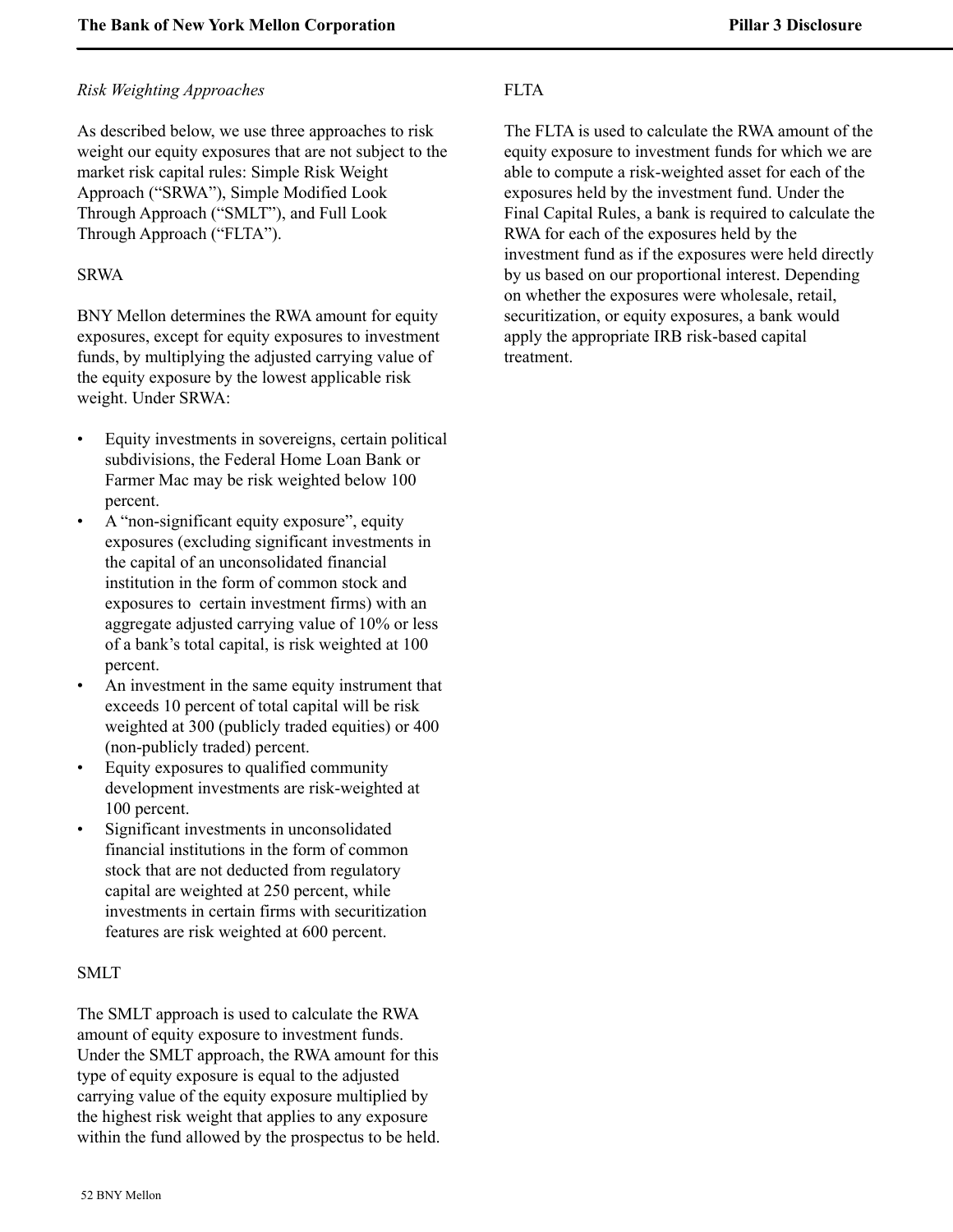The table below details BNY Mellon's equity exposures.

| <b>Equity Exposures</b>                                         |    |            | Dec. 31, 2014 |            |                     |
|-----------------------------------------------------------------|----|------------|---------------|------------|---------------------|
| (in millions)                                                   |    | <b>EAD</b> | <b>RW%</b>    | <b>RWA</b> | Capital<br>Required |
| Simple Risk Weight Approach:                                    |    |            |               |            |                     |
| <b>Federal Reserve Bank stock</b>                               | \$ | 448        | $0\%$ \$      | -S         |                     |
| Community development                                           |    | 1,268      | 100           | 1,268      | 101                 |
| Non-significant equity treatment:                               |    |            |               |            |                     |
| Publicly traded                                                 |    | 455        | 100           | 455        | 36                  |
| Non-publicly traded                                             |    | 257        | 100           | 257        | 21                  |
| Defined benefit pension fund assets                             |    | 735        | 100           | 735        | 59                  |
| Significant investment in unconsolidated subs and covered funds |    | 644        | 100           | 644        | 52                  |
| Funds with greater than material leverage                       |    | 46         | 600           | 276        | 22                  |
| Subtotal-Simple Risk Weight Approach                            |    | 3,853      |               | 3,635      | 291                 |
| Simple Modified Look-through Approach:                          |    |            |               |            |                     |
| Money market                                                    |    | 197        | 20            | 39         | 3                   |
| Funds subject to 1250% RW                                       |    | 3          | 1,250         | 32         | $\mathbf{2}$        |
| Other                                                           |    | 352        | 117           | 411        | 33                  |
| Subtotal-Simple Modified Look-through Approach                  |    | 552        |               | 482        | 38                  |
| Full Look-through Approach:                                     |    |            |               |            |                     |
| Company owned life insurance                                    |    | 2,737      | 32            | 878        | 70                  |
| Other                                                           |    | 603        | 22            | 131        | 11                  |
| Subtotal-Full Look-through Approach                             |    | 3,340      |               | 1,009      | 81                  |
| Total                                                           | S  | 7,745      | \$            | 5,126 \$   | 410                 |

The table below presents equity exposure gains and losses.

| <b>Ouarter Ended</b> |
|----------------------|
| Dec. 31, 2014        |
| (2.2)                |
| 0.8                  |
|                      |

*(a) Realized gains/(losses) through a sale or liquidation.*

*(b) Amounts are included in CET1, Tier 1 and total capital.*

*(c) Unrealized gains/(losses) recognized through equity.*

Net realized losses of \$2.2 million for the fourth quarter of 2014 were primarily due to a write-down of a housing partnership investment and liquidation of a strategic joint venture, partially offset by gains due to the liquidation of venture capital and index linked treasury stock.

Net unrealized gains of \$0.8 million for the fourth quarter of 2014 were primarily due to the increase in the market value for investments in trade or clearing associations, non-money market mutual funds, and other corporate investments.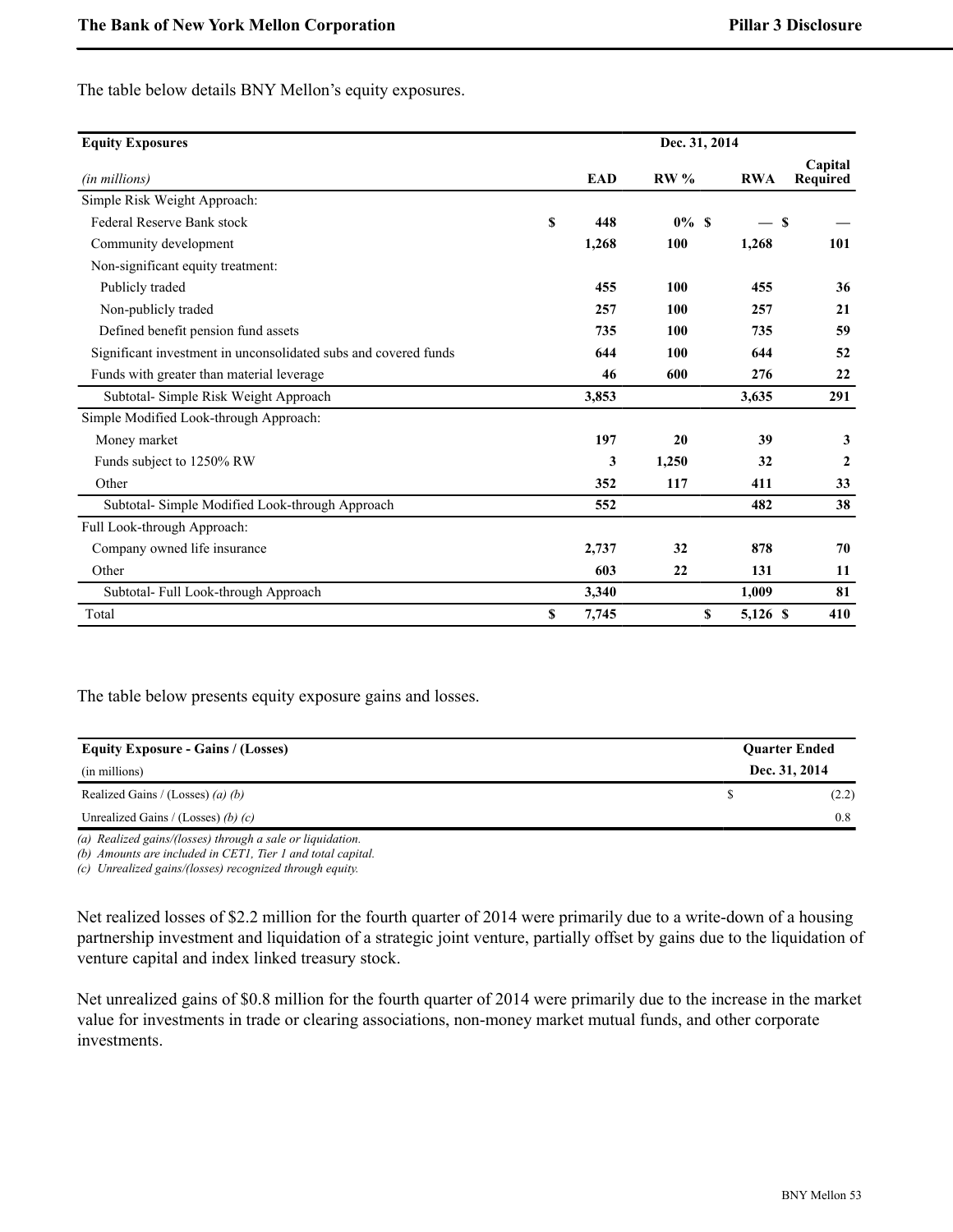# <span id="page-55-0"></span>**Interest Rate Risk for Non-Trading Activities**

The Bank of New York Mellon Corporation is committed to implementing and maintaining sound practices for managing interest rate risk ("IRR"). Our IRR management structure ensures that we meet and maintain this objective.

IRR is inherent in the business of banking. BNY Mellon's policy is to manage IRR exposures using processes and systems commensurate with our earnings and capital levels, complexity, business model, risk profile, and scope of operations.

The Board of Directors and its designees oversee risk management processes, including Policy oversight and annual approval. It also sets the overall tolerance for IRR, and delegates to the ALCO a mandate to oversee the management of these risks. It also delegates to the ALCO responsibility for devising and executing IRR strategies and policies consistent with BNY Mellon's defined risk appetite. The Corporate Treasurer is required to report to the Board of Directors or its delegated committee at least quarterly regarding BNY Mellon's IRR exposure, along with a review of any significant strategies undertaken to monitor and control such risks.

Our diversified business activities include processing securities, accepting deposits, investing in securities, lending, raising money as needed to fund assets, and other transactions. The market risks from these activities are interest rate risk and foreign exchange risk. Our primary market risk is exposure to movements in U.S. dollar interest rates and certain foreign currency interest rates. We actively manage interest rate sensitivity and use earnings simulation and discounted cash flow models to identify interest rate exposures.

An earnings simulation model is the primary tool used to assess changes in pre-tax net interest revenue. The model incorporates management's assumptions regarding interest rates, balance changes on core deposits, market spreads, changes in the prepayment behavior of loans and securities and the impact of derivative financial instruments used for interest rate risk management purposes. These assumptions have been developed through a combination of historical analysis and future expected pricing behavior and are inherently uncertain. As a result, the earnings simulation model cannot precisely estimate net interest revenue or the impact of higher or lower

interest rates on net interest revenue. Actual results may differ from projected results due to timing, magnitude and frequency of interest rate changes, and changes in market conditions and management's strategies, among other factors.

These scenarios do not reflect strategies that management could employ to limit the impact as interest rate expectations change. The table below relies on certain critical assumptions regarding the balance sheet and depositors' behavior related to interest rate fluctuations and the prepayment and extension risk in certain of our assets. To the extent that actual behavior is different from that assumed in the models, there could be a change in interest rate sensitivity.

We evaluate the effect on earnings by running various interest rate ramp scenarios from a baseline scenario. These scenarios are reviewed to examine the impact of large interest rate movements. Interest rate sensitivity is quantified by calculating the change in pre-tax net interest revenue between the scenarios over a 12-month measurement period.

The following table shows net interest revenue sensitivity for BNY Mellon:

| Estimated change in net interest revenue          | Dec. 31, |
|---------------------------------------------------|----------|
| (dollars in millions)                             | 2014     |
| up 200 bps parallel rate ramp vs. baseline $(a)$  | 363      |
| up 100 bps parallel rate ramp vs. baseline $(a)$  | 326      |
| Long-term up 50 bps, short-term unchanged $(b)$   | 28       |
| Long-term down 50 bps, short-term unchanged $(b)$ | (54)     |

*(a) In the parallel rate ramp, both short-term and long-term rates move in four equal quarterly increments.*

*(b) Long-term is equal to or greater than one year. bps - basis points.*

The 100 basis point ramp scenario assumes rates increase 25 basis points in each of the next four quarters and the 200 basis point ramp scenario assumes a 50 basis point per quarter increase.

Our net interest revenue sensitivity table above incorporates assumptions about the impact of changes in interest rates on depositor behavior based on historical experience. Given the current historically low interest rate environment, a rise in interest rates could lead to higher depositor withdrawals than historically experienced.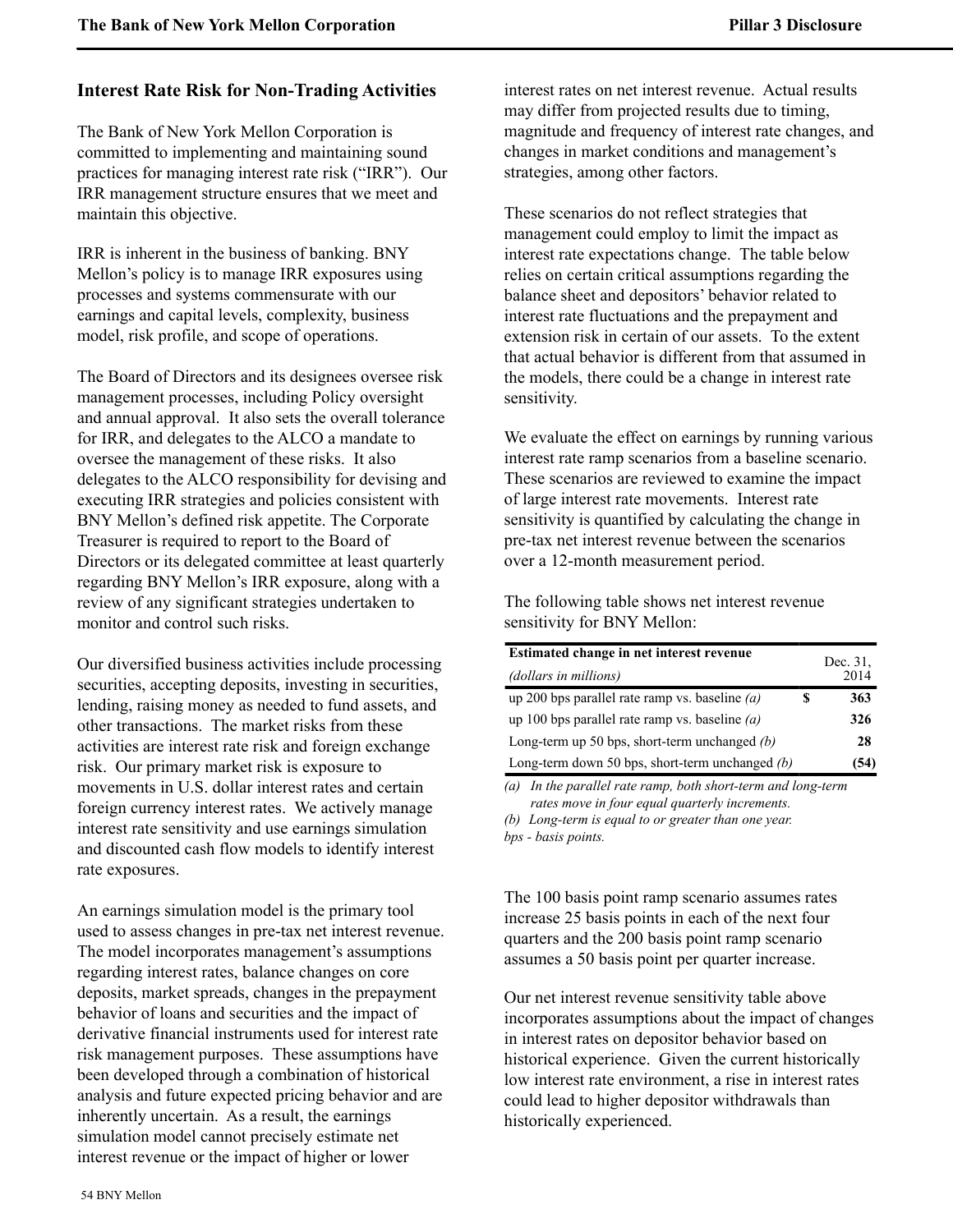Growth or contraction of deposits could also be affected by the following factors:

- Monetary policy;
- Global economic uncertainty;
- Our ratings relative to other financial institutions' ratings; and
- Money market mutual fund and other regulatory reform.

Any of these events could change our assumptions about depositor behavior and have a significant impact on our balance sheet and net interest revenue.

We also project future cash flows from our assets and liabilities over a long-term horizon and then discount these cash flows using instantaneous parallel shocks to prevailing interest rates. This measure reflects the structural balance sheet interest rate sensitivity by discounting all future cash flows. The aggregation of these discounted cash flows is the economic value of equity ("EVE"). The following table shows how the EVE would change in response to changes in interest rates:

| <b>Estimated change in EVE</b> | Dec. 31,<br>2014 |
|--------------------------------|------------------|
| Rate change:                   |                  |
| up 200 bps vs. baseline        | $(9.4)\%$        |
| up100 bps vs. baseline         | $(4.3)\%$        |

During 2014, we modified our EVE computation methodology and no longer assign an implied equity duration in our calculations. At Dec. 31, 2014, using our previous methodology, we estimated a 2.7% decrease in EVE when interest rates increased 200 basis points versus the baseline and a 1.1% decrease in EVE when interest rates increased 100 basis points versus the baseline.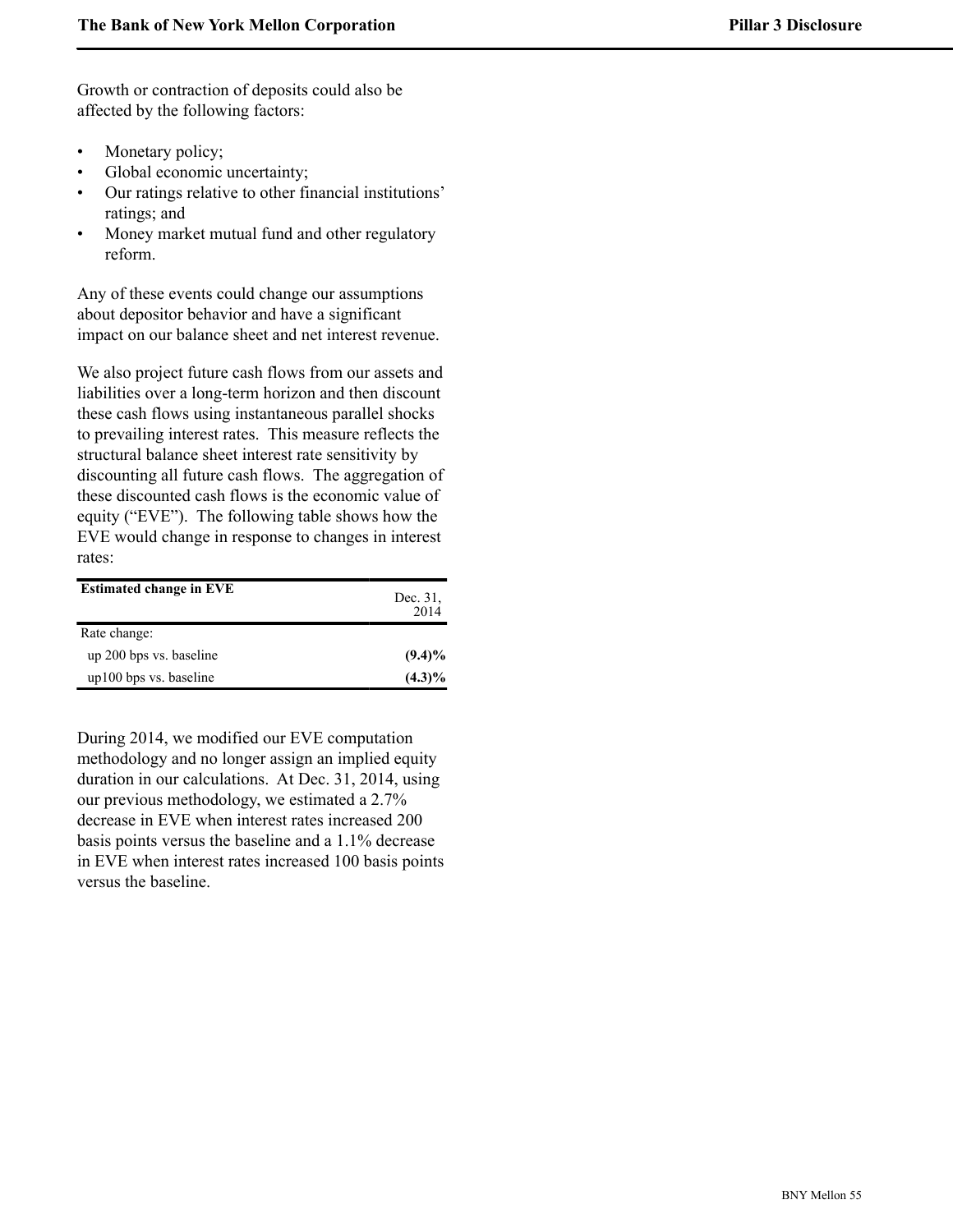### <span id="page-57-0"></span>**Forward-looking Statements**

Additional information related to the Company is contained in the Company's reports filed with the SEC, including the Annual Report on Form 10-K for the year ended December 31, 2014 (including the Annual Report to Shareholders (the "Annual Report") included with the 10-K) (the "2014 Form 10-K"), Quarterly Reports on Form 10-Q, and Current Reports on Form 8-K (each, a "'34 Act Report"). These periodic '34 Act Reports can be viewed, as they become available, on the SEC's website at www.sec.gov and at www.bnymellon.com. Information contained in '34 Act Reports that the Company makes with the SEC subsequent to the date of this Report may modify, update and supersede the information contained in this Report.

This Report and the Company's '34 Act Reports referred to above contain forward-looking statements within the meaning of the Private Securities Litigation Reform Act of 1995. These statements, which may be expressed in a variety of ways, including the use of future or present tense language, relate to, among other things: all statements about the future results of BNY Mellon, statements with respect to the expected outcome and impact of regulatory actions, the implementation of regulations and any projections or estimates of revenue, losses, default rates or recovery rates. In addition, these statements are based on the Company's current beliefs and expectations and are subject to significant risks and uncertainties that are subject to change based on various important factors (some of which are beyond the Company's control), including those factors described in our Annual Report under "Management's Discussion and Analysis of Financial Condition and Results of Operations ("MD&A") - Risk Factors." Actual results may differ materially from those expressed or implied as a result of a number of factors, including those discussed in the "Risk Factors" section of our Annual Report, such as government regulation and supervision, and recent legislative and regulatory actions; regulatory actions or litigation; failure to satisfy regulatory standards, including capital adequacy rules; operational risk; the failure or instability of any of our significant counterparties, and our assumption of credit and counterparty risk; and changes in accounting standards.

In this Report and the '34 Act Reports, words such as "estimate," "forecast," "project," "anticipate," "confident," "target," "expect," "intend," "seek," "believe," "plan," "goal," "could," "should," "may," "will," "strategy," "opportunities," "trends" and words of similar meaning, signify forward-looking statements.

All forward-looking statements speak only as of the date on which such statements are made, and BNY Mellon undertakes no obligation to update any statement to reflect events or circumstances after the date on which such forward-looking statement is made or to reflect the occurrence of unanticipated events. The contents of BNY Mellon's website or any other websites referenced herein are not part of this Report.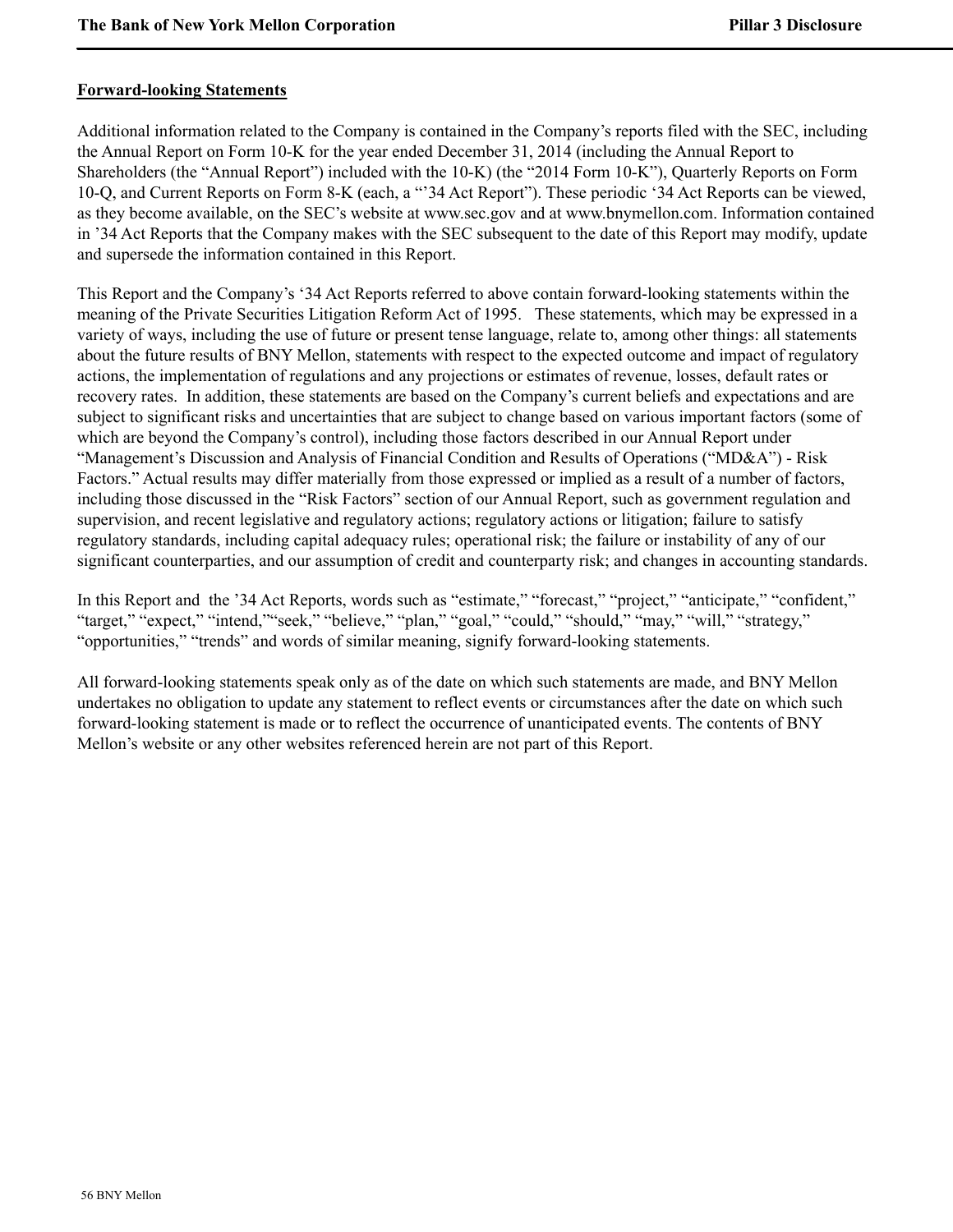# <span id="page-58-0"></span>**Acronyms**

| ABS            | Asset-backed security                                            |
|----------------|------------------------------------------------------------------|
| <b>ALCO</b>    | Asset liability committee                                        |
| <b>AMA</b>     | Advanced measurement approach                                    |
| <b>AOCI</b>    | Accumulated OCI                                                  |
| <b>APAC</b>    | Asia-Pacific region                                              |
| ASC            | <b>Accounting Standards Codification</b>                         |
| ASU            | <b>Accounting Standards Update</b>                               |
| <b>BHC</b>     | Bank holding companies                                           |
| bps            | basis points                                                     |
| <b>CCAR</b>    | Comprehensive Capital Analysis and Review                        |
| <b>CCO</b>     | Chief Credit Officer                                             |
| CDH            | <b>Credit Division Head</b>                                      |
| <b>CDO</b>     | Collateralized debt obligations                                  |
| <b>CEM</b>     | <b>Current Exposure Method</b>                                   |
| <b>CET1</b>    | Common Equity Tier 1 capital                                     |
| <b>CLO</b>     | Collateralized loan obligation                                   |
| <b>CPM</b>     | Credit portfolio managers                                        |
| <b>CPPR</b>    | <b>Cross-Product Potential Risk</b>                              |
| <b>CSA</b>     | <b>Credit Support Annex</b>                                      |
| <b>CVA</b>     | Credit valuation adjustment                                      |
| <b>DBRS</b>    | Dominion Bond Rating Service                                     |
| <b>DFAST</b>   | Dodd-Frank Act stress tests                                      |
| <b>DVA</b>     | Debit valuation adjustment                                       |
| EAD            | <b>Exposure at Default</b>                                       |
| EL.            | <b>Expected</b> loss                                             |
| <b>EMEA</b>    | Europe, the Middle East and Africa                               |
| <b>EVE</b>     | Economic value of equity                                         |
| <b>FASB</b>    | <b>Financial Accounting Standards Board</b>                      |
| <b>FDI</b> Act | Federal Deposit Insurance Act                                    |
| <b>FDIC</b>    | Federal Deposit Insurance Corporation                            |
| <b>FDICIA</b>  | Federal Deposit Insurance Corporation<br>Improvement Act of 1991 |
| <b>FLTA</b>    | Full Look Through Approach                                       |
| FRB            | <b>Federal Reserve Bank</b>                                      |
| FX             | Foreign exchange                                                 |
| GAAP           | Generally Accepted Accounting Principles                         |
| GDP            | Gross domestic product                                           |
| G-SIBs         | <b>Global Systemically Important Banks</b>                       |
| <b>G-SIFIs</b> | Global Systemically Important Financial<br>Institutions          |
| <b>HVCRE</b>   | High-Volatility Commercial Real Estate                           |
| <b>IAA</b>     | Internal assessment approach                                     |
| <b>ICAAP</b>   | <b>Internal Capital Adequacy Assessment</b>                      |
|                | Process                                                          |
| <b>IPRE</b>    | Income Producing Real Estate                                     |
| IMM            | <b>Internal Models Method</b>                                    |
| IRB            | <b>Internal Ratings Based</b>                                    |
| <b>IRM</b>     | <b>Information Risk Management</b>                               |
| IRR            | Interest rate risk                                               |
| <b>ISDA</b>    | <b>International Swaps and Derivatives</b><br>Association        |

| KRI          | Key risk indicators                                       |
|--------------|-----------------------------------------------------------|
| L/C          | Letters of Credit                                         |
| <b>LDA</b>   | Loss distribution approach                                |
| LGD          | Loss given default                                        |
| <b>LIBOR</b> | London Interbank Offered Rate                             |
| <b>MBS</b>   | Mortgage-backed security                                  |
| NPR)         | Notice of proposed rulemaking                             |
| $\bf{O}CC$   | Office of the Comptroller of the Currency                 |
| <b>OCI</b>   | Other comprehensive income                                |
| <b>OCM</b>   | <b>Operational Credit Managers</b>                        |
| <b>OECD</b>  | Organization for economic co-operation and<br>development |
| ORM          | Operational risk management                               |
| <b>OTC</b>   | Over-the-counter                                          |
| <b>OTTI</b>  | Other-than-temporary impairment                           |
| <b>PD</b>    | Probability of default                                    |
| <b>QRE</b>   | Qualified Revolving Exposures                             |
| <b>RBA</b>   | Ratings-based approach                                    |
| <b>RCSA</b>  | <b>Risk and Control Self Assessment</b>                   |
| <b>RMBS</b>  | Residential mortgage-backed security                      |
| <b>RWA</b>   | Risk-weighted assets                                      |
| S&P          | Standard & Poor's                                         |
| SBLC         | Standby letters of credit                                 |
| SEC          | Securities and Exchange Commission                        |
| SFA          | Supervisory Formula Approach                              |
| SLR          | Supplementary leverage ratio                              |
| SMLT         | Simple Modified Look Through Approach                     |
| <b>SOX</b>   | Sarbanes-Oxley Act                                        |
| SRMC         | Senior Risk Management Committee                          |
| <b>SRWA</b>  | Simple Risk Weight Approach                               |
| SSFA         | Simplified Supervisory Formula Approach                   |
| <b>TLAC</b>  | Total-loss absorbing capacity                             |
| UGD          | Usage given default                                       |
| UL.          | Unexpected loss                                           |
| VaR          | Value-at-risk                                             |
| VFN          | Variable funding note                                     |
| VIE          | Variable interest entity                                  |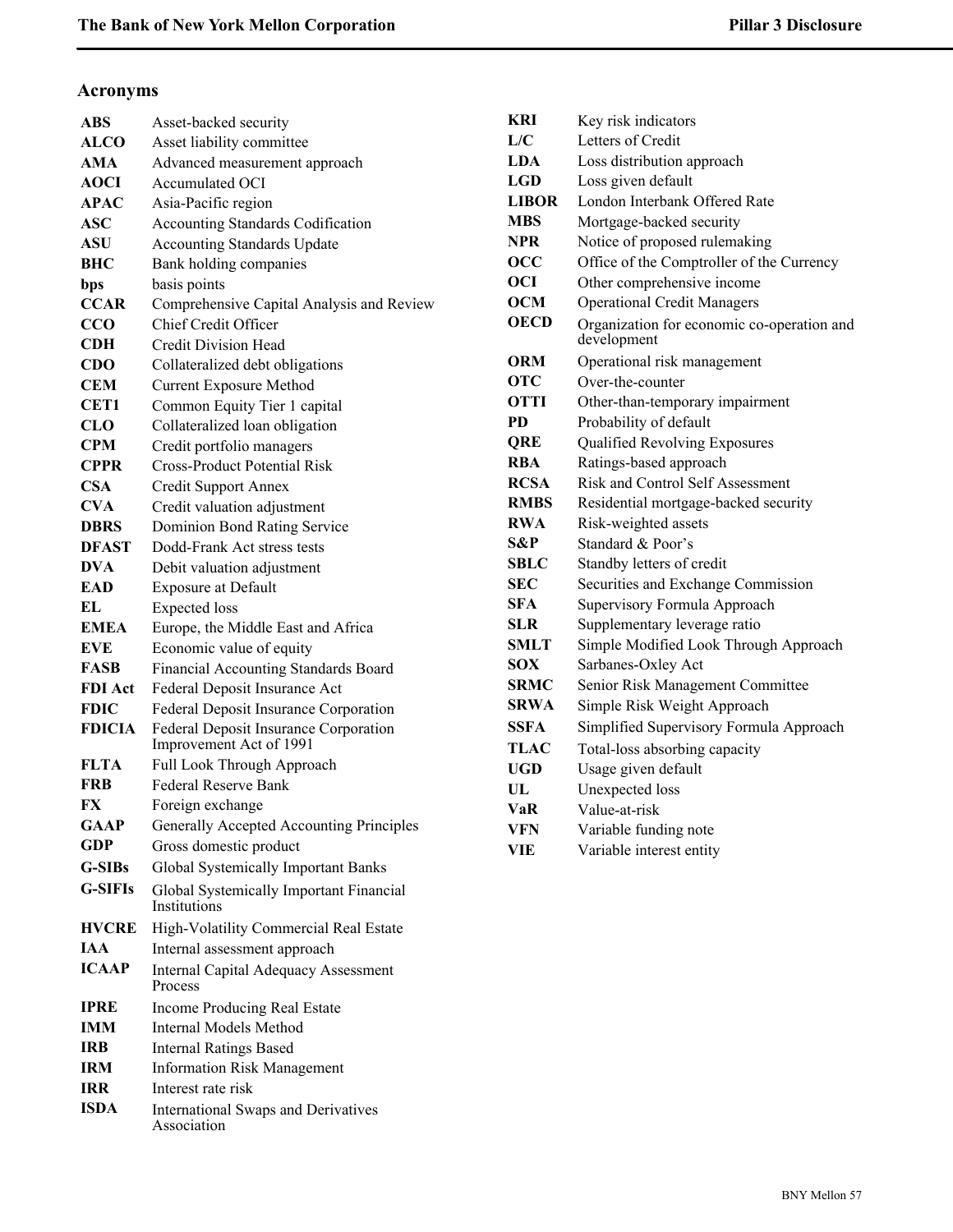### <span id="page-59-0"></span>**Glossary**

**Americas**—Includes locations in North and South America.

**ASC 810, Consolidation**—Consolidation of assets and liabilities is required whenever one entity has a controlling financial interest in another entity.

**Asset-backed security ("ABS")**—A financial security backed by a loan, lease or receivables against assets other than real estate and mortgage-backed securities.

**Asset Liability Committee ("ALCO")**—A riskmanagement committee in a bank or other lending institution that generally comprises the seniormanagement levels of the institution. The ALCO's primary goal is to evaluate, monitor and approve practices relating to risk due to imbalances in the capital structure.

**Bank exposure**—An exposure to the following entities: (1) "Banks, U.S. and Foreign" and "Depository Institutions in the U.S." as those terms are defined in the Glossary of the Federal Financial Institutions Examination Council's Consolidated Reports of Condition and Income; (2) securities firms; and (3) multi-lateral development banks that do not have full faith and credit backing of sovereign entities.

**Cleared transaction**—An exposure associated with an outstanding derivative contract or repo-style transaction that a banking organization or clearing member has entered into with a central counterparty (that is, a transaction that a central counterparty has accepted).

**Collateral haircut approach**—An approach used to recognize the credit risk mitigation benefits of financial collateral that secures an eligible margin loan, repo-style transaction, collateralized derivative contract or single-product netting of such transactions. Generally a banking organization determines the exposure amount by applying standard supervisory haircuts or, with regulatory approval, its own estimates of haircuts, and multiplies the exposure amount by the risk weight associated with the counterparty or guarantor.

**Collateralized Debt Obligations ("CDOs")**—A type of asset-backed security and structured credit product constructed from a portfolio of fixed-income assets.

**Collateralized loan obligation ("CLO")**—A debt security backed by a pool of commercial loans.

**Common Equity Tier 1 capital ("CET1")**—The sum of surplus (net of treasury stock), retained earnings, accumulated other comprehensive income (loss), and CET1 minority interest subject to certain limitations, minus certain regulatory adjustments and deductions.

**Corporate exposure**—An exposure to a company that is not: (1) An exposure to a sovereign, the Bank for International Settlements, the European Central Bank, the European Commission, the International Monetary Fund, a multi-lateral development bank, a depository institution, a foreign bank, a credit union, or a public sector entity; (2) An exposure to a government sponsored entity; (3) A residential mortgage exposure; (4) A pre-sold construction loan; (5) A statutory multifamily mortgage; (6) A high volatility commercial real estate exposure; (7) A cleared transaction; (8) A default fund contribution; (9) A securitization exposure; (10) An equity exposure; or (11) An unsettled transaction.

**Counterparty risk (default risk)**—The risk that a counterparty will not pay as obligated on a contract, trade or transaction.

**Covered funds**—Generally, any issuer that would be, among other entities, an investment company as defined in the Investment Company Act of 1940 but for section  $3(c)(1)$  or  $3(c)(7)$  of that Act with a number of express exclusions and additions as determined by the agencies.

**Credit conversion factor ("CCF")**—Converts the amount of a free credit line and other off-balancesheet transactions (with the exception of derivatives) to an EAD amount.

**Credit default swaps ("CDS")**—A financial contract executed under standard industry documentation that allows one party (the protection purchaser) to transfer the credit risk of one or more exposures (reference exposure(s)) to another party (the protection provider) for a certain period of time.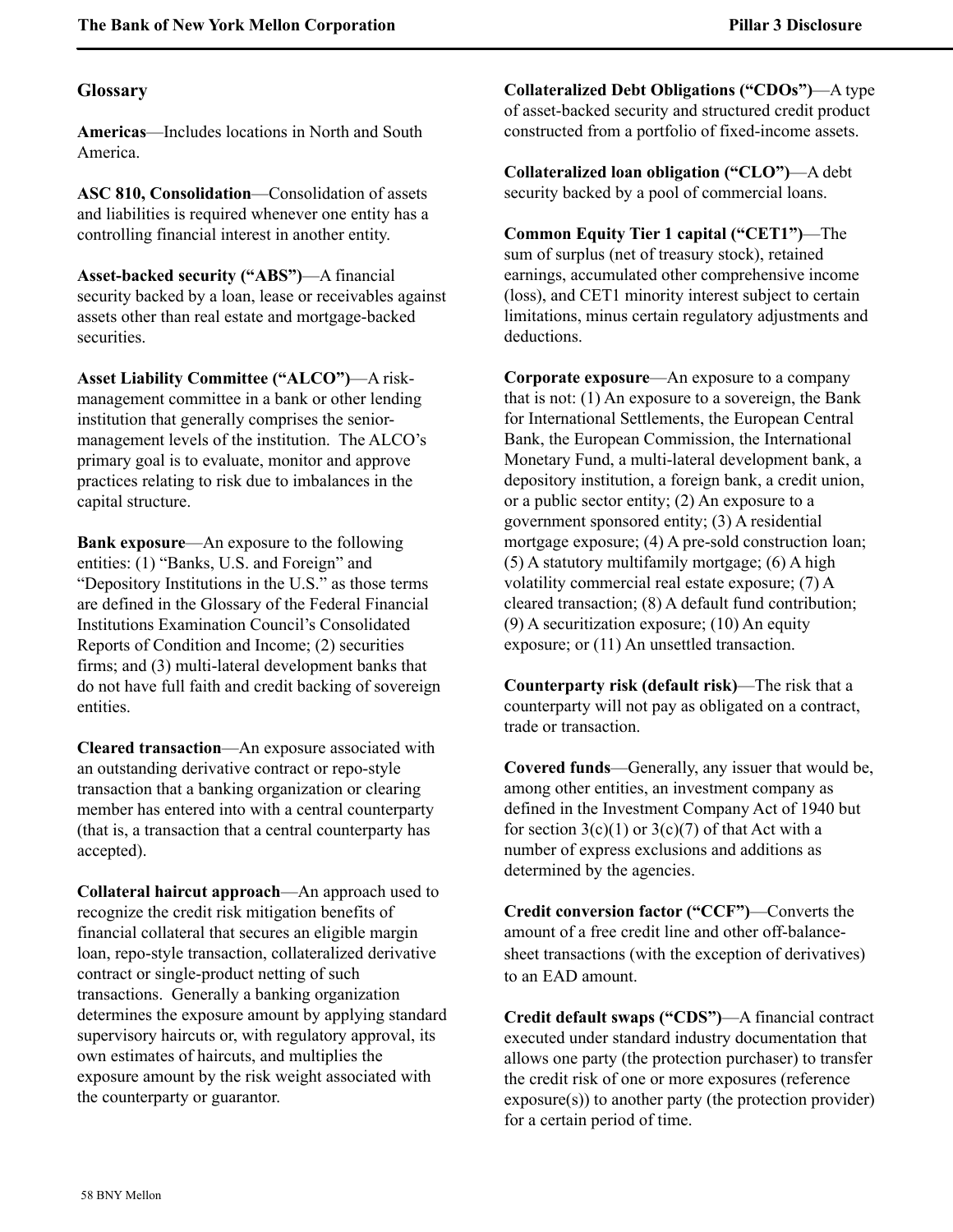**Credit derivatives**—Contractual agreements that provide insurance against a credit event of one or more referenced credits. Such events include bankruptcy, insolvency and failure to meet payment obligations when due.

**Credit-enhancing interest-only strip**—An onbalance sheet asset that, in form or substance, (i) represents the contractual right to receive some or all of the interest and no more than a minimal amount of the principal due on the underlying exposure; and (ii) exposes the banking organization to credit risk directly or indirectly associated with the underlying exposures that exceeds the pro rata share of its claim on the underlying assets whether through subordination provisions or other credit enhancing techniques.

**Credit exposure**—The total amount of credit extended to a borrower by a lender. The magnitude of credit exposure indicates the extent to which the lender is exposed to the risk of loss in the event of the borrower's default.

**Credit risk**—The risk of loss due to borrower or counterparty default.

**Credit risk mitigation**—A technique to reduce the credit risk associated with an exposure by application of credit risk mitigants such as collateral, guarantees and credit protection.

**Credit valuation adjustment ("CVA")**—The fair value adjustment to reflect counterparty credit risk in valuation of OTC derivative transactions.

**Credit support annex ("CSA")**—A legal document which regulates credit support (collateral) for derivative transactions. The trade is documented under a standard contract called a master agreement, developed by the ISDA. The two parties must sign the ISDA master agreement and execute a CSA before they trade derivatives with each other.

**Current exposure method ("CEM")**—A system used by financial institutions to measure the credit risk of losing anticipated cash flows from forwards, swaps, options and other derivatives contracts they are party to, in the event the counterparty to the contract should default. An investor's total exposure, under the current exposure method, is equal to the replacement cost of all marked to market contracts currently in the money, plus the credit exposure risk

of potential changes in future prices or volatility of the underlying asset.

**Debit valuation adjustment ("DVA")**—The unrealized gain or loss related to changes in the fair value of liabilities that are due to changes in own credit risk.

**Derivative—A** contract or agreement whose value is derived from changes in interest rates, foreign exchange rates, prices of securities or commodities, credit worthiness for CDS or financial or commodity indices.

**Dodd-Frank Wall Street Reform and Consumer Protection Act (the "Dodd-Frank Act")**—

Regulatory reform legislation signed into law on July 21, 2010. This new law broadly affects the financial services industry and contains numerous provisions aimed at strengthening the sound operation of financial services sector.

**ECAI**—External Credit Assessment Institution, such as Moody's Investors Service, Standard & Poor's Ratings Group or Fitch Group.

**Economic capital**—The amount of capital required to absorb potential losses and reflects the probability of remaining solvent over a one-year time horizon.

**Eligible margin loans**—An extension of credit that is collateralized exclusively by liquid and readily marketable debt or equity securities, or conforming residential mortgages. The collateral is marked-tofair value daily, and the transaction is subject to daily margin maintenance requirements.

**Economic Value of Equity ("EVE")**—An aggregation of discounted future cash flows of assets and liabilities over a long-term horizon.

**Expected loss ("EL")**—A regulatory calculation of the amount expected to be lost on an exposure using a 12-month time horizon and downturn loss estimates. EL is calculated by multiplying the PD (a percentage) by the EAD (an amount) and LGD (a percentage).

**Exposure**—A claim, contingent claim or position which carries a risk of financial loss.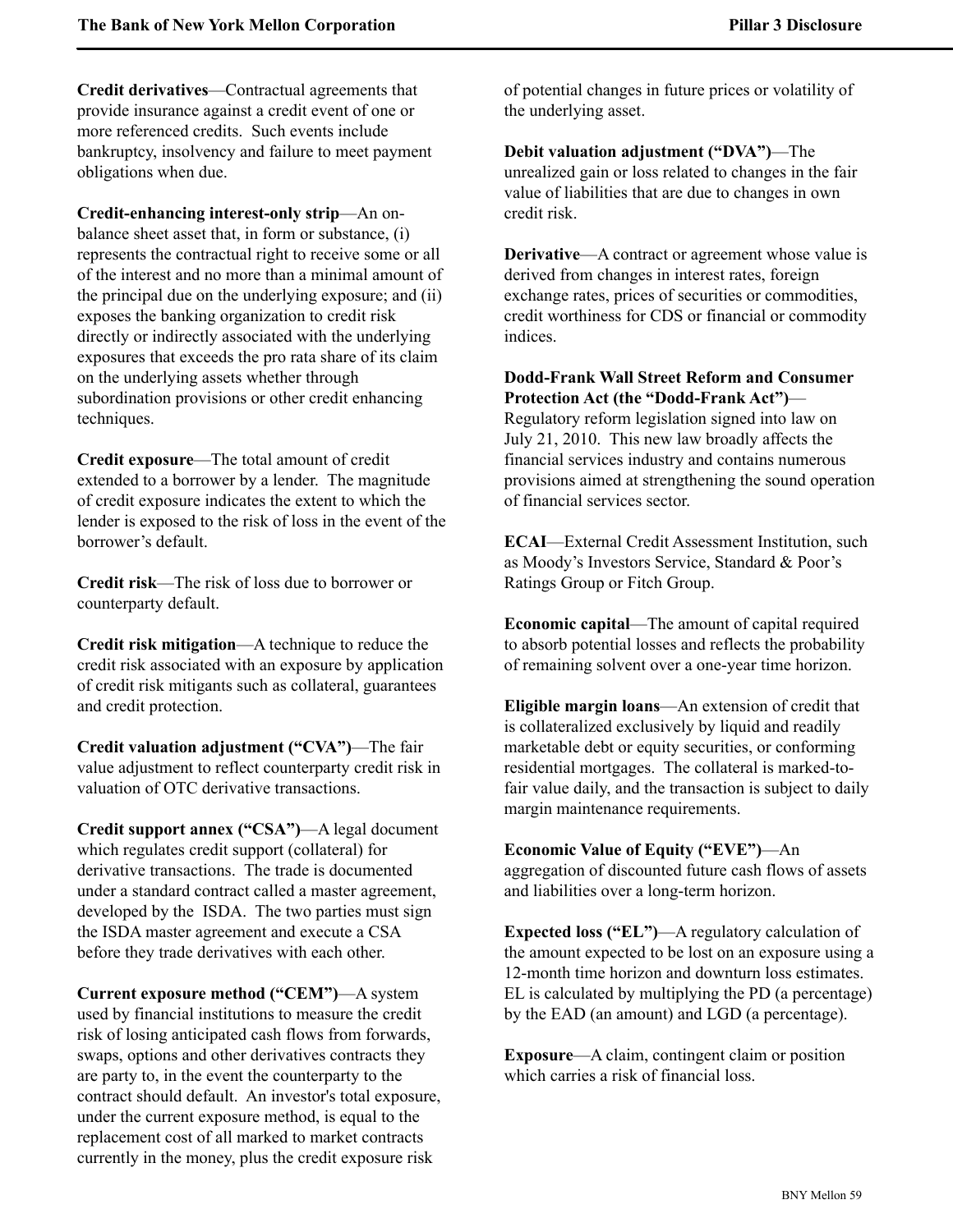**Exposure at default ("EAD")**—The amount expected to be outstanding after any credit risk mitigation, if and when a counterparty defaults. EAD reflects drawn balances as well as the expected future draws on undrawn amounts of commitments and contingent exposures over a one-year horizon.

**Foreign currency options**—Similar to interest rate options except they are based on foreign exchange rates. Also, see interest rate options in this glossary.

**Foreign exchange contracts**—Contracts that provide for the future receipt or delivery of foreign currency at previously agreed-upon terms.

**Foreign exchange potential risk ("FXPR")**—An estimate of the reasonable maximum positive exposure a contract may present to the Bank over the contract's remaining life. Potential Risk depends on the size of the trade, term remaining to the settlement date, volatility of the currency, current replacement cost of the contract and the collateral agreement. The formula for a contract's potential risk consists of the replacement cost of the contract plus an "add-on" to cover future changes in market conditions. FXPR is computed based on a currency or multiple currencies versus the U.S. Dollar using the same dollar rate used for recording dollar transactions when the trade was made.

**Generally Accepted Accounting Principles ("GAAP")**—Accounting rules and conventions defining acceptable practices in preparing financial statements in the U.S. The FASB is the primary source of accounting rules.

**Hedge fund**—A fund which is allowed to use diverse strategies that are unavailable to mutual funds, including selling short, leverage, program trading, swaps, arbitrage, and derivatives.

**Home equity line of credit ("HELOC")**—A line of credit extended to a homeowner who uses the borrower's home as collateral.

**High volatility commercial real estate ("HVCRE")** —A credit facility that finances or has financed the acquisition, development, or construction of real property, prior to conversion to permanent financing.

**Impairment**—When an asset's market value is less than its carrying value.

**Interest rate options, including caps and floors**— Contracts to modify interest rate risk in exchange for the payment of a premium when the contract is initiated. As a writer of interest rate options, we receive a premium in exchange for bearing the risk of unfavorable changes in interest rates. Conversely, as a purchaser of an option, we pay a premium for the right, but not the obligation, to buy or sell a financial instrument or currency at predetermined terms in the future.

**Interest rate potential risk ("IRPR")**—An estimate of the reasonable maximum positive exposure a contract may present to the Bank related to the interest rate risk over the contract's remaining life. Potential risk depends on the size of the trade, term remaining to expiration or settlement date, volatility of interest rates, current replacement cost of the contract and the collateral agreements or credit put dates attached to the contract. The formula for a contract's IRPR consists of the replacement cost of the contract plus an "add-on" to cover future changes in market conditions.

**Interest rate risk**—Exposure of a bank's financial condition to adverse movements in interest rates.

**Interest rate sensitivity**—The exposure of net interest income to interest rate movements.

**Interest rate swaps**—Contracts in which a series of interest rate flows in a single currency are exchanged over a prescribed period. Interest rate swaps are the most common type of derivative contract that we use in our asset/liability management activities.

**Internal Capital Adequacy Assessment Process ("ICAAP")**—The Company's own assessment of the levels of capital that it needs to hold through an examination of its risk profile from regulatory and economic capital viewpoints.

**Internal Models Method ("IMM")**—One of three approaches defined by Basel III to determine exposure values for counterparty credit risk.

**Internal ratings-based ("IRB") advanced approach**—A method of calculating credit risk capital requirements using internal PD, LGD and EAD models.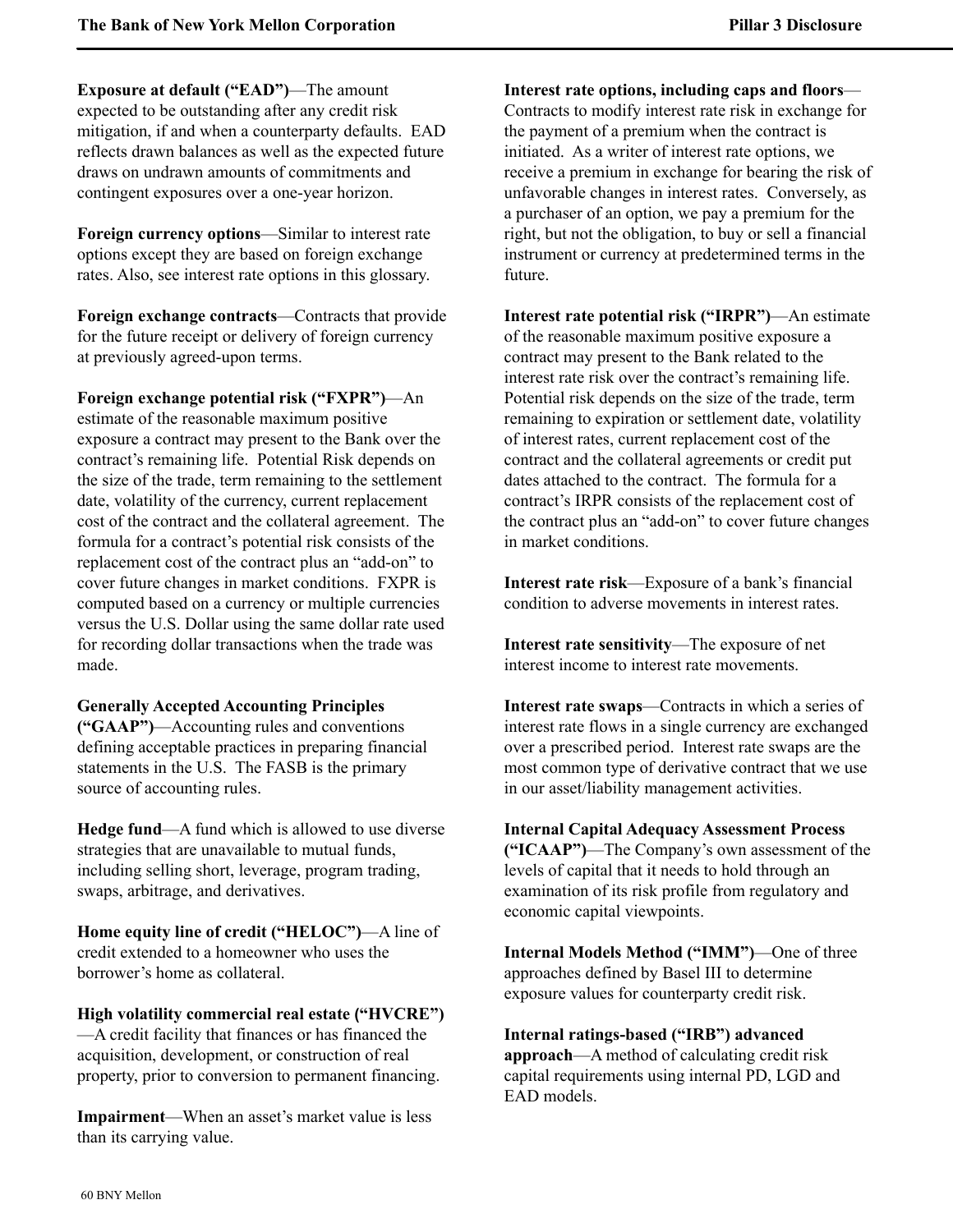**Investment grade**—Represents Moody's long-term rating of Baa3 or better; and/or a Standard & Poor's, Fitch or DBRS long-term rating of BBB- or better; or if unrated, an equivalent rating using our internal risk ratings. Instruments that fall below these levels are considered to be non-investment grade.

**Income Producing Real Estate ("IPRE")**—A method of providing funding to real estate (such as, office buildings to let, retail space, multifamily residential buildings, industrial or warehouse space, and hotels) where the prospects for repayment and recovery on the exposure depend primarily on the cash flows generated by the asset.

**ISDA master agreement**—A standard agreement used in OTC derivatives transactions. The ISDA Master Agreement is a document that outlines the terms applied to a derivatives transaction between two parties. Once the two parties agree to the standard terms, they do not have to renegotiate each time a new transaction is entered into.

**Joint venture—A** company or entity owned and operated by a group of companies for a specific business purpose, no one of which has a majority interest.

**Leverage ratio (Basel I rules)**—Tier 1 capital divided by quarterly average total assets, as defined by the regulators.

**Liquidity risk**—The risk of being unable to fund our portfolio of assets at appropriate maturities and rates, and the risk of being unable to liquidate a position in a timely manner at a reasonable price.

**London Interbank Offered Rate ("LIBOR")**—An interest rate at which banks can borrow funds, in marketable size, from other banks in the London interbank market. The LIBOR is fixed on a daily basis by the British Bankers'Association. The LIBOR is derived from a filtered average of the worlds largest banks interbank deposit rates for larger loans with maturities between overnight and one full year.

**Loss given default ("LGD")**—The estimated percentage of the loss on an exposure to the amount outstanding at default (i.e., EAD) upon default of a counterparty.

**Market risk**—The potential loss in value of portfolios and financial instruments caused by movements in market variables, such as interest and foreign exchange rates, credit spreads, and equity and commodity prices.

**Master netting agreement**—An agreement between two counterparties that have multiple contracts with each other that provides for the net settlement of all contracts through a single payment in the event of default or termination of any one contract.

**Monte Carlo simulation**—A problem solving technique used to approximate the probability of certain outcomes by running multiple trial runs, called simulations, using random variables.

**Mortgage-Backed Security ("MBS")**—An assetbacked security whose cash flows are backed by the principal and interest payments of a set of mortgage loans.

**Netting**—The ability of a bank to reduce its credit risk exposures, by offsetting the value of any company exposure to counterparty exposure to the same counterparty, or under ISDA Master Netting Agreement for derivative contracts.

**Notice of proposed rulemaking ("NPR")—**A public notice issued by law when one of the independent agencies of the United States government wishes to add, remove, or change a rule or regulation as part of the rulemaking process.

**Operational risk**—The risk of loss resulting from inadequate or failed processes or systems, human factors, or external events.

**Organization for economic co-operation and development ("OECD")**—An international economic organization of 34 countries founded in 1961 to stimulate economic progress and world trade.

**Other-than-temporary impairment ("OTTI")**— An impairment charge taken on a security whose fair value has fallen below the carrying value on the balance sheet and its value is not expected to recover through the holding period of the security.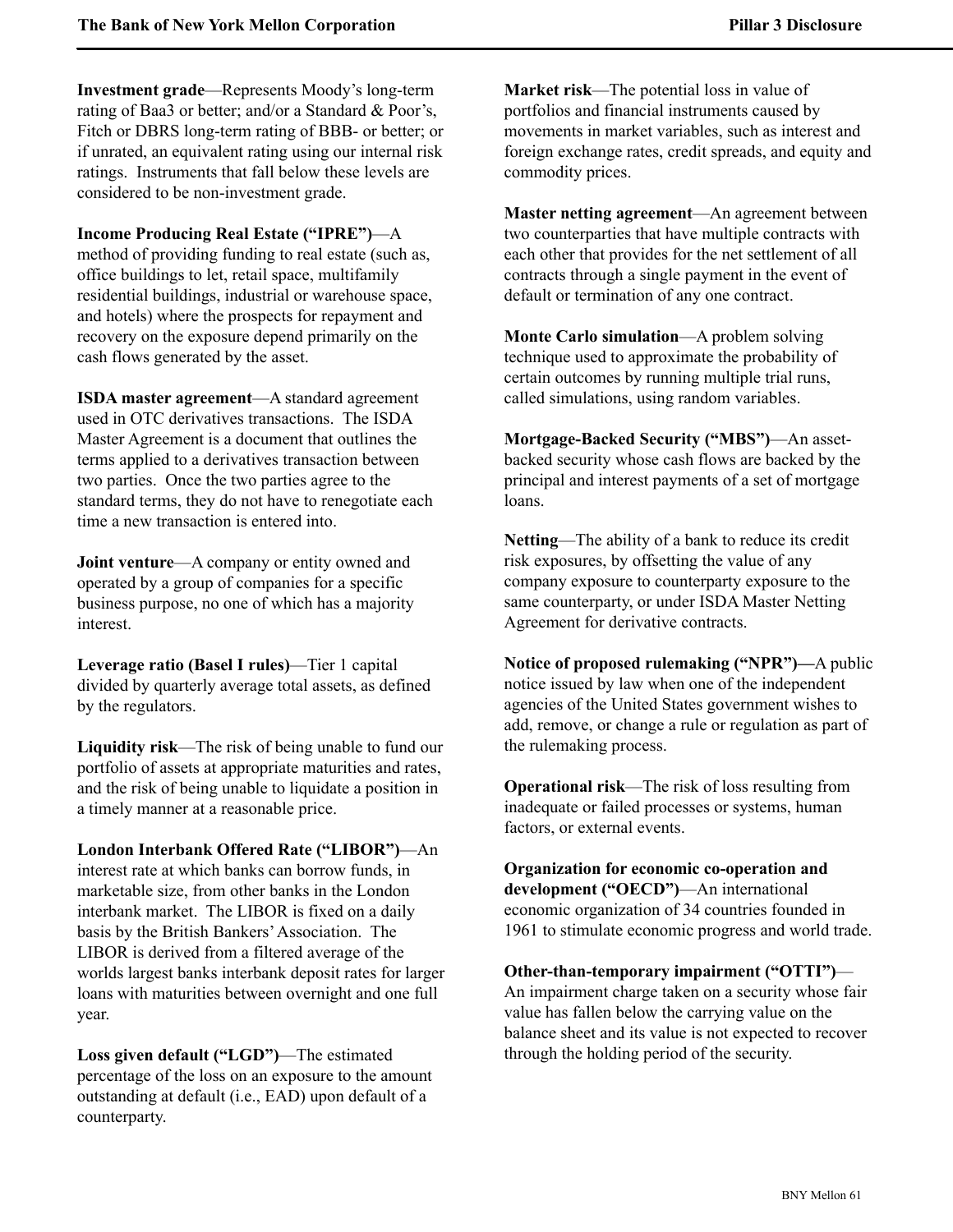**Over-the-counter ("OTC") derivative**—A derivative contract that is not a cleared transaction. An OTC derivative includes a transaction: (1) Between a bank that is a clearing member and a counterparty where the bank is acting as a financial intermediary and enters into a cleared transaction with a central counter party ("CCP") that offsets the transaction with the counterparty; or (2) In which a bank that is a clearing member provides a CCP a guarantee on the performance of the counterparty to the transaction.

**Potential future exposure ("PFE")**—An estimate of the bank's maximum expected credit exposure over a fixed time horizon with a high level of confidence.

**Probability of default ("PD")—The probability that** an obligor will default within a one-year time horizon.

**Qualifying revolving exposure ("QRE")**—An exposure (other than a securitization exposure or equity exposure) to an individual that is managed as part of a segment of exposures with homogeneous risk characteristics, not on an individual-exposure basis, and is (1) revolving, (2) unsecured and unconditionally cancelable by the bank to the fullest extent permitted by Federal law and (3) has a maximum exposure amount (drawn plus undrawn) of up to \$100,000.

**Ratings based approach ("RBA")**—One of three calculation methods defined under the IRB approach to securitizations. The approach uses risk weightings based on ECAI ratings, the granularity of the underlying pool and the seniority of the position.

**Regulatory capital**—The minimum capital that a financial institution is expected to hold against the risk it faces. This minimum is determined by the financial institutions calculations for credit, market and operational risk, plus any additional capital deemed appropriate under applicable regulatory capital rules.

**Repurchase agreement ("Repo")**—An instrument used to raise short term funds whereby securities are sold with an agreement for the seller to buy back the securities at a later date.

**Repo-style transactions**—includes securities lending, securities borrowing, repurchase or reverserepurchase transactions that are based solely on liquid securities and are marked-to-market daily.

**Resecuritization**—A securitization that has more than one underlying exposure and in which one or more of the underlying exposures is a securitization exposure.

**Residential Mortgage-Backed Security ("RMBS")** —An asset-backed security whose cash flows are backed by principal and interest payments of a set of residential mortgage loans.

**Reverse repurchase agreement ("Reverse repo")**— A purchase of securities with an agreement to resell them at a higher price at a specific future date. This is essentially a loan of the security at a specific rate.

**Risk-weighted assets ("RWA")**—Calculated by assigning a degree of risk expressed as a percentage (risk weight) to an exposure in accordance with the applicable standardized or IRB approach rules.

**Securities lending transaction**—A fully collateralized transaction in which the owner of a security agrees to lend the security through an agent (such as The Bank of New York Mellon) to a borrower, usually a broker/dealer or bank, on an open, overnight or term basis, under the terms of a prearranged contract, which generally matures in less than 90 days.

**Securitization**—Includes transactions whereby the credit risk associated with an exposure, or pool of exposures, is tranched and where payments to investors in the transaction are dependent upon the performance of the underlying exposures. A traditional securitization involves the transfer of the exposures being securitized to a special purpose entity which issues securities. In a synthetic securitization, the tranching is achieved by the use of credit derivatives and the exposures are not removed from the balance sheet of the originator.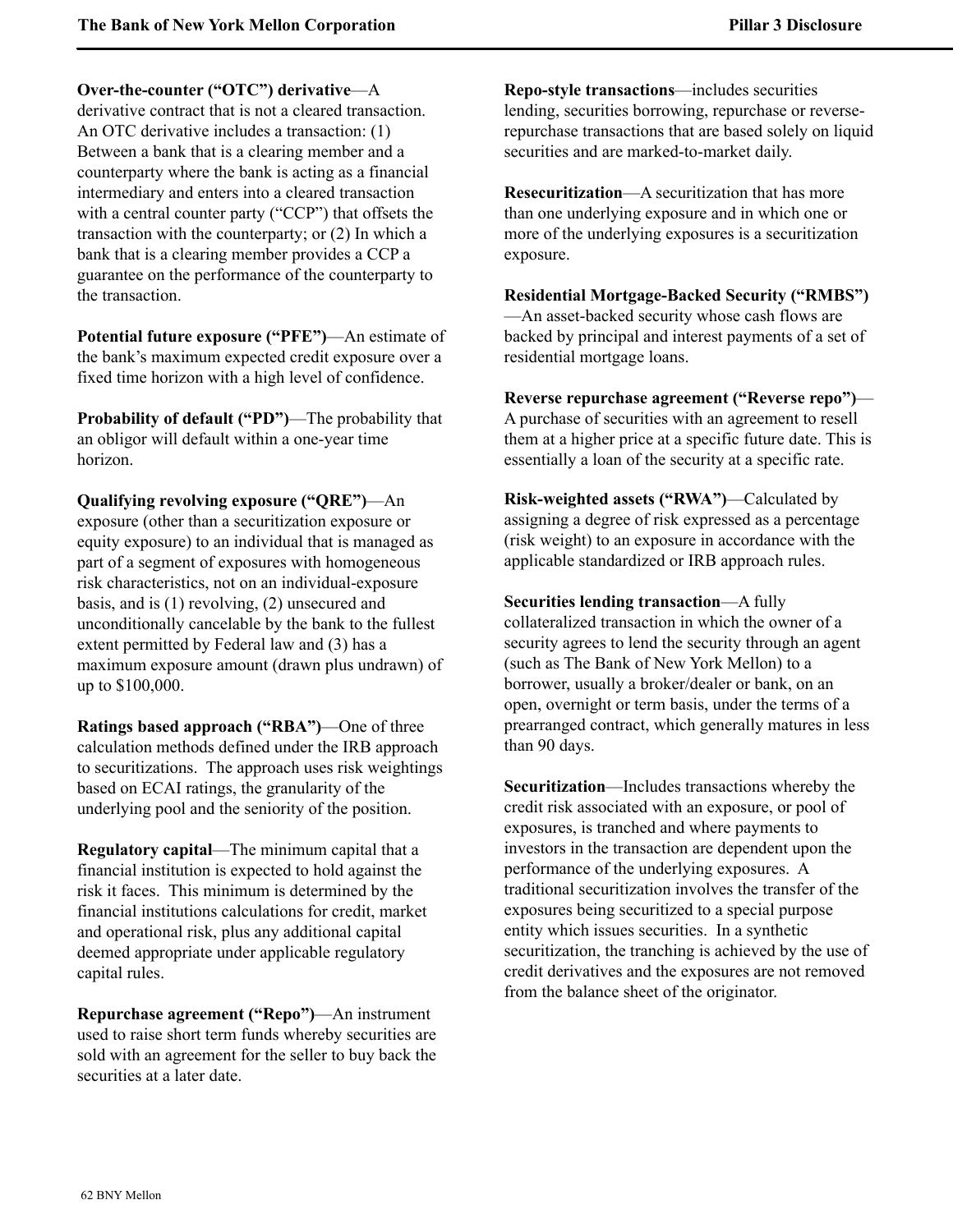### **Simplified Supervisory Formula Approach**

**("SSFA")**—A formula that starts with a baseline derived from the capital requirements that apply to all exposures underlying a securitization and then assigns risk weights based on the subordination level of an exposure. SSFA was designed to apply relatively higher capital requirements to the more risky junior tranches of a securitization that are the first to absorb losses, and relatively lower requirements to the most senior exposures.

**Sovereign**—A central government (including the U.S. government) or an agency, department, ministry, or central bank of a central government. A sovereign exposure is a direct exposure to a sovereign; or an exposure directly and unconditionally backed by the full faith and credit of a sovereign.

**Special purpose vehicle ("SPV")**—A corporation, trust or other non-bank entity, established for a narrowly defined purpose, including for carrying on securitization activities. The structure of the entity and activities are intended to isolate the obligations of the SPV from those of the originator and the holders of the beneficial interests in the securitization.

**Standardized Approach**—In relation to credit risk, a method for calculating credit risk capital requirements using supervisory risk weights.

**Subordinated debt**—Debt which, in the event of insolvency or liquidation of the issuer, is subordinated to the claims of depositors and other creditors of the issuer.

**Supplementary leverage ratio ("SLR")**—An Advanced Approaches banking organization's Basel III supplementary leverage ratio is the simple arithmetic mean of the ratio of its Tier 1 capital to total leverage exposure (which is broadly defined to capture both on- and off-balance sheet exposures.)

**Supervisory formula approach ("SFA")**—SFA is one of several approaches available to a banking organization when calculating RWA for securitization exposures. To implement the SFA for a given securitization exposure, a banking organization must calculate several input parameters: the exposure's credit enhancement level and thickness; the exposureweighted average loss given default for the underlying exposures to the securitization transaction; and the effective number of underlying exposures.

**Total return swaps**—A swap agreement in which one party makes payments based on a set rate, either fixed or variable, while the other party makes payments based on the return of the underlying asset, which includes both the income it generates and any capital gains. In total return swaps, the underlying asset, also referred to as the reference asset, is usually an equity index, loans or bonds. This is owned by the party receiving the set rate payment.

**Unfunded commitments**—Legally binding agreements to provide a defined level of financing until a specified future date.

**Usage given default ("UGD")**—The expected percent of the commitment that is likely to be drawn in the event of default.

**Value-at-Risk ("VaR")**—A measure of the dollar amount of potential loss at a specified confidence level from adverse market movements in an ordinary market environment.

**Variable Funding Notes ("VFN")**—An arrangement that allows for drawings on a revolving basis and have been issued pursuant to the Variable Funding Note Purchase Agreement.

**Variable Interest Entity ("VIE")**—An entity that: (1) lacks enough equity investment at risk to permit the entity to finance its activities without additional financial support from other parties; (2) has equity owners that lack the right to make significant decisions affecting the entity's operations; and/or (3) has equity owners that do not have an obligation to absorb or the right to receive the entity's losses or return.

**Wrong-way risk**—The risk that arises when an exposure to a particular counterparty is positively correlated with the probability of default of such counterparty itself.